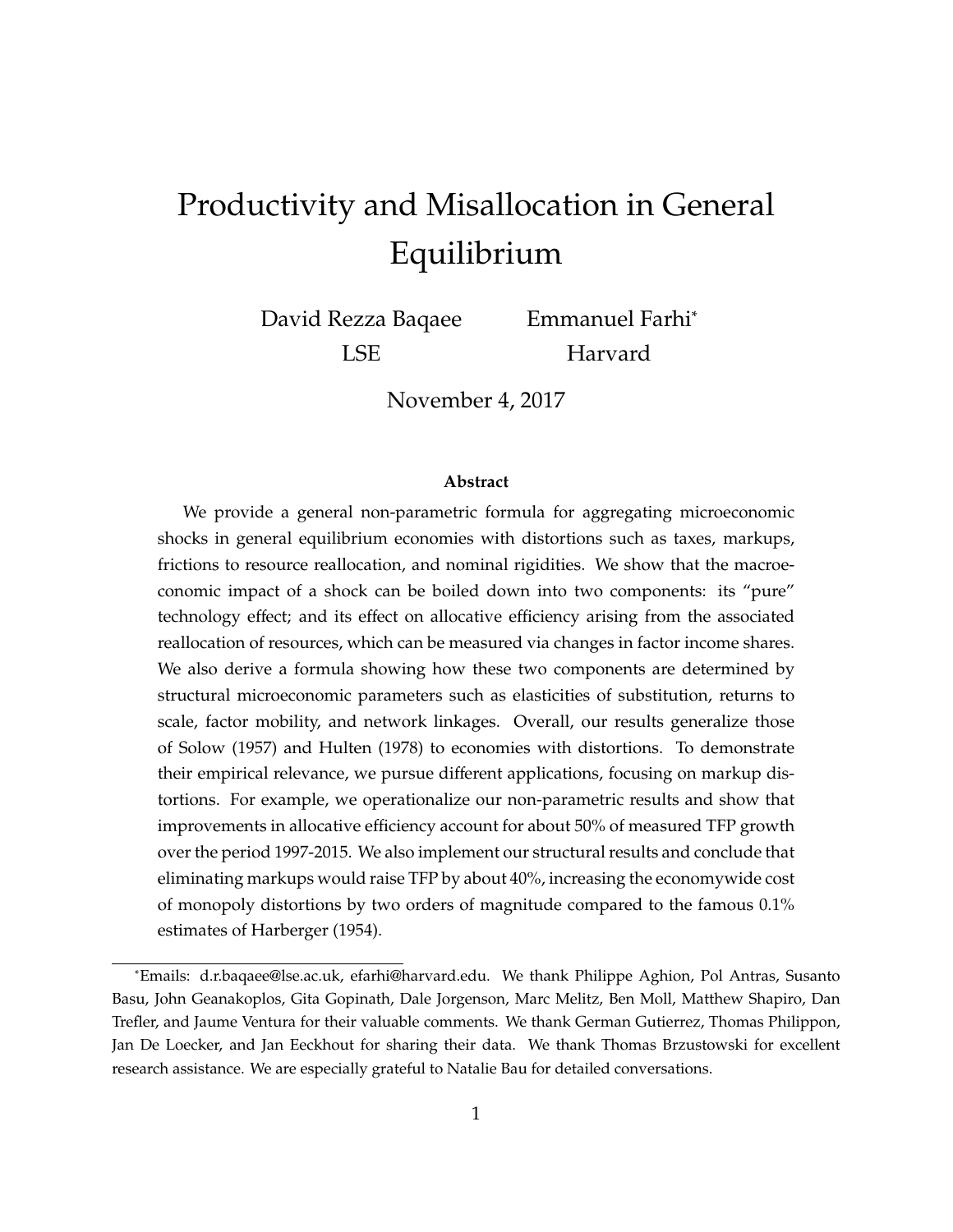# **1 Introduction**

The foundations of macroeconomics rely on Domar aggregation: changes in a constantreturns-to-scale index are approximated by a sales-weighted average of the changes in its components.[1](#page-0-0) [Hulten](#page-71-0) [\(1978\)](#page-71-0), building on the work of [Solow](#page-72-0) [\(1957\)](#page-72-0), provided a rationale for using Domar aggregation in the construction of an aggregate productivity index. Hulten's theorem states that, as long as the equilibrium is efficient, we have

$$
\frac{\Delta GDP}{GDP} - \sum_{f} \Lambda_f \frac{\Delta L_f}{L_f} \approx \sum_{i} \lambda_i \frac{\Delta TFP_i}{TFP_i},
$$

where  $L_f$  is the supply of factor  $f$ ,  $\Lambda_f$  is its of total income share,  $TFP_i$  is the TFP of producer *i,* and  $\lambda_i$  is its sales as a share of GDP.

Although Hulten's theorem is most prominent for its use in growth accounting, where it is employed to measure movements in the economy's production possibility frontier, it is also *the* benchmark result in the resurgent literature on the macroeconomic impact of microeconomic shocks in mutisector models and models with production networks.<sup>[2](#page-0-0)</sup>

The non-parametric power of Hulten's theorem comes from exploiting a macroenvelope condition resulting from the first welfare theorem. It requires that the equilibrium allocation be Pareto-efficient. When it is not, Hulten's theorem generally fails. $3$ 

Our paper generalizes Hulten's theorem beyond efficient economies, and provides aggregation results for economies with arbitrary neoclassical production functions, inputoutput networks, and distortion wedges. Rather than relying on a macro-envelope condition like the first welfare theorem, our results are built on micro-envelope conditions: namely that all producers are cost minimizers. As a byproduct, they suggest a new and structurally interpretable decomposition of the Solow residual into "pure" changes in technology and changes in allocative efficiency. Our results provide a unified framework

 $^1$ Although we refer to this idea as [Domar](#page-69-0) aggregation, after Evesy Domar [\(1961\)](#page-69-0), the basic idea of using sales shares to weight changes in a price or quantity can be traced back at least to the early 18th Century writer William Fleetwood. We refer to this idea as Domar aggregation, since he was the first to propose it in the context we are interested in: creating an index of aggregate technical change from measures of microeconomic technical change.

<sup>&</sup>lt;sup>2</sup>See for example [Gabaix](#page-69-1) [\(2011\)](#page-69-1), [Acemoglu et al.](#page-67-0) [\(2012\)](#page-67-0), [Carvalho and Gabaix](#page-68-0) [\(2013\)](#page-68-0), [Di Giovanni et al.](#page-69-2) [\(2014\)](#page-69-2), [Baqaee and Farhi](#page-67-1) [\(2017\)](#page-67-1) amongst others.

<sup>&</sup>lt;sup>3</sup>See for example the papers by [Basu and Fernald](#page-68-1) [\(2002\)](#page-68-1), [Jones](#page-71-2) [\(2011\)](#page-71-1), Jones [\(2013\)](#page-71-2), [Bigio and La'O](#page-68-2) [\(2016\)](#page-68-2), [Baqaee](#page-67-2) [\(2016\)](#page-67-2), or [Liu](#page-71-3) [\(2017\)](#page-71-3) who explicitly link their inefficient models with the failure of Hulten's result. Some papers which study distorted networked economies (but place less of a focus on how their results compare to Hulten's), are [Grassi](#page-70-1) [\(2017\)](#page-70-1), [Caliendo et al.](#page-68-3) [\(2017\)](#page-68-3), [Bartelme and Gorodnichenko](#page-67-3) [\(2015\)](#page-67-3).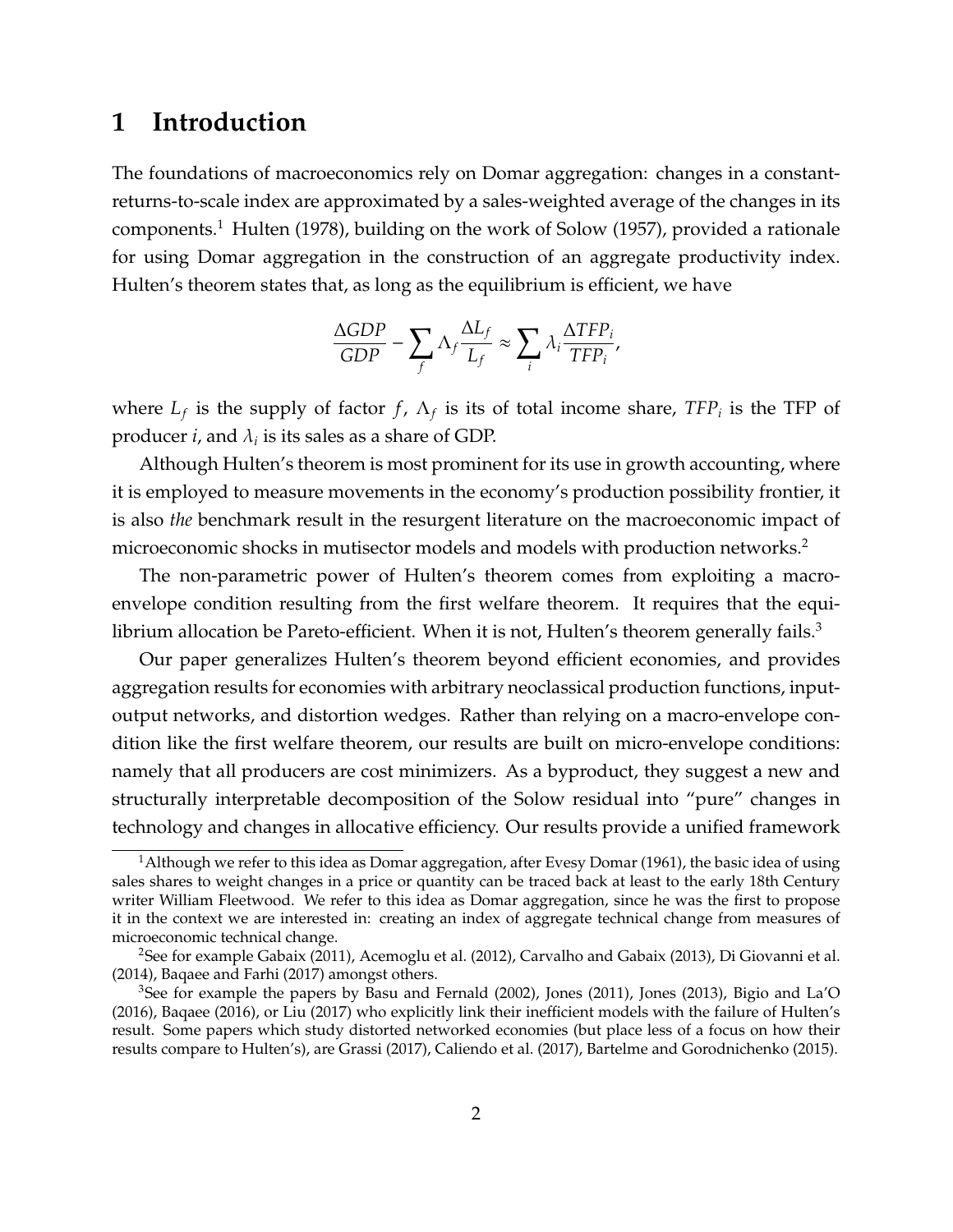for analyzing the effects of distortions and misallocation in general equilibrium economies, the study of which is the subject of a vibrant literature, recently reinvigorated by [Restuccia](#page-72-1) [and Rogerson](#page-72-1) [\(2008\)](#page-72-1) and [Hsieh and Klenow](#page-70-2) [\(2009\)](#page-70-2).[4](#page-0-0)

Loosely speaking, when a producer becomes more productive, the impact on aggregate TFP can be broken down into two components. First, given the initial distribution of resources, the producer increases its output, and this in turn increases the output of its direct and indirect customers; we call this the pure technology effect. Second, the distribution of resources across producers shifts in response to the shock, increasing some producers' output and reducing that of others; we call this the change in allocative efficiency. In efficient economies, the change in allocative efficiency is zero to a first order, and so [Hulten](#page-71-0) [\(1978\)](#page-71-0) identifies the pure technology effects in efficient economies. In inefficient economies, changes in allocative efficiency are nonzero. Our theoretical contribution is to fully characterize these effects in inefficient economies: while the first effect is captured by a relatively straightforward modification of Hulten's formula, the second effect is more complex.

We present ex-post and ex-ante results regarding the macroeconomic impact of microeconomic shocks. The ex-post reduced-form results are fully non-parametric and do not require any information about the microeconomic production functions besides inputoutput expenditure shares. The downside of these results is that they depend upon the observation of factor income share before and after the shock. The second set of results are ex-ante structural results. Although they do not necessitate ex-post information, they require information about microeconomic elasticities of substitution. Using this information in conjunction with input-output expenditure shares, we can deduce the implied changes in factor income shares. As a side benefit, our ex-ante results determine how factor income shares respond to shocks for a general neoclassical production structure, which is a question of independent interest in studies of inequality.<sup>[5](#page-0-0)</sup>

To demonstrate the empirical relevance and the scope of applicability of our framework, we answer four different questions. The first three questions focus on markups as a source of distortions, we find this interesting in light of the accumulating evidence that

<sup>&</sup>lt;sup>4</sup>Some other prominent examples are [Hopenhayn and Rogerson](#page-70-3) [\(1993\)](#page-70-3), [Banerjee and Duflo](#page-67-4) [\(2005\)](#page-67-4), [Chari](#page-68-4) [et al.](#page-68-4) [\(2007\)](#page-68-4), [Guner et al.](#page-70-4) [\(2008\)](#page-70-4), [Buera et al.](#page-68-5) [\(2011\)](#page-68-5), [Epifani and Gancia](#page-69-3) [\(2011\)](#page-69-3), [Fernald and Neiman](#page-69-4) [\(2011\)](#page-69-4), [Buera and Moll](#page-68-6) [\(2012\)](#page-68-6), [D'Erasmo and Moscoso Boedo](#page-69-5) [\(2012\)](#page-69-5), [Bartelsman et al.](#page-67-5) [\(2013\)](#page-67-5), [Caselli and Gennaioli](#page-68-7) [\(2013\)](#page-68-7), [Neiman and Karabarbounis](#page-71-4) [\(2014\)](#page-71-4), [Oberfield](#page-71-5) [\(2013\)](#page-71-5), [Peters](#page-71-6) [\(2013\)](#page-71-6), [Reis](#page-72-2) [\(2013\)](#page-72-2), [Asker et al.](#page-67-6) [\(2014\)](#page-67-6), [Hopenhayn](#page-70-5) [\(2014\)](#page-70-5), [Moll](#page-71-7) [\(2014\)](#page-71-7), [Midrigan and Xu](#page-71-8) [\(2014\)](#page-71-8), [Sandleris and Wright](#page-72-3) [\(2014\)](#page-72-3), [Edmond et al.](#page-69-6) [\(2015\)](#page-69-6), and [Gopinath et al.](#page-70-6) [\(2017\)](#page-70-6).

<sup>5</sup>See, for example, [Piketty](#page-71-9) [\(2014\)](#page-71-9), [Barkai](#page-67-7) [\(2016\)](#page-67-7), [Elsby et al.](#page-69-7) [\(2013\)](#page-69-7), [Gutierrez](#page-70-7) [\(2017\)](#page-70-7), [Rognlie](#page-72-4) [\(2016\)](#page-72-4).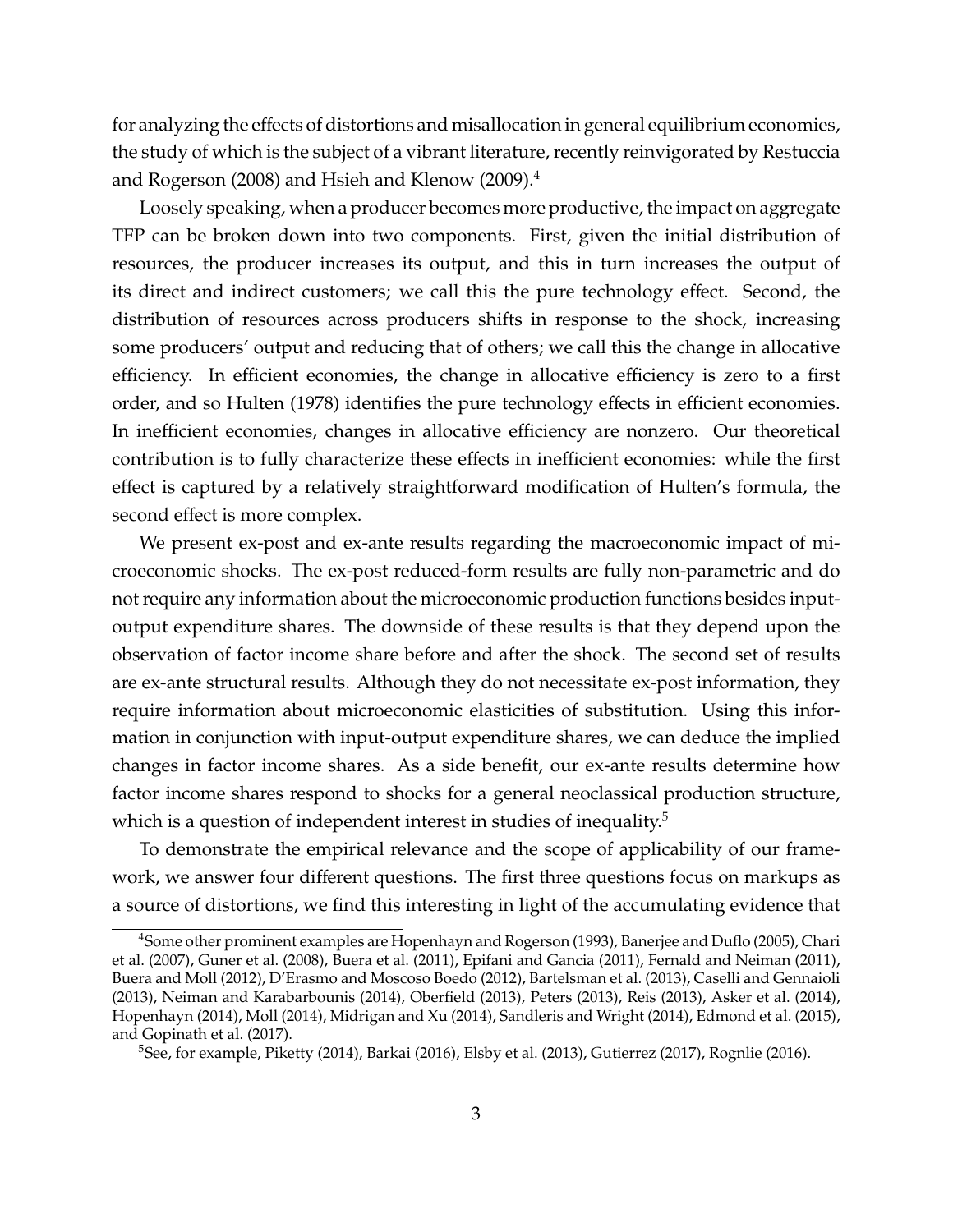average markups have increased over the past decades in the US.<sup>[6](#page-0-0)</sup> The fourth question studies nominal rigidities.

1. How have changes in allocative efficiency contributed to measured TFP growth in the US over the past 20 years?

We use our ex-post reduced-form results to propose a new decomposition of measured TFP growth as captured by the Solow residual into a pure "technology" effect and an allocative efficiency effect.<sup>[7](#page-0-0)</sup> Our decomposition has a structural interpretation as a local counterfactual, since we measure changes in allocative efficiency as the gap that opens up between the equilibrium allocation and a passive allocation which does not allow for reallocations of resources through substitution. Although our decomposition shares the same objectives as the one provided by [Basu and Fer](#page-68-1)[nald](#page-68-1) [\(2002\)](#page-68-1), it is different. We compare these two decompositions in Section [2.7](#page-21-0) and argue why we find ours preferable.

We implement our Solow residual decomposition in the US over the period 1997- 2014. Focusing on markups as a source of distortions, we find that the improvement in allocative efficiency accounts for about 50% of the cumulated Solow residual. This occurs despite the fact that average markups have been increasing. A rough intuition for this surprising result is that average markups have been increasing primarily due to an across-firms composition effect, where firms with high markups have been getting larger, and not a within-firm increase in markups.<sup>[8](#page-0-0)</sup> From a social perspective, these high-markup firms were too small to begin with, and so the reallocation of factors towards them has improved allocative efficiency and TFP.

2. What are the gains from reducing markups in the US, and how have these gains changed over time?

Using our ex-ante structural results, we find that in the US in 2014, eliminating markups would raise aggregate TFP by about 40%. This increases the estimated cost of monopoly distortions by two orders of magnitude compared to the famous

 $6$ See [Barkai](#page-67-7) [\(2016\)](#page-67-7) and [Caballero et al.](#page-68-8) [\(2017\)](#page-70-7) for arguments using aggregate data, and [Gutierrez](#page-70-7) (2017), and [De Loecker and Eeckhout](#page-69-8) [\(2017\)](#page-69-8) for evidence using firm-level data.

There is also an additional effect, reminiscent of [Hall](#page-70-8)  $(1990)$ , due to the fact that the Solow residual does not weigh changes in factor shares correctly in the presence of distortions.

<sup>&</sup>lt;sup>8</sup>This is consistent with [Autor et al.](#page-67-8) [\(2017\)](#page-67-8) who argue that the labor share of income has decreased because more low labor share firms have become larger, and not because the labor share has declined within firms.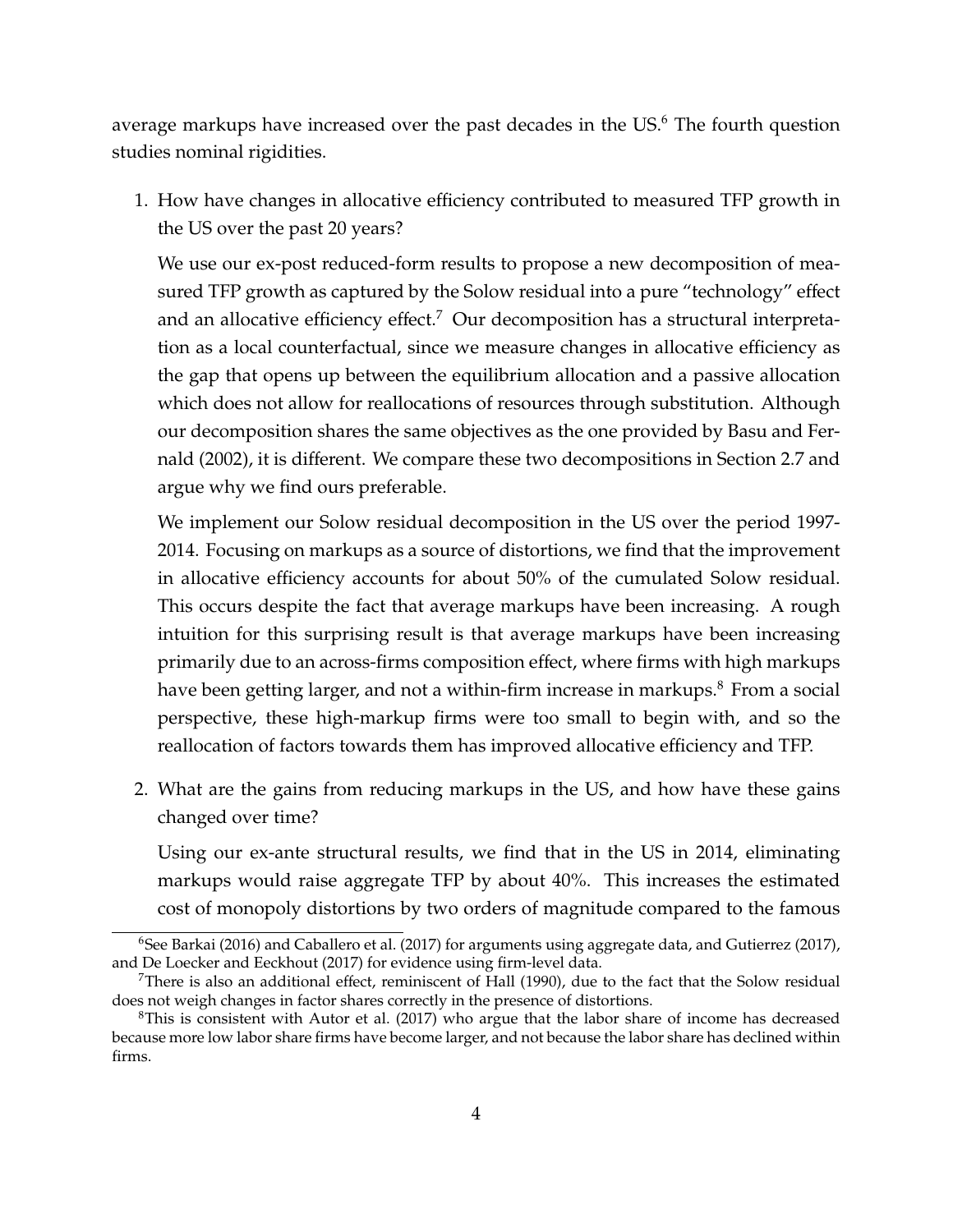estimates of 0.1% of [Harberger](#page-70-0)  $(1954)^9$  $(1954)^9$  $(1954)^9$ . Essentially, the reasons for this dramatic difference is that we use firm-level data, whereas Harberger only had access to sectoral data, and that the dispersion of markups is higher across firms within a sector than across sectors. Moreover, the relevant elasticity of substitution is higher in our exercise than in Harberger's since it applies across firms within a sector rather than across sectors. Finally, we properly take into account the input-output structure of the economy to aggregate the numbers in all industries whereas Harberger only focused on manufacturing. Like Harberger, our result also measures only the static gains from eliminating markups, holding fixed technology, abstracting away from the possibility that lower markups may reduce entry and innovation. In other words, even if markups play an important role in incentivizing entry and innovation, their presence also distorts the allocation of resources, and this latter effect is what we quantify.

Interestingly, we also find that the gains from reducing markups have increased since 1997. Roughly speaking, this occurs because the dispersion in markups has increased over time. This finding may appear to contradict our conclusion that allocative efficiency has made a positive contribution to measured TFP growth over the period. The resolution is that these results are conceptually different: one is about the contribution of changes in allocative efficiency to measured TFP growth along the observed equilibrium path of the economy, while the other one is about the comparison of the distance from the efficient production possibility frontier at the beginning and at the end of the sample. This distinction highlights the subtleties involved in defining and interpreting different notions of allocative efficiency.

3. How do markups affect the macroeconomic impact and diversification of microeconomic shocks?

Our ex-ante structural results allow us to conclude that markups materially affect the impact of microeconomic productivity and markup shocks on output, both at the sector and at the firm level. They amplify some shocks and attenuate others. On the whole, we find that output is more volatile than in a competitive model, especially with respect to firm-level shocks.

<sup>&</sup>lt;sup>9</sup>Harberger's result had a profound impact on the economics discipline by providing an argument for de-emphasizing microeconomic inefficiencies in comparison to Keynesian macroeconomic inefficiencies. This impact is perhaps best illustrated by Tobin's famous quip that "it takes a heap of Harberger triangles to fill an Okun gap".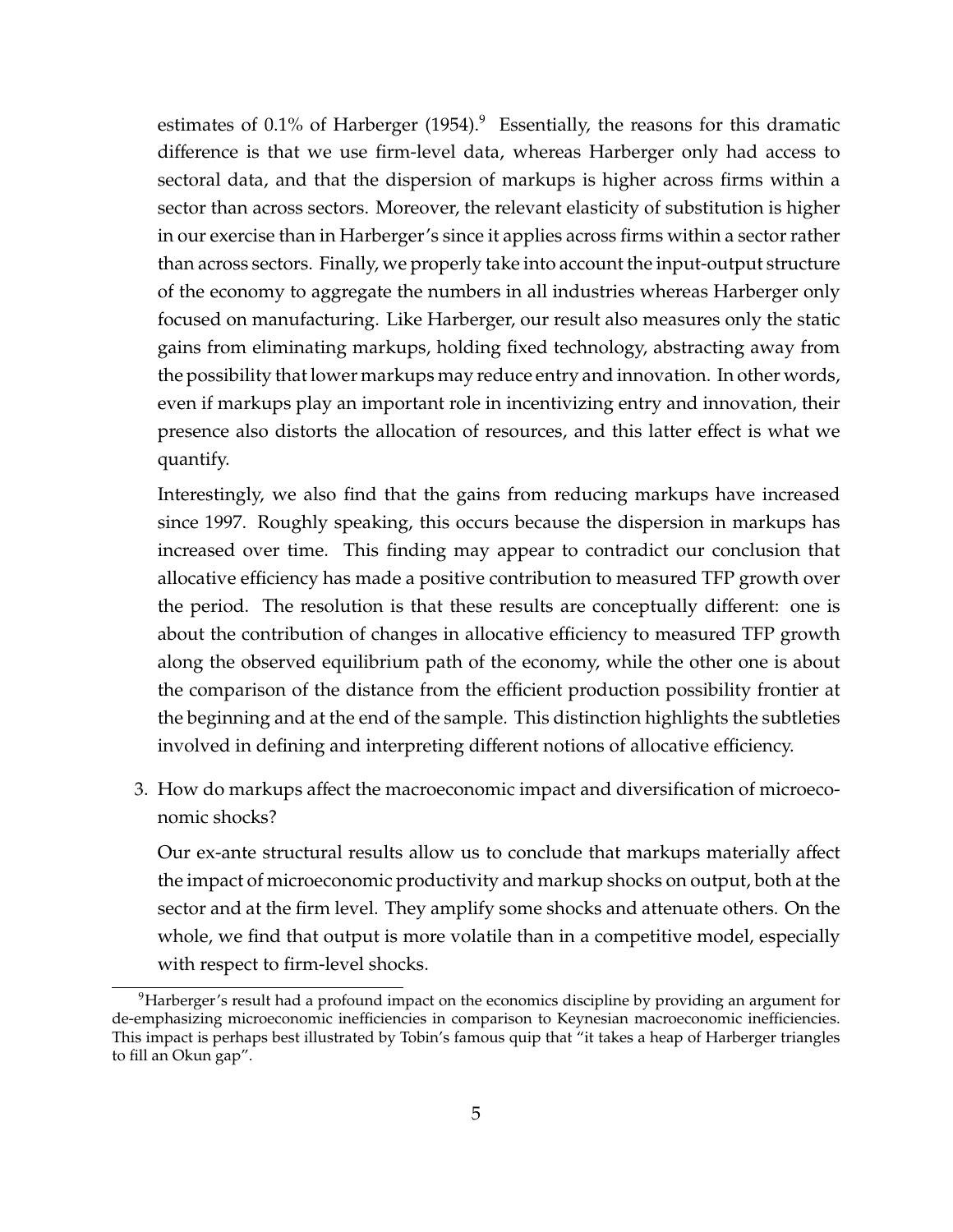4. What are the macroeconomic impact of monetary shocks and microeconomic shocks in a model with sticky prices?

We can use our framework to answer this question by leveraging the observation that one can always model sticky prices as endogenous markups which adjust to ensure that nominal prices stay fixed. We characterize the effects of aggregate monetary shock and microeconomic productivity shocks. Focusing here on a money shock, we decompose the impact into the traditional demand effects and the oftneglected allocative-efficiency effects on TFP. Typically, models with sticky prices are linearized around an efficient steady state, which ensures that reallocation terms disappear. We use our framework to study the model's behavior away from the efficient steady-state using empirically estimated steady-state markups, and with a realistic microeconomic production structure featuring input-output connections, complementarities in production, and substitutability among heterogenous firms within an industry. The size and direction of the TFP effects of monetary shocks depend crucially on the correlation pattern between price-stickiness and the level of markups.

Despite their generality, our results have two important limitations. First, our basic framework accommodates neoclassical production with decreasing or constant returns to scale. It can also easily handle fixed costs, as long as production has constant or increasing marginal cost. However, it is unable to deal with non-neoclassical production featuring increasing returns such as those studied by [Baqaee](#page-67-2) [\(2016\)](#page-67-2), where by *increasing returns*, we refer to a situation where marginal variable costs are decreasing in output. Towards the end of the paper, we sketch how our results can be extended to cover such cases, when we discuss entry and exit. Second, in this paper we focus on first-order approximations. We show that under some conditions, the nonlinear analysis of efficient economies in [Baqaee](#page-67-1) [and Farhi](#page-67-1) [\(2017\)](#page-67-1) can be leveraged to characterize nonlinearities in the sort of inefficient economies studied in this paper.

The outline of the paper is as follows: in Section [2,](#page-6-0) we set up the general model, and we prove our main non-parametric results. We also discuss how to interpret these results, and the data required to implement our formulae. In Section [3,](#page-24-0) we introduce a parametric version of the general model and present our structural results. We use a model with CES production and consumption functions, with an arbitrary number of nests, input-output patterns, returns to scale, and factors of production. In Section [4,](#page-39-0) we apply our results to the data by performing non-parametric ex-post decompositions of the sources of growth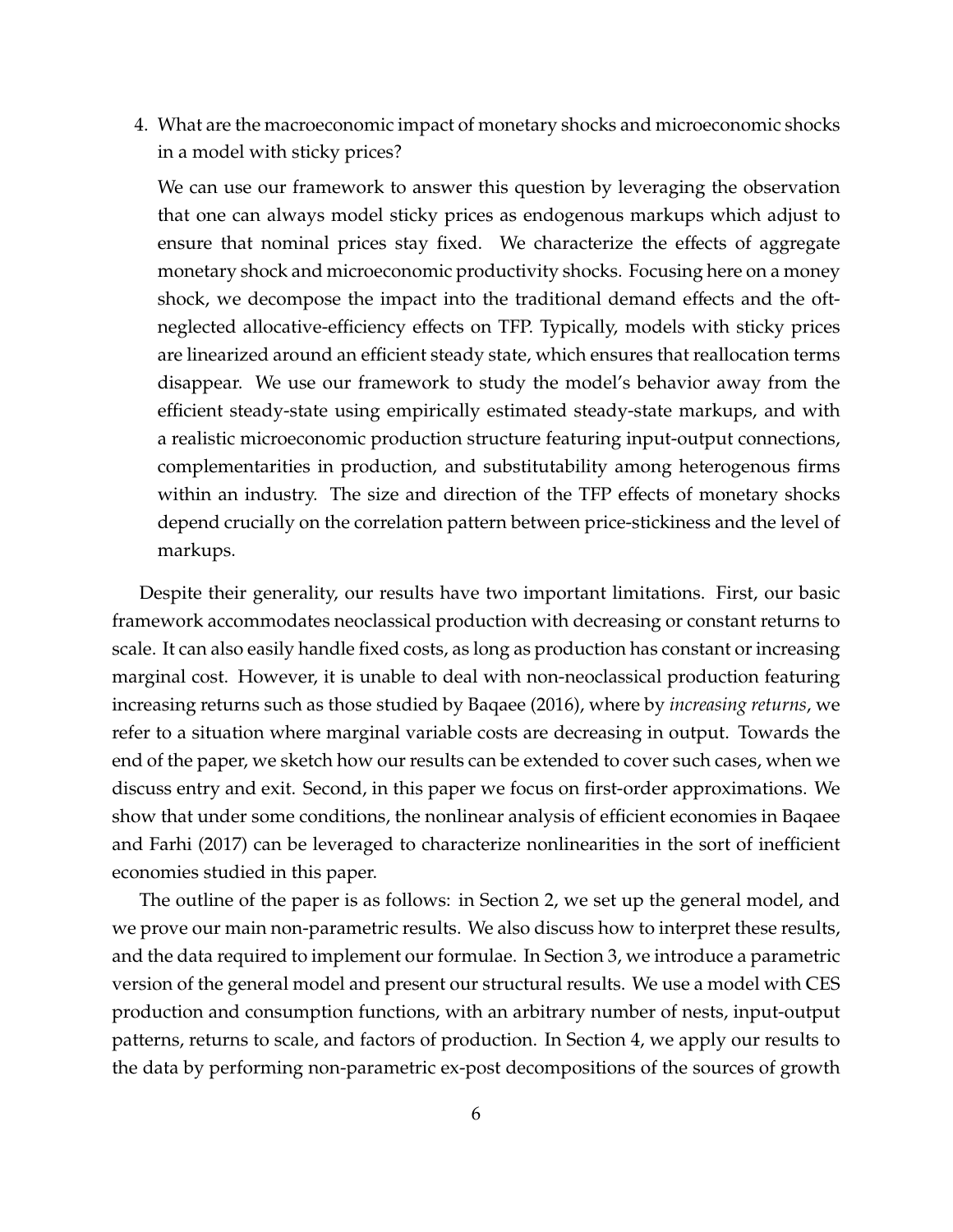in the US, as well as structural exercises measuring the gains from markup reductions, macroeconomic volatility arising from microeconomic shocks, and macroeconomic impact of microeconomic shocks, in a calibrated model. As a final application, we show how are results can be used to study the effects of monetary policy and productivity in a model with nominal rigidities. In Section [5,](#page-57-0) we consider how our results can be extended to deal with fixed costs, entry, and nonlinearities.

# <span id="page-6-0"></span>**2 General Framework and Non-Parametric Results**

We begin by setting up our general framework, and characterize how shocks to wedges and productivity affect equilibrium output and TFP. We define our notion of change in allocative efficiency and discuss its implementation and data requirements. We explain how it leads to a new decomposition of the Solow residual into changes in "pure" technology and changes in allocative efficiency. We end by discussing the generality of our setup and in particular its ability to handle elastic factor supply and demand shocks.

# <span id="page-6-1"></span>**2.1 General Model and Competitive Benchmark**

The baseline model consists of a representative consumer and heterogeneous producers of different goods. Throughout, we model distortions via monopoly markups and wedges. The wedges act like linear taxes, the revenues of which are rebated lump sum.<sup>[10](#page-0-0),[11](#page-0-0)</sup> Beyond actual taxes, these wedges can also implicitly capture frictions preventing the reallocation of resources. For example, they can capture credit constraints and they must then be interpreted as the Lagrange multipliers on the constraints in the individual firms' cost minimization problem.

The utility function of the representative consumer is represented by a constant-returns consumption function

$$
C=C(c_1,\ldots,c_N).
$$

The existence of a constant-returns-to-scale aggregate consumption function allows us to unambiguously define real GDP using the corresponding ideal price index.

 $10$ If the taxes were not rebated, then they would act as reductions in productivity since resources would actually be destroyed, and hence the first welfare theorem and Hulten's theorem would still apply.

<sup>&</sup>lt;sup>11</sup>The question of how the distribution of lump sum rebates across the consumer and the different producers is merely an accounting convention, which is irrelevant to the economics of the problem, but which matters for mapping the model to the data. We expand on this issue below.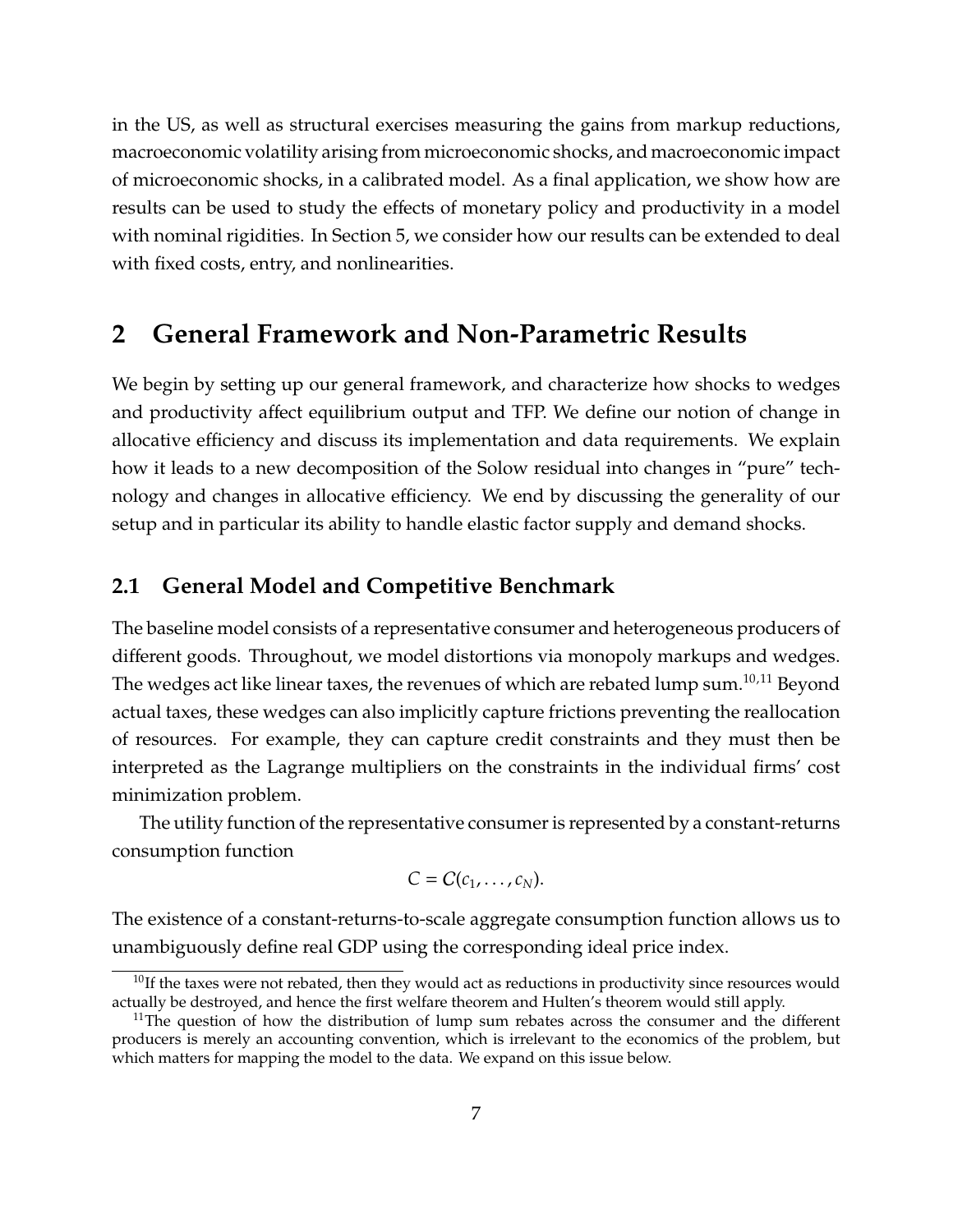The representative consumer faces the budget constraint<sup>[12](#page-0-0)</sup>

$$
\sum_i^N (1 + \tau_i^c) p_i c_i = \sum_f^F w_f F_f + \sum_k \pi_i + \tau,
$$

where  $p_i$  is the price of good *i*,  $\tau_i^c$  $\frac{c}{i}$  is the consumption wedge on good *i*,  $\pi_i$  is the profits of the producer of good *i*, τ is a net government transfer, and *F<sup>f</sup>* is a non-reproducible factor *f* with wage *w<sup>f</sup>* .

For now, we assume that factor supply is inelastic. The output effects identified in this section can therefore also be interpreted as aggregate TFP effects, and we use both terminologies interchangeably. At the end of this section, we generalize our results to cover the case with elastic factor supply and characterize the output effects when they differ from aggregate TFP effects.

We assume that each good *i* is produced by producer *i* according to a constant-returns technology described by the constant-returns cost function

$$
\frac{1}{A_i}\mathbf{C}_i\big((1+\tau_{i1})p_1,\ldots,(1+\tau_{iN})p_N,(1+\tau_{i1}^f)w_1,\ldots,(1+\tau_{iK}^f)w_k\big)y_i,
$$

where  $A_i$  is a Hicks-neutral shock,  $\tau_{ij}$  is an input-specific tax wedge,  $\tau_{ij}^f$  is a factor-specific tax wedge, and  $y_i$  is the total output. The function  $\mathbf{C}_i$  is the industry's marginal cost function. Although we assume that the cost function is constant-returns-to-scale, this assumption is without loss of generality, since we can model decreasing returns to scale by using producer-specific fixed factors.<sup>[13](#page-0-0)</sup> The producer charges an exogenous markup  $\mu_i$  over its marginal cost.<sup>[14](#page-0-0)</sup>

*Remark* (Accounting Convention)*.* We assume that expenditures by *i* on inputs from *j*,

<sup>&</sup>lt;sup>12</sup>We assume the existence of a representative consumer mostly for expositional convenience. Our expost reduced-form results could be generalized to cover the generic heterogenous consumers (as long as real GDP is defined using the Laspeyre index), and our ex-ante structural results could be generalized to cover heterogenous consumers with identical homothetic preferences.

 $13$ To see how decreasing returns can be modeled via fixed-factors, see, for example, page 16 in [Varian](#page-72-5) [\(1992\)](#page-72-5). The case of increasing returns to scale is not nested by this setup; see [Baqaee](#page-67-2) [\(2016\)](#page-67-2), and the last section of this paper, for an analysis of increasing returns to scale in production networks.

 $14$ With one exception, we do not attempt to endogenize markups in this paper. We see it as an important direction for future research to marry the sort of input-output models that we analyze here with industrial organization models of firm competition which generate endogenous markups. See for example [Baqaee](#page-67-2) [\(2016\)](#page-67-2) and [Grassi](#page-70-1) [\(2017\)](#page-70-1) for steps in this direction. In these models, our framework can be used to trace out the implications of these endogenous markups. The aforementioned exception arises in Section [4.3](#page-49-0) when we consider nominal rigidities and model them as endogenous variable markups required to keep certain prices constant.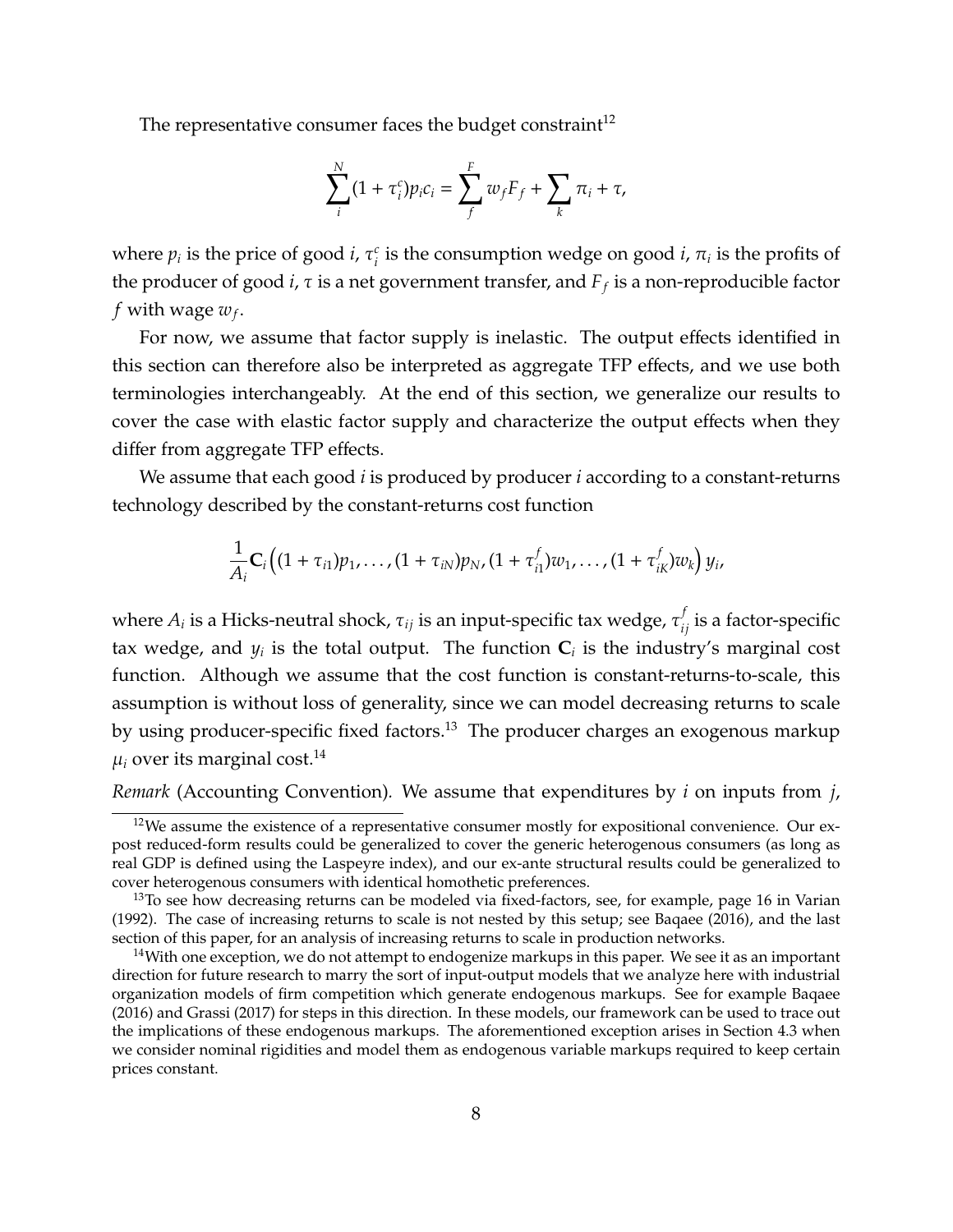and the revenues of *i*, are recorded *gross* of taxes and markups. In the case where these wedges are reduced-form representations of frictions like credit constraints, we adopt the convention of writing expenditures gross of these implicit wedges.<sup>[15](#page-0-0)</sup> This is purely a convention which does not change anything to the economics of the problem. Our convention need not coincide with the accounting convention for expenditures adopted in the data. In that case, the data must be converted into the format required by our theory. This conversion is completely straightforward. For example, in the case of a credit constraint which increases the rental rate of capital perceived by a firm but not its true rental rate, the conversion requires inflating the firm's expenditure on capital measured in the data by a percentage equal to the equivalent implicit tax on capital given by the Lagrange multiplier on the constraint in the cost minimization problem of the firm.

*Remark* (Markup-Wedge Equivalence)*.* In this economy, we can always relabel the inputoutput matrix in such a way as to represent a wedge as a markup or vice versa. Therefore, going forward, we work with shocks to markups *only* with the understanding that this is done without loss of generality. Any pattern of wedges can be represented as markups by relabelling each input of each industry to be a new industry which charges a markup. Similarly, any pattern of markups can be represented via output wedges.

Our goal in this paper is to understand how to aggregate microeconomic shocks. Before stating our results, it is helpful to define some notation.

**Definition 2.1** (Input-Output Matrix)**.** Let Ω be the *N* × *N* matrix whose *ij*th element is equal to *i*'s expenditures on inputs from *j* gross of taxes as a share of its total revenues

$$
\Omega_{ij}=\frac{p_jx_{ij}}{p_iy_i}.
$$

Let  $\Omega$  be the *N* × *N* matrix whose *i j*th element is equal to the elasticity of *i*'s marginal costs relative to the price of *j*

$$
\tilde{\Omega}_{ij} = \frac{\partial \log \mathbf{C}_i}{\partial \log p_j} = \frac{p_j x_{ij}}{\sum_k p_k x_{ik} + \sum_f w_f F_{if}}.
$$

The second equality follows from Shephard's lemma, where  $x_{ij}$  are inputs from *j* and  $F_{if}$ is factor type *f* used by the *i*th producer. Let

$$
\tilde{\Psi} = (I - \tilde{\Omega})^{-1}
$$

<sup>&</sup>lt;sup>15</sup>See e.g. [Bigio and La'O](#page-68-2) [\(2016\)](#page-68-2).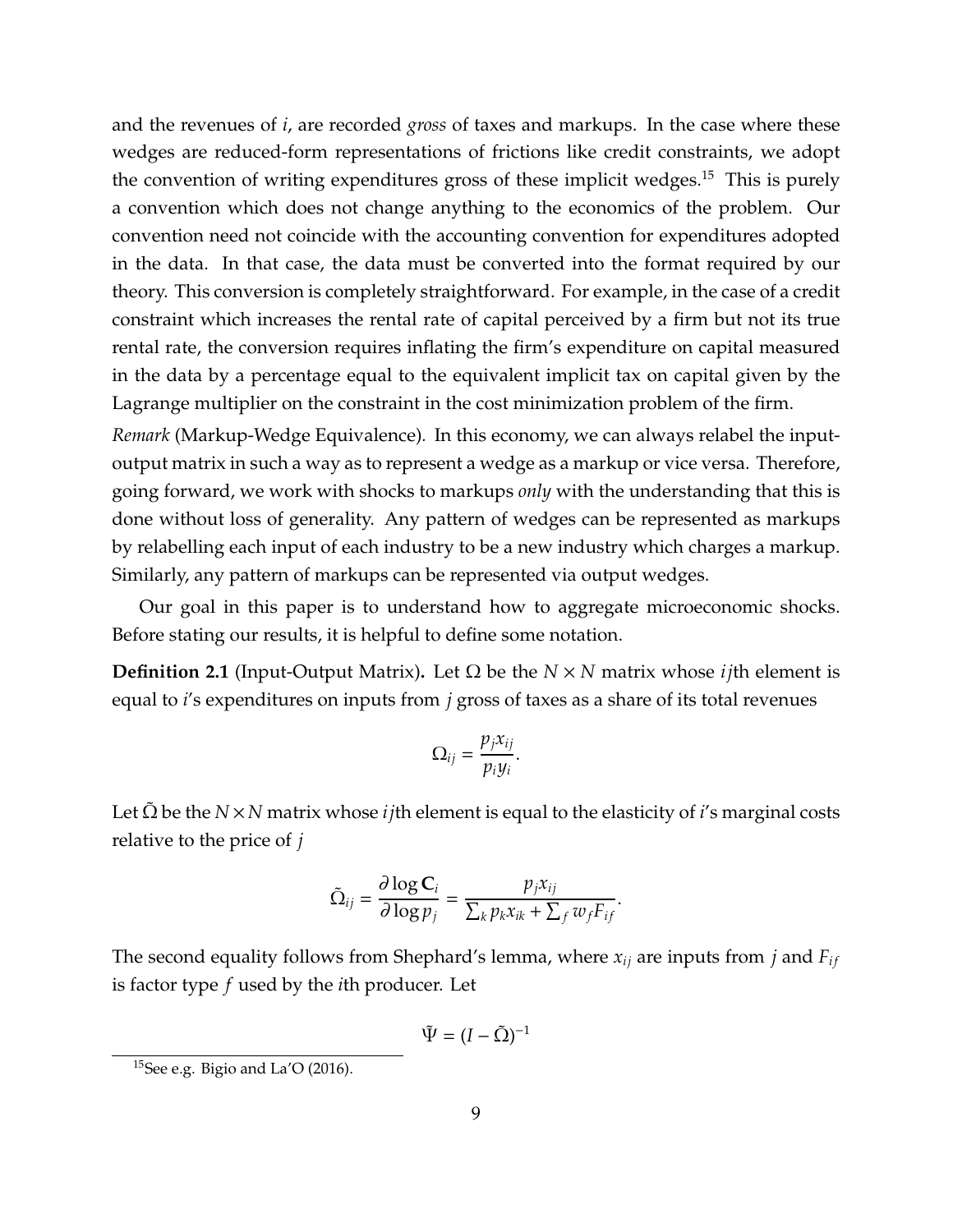and

$$
\Psi=(I-\Omega)^{-1}
$$

denote the Leontief inverse of  $\Omega$  and  $\Omega$ . Let  $\alpha$  and  $\tilde{\alpha}$  denote the *N* × *F* matrices whose *i* fth element is equal to *i*'s expenditures on factor *f* as a share of its total revenues and costs respectively. Finally, let *b* be the *N*×1 vector whose *i*th element is equal to the household's expenditures on inputs from *i* as a share of total consumption

$$
b_i = \frac{p_i c_i}{\sum_j p_j c_j}.
$$

The matrices  $\Omega$ ,  $\alpha$ , and  $b$  are directly observable from input-output data (at the industry level, and sometimes even at the firm-level using value-added-tax data). Unlike revenues however, we do not typically directly observe costs, so the matrices  $\Omega$  and  $\tilde{\alpha}$  are not readily observable. The link between  $Ω$  and  $Ω$  is given by

$$
\Omega = \mu^{-1} \tilde{\Omega},
$$

where  $\mu$  is the diagonal matrix whose *i*th diagonal element corresponds to the *i*th markup or wedge.

Throughout the paper, we find it convenient to consider each factor of production as an industry in the input-output table. This means that the rows of the matrix  $\Omega$  either sum to 1 (if that row corresponds to a good) or 0 (if the that row corresponds to a factor). Given this normalization, the matrix of factor uses satisfies the simple relation  $\alpha = \tilde{\alpha}$ .

The following accounting market-clearing identity

$$
p_i y_i = p_i c_i + \sum_j p_i x_{ij} = b_i GDP + \sum_j \Omega_{ij} p_j y_j,
$$

implies that

$$
\lambda' = \left[\frac{p_i y_i}{GDP}\right]_i = b'(I - \Omega)^{-1} = b'\Psi,\tag{1}
$$

where the sales of *i* as a share of GDP, denoted by λ*<sup>i</sup>* , is called the *Domar weight* of *i*. Although the Domar weight of *i* is directly observable as the sales over GDP, it can also be computed from the input-output matrix  $\Omega$  and final demand *b*. For expositional convenience, for a non-reproducible (factor) industry *f* we use Λ*<sup>f</sup>* instead of λ*<sup>f</sup>* to denote its Domar weight, which is then simply the corresponding income share of this factor.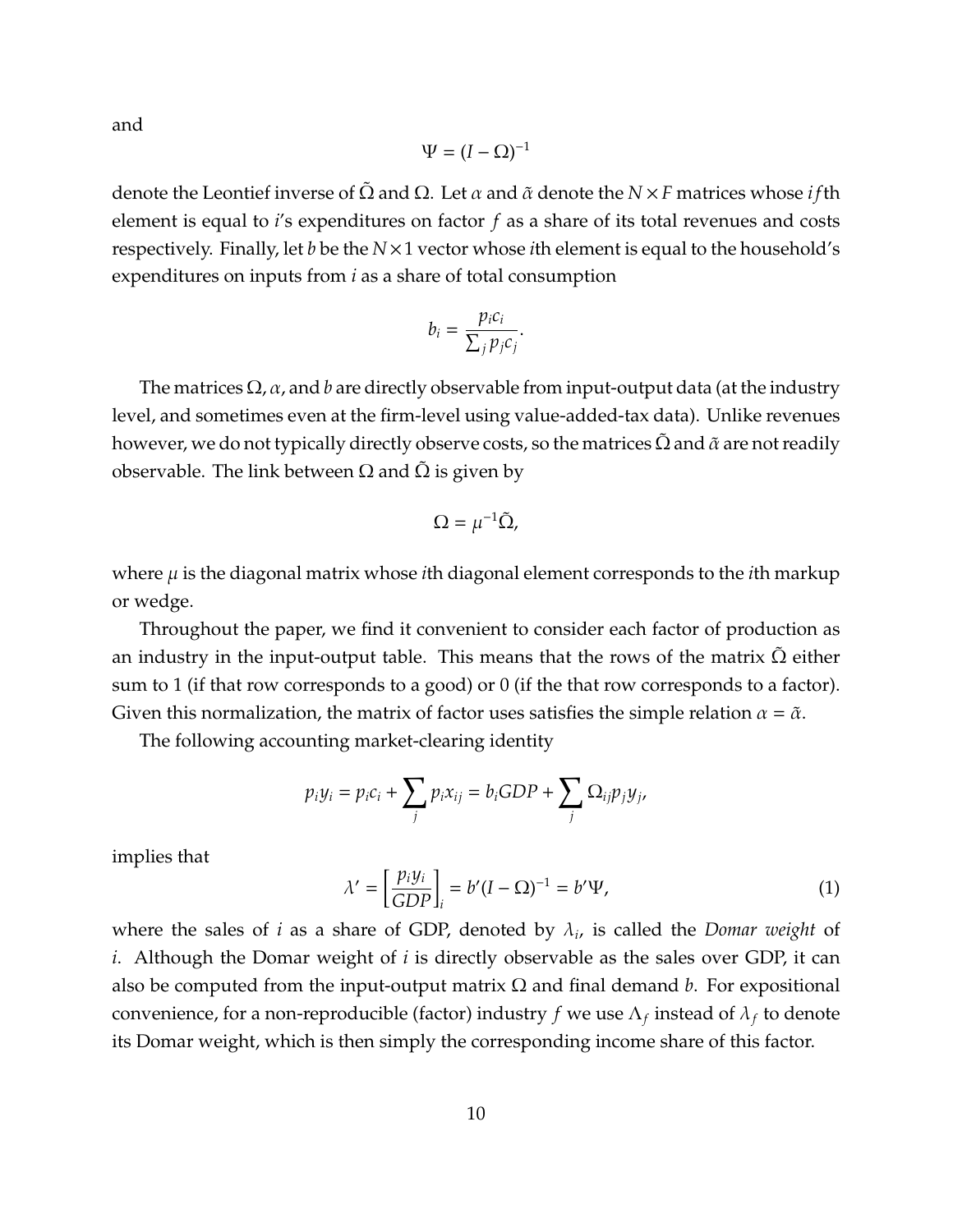We can also define

$$
\tilde{\lambda}'=b'(I-\tilde{\Omega})^{-1}=b'\tilde{\Psi}
$$

to be the vector of *cost-based Domar weights*. We choose the name cost-based Domar weight for  $\lambda$  to contrast it with the traditional revenue-based Domar weight  $\lambda$ . For a non-reproducible (factor) industry  $f$  we use uppercase  $\tilde{\Lambda}_f$  instead of  $\tilde{\lambda}_f$ . Intuitively,  $\tilde{\lambda}_k$ measures the importance of *k* as a supplier to the household, both directly, and indirectly as an intermediate input. It only depends on *k*'s role as a supplier rather than its role as a consumer.[16](#page-0-0) This can be seen most clearly by writing

$$
\tilde{\lambda}' = \beta' I + \beta' \tilde{\Omega} + \beta' \tilde{\Omega}^2 + \beta' \tilde{\Omega}^3 + \dots,
$$

where the *n*th term in the geometric sum computes the set of paths of length *n* from each producer to the household. When the economy is efficient  $(\mu = I)$  — there are no markups or wedges – it must be the case that  $\tilde{\lambda} = \lambda$ . Hence, for an efficient economy, we observe  $\lambda$  directly as sales over GDP. In the presence of wedges or markups,  $\lambda \neq \lambda$ , and so the cost-based Domar weights are *not* directly observable from gross output data.

We can now state Hulten's theorem for productivity shocks in efficient economies. In fact, we can slightly generalize it to allow for the case where only the initial pre-shock equilibrium is efficient. We also derive a simple extension for shocks to wedges.

**Theorem 2.1** [\(Hulten 1978\)](#page-71-0). When the initial pre-shock allocation is efficient with  $\mu = 1$ , we *have*

$$
\frac{d \log C}{d \log A_k} = \lambda_k = \tilde{\lambda}_k, \quad \frac{d \log C}{d \log \mu_k} = 0.
$$
 (2)

Our goal in this paper is to extend this result to cover the case when the initial preshock equilibrium is inefficient. We begin by considering the impact of microeconomic productivity shocks, and then extend the results to cover wedge/markup shocks.

To state our results, we will use the notion of cross-entropy, which loosely speaking, is a measure of distance between distributions from information theory.<sup>[17](#page-0-0)</sup>

<sup>&</sup>lt;sup>16</sup>The cost-based Domar weight is also sometimes referred to as the *influence* vector, since in a certain class of models (like [Jones, 2013\)](#page-71-2), it maps micro productivity shocks to output. We avoid this language since influence is a fairly ambiguous term, and while the cost-based Domar weights are often-times useful in characterizing equilibria, they do not generically map productivity shocks to output. In other words, they are not generically equivalent to "influence."

<sup>&</sup>lt;sup>17</sup>Cross-entropy between two distributions is minimized when the two distributions are the same. This definition is due to Claude [Shannon](#page-72-6) [\(1948\)](#page-72-6). Note that the [Kullback and Leibler](#page-71-10) [\(1951\)](#page-71-10) divergence is crossentropy plus a constant, so that  $d H(\tilde{\Lambda}, \Lambda) = d D_{KL}(\tilde{\Lambda} || \Lambda)$  in our context.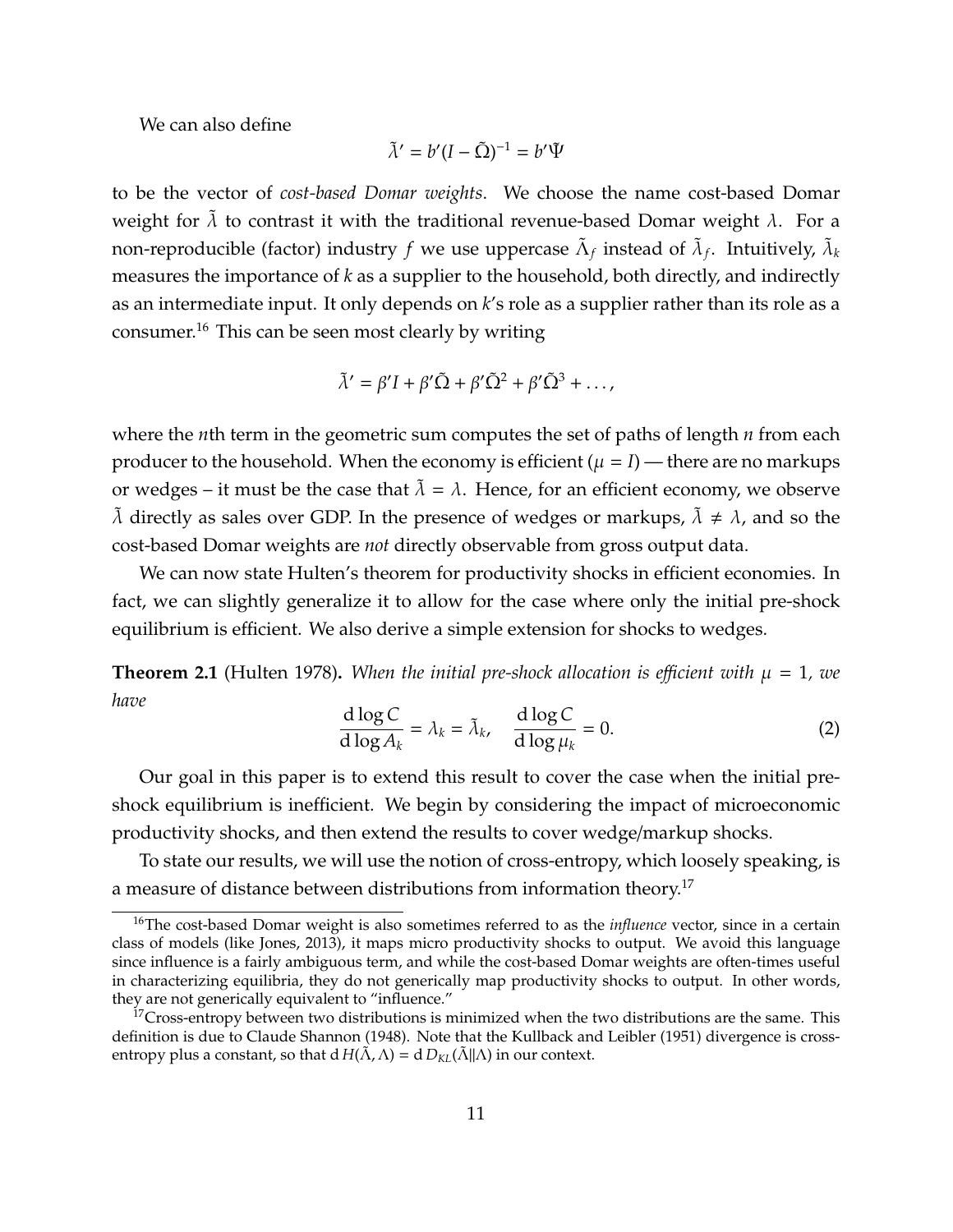**Definition 2.2** (Cross Entropy). For two probability distributions  $\tilde{P}$  and *P* over the set of outcomes S, the cross-entropy between  $\tilde{P}$  and P is

$$
H(\tilde{P}, P) = -E_{\tilde{P}}(\log P) = -\sum_{s \in \mathcal{S}} \tilde{P}_s \log(P_s).
$$

For a given change  $dP$  in the probability distribution for *P*, we denote by  $dH(\tilde{P}, P) =$  $H(P, P + dP) - H(P, P)$  the change in relative entropy relative to the fixed distribution *P*. Similarly if *P* is indexed by *x*, then we denote by by  $dH(\tilde{P}, P)/dx = dH(\tilde{P}, P_x)/dx$  the derivative of the relative entropy of  $P_x$  relative to the fixed distribution  $\tilde{P}$ .

We will apply these definitions using the set of non-reproducible (factor) industries for  $\mathcal{S}$ ,  $\tilde{\Lambda}$  as the fixed probability distribution  $\tilde{P}$ , and  $\Lambda$  as the variable distribution  $P^{.18}_\cdot$  $P^{.18}_\cdot$  $P^{.18}_\cdot$ 

#### **2.2 Productivity Shocks**

In this section, we extend [Hulten](#page-71-0) [\(1978\)](#page-71-0) for productivity shocks to cover the case when the economy is inefficient.

<span id="page-11-0"></span>**Theorem 2.2** (Productivity Shocks)**.** *For productivity shocks, we have*[19](#page-0-0)

$$
\frac{\mathrm{d}\log C}{\mathrm{d}\log A_k} = \tilde{\lambda}_k + \frac{\mathrm{d}\,H(\tilde{\Lambda},\Lambda)}{\mathrm{d}\log A_k} = \tilde{\lambda}_k - \sum_f \tilde{\Lambda}_f \frac{\mathrm{d}\log\Lambda_f}{\mathrm{d}\log A_k}.\tag{3}
$$

Intuitively, in response to a productivity shock, two things can happen: first, given the share of resources allocated across producers, more output is produced in response to productivity; second, the share of resources allocated across producers can change in response to changing productivity.

The first term  $\tilde{\lambda}_k$  corresponds to the change in output in response to the productivity shock, holding fixed the share of resources allocated to different producers. The second term corresponds to the change resulting from movement in resources.

<sup>&</sup>lt;sup>18</sup>Note that  $\sum_f \tilde{\Lambda}_f = 1$  so that we can indeed think of  $\tilde{\Lambda}$  as a probability distribution. By contrast  $\Lambda$  is typically not a probability distribution since  $\sum_f \Lambda_f \neq 1$  in general. However, we can always supplement  $\Lambda$ with the pure profit share  $\Lambda_{f^*} = 1 - \sum_f \Lambda_f$  accruing to an extra factor  $f^*$  for which the cost-based share is zero  $\tilde{\Lambda}_{f^*} = 0$ .

<sup>&</sup>lt;sup>19</sup>In the proof in the appendix, we also provide an explicit characterization of  $dH(\Lambda, \Lambda)/d \log(A_k)$  in terms of the structural characteristics of the production and consumption functions. We present this characterization in the main body of the paper for the more special parametric version of the model in Section [3.](#page-24-0)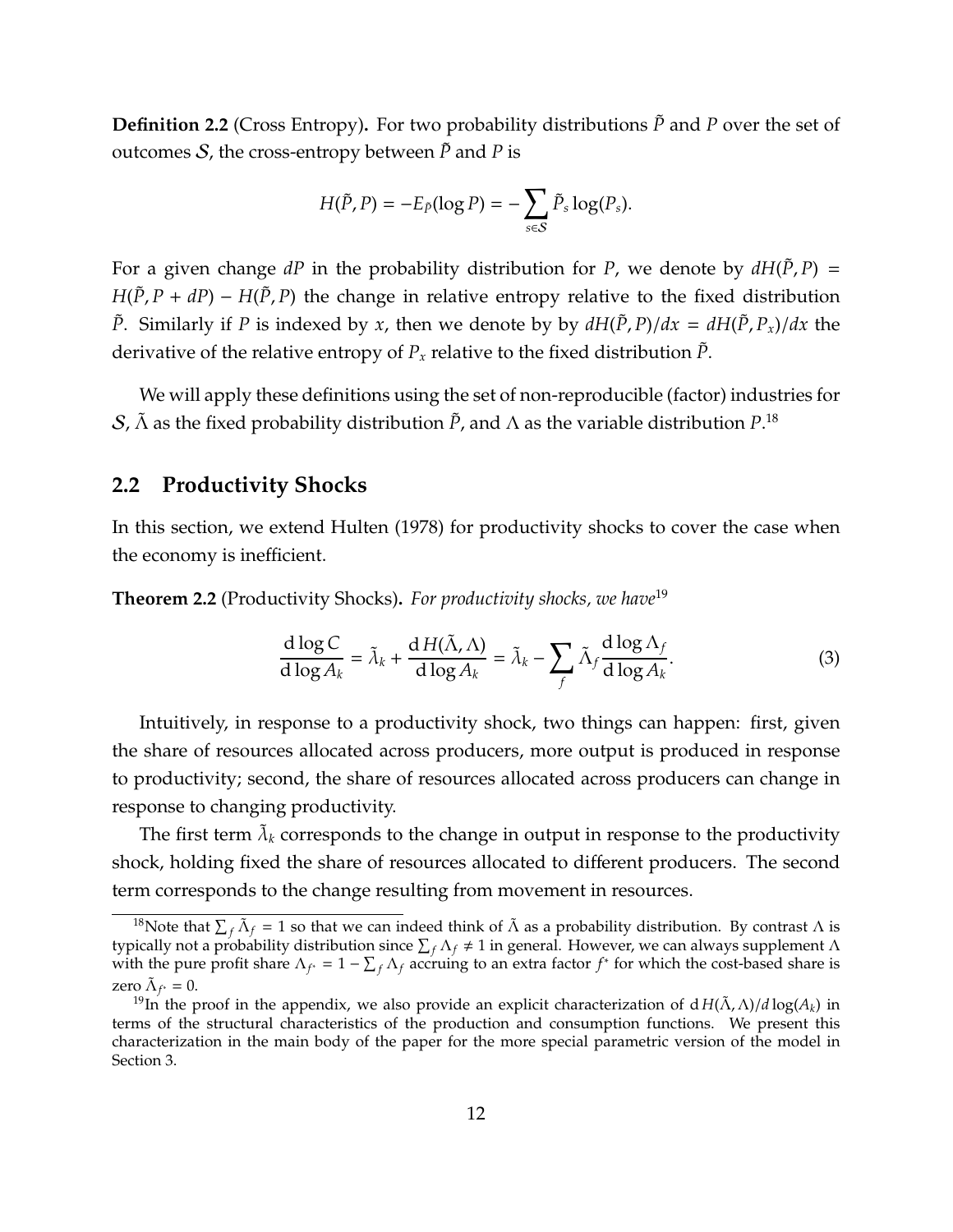When the economy is efficient, the first term corresponds to the Domar weight of industry *k*, and the second term is always equal to zero. The latter fact follows from  $d(\tilde{\Lambda}, \Lambda) = d(\tilde{\Lambda}, \tilde{\Lambda}) = \sum_F \tilde{\Lambda}_F d \log \tilde{\Lambda}_F = 0$ . In this case, this formula collapses to [Hulten](#page-71-0) [\(1978\)](#page-71-0). In other words, when the economy is efficient, we can ignore the endogenous changes in the reallocation of resources arising from the productivity shock. To a first order, we can treat the (endogenous) share of resources allocated across producers to be constant. This is a manifestation of the first welfare theorem, or equivalently a macroeconomic envelope theorem. This logic fails when the equilibrium is inefficient. A nonzero second term indicates that the first welfare theorem has failed, and measures the resulting change in aggregate allocative efficiency.

Hence, Theorem [2.2](#page-11-0) shows that we can boil down changes in misallocation arising from microeconomic productivity shocks in an economy with an arbitrary neoclassical production structure into an appropriately weighted average of the changes in factor income shares.<sup>[20](#page-0-0)</sup> In particular, it is not necessary to track how the allocation of every single good is changing across its users. Instead, it suffices to to track how factor income shares change.

Theorem [2.2](#page-11-0) implies that output increases when the distribution of factor income shares  $Λ$  gets further away from the cost-share of the factors  $Λ$ . This may seem surprising given that  $\Lambda = \Lambda$  at the efficient equilibrium, which maximizes output. However, the intuition is simple: that  $\Lambda$  gets further away from  $\Lambda$  means that the more (less) monopolistic parts of the economy are receiving more (fewer) resources. This *improves* allocative efficiency, since from a social perspective, the corresponding firms or sectors absorb too few (too much) resources to begin with. For example, ceteris paribus, a decrease in all factor income shares necessarily implies an improvement in allocative efficiency. To see an explicit demonstration of this phenomenon, see Example [3.2.](#page-28-0)

## **2.3 Markup**/**Wedge Shocks**

So far, we have focused on productivity shocks, but it turns out a very similar intuition holds for shocks to markups, and hence also for other wedges given the general possibility of capturing wedges as markups under relabelling discussed above.

 $20$ Since the landmark work of [Theil](#page-72-7) [\(1967\)](#page-72-7), changes in entropy have been used as a measure of changing income inequality. Our results show that changes in the cross-entropy of  $\Lambda$  relative to  $\Lambda$  can track changes in allocative efficiency.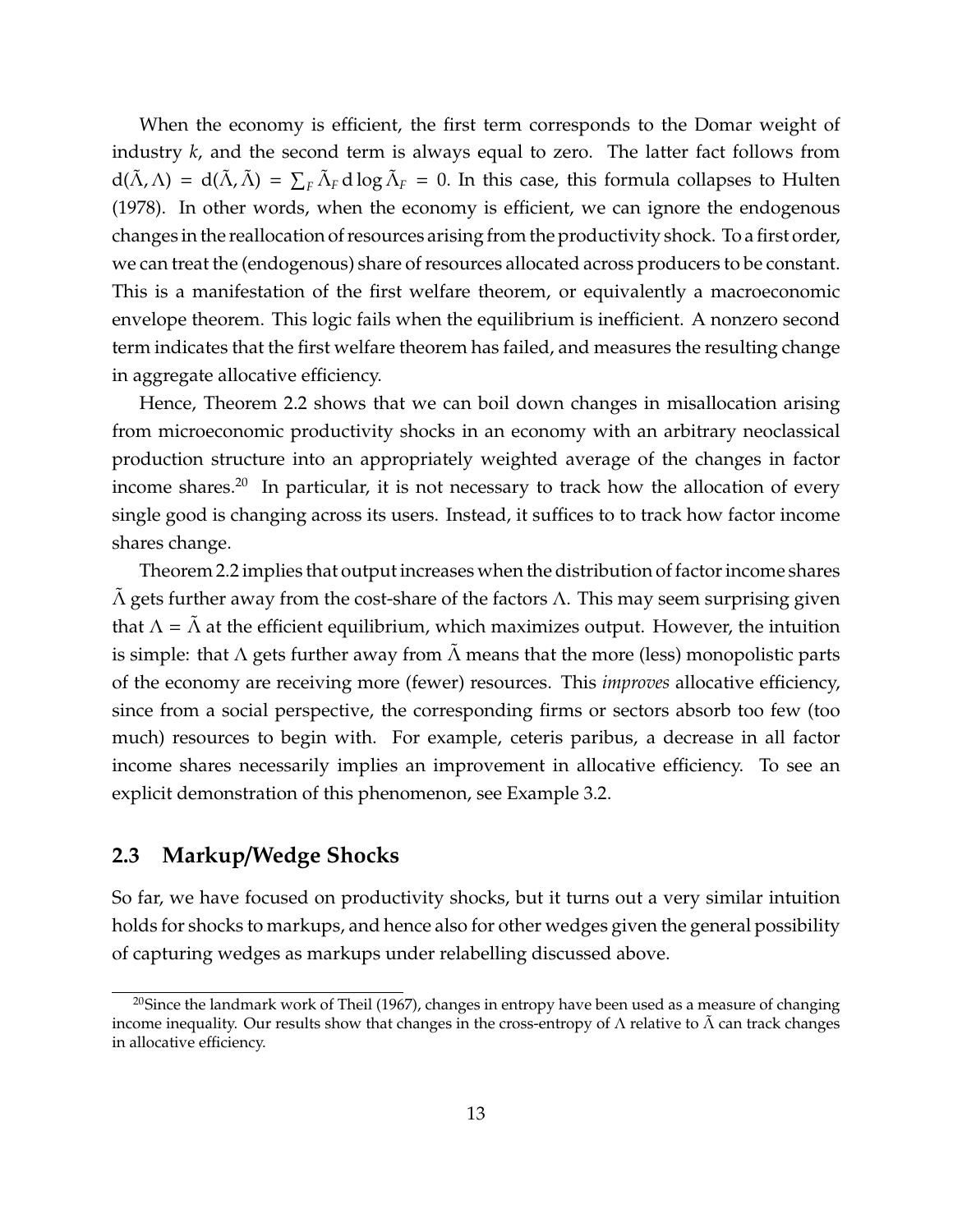<span id="page-13-0"></span>**Theorem 2.3** (Markup/Wedge Shocks)**.** *For markup*/*wedge shocks, we have*

$$
\frac{d \log C}{d \log \mu_k} = -\tilde{\lambda}_k + \frac{d H(\tilde{\lambda}, \Lambda)}{d \log \mu_k} = -\tilde{\lambda}_k - \sum_f \tilde{\Lambda}_f \frac{d \log \Lambda_f}{d \log \mu_k}.
$$
(4)

A markup shock acts much like the combination of a fictitious negative productivity shock combined with a fictitious shock to available factors. This is because a markup shock, like a negative productivity shock, increases the price of the corresponding good, which absent reallocation effects, increases the GDP deflator by the associated cost-adjusted Domar weight. But compared to a negative productivity shock, a markup shock also releases some resources which are reallocated to other parts of the economy, thereby generating further changes in allocative efficiency. A remarkable feature of this theorem is that all these changes in allocative efficiency are captured by the changes in the factor income shares.

Although stated in terms of markups, this result also characterizes the response of output to other distortion shocks  $\tau$ . This follows from the observation that markup shocks and wedge shocks are equivalent, up to a relabelling. Hence, Theorem [2.3](#page-13-0) allows to connect with the broader literature on misallocation like [Restuccia and Rogerson](#page-72-1) [\(2008\)](#page-72-1), [Hsieh and Klenow](#page-70-2) [\(2009\)](#page-70-2), and in particular [Jones](#page-71-2) [\(2013\)](#page-71-2).<sup>[21](#page-0-0)</sup>

#### <span id="page-13-1"></span>**2.4 Ex-post Decompositions: Aggregate TFP and Solow Residual**

In this section, we show how to decompose time-series changes in aggregate TFP and the Solow residual into "pure" technology changes and allocation efficiency changes. We put together Theorems [2.2](#page-11-0) and [2.3.](#page-13-0) For the purpose of this section, we introduce a small but simple modification to allow for changes in factor supplies in order to separate aggregate output and aggregate TFP. We denote the supply of factor *f* by *L<sup>f</sup>* and by *L* the vector of factor supplies. The impact of a shock to the supply of a factor is given by

$$
\frac{d \log C}{d \log(1 + \tau_{lk}^f)} = -\tilde{\lambda}_l \alpha_{lk} + \frac{d H(\tilde{\Lambda}, \Lambda)}{d \log(1 + \tau_{lk}^f)} = -\tilde{\lambda}_l \alpha_{lk} - \sum_{f'} \tilde{\Lambda}_{f'} \frac{d \log \Lambda_{f'}}{d \log(1 + \tau_{lk}^f)}.
$$
(5)

<sup>21</sup>For example, for a factor wedge shock to factor *k* for producer *l*, we have

Similar formulae hold for shocks to other wedges. In Appendix [C,](#page-96-0) we describe the relabelling in more detail. For reference, for an intermediate input wedge shock, we have d  $\log C/\mathrm{d}\log(1+\tau_{lk})$  =  $-\tilde{\lambda}_l \tilde{\omega}_{lk} + d H(\tilde{\Lambda}, \Lambda)/ d \log(1 + \tau_{lk})$  and for a consumption wedge shock, we have  $d \log C/d \log(1 + \tau_k^c) =$  $-b_k + d H(\tilde{\Lambda}, \Lambda)/ d \log(1 + \tau_k^c)$ . For each formula, the first term corresponds to the impact on the GDP deflator holding fixed factor prices, and the second term measures the impact of the changing factor prices.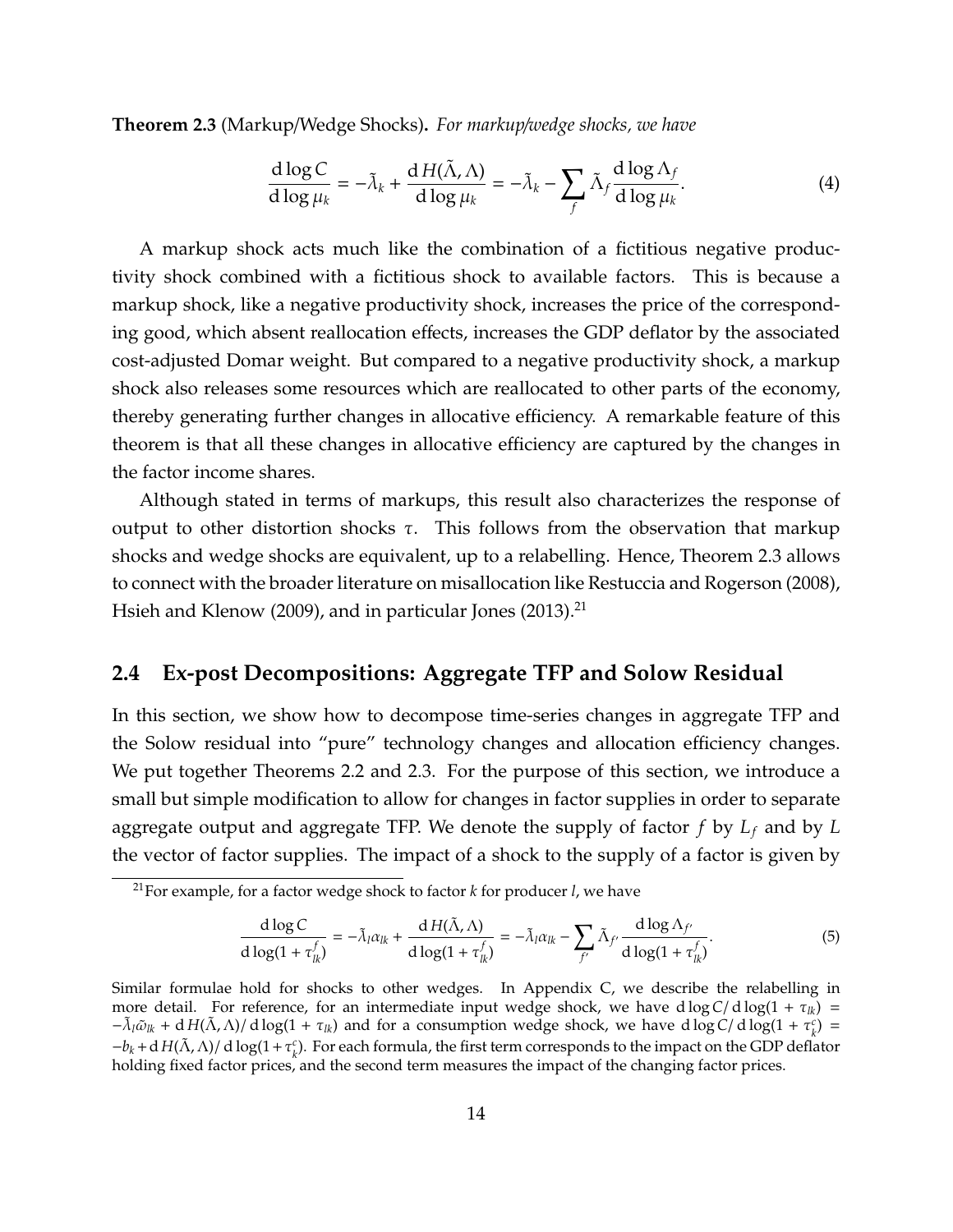$$
d \log C / d \log L_f = \tilde{\Lambda}_f + d H(\tilde{\Lambda}, \Lambda) / d \log L_f = \tilde{\Lambda}_f - \sum_{f'} \tilde{\Lambda}_{f'} d \log \Lambda_{f'}/ d \log L_f.
$$

<span id="page-14-0"></span>**Proposition 2.4** (TFP Decomposition)**.** *To the first order, we can decompose aggregate TFP as*

<span id="page-14-1"></span>
$$
\underbrace{\Delta \log(C_t) - \tilde{\Lambda}' \Delta \log L}_{Aggregate\ TFP} \approx \underbrace{\tilde{\lambda}'_{t-1} \Delta \log A_t}_{Technology} - \underbrace{\tilde{\lambda}'_{t-1} \Delta \log \mu_t - \tilde{\Lambda}'_{t-1} \Delta \log \Lambda_t}_{Allocation\ efficiency}.
$$
\n(6)

The left-hand side of this expression, which we define to be aggregate TFP growth, differs from the Solow residual since it weighs the change in *L<sup>f</sup>* by the cost-based Domar weight  $\tilde{\Lambda}_f$  rather than the revenue-based Domar weight  $\Lambda_f$ . This is consistent with [Hall](#page-70-8) [\(1990\)](#page-70-8), who showed that for an aggregate production function, aggregate TFP should weigh changes in factor inputs by their share of total cost rather than their share of total revenue. In our context unlike in Hall's, the equilibrium can be distorted given factor supplies and there is no structural aggregate production function. We must weigh factors by their cost-based Domar weight. Proposition [2.4](#page-14-0) therefore unifies the approach of [Hulten](#page-71-0) [\(1978\)](#page-71-0), who eschews aggregate production functions, but maintains efficiency, with that of [Hall](#page-70-8) [\(1990\)](#page-70-8) who does not require efficiency but maintains aggregate production functions and therefore ignores the allocative efficiency issues that most concern us.

Turning to the right-hand side, in the case of an efficient economy, the envelope theorem implies that the reallocation terms are welfare-neutral (to a first order) and can be ignored. Furthermore, the appropriate weights on the technology shocks  $\lambda$  coincide with the observable sales shares. In the presence of distortions, these serendipities disappear. However, given the input-output expenditure shares across producers, the level of wedges and their changes, and the changes in factor income shares, we can compute the righthand side of equation [\(6\)](#page-14-1) without having to make any parametric assumptions. This is an ex-post decomposition in the sense that it requires us to observe factor income shares and factor supplies at the beginning and at the end of the period.

Proposition [2.4](#page-14-0) also allows us to connect our results to the "revenue-based" Solow residual defined by [Basu and Fernald](#page-68-9) [\(2001\)](#page-68-9):

<span id="page-14-2"></span>
$$
\Delta \log C_t - \Lambda'_{t-1} \Delta \log L_t \approx \tilde{\lambda}'_{t-1} \Delta \log A_t - \tilde{\lambda}'_{t-1} \Delta \log \mu_t - \tilde{\Lambda}'_{t-1} \Delta \log \Lambda_t + (\tilde{\Lambda}_{t-1} - \Lambda_{t-1})' \Delta \log L_t. \tag{7}
$$

The first three summands on the right hand side are the same as in Proposition [2.4](#page-14-0) The last summand corrects for the undercounting of the contribution of factors growth to output growth, given that  $\tilde{\Lambda}_f \geq \Lambda_f$ .<sup>[22](#page-0-0)</sup>

 $22$ The left-hand side of equation [\(7\)](#page-14-2) is not the traditional [Solow](#page-72-0) residual defined by Solow [\(1957\)](#page-72-0). The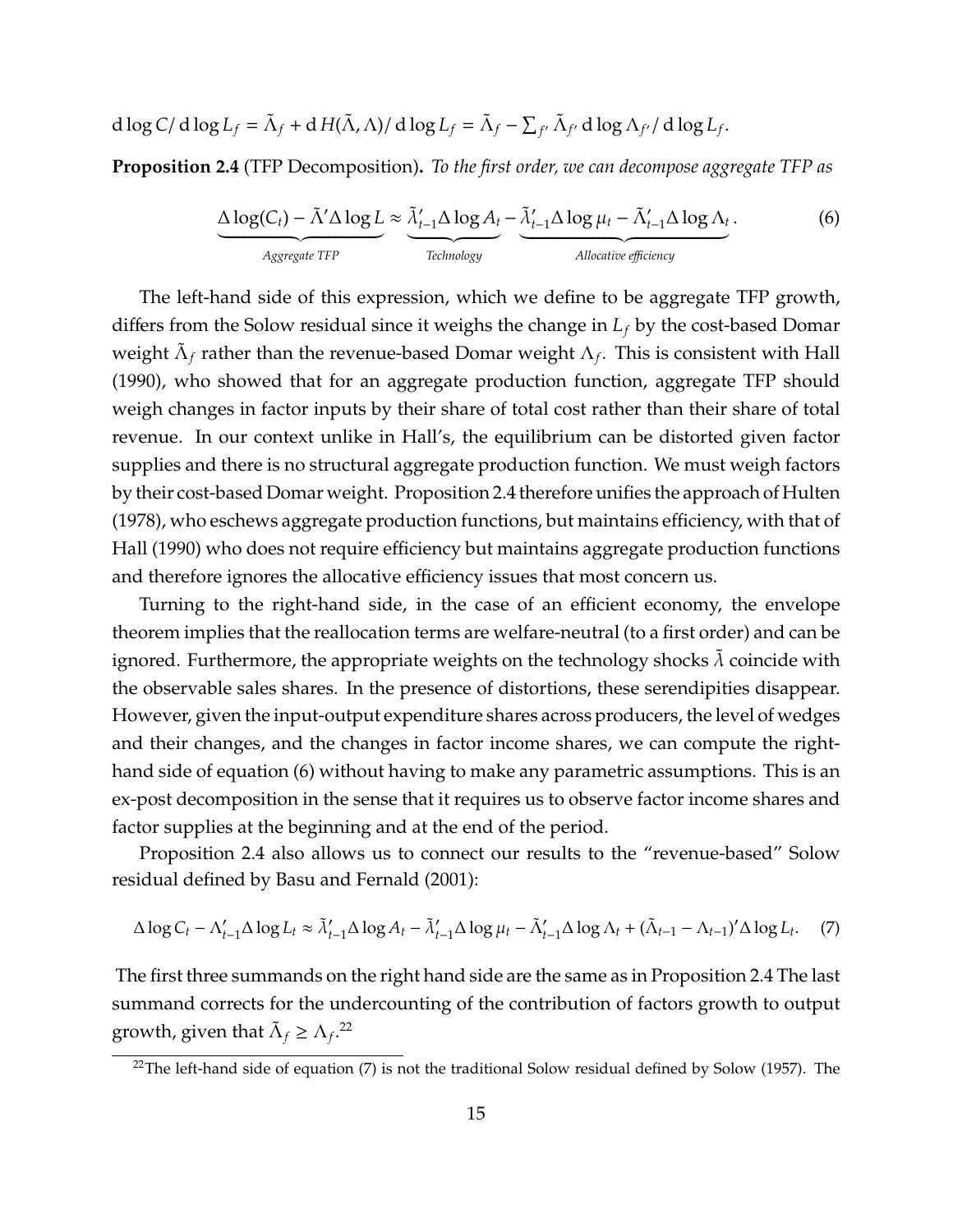It is important to note that Proposition [2.4](#page-14-0) can be used in contexts where productivity or wedges are endogenous to some more primitive fundamental shocks, because these endogenous changes are actually observed in the data.

#### **2.5 Constant Misallocation**

An important advantage of Proposition [2.4](#page-14-0) is that, despite its low information requirement, the decomposition it provides has a structural interpretation as a local counterfactual. Specifically, we can interpret the changes in allocative efficiency term in equation [\(6\)](#page-14-1) as measuring the gap that opens up between the equilibrium allocation and a passive allocation where the distribution of resources is not changed in response to a shock. The passive allocation, which has constant allocative efficiency, isolates the pure technology effect of the shock.

In this section, we define this passive allocation and establish its aforementioned property. We also provide two examples where the passive allocation coincides with the equilibrium allocation, and we identify the importance of cyclic graphs in generating misallocation.

#### **Passive Allocation**

To define the passive allocation rule, consider an initial equilibrium with some distortions, and imagine this economy is hit with some shocks to productivities d log *A* and markups d log µ. Suppose that if the physical output of some industry *k* increases by d log *y<sup>k</sup>* , then that new output is proportionally divided amongst *k*'s customers according to their shares in the initial equilibrium. In other words, d  $\log x_{lk} = \mathrm{d} \log c_k = \mathrm{d} \log y_k.^{23}$  $\log x_{lk} = \mathrm{d} \log c_k = \mathrm{d} \log y_k.^{23}$  $\log x_{lk} = \mathrm{d} \log c_k = \mathrm{d} \log y_k.^{23}$  Call the change in output under this passive rule for allocating new resources  $d \log C^p$ . We can show that

$$
d \log C^p = \tilde{\lambda}' d \log A. \tag{9}
$$

$$
\Delta \log C_t - \hat{\Lambda}'_{t-1} \Delta \log L_t \approx \tilde{\lambda}'_{t-1} \Delta \log A_t - \tilde{\lambda}'_{t-1} \Delta \log \mu_t - \tilde{\Lambda}'_{t-1} \Delta \log \Lambda_t + (\tilde{\Lambda}_{t-1} - \hat{\Lambda}_{t-1})' \Delta \log L_t,\tag{8}
$$

where  $\hat{\Lambda}_L=\Lambda_L$  for labor and  $\hat{\Lambda}_K=1-\Lambda_L$  for capital. The key difference is that capital is weighed according to  $1 - \Lambda_L$  and not to  $\Lambda_K$ .

traditional Solow residual, unlike the version used by [Basu and Fernald](#page-68-1) [\(2002\)](#page-68-1), attributes all non-labor income to capital (and has no room for profit income). Therefore, with only labor (*L*) and capital (*K*) as factors, the traditional Solow residual would be

<sup>&</sup>lt;sup>23</sup>More formally, these proportional adjustments lead to a system of linear equations in d log  $y_k$  and d  $\log x_{ik}$  with forcing variables given by the shocks, and the passive allocation is the solution of this system.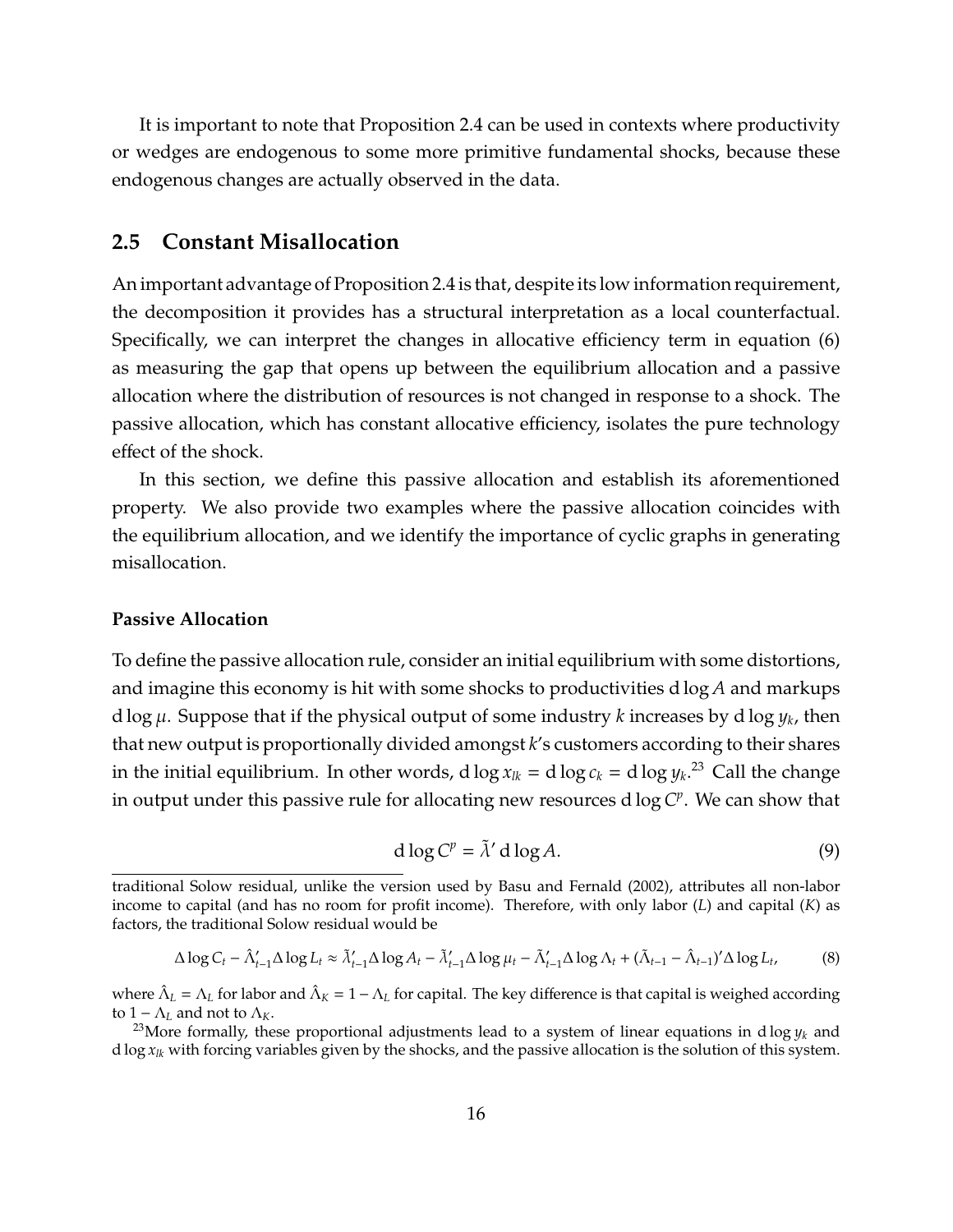When the initial equilibrium is efficient, the passive and equilibrium output move by the same amount  $d \log C^p = d \log C$ . Intuitively, as a consequence of the Envelope theorem, the rule by which resources are reallocated is irrelevant up to a first order. On the other hand, when the initial equilibrium is distorted, we know that

$$
d \log C = \tilde{\lambda}' d \log A - \tilde{\lambda}' d \log \mu + d H(\tilde{\Lambda}, \Lambda) = \tilde{\lambda}' d \log A - \tilde{\lambda}' d \log \mu - \sum_{f} \tilde{\Lambda}_f d \log \Lambda_f.
$$

Hence, the gap between the general equilibrium allocation and the passive allocation is exactly what we call the change in allocative efficiency

$$
d \log C - d \log C^p = -\tilde{\lambda}' d \log \mu + d H(\tilde{\Lambda}, \Lambda) = -\tilde{\lambda}' d \log \mu - \sum_f \tilde{\Lambda}_f d \log \Lambda_f.
$$
 (10)

We view this property as building considerable support for our definition of allocative efficiency. Essentially, the passive allocation just scales the initial allocation proportionately, without allowing any other form of reallocation through substitution. In this sense, it constitutes a benchmark without changes in allocative efficiency, and so it stands a useful yardstick against which to measure changes in allocative efficiency in the equilibrium allocation.

Moreover, as we shall now see, there are cases where it should be unambiguous a priori that there are no changes in allocative efficiency: acyclic economies, and Cobb-Douglas economies. And these cases are correctly diagnosed by our definition: the equilibrium allocation and the passive allocation coincide, and our measure of change in allocative efficiency is zero.

#### **Acyclic Economies – No Misallocation**

A case where misallocation plays no role is the case where the production network is an acylic graph. The term acyclic here means that any two industries are connected to one another by exactly at most one undirected path, so that each factor and each good has a unique consumer. This implies that markups and wedges have no effect on the allocation of resources, simply because there is no option to allocate a given factor or good to different uses. In other words, misallocation requires cycles (non-trivial undirected paths that connect a node back to itself) in the production network.

**Proposition 2.5** (Acyclic Economies)**.** *If the production network of the economy is an acyclic*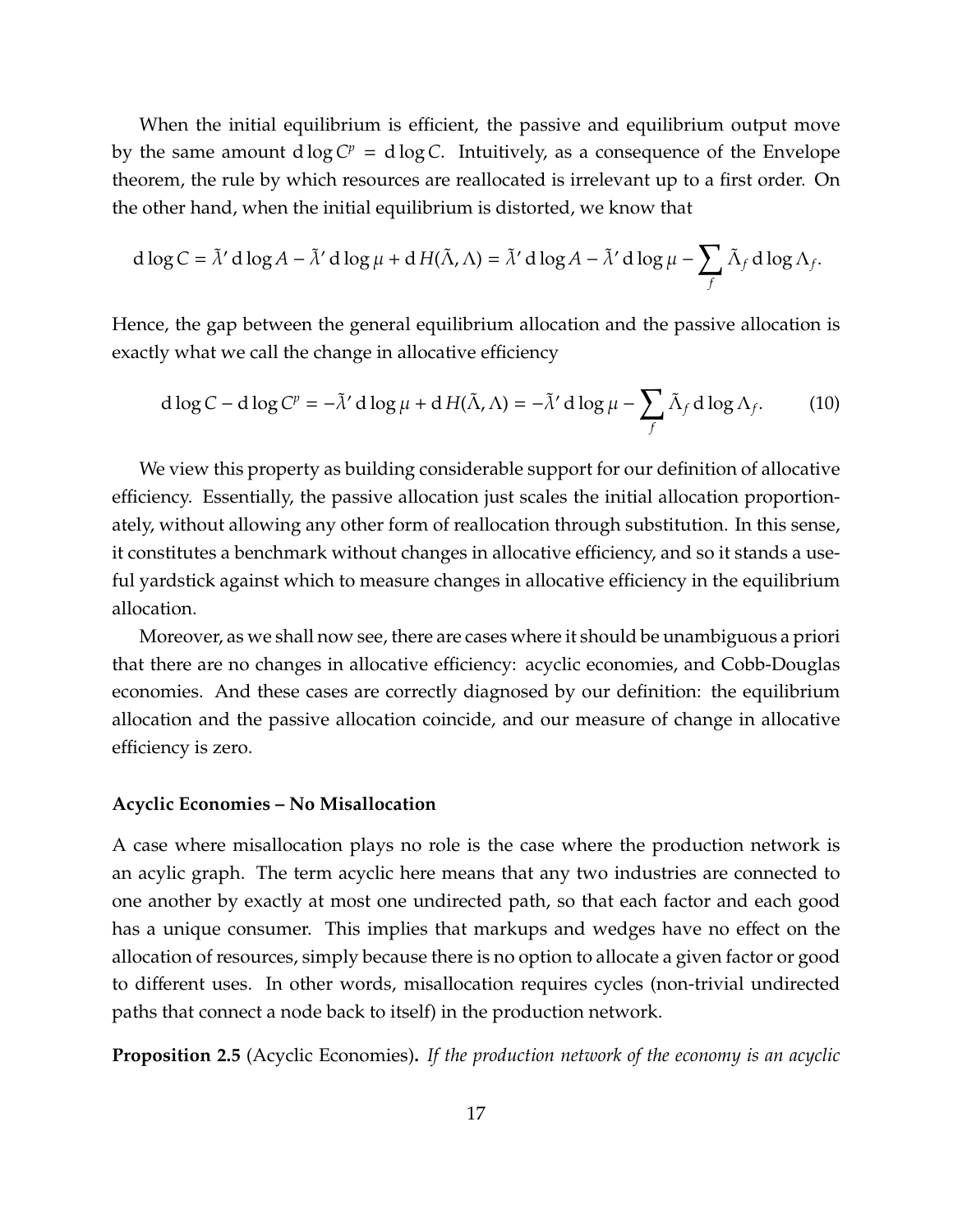

Figure 1: An acyclic economy, where the solid arrows represent the flow of goods. The factors are the green nodes. Each supplier (including factors) have at most one customer, whereas a single customer may have more than one supplier. Economies without cycles can be represented as directed trees with the household being the root.

*graph, then*

$$
\frac{\mathrm{d}\log C}{\mathrm{d}\log A_k} = \tilde{\lambda}_k, \quad \frac{\mathrm{d}\log C}{\mathrm{d}\log\mu_k} = 0. \tag{11}
$$

An important consequence of this proposition, anticipated above, is that in acyclic economies in which it is unambiguous a priori that there is no misallocation, our definition of changes in allocative efficiency indeed identifies that there are no changes in allocative efficiency in response to shocks.

Note that although the equilibrium allocation in this economy is efficient, Hulten's theorem still fails because the observed sales shares do not coincide with  $\lambda$ . In fact, due to double-marginalization (or, more generally, piling up of wedges), we can write examples where  $\lambda$  and  $\bar{\lambda}$  can be arbitrarily different from one another. A stark illustration of the gap between  $\lambda$  and  $\lambda$ , drawn from [Baqaee](#page-67-2) [\(2016\)](#page-67-2), is a vertical economy shown in figure [2,](#page-17-0) to which we now turn.

<span id="page-17-0"></span>

Figure 2: Vertical economy where the solid arrows represent the flow of goods. The flow of profits and wages from firms to households has been suppressed in the diagram. The sole factor for this economy is indexed by *L*.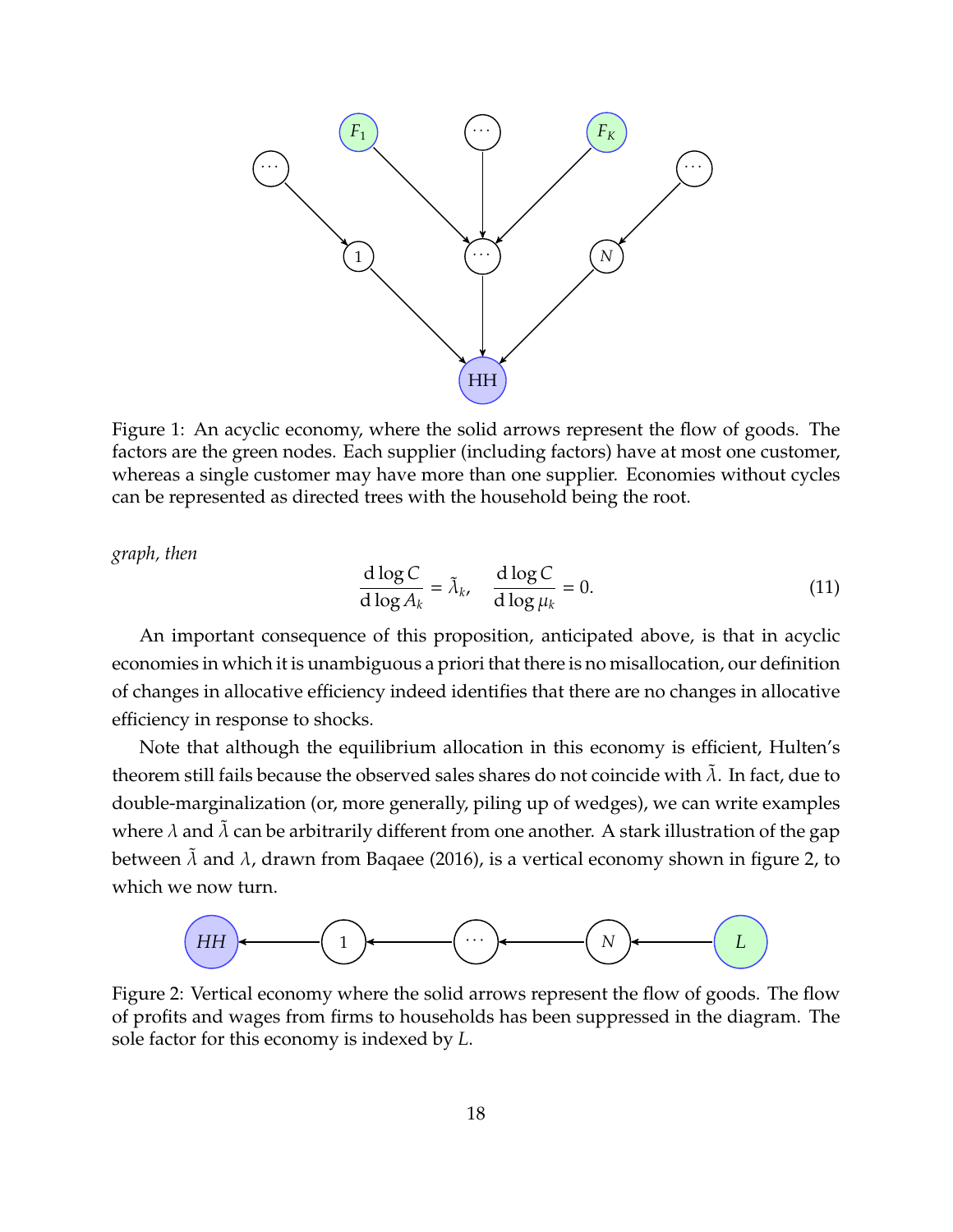**Example 2.1** (Vertical Economy)**.** Consider the economy depicted in figure [2:](#page-17-0) only the final industry *N* uses labor. Since the economy in figure [2](#page-17-0) is acyclic, there is no reallocation term to account for. Indeed, applying Propositions [2.6,](#page-18-0) we get

$$
\frac{\mathrm{d}\log C}{\mathrm{d}\log A_k} = \tilde{\lambda}_k = 1,
$$

while sales as a share of GDP are

$$
\lambda_k = \frac{p_k y_k}{P_c C} = \prod_{i=1}^{k-1} \mu_i^{-1}.
$$
\n(12)

For simplicity, assume that  $\mu_i < 1$  for all *i*. Then  $\tilde{\lambda}_k = 1 > \lambda_k$ . The gap between the costbased Domar weight  $\tilde{\lambda}_k$  and the revenue-based Domar weight  $\lambda_k$  can be arbitrarily large. Indeed, with high enough markups or long enough chains, we can drive the revenuebased Domar weight  $\lambda_k$  to 0, while keeping  $\tilde{\lambda}_k$  constant at 1, which represents an extreme failure of Hulten's theorem.

#### **Cobb-Douglas Economies – Constant Misallocation**

A second case where there are no changes in allocative efficiency is the case of a Cobb-Douglas economies with productivity shocks. In this case, in response to a shock, all expenditure shares are constant and the equilibrium allocation coincides with the passive allocation. Hence, although unlike in acyclic economies, resources can be misallocated, the extent of misallocation does not change in response to shocks.

<span id="page-18-0"></span>**Proposition 2.6** (Cobb-Douglas Economies)**.** *Consider the case where the consumption and all cost functions are Cobb-Douglas. Then*

$$
\frac{\mathrm{d}\log C}{\mathrm{d}\log A_k} = \tilde{\lambda}_k. \tag{13}
$$

This result follows immediately from Theorem [2.2,](#page-11-0) and the fact that d  $H(\Lambda, \Lambda)/d\log A_k =$ 0, since for a Cobb-Douglas economy, factor income shares do not respond to productivity shocks.[24](#page-0-0)

 $24$ [Liu](#page-71-3) [\(2017\)](#page-71-3) shows that a formula like the one in Proposition [2.6](#page-18-0) can hold even when the consumption and production functions are not necessarily Cobb-Douglas. This result follows from the fact that in his model,  $d H(\tilde{\Lambda}, \Lambda) \equiv 0$ , since there are no profits and labor's share of income is always equal to 1, so that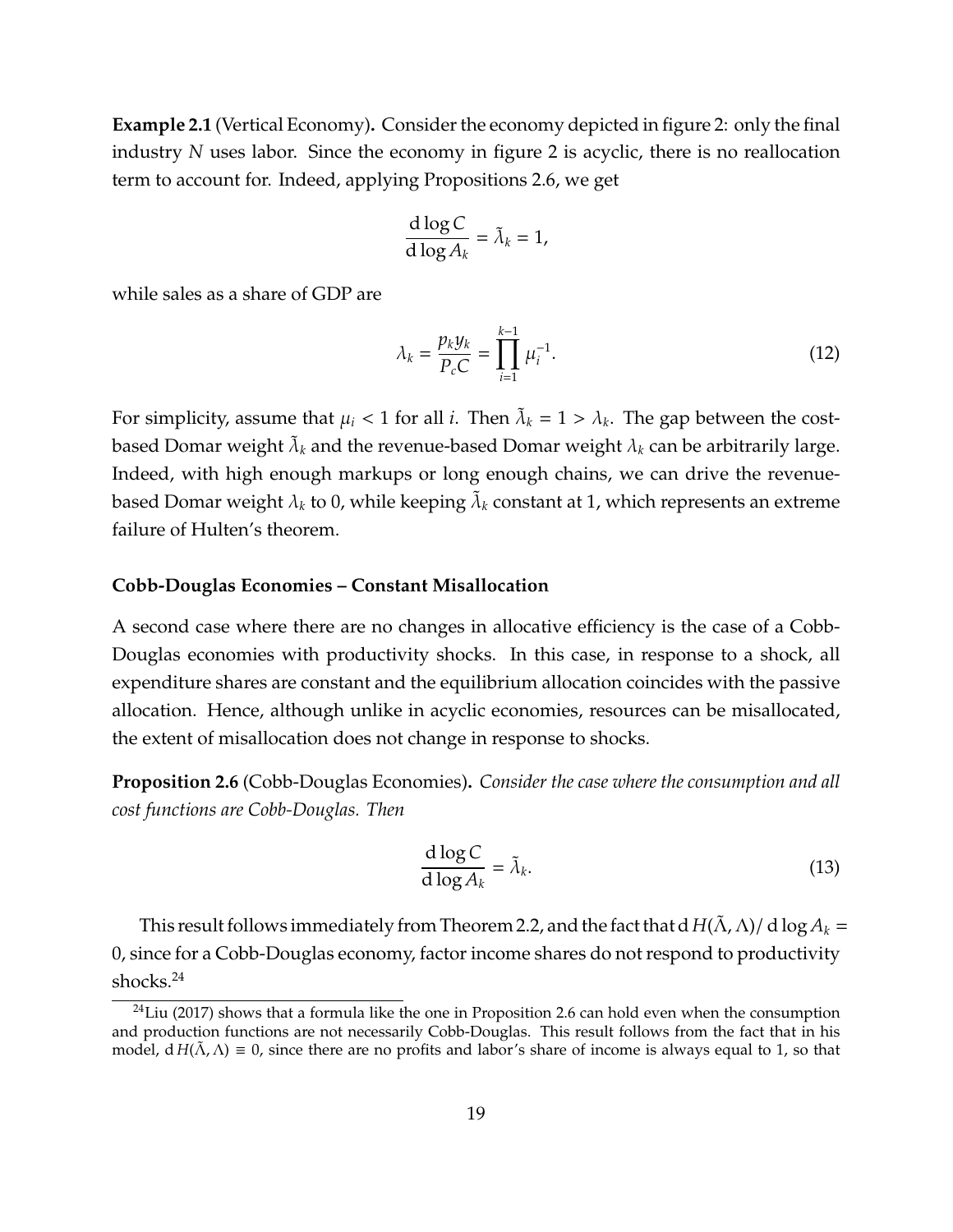Without markups or wedges,  $\tilde{\lambda}_k = \lambda_k$  and we recover Hulten's theorem. However, in the presence of wedges,  $\tilde{\lambda}_k$  can be arbitrarily different to the Domar weight  $\lambda_k$ . The gap between  $\tilde{\lambda}_k$  and  $\lambda_k$  opens up due to double-marginalization (or, more generally, piling up of wedges). Even with symmetric uniform markups, the economy will typically feature misallocation, since asymmetries in the input-output network will result in different industries being differentially exposed to markups. [25](#page-0-0)

Although in a Cobb-Douglas economy, the equilibrium allocation responds to a productivity shock exactly as the passive allocation, it does not in response to markup/wedge shocks, and so these latter shocks do generate changes in allocative efficiency. We return to how output responds to markup/wedge shocks in the Cobb-Douglas special case in Section [3.1.](#page-24-1)

#### **2.6 Implementing the Results**

Implementing our formulas using actual data requires more care than when handling efficient economies. Over and above the difficulties involved with coming up with reliable empirical measures of distortions, there are two important issues that have to be confronted: (1) identification of the factors of production; (2) and aggregation of the data at hand. We discuss them in turn.

#### **Identification of the Factors**

The first issue we have to confront when working with inefficient models is that we have to identify the factors of production. For an efficient economy, we do not need to worry about reallocation of resources, and hence we do not need to specifically identify and track the changes in factor income shares. For an inefficient economy, we must take a stance on this issue. The most challenging problem here is to identify "fixed" or quasi-fixed factors of production – namely, those factors whose presence gives rise to decreasing returns to scale for a producer, and whose factor payments need to be separated from pure profits.

allocative efficiency does not change. Intuitively, in that model, distortions dissipate resources (through excess entry, or technological transactions costs), so that they behave similarly to productivity shocks where the sales shares are mismeasured (since expenditures are recorded net of the destruction, they need to be adjusted to take the cost of the destroyed resources into account).

<sup>&</sup>lt;sup>25</sup> The observation that for Cobb-Douglas economies with markups or wedges, d log C/ d log  $A_k = \tilde{\lambda}_k \neq \lambda_k$ is not new to this paper. For instance, see [Jones](#page-71-2) [\(2013\)](#page-71-2) for generic wedges in a Cobb-Douglas economy, or [Bigio and La'O](#page-68-2) [\(2016\)](#page-68-2), who study a Cobb-Douglas economy with credit constraints that manifest as wedges, and the Cobb-Douglas special case of [Baqaee](#page-67-2) [\(2016\)](#page-67-2), who studies a Cobb-Douglas economy with markups.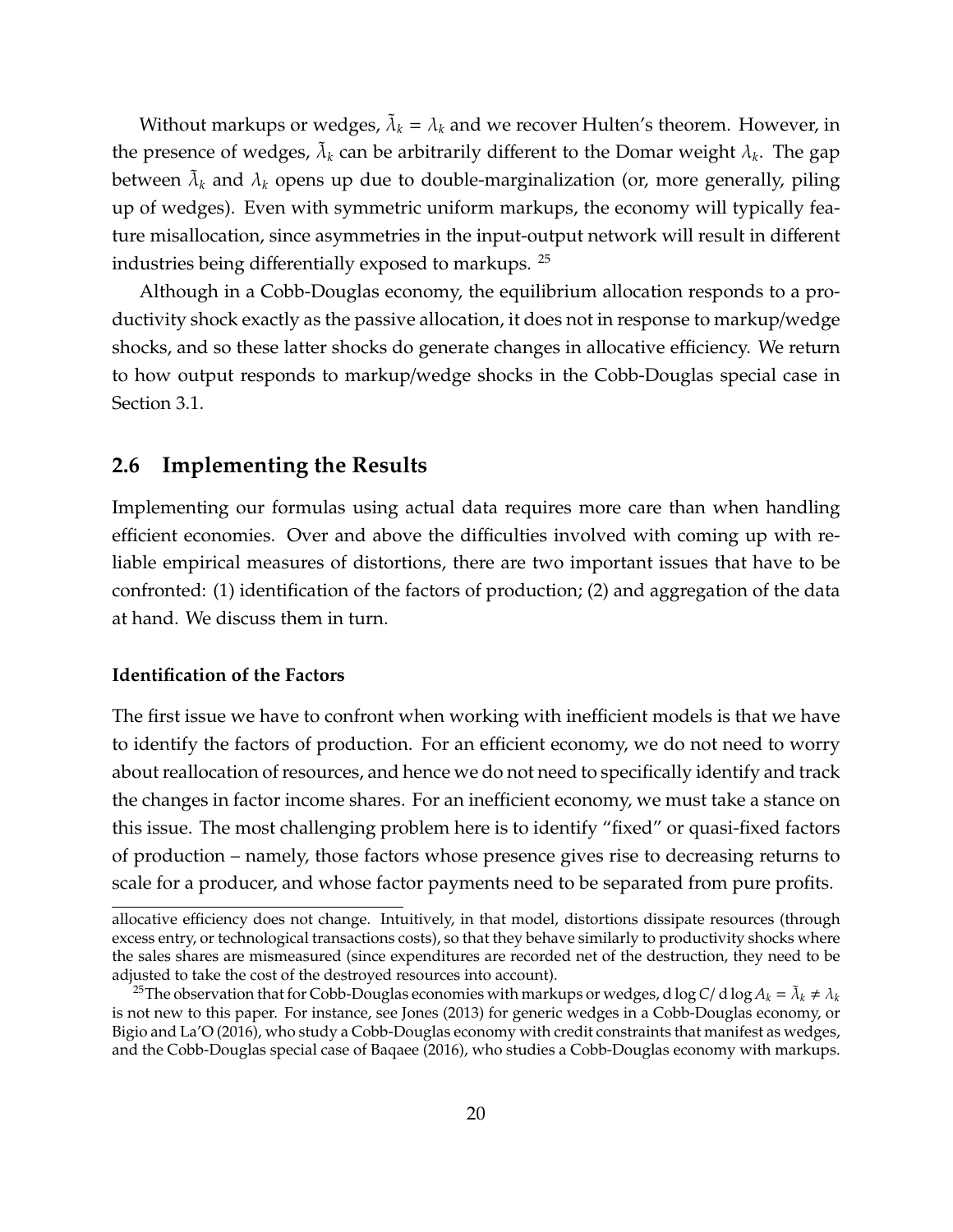In other words, when the equilibrium is inefficient, we need to take a stance about whether factors are "stuck" due to technological restrictions or market imperfections. Intuitively, if labor does not flow from mining into secretarial services, treating miners and secretaries as two separate factors or a single factor will affect the implied measure of allocative efficiency. In mapping the model to the data, we need to choose whether two factors that receive a different wage are being paid different wages due to frictions, or due to the fact that there are technological differences between the factors. These are issues that we do not have to confront when the equilibrium is efficient, since the consequences of reallocation are zero to the first order.

#### **Data Aggregation Level**

The second issue is the aggregation of the data before it reaches the researcher. Up to a first-order approximation, efficient economies have a tremendously useful aggregation property: for a common productivity shock *A* to a collection of producers  $S \subset \{1, \ldots, N\}$ , the first order impact of the shock is given by d *C*/d  $\log A = \sum_{i \in S} p_i y_i$ . In other words, the total sales of all producers in *S* will yield the impact of an aggregate shock to all producers in *S*. [26](#page-0-0) In other words, we only need to observe sales data at the level of disaggregation at which the shocks are occurring.

This aggregation property does not hold for distorted economies, even in the Cobb-Douglas or acyclic cases where we do not need to account for changes in allocative efficiency. Unlike sales, cost-based Domar weights  $\lambda$  are not directly observable, and instead need to be computed from input-output data *at* the level of disaggregation at which the markups and wedges appear. If wedges apply at the firm or establishment level, then firm or establishment-level input-output data is in general necessary. See Appendix [D](#page-98-0) for a worked-out example.[27](#page-0-0)

<sup>&</sup>lt;sup>26</sup>[Baqaee and Farhi](#page-67-1) [\(2017\)](#page-67-1) present an important caveat to this observation: this first-order approximation can be highly unreliable in certain contexts.

 $27$ In Section [4,](#page-39-0) we apply our results in the case of markups using firm-level data. Firms are grouped into industries. We make the assumption that all firms within an industry have the same production function but have heterogenous markups and productivities. Given this assumption, we can recover, using the structure of the model, the input-output data at the firm level (which we do not observe) from the input-output data at the industrial level and the joint distribution of markups and size at the firm level within an industry (which we observe).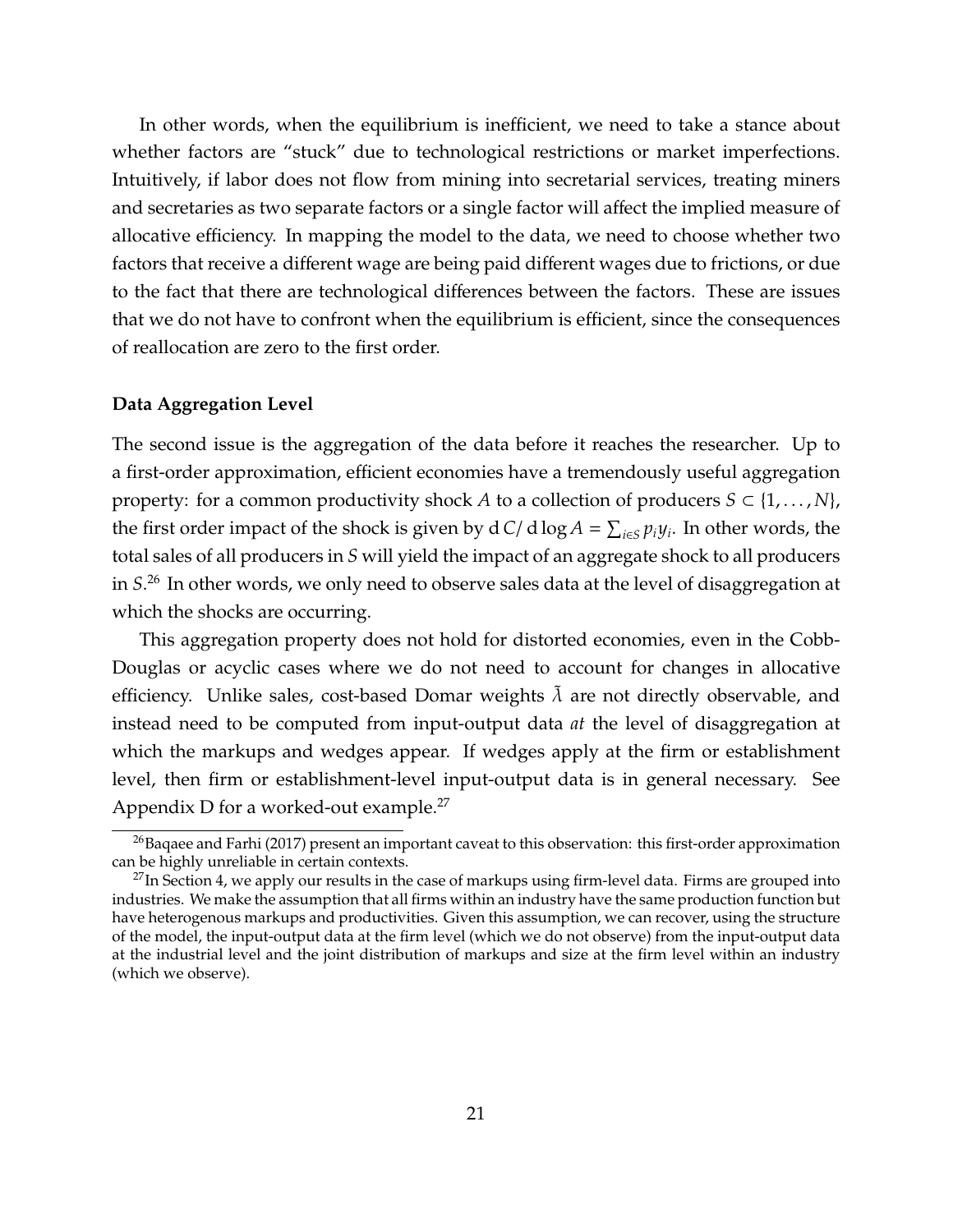#### <span id="page-21-0"></span>**2.7 Comparison with the Basu-Fernald Decomposition**

In their seminal work, [Basu and Fernald](#page-68-1) [\(2002\)](#page-68-1) provide an alternative decomposition of aggregate TFP changes into "pure" technology changes and changes in misallocation for economies with markups. Their "pure" technology term, like ours, is a weighted average of technology changes  $\Delta \log A_{kt}$  for each producer. The weight  $w_{kt}/(1 - \mu_{kt} s_{Mkt})$  attached to a given producer *k* is just its share in value added *wkt* multiplied by a correction  $1/(1 - \mu_{kt} s_{Mkt})$  involving its intermediate input share in costs  $s_{Mkt}$  and its markup  $\mu_{kt}$ . These weights therefore differ from the cost-based Domar weights  $\tilde{\lambda}_{kt}$  prescribed by our decomposition. In fact, the information required to calculate their weights — the value added share, intermediate-input share, and markup of each producer — is not enough in general to calculate the cost-based Domar weights — which requires in addition the whole input-output matrix. As a result, their decomposition is different from ours.

We have already independently argued the merits of our approach. We also think that it better captures the distinction between "pure" technology and misallocation than Basu and Fernald's. One extreme but illuminating example regarding this comparison is the case of productivity shocks in acyclic economies with markups. In this case, the Basu-Fernald decomposition detects "pure" changes in technology *and* changes in misallocation, even though these economies feature efficient equilibria and have no misallocation.<sup>[28](#page-0-0)</sup> By contrast, as already explained above, our approach only detects changes in "pure" technology and finds no change in allocative efficiency. See Appendix [D](#page-98-0) for a worked-out example.

#### **2.8 Extensions to Basic Framework**

The basic set up of the model abstracts away from biased technical change, demand shocks, elastic factor supplies, and capital accumulation, as well as adjustment costs and capacity utilization. In this section, we explain how to apply or modify our results to take these features into account. We also explain how to use our results in cases where markups/wedges and productivities are endogenous.

 $^{28}$ More precisely, in this case, the change in misallocation detected by their decomposition shows up in their "materials-misallocation" term.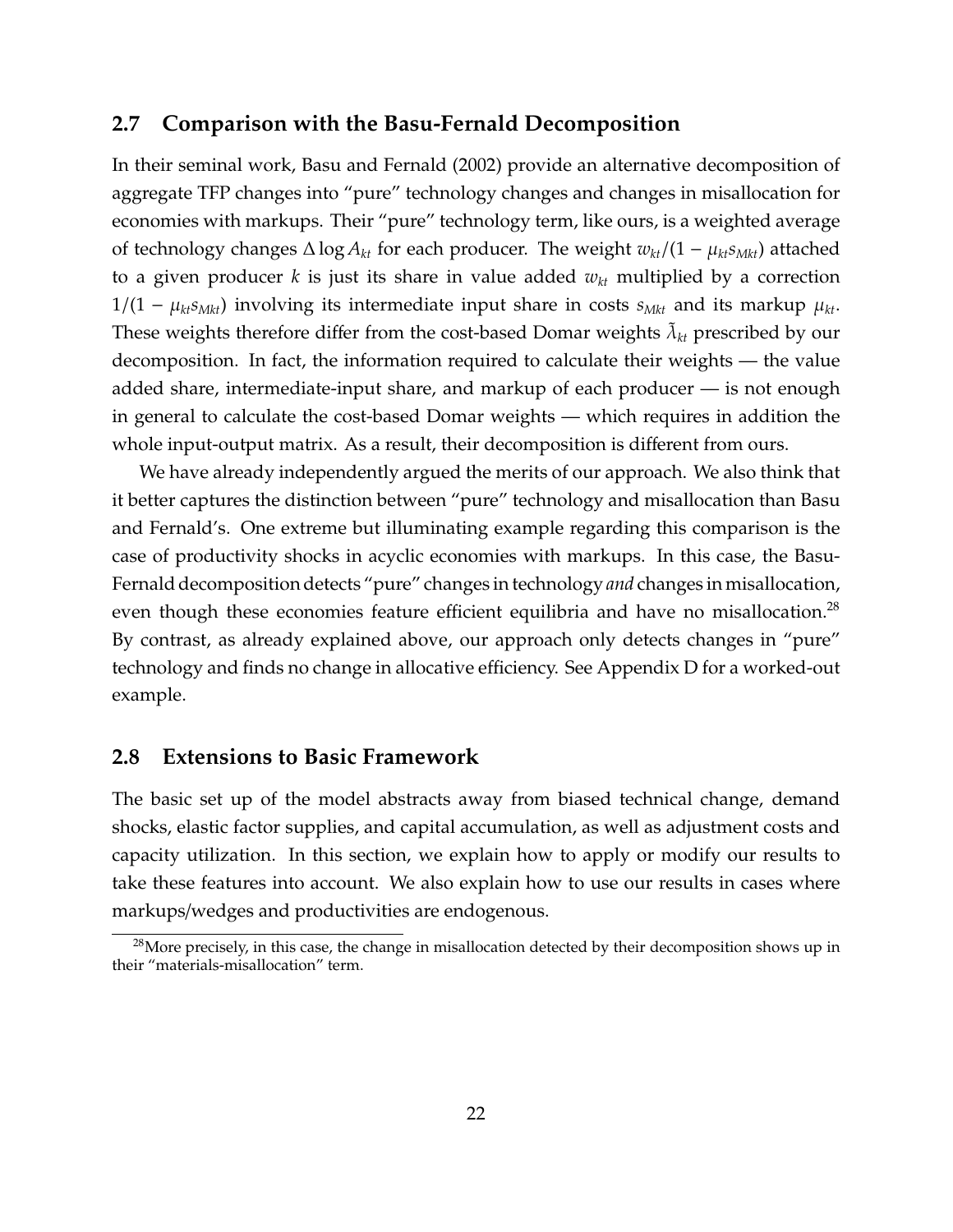# **Biased Technical Change and Demand Shocks**

Although the model is written in terms of Hicks-neutral productivity shocks, this is done without loss of generality. We can always capture non-neutral productivity shocks, say factor-augmenting shocks, by relabelling the relevant factor of a given producer to be a separate industry. Then, Hicks-neutral productivity shocks to that industry would be identical to factor-biased productivity shocks in the original model.

Demand shocks can also be modeled in this way. To capture demand shocks, we can use a mixture of consumer-specific productivity shocks: so for instance, an increase in demand by *i* for inputs from *j* can be modelled as a positive productivity shock when *j* sells to *i* and a series of negative productivity shocks when anyone besides *j* sells to *i*. In an efficient economy, Hulten's theorem implies that such changes in the composition of demand have no effect on aggregate TFP, since the positive demand shock cancels out the negative demand shock to the rest. However, in a model with distortions, the change in the composition of demand can affect TFP by changing allocative efficiency.

## **Elastic Factor Supplies**

To model elastic factor supplies, let  $G_k(w_k/P_c, C)$  be the supply of factor  $k$ , where  $w_k/P_c$  is the real price of the factor and *C* is aggregate consumption. Let  $\zeta_f = \partial \log G_f / \partial \log(w_k / P_c)$ be the (Marshallian) elasticity of of the supply of factor *f* to its real wage, and  $\gamma_f$  = ∂ log *G<sup>f</sup>* /∂ log*C* be its income elasticity. We then have the following characterization:

<span id="page-22-0"></span>
$$
\frac{d \log C}{d \log A_k} = \varrho \left( \tilde{\lambda}_k - \frac{1}{1+\zeta} \frac{d H(\tilde{\Lambda}, \Lambda)}{d \log A_k} \right) = \varrho \left( \tilde{\lambda}_k - \sum_f \frac{1}{1+\zeta_f} \tilde{\Lambda}_f \frac{d \log \Lambda_f}{d \log A_k} \right),\tag{14}
$$

and

$$
\frac{d \log C}{d \log \mu_k} = \varrho \left( -\tilde{\lambda}_k - \frac{1}{1+\zeta} \frac{d H(\tilde{\lambda}, \Lambda)}{d \log \mu_k} \right) = \varrho \left( -\tilde{\lambda}_k - \sum_f \frac{1}{1+\zeta_f} \tilde{\lambda}_f \frac{d \log \Lambda_f}{d \log \mu_k} \right),\tag{15}
$$

where  $\rho = 1/(\sum_f \tilde{\Lambda}_f)$ 1+γ*<sup>f</sup>*  $\frac{1+y_f}{1+\zeta_f}$ ).

With inelastic factors, a decline in factor income shares, ceteris paribus, *increases* output since it represents a reduction in the misallocation of resources and an increase in aggregate TFP. With elastic factor supply, the output effect is dampened by the presence of  $1/(1 + \zeta_f)$  < 1. This is due to the fact that a reduction in factor income shares, while increasing aggregate TFP, reduces factor supply, which in reduces output. Hence,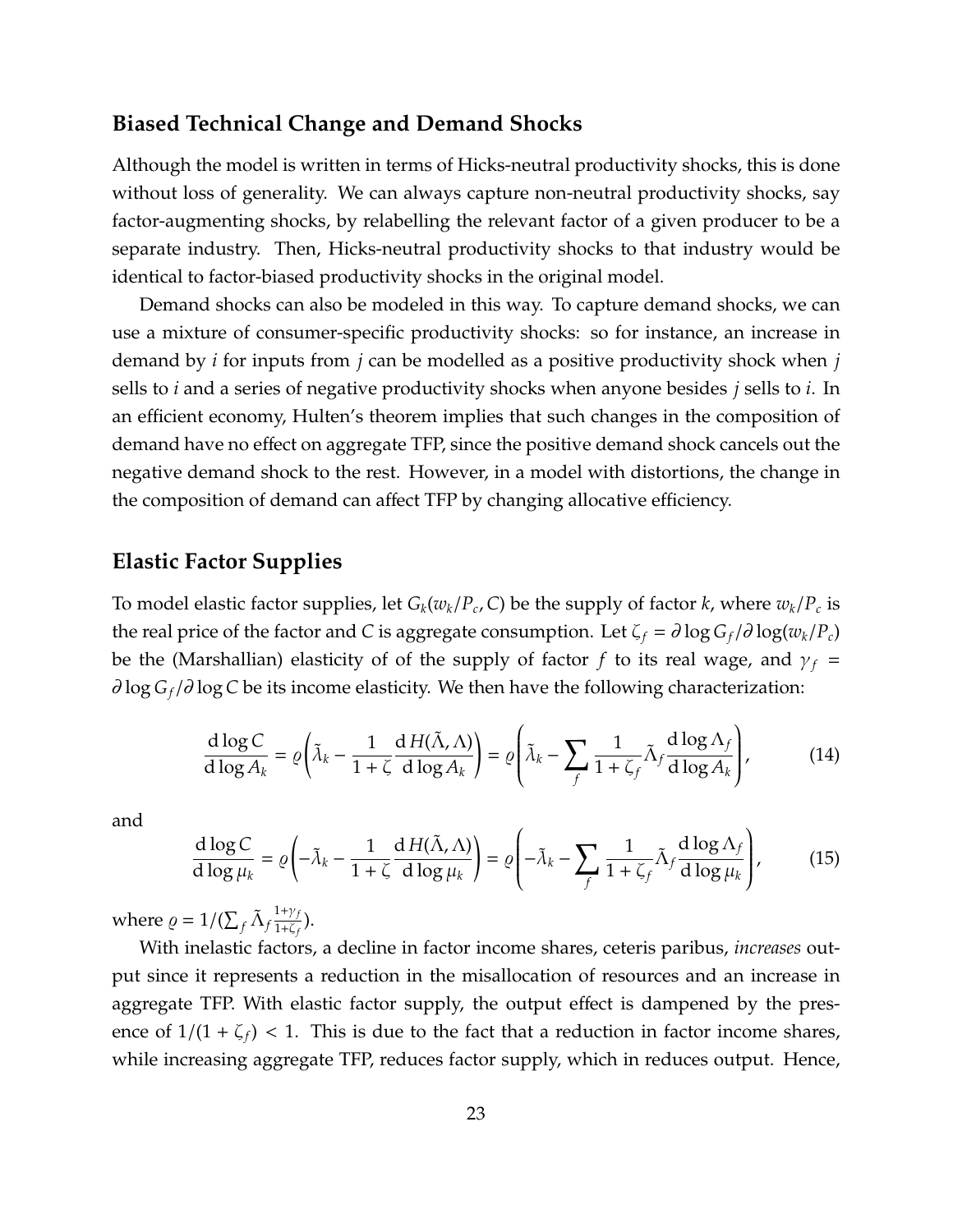when factors are elastic, increases in allocative efficiency from assigning more resources to more monopolistic producers are counteracted by reductions in factor supplies due to the associated suppression of factor demand.[29](#page-0-0)

For the rest of the paper, unless explicitly specified, we focus on TFP effects and so we work with the version of the model where factors are inelastically supplied. This is primarily for clarity: whenever the crux of the argument does not hinge on having elastic factor supplies, we assume it away. In some specific cases, like when discussing the effects of monetary policy, elastic factor supply is important, and then we reintroduce it.

# **Capital Accumulation, Adjustment Costs, and Capacity Utilization**

Our benchmark model treats the capital stock in the economy as being exogenously determined. In principle, we could add capital accumulation into the model in the usual Arrow-Debreu manner: treat goods in different time periods as different goods. Then, we could model the process of capital accumulation via intertemporal production functions that transform goods in one period into goods in other periods. We could also handle technological frictions to the reallocation of factors such as adjustment costs and variable capacity utilization. Our formulae would apply to these economies without change, but of course, in such a world, the Domar weight of each producer would now be expressed in net-present value terms.

## **Endogenous Productivities and Markups**

Our results are comparative statics on the macroeconomic impact of a microeconomic productivity or markup/wedge shock, holding fixed all other markups/wedges and productivity levels. Of course, these results can then be used to study situations where several microeconomic shocks occur at the same time. They can also be used in contexts where productivity or wedges are endogenous to some more primitive fundamental shock.

In the latter case, our results can be operationalized in two different ways. First, they can be used ex post without any modification because these endogenous changes are

 $^{29}$ In the limit where factor supplies become infinitely elastic, the influence of the allocative efficiency effects disappear from output, since more factors can always be marshaled on the margin at the same real price. To see this, consider the case with a single factor called labor, and factor supply function  $G_L(w/P_c, C) = (w/P_c C)^{\nu}$ , which can be derived from a standard labor-leisure choice model. In this case,  $\gamma_L = -\zeta_L = \nu$ , and so equation [\(14\)](#page-22-0) implies that d log *C*/ d log  $A_k = \tilde{\lambda}_k + 1/(1+\nu)$  d  $H(\tilde{\Lambda}_L, \Lambda_L)$ / d log  $A_k$ . When labor supply becomes infinitely elastic  $v \to \infty$ , this simplifies to  $d \log C / d \log A_k = \tilde{\lambda}_k$ , so that changes in allocative efficiency have no effect on output, even though they affect TFP.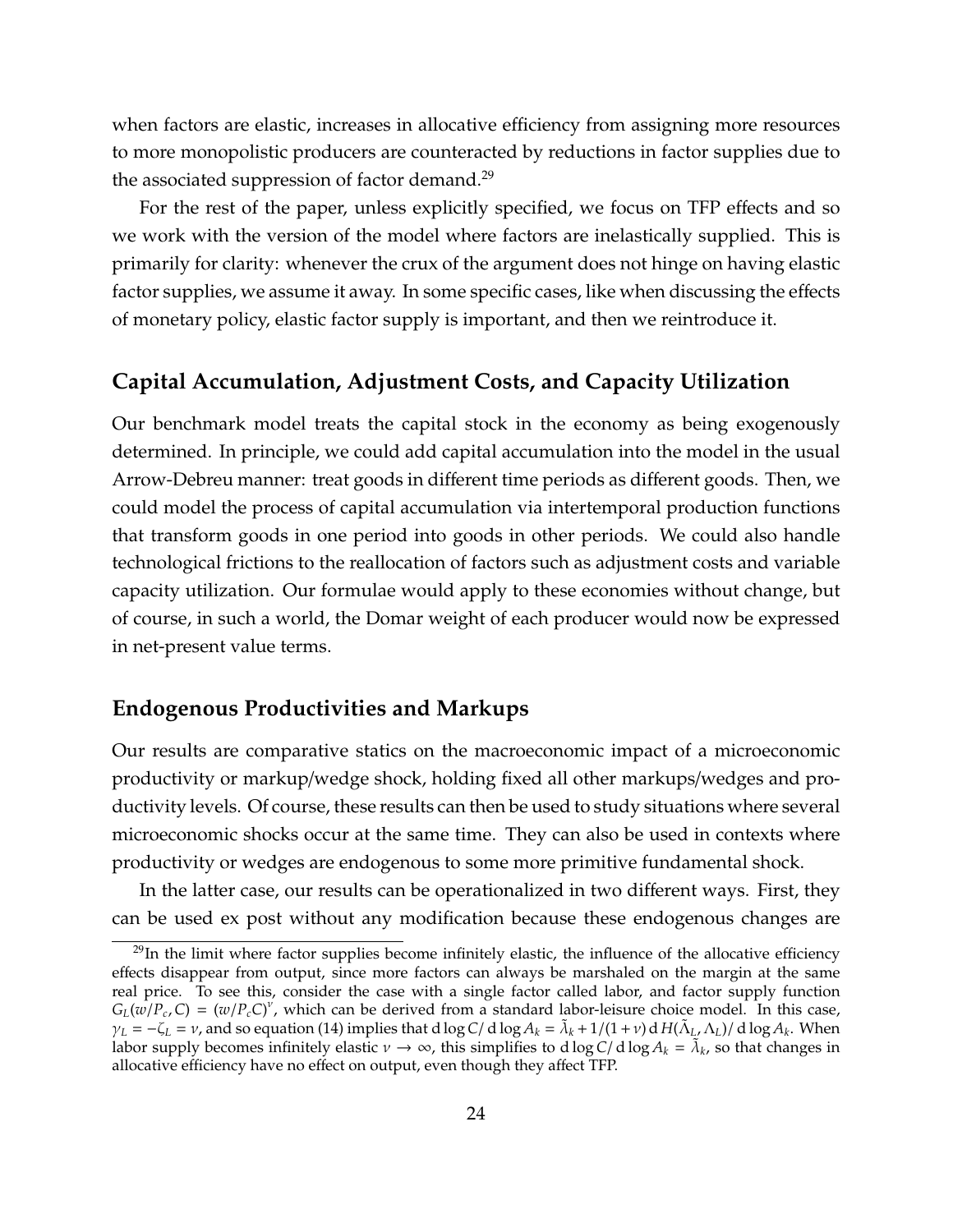actually observed in the data, as explained in Section [2.4.](#page-13-1) Second, they can combined ex ante with an application of the chain rule characterizing the derivatives of the vectors of microeconomic productivities and markups to these more fundamental shocks arising from some additional structure imposed on the model. We refer the reader to Section [3.4](#page-38-0) for a detailed discussion of our ex-post reduced-form and of our ex-ante structural results in such contexts.

# <span id="page-24-0"></span>**3 Parametric Model and Structural Results**

Our results so far are non-parametric, but we can draw out some additional intuition by specializing them to the case of an arbitrary nested CES economy, with an arbitrary number of nests, weights, and elasticities. Working through this parametric class of models greatly helps build intuition about the way the model works, and allows us to calibrate a structural model for quantifying the mechanisms that we identify.

We proceed in stages. After setting up the parametric model, we start with the onefactor case, which a fortiori, implies constant returns to scale, since by convention we model decreasing returns using fixed factors. The one-factor case is illustrative for showing how the production network, interacting with elasticities of substitution, can affect the degree of misallocation in the economy. Next, we extend our results to the case with multiple factors/decreasing returns. Finally, we show how to use our results in models where productivities and wedges are endogenous.

## <span id="page-24-1"></span>**3.1 Parametric Model Setup**

Any CES economy with a representative consumer, an arbitrary numbers of nests, elasticities, and intermediate input use, can be re-written in *standard form*, which turns out to be more convenient to study. In this section, we first define the notion of standard form and clarify the mapping of any CES economy to its standard form. We then fully characterize the behavior of such economies.

Throughout this section, variables with over-lines are normalizing constants equal to the values in steady-state. Since we are interested in log changes, the normalizing constants are irrelevant.<sup>[30](#page-0-0)</sup>

 $30$ We use normalized quantities since it simplifies calibration, and clarifies the fact that CES aggregators are not unit-less.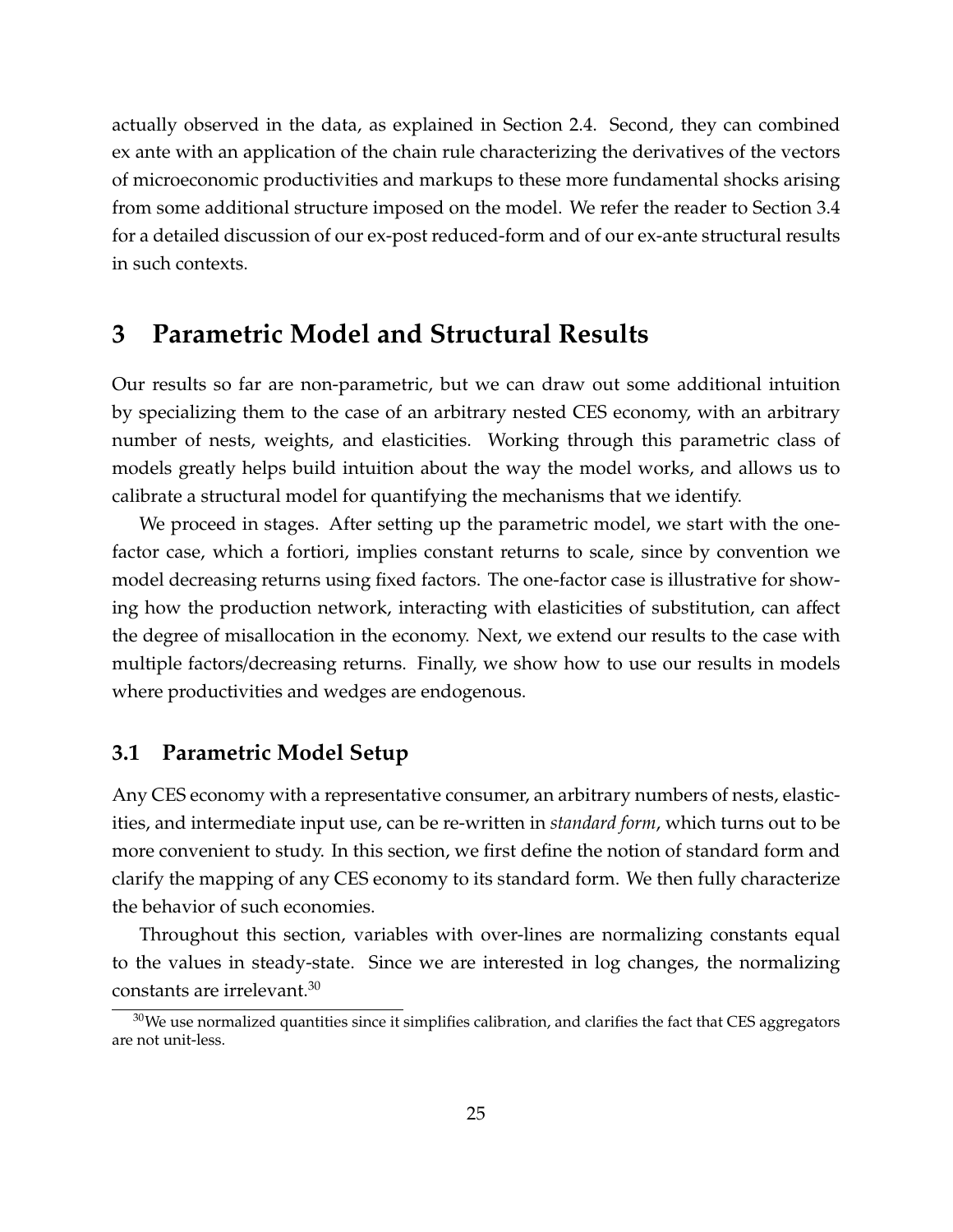An economy in standard form is defined by a tuple ( $\Omega$ ,  $\theta$ ,  $\mu$ ,  $F$ ) where  $\Omega$  is the ( $N+1$ )  $\times$  $(N + 1)$  input-output matrix whose *i* jth element is equal to  $\omega_{ij}$ , the vector of elasticites  $\theta$  is an  $(N + 1 - F) \times 1$  vector whose *i*th element is  $\theta_i$ , the vector of markups is  $\mu$ , and *F* is the number of factors.

The *F* factors are modeled as non-reproducible goods, which we denote with uppercase letters, and the production function of the corresponding industries is an endowment

$$
\frac{Y_f}{\overline{Y}_f} = 1.
$$
\n(16)

For the non-reproducible industries, we set their  $\omega_{fi} = 0$  for all *j*. The other *N* + 1 − *F* other goods are reproducible, and the production of a reproducible good *k* can be written as

$$
\frac{y_k}{\overline{y}_k} = A_k \left( \sum_{l=1}^N \omega_{kl} \left( \frac{x_{lk}}{\overline{x}_{lk}} \right)^{\frac{\theta_k - 1}{\theta_k}} \right)^{\frac{\theta_k}{\theta_k - 1}},
$$

where *xlk* are intermediate inputs from *l* used by *k*. Each producer charges a markup over its marginal cost  $\mu_k.$  Industry 0 represents the consumption function of the household

$$
\frac{C}{C} = \frac{c_0}{\bar{c}_0},\tag{17}
$$

where  $c_0$  is the consumption good. We set  $\omega_{i0} = 0$  for all *i*.

Through a relabelling, this structure can represent any CES economy with an arbitrary pattern of nests and wedges and elasticities. Intuitively, by relabelling each CES aggregator to be a new industry, we can have as many nests as we like. Wedges on any specific input, say inputs from industry *i* sold to industry *j*, can be achieved by relabelling that input to be a new industry and assigning a markup to that industry. This relabelling amounts to changing the way the input-output table is written, and since we work with arbitrary input-output tables, we can do this without loss of generality (see Appendix [C](#page-96-0) for a concrete example).

Given the revenue-based input-output matrix  $\Omega$  and the vector of markups  $\mu$ , we can define, exactly as in Section [2.1,](#page-6-1) the cost-based input-output matrix  $\Omega$ , the revenue-based Leontief inverse matrix  $\Psi$ , the cost-based Leontief inverse matrix  $\Psi$ , the vector of revenuebased Domar weights or sales  $\lambda$ , the vector of cost-based Domar weights  $\lambda$ . As above, we flag the Domar weights for factors by using uppercase variables, denoting the vector of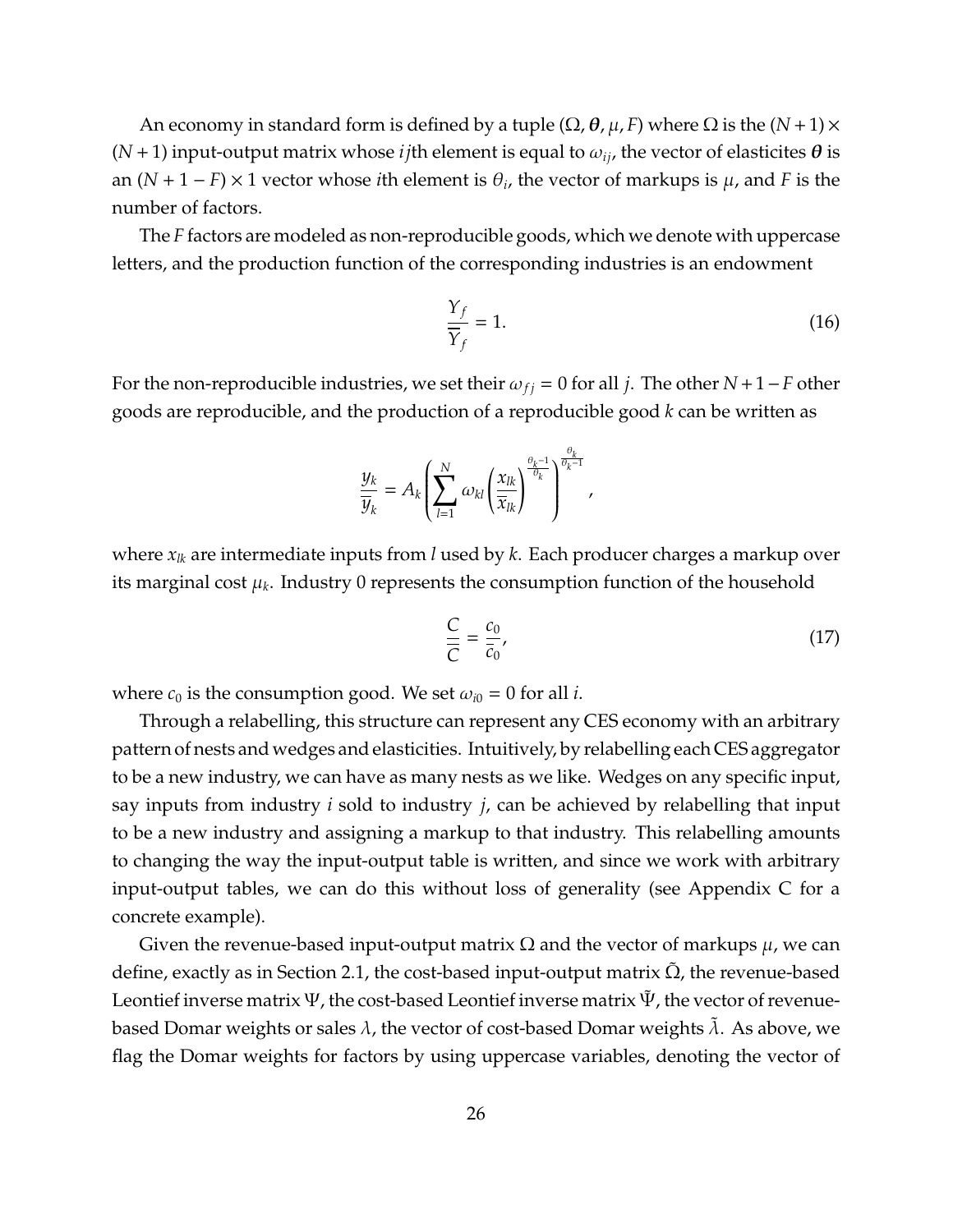factor shares in income by  $\Lambda$ , and the vector of factor shares in costs by  $\Lambda$ .

In order to state our results, it will also be helpful to introduce the following covariance operator:

<span id="page-26-0"></span>
$$
Cov_{\tilde{\Omega}^{(j)}}(\tilde{\Psi}_{(k)},\Psi_{(f)})=\sum_i\tilde{\Omega}_{ji}\tilde{\Psi}_{ik}\Psi_{if}-\left(\sum_i\tilde{\Omega}_{ji}\tilde{\Psi}_{ik}\right)\left(\sum_i\tilde{\Omega}_{ji}\Psi_{if}\right),\,
$$

where  $\tilde{\Omega}^{(j)}$  corresponds to the *j*th row of  $\tilde{\Omega}$ ,  $\tilde{\Psi}_{(k)}$  to *k*th column of  $\tilde{\Psi}$ , and  $\Psi_{(f)}$  to the *f*th column of Ψ. In words, this is the covariance between the *k*th column of Ψ˜ and the *f*th column of Ψ using the *j*th row of  $\tilde{\Omega}$  as the distribution.<sup>[31](#page-0-0)</sup> Since the rows of  $\tilde{\Omega}$  always sum to one for a reproducible (non-factor) industry *j*, we can formally think of this as a covariance, and for a non-reproducible industry, the operator just returns 0.

#### **3.2 Single Factor**

We begin by investigating the impact of productivity and markup/wedge shocks on output for the model with a single factor of production  $F = 1$ , which we index by L. We start with productivity shocks, since the intuition gained from these will be useful in understanding the impact of markup/wedges shocks as well.

#### **3.2.1 Productivity Shocks**

<span id="page-26-1"></span>**Proposition 3.1** (Productivity Shocks with One Factor)**.** *Suppose there is only one factor, indexed by L. Then*

$$
\frac{d \log C}{d \log A_k} = \tilde{\lambda}_k + \frac{d H(\tilde{\Lambda}, \Lambda)}{d \log A_k} = \tilde{\lambda}_k - \frac{d \log \Lambda_L}{d \log A_k},
$$

*where*

$$
\frac{\mathrm{d}\log\Lambda_L}{\mathrm{d}\log\Lambda_k} = \sum_j (\theta_j - 1)\mu_j^{-1} \lambda_j Cov_{\tilde{\Omega}^{(j)}} \left(\tilde{\Psi}_{(k)}, \frac{\Psi_{(L)}}{\Lambda_L}\right),\tag{18}
$$

*and* Ψ(*L*) *is the column of the Leontief inverse* Ψ *corresponding to L.*

With variable misallocation, we keep the first term as before: namely, the effect of the shock if the new resources were allocated passively, with the cost-based Domar weight  $\lambda$  correcting for the double-marginalization happening downstream from  $k$ . If the economy is acyclic or Cobb-Douglas, this is all we need. Otherwise, the allocation of labor

 $31$ This covariance operator is similar to a variance operator defined by [Acemoglu et al.](#page-67-9) [\(2016\)](#page-67-9) in the context of diffusion on graphs.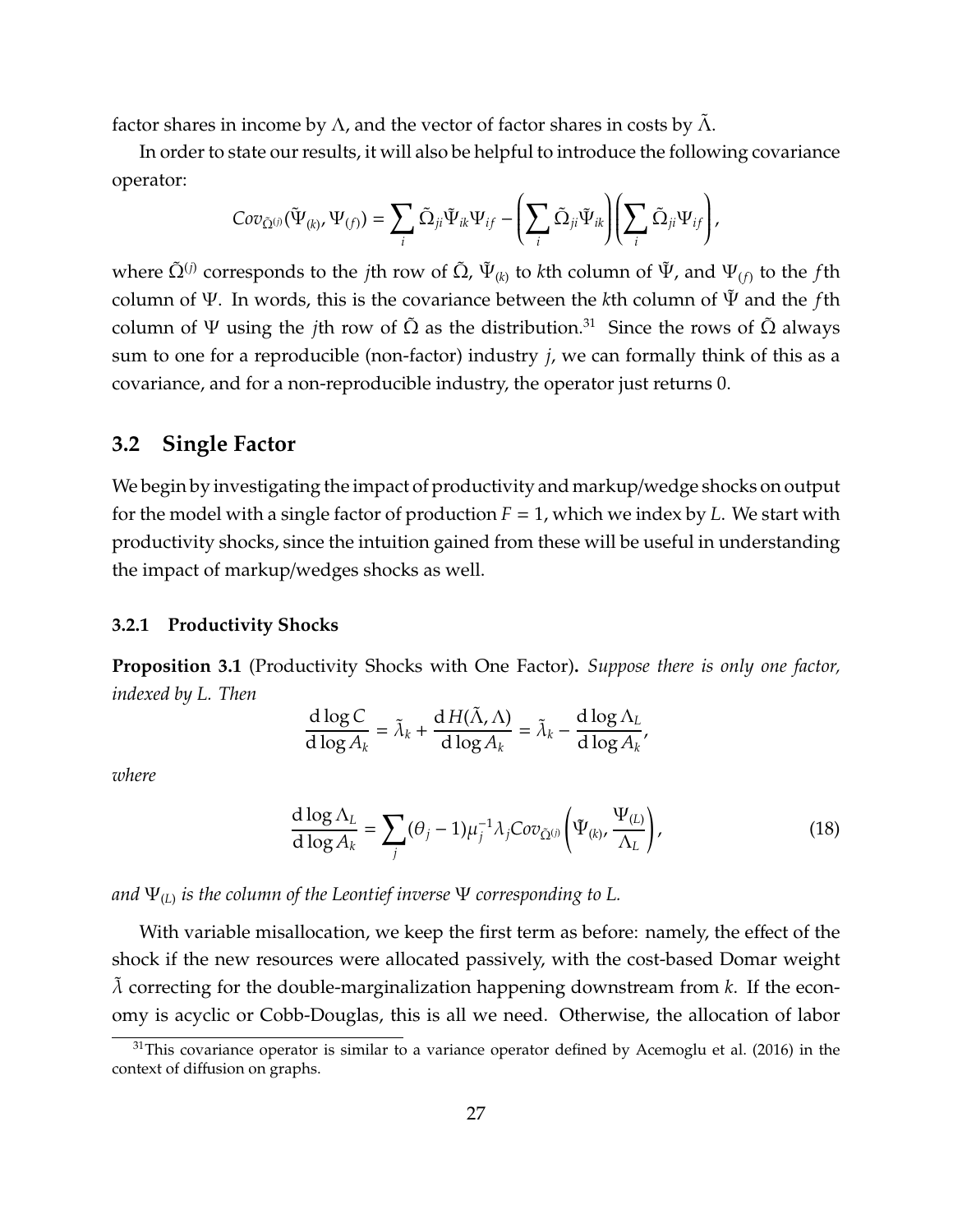across different producers *depends* on the productivity levels. Hence, a productivity shock can trigger reallocation of resources across producers, and thereby change the allocative efficiency of the economy. This effect is captured by the change in cross-entropy, characterized by equation [\(18\)](#page-26-0). The result is a centrality measure which mixes networks and elasticities of substitution.

We can think of Ψ*iL* as the payments to labor as a share of the total revenue of producing *i* — what [Baqaee](#page-67-10) [\(2015\)](#page-67-10) calls the *network-adjusted labor share* of *i* — and of Λ*<sup>L</sup>* as the share of labor in the revenues of the economy. These quantities are related to the payments to labor  $\tilde{\Psi}_{iL}$  as a share of the total cost of producing  $i$  — taking into account the entire supply chain — and to the share of labor  $\tilde{\Lambda}_L$  in the costs of the economy. In an efficient economy with one factor, we have  $\Psi_{iL} = \tilde{\Psi}_{iL} = 1$  and  $\Lambda_L = \tilde{\Lambda}_L = 1$ . By contrast, in an inefficient economy we still have  $\Psi_{iL}$  = 1, and  $\tilde\Lambda_L$  = 1 but we no longer necessarily have  $\Psi_{iL}$  = 1 or Λ*<sup>L</sup>* = 1. For example, if all markups are positive, we have Ψ*iL* < 1 and Λ*<sup>L</sup>* < 1. A low value of Ψ*iL* indicates that on average, markups are high along the supply chain of industry *i*, and a low value of Λ*<sup>L</sup>* indicates that on average, markups are high in the economy along as a whole. The lower Ψ*iL*/Λ*L*, the more distorted is the supply chain of industry *i* relative to the economy as a whole. In other words, we can think of the *L*th column of the Leontief inverse Ψ(*L*) as measuring the degree of double-marginalization along the supply chain of each industry. The economy's labor content as a whole is given by labor's share of income  $Λ$ <sub>*L*</sub>. Industries with low values of  $Ψ$ <sub>(*L*)</sub>/ $Λ$ <sub>*L*</sub> have too few workers in their supply chain, relative to the economy as a whole, due to the presence of markups.

With this interpretation, Proposition [3.1](#page-26-1) becomes very intuitive. In response to a positive productivity shock to industry *k*, the relative prices of all industries change according to their exposure to *k*, measured by  $\Psi_{(k)}$ . If  $\theta_j > 1$ , the *j*th industry substitutes across its inputs towards the industries with higher exposure  $\tilde{\Psi}_{(\boldsymbol{k})}$  to  $\boldsymbol{k}$ , since their relative prices decline by more. If those industries also happen to have lower Ψ(*L*) , then these industries are inefficiently too small in the initial pre-shock equilibrium. In this case, there is negative covariance between  $\tilde{\Psi}_{(k)}$  and  $\Psi_{(L)}$ . This means that substitution, due to the productivity shock, lowers overall misallocation, sending more workers to produce goods which are inefficiently receiving too few workers. In this case, the changing allocation of workers boosts the impact of the productivity shock on output. Of course, *j* is not the only industry whose expenditure shares change and the same logic applies to all industries, so we sum over all *j*. If the elasticities are less than one, or the covariance is negative, the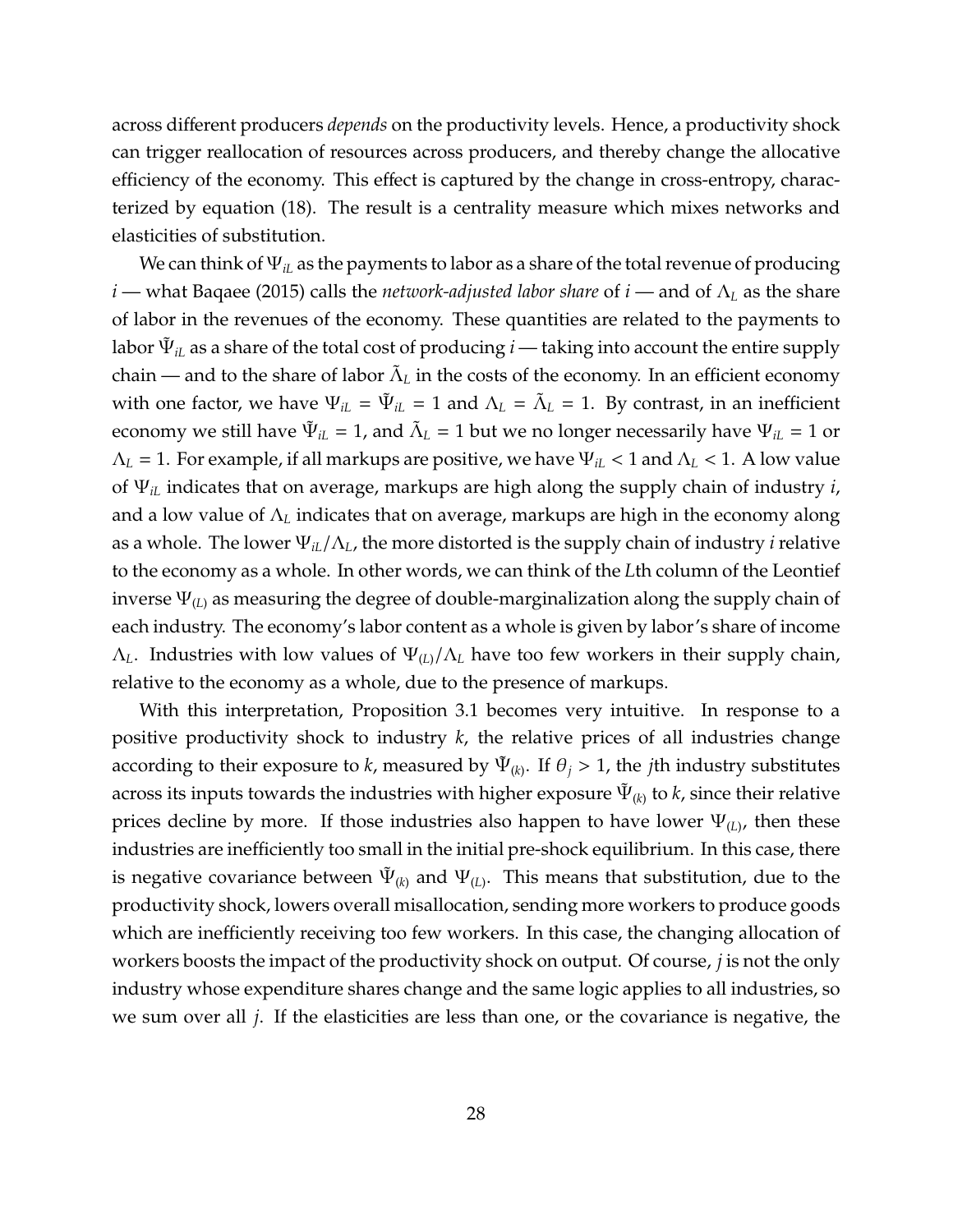reallocation forces work against the positive impact of the technology shock.<sup>[32](#page-0-0)</sup>

<span id="page-28-1"></span>To further demonstrate the intuition of Proposition [3.1,](#page-26-1) we work through two examples: the horizontal economy depicted in figure [3,](#page-28-1) and the Cobb-Douglas economy.



Figure 3: An "horizontal" economy where the solid arrows represent the flow of goods. Note that this economy has a cycle.

**Example 3.1** (Cobb-Douglas)**.** A particular case of Proposition [3.1](#page-26-1) is that of a Cobb-Douglas economy as a special case. As mentioned earlier, when  $\theta_i = 1$  for each  $i = \{0, \dots N\}$ , we have

$$
\frac{\mathrm{d}\log C}{\mathrm{d}\log A_k} = \tilde{\lambda}_k. \tag{19}
$$

This example takes a very simplified form because it does not feature changes in allocative efficiency, because it coincides the with the passive rules for the allocation of new resources. Next, we look at the simplest example which can feature such changes.

<span id="page-28-0"></span>**Example 3.2** (Horizontal Economy)**.** Consider the economy depicted in figure [3.](#page-28-1) Let *i* index final goods and let *L* index the labor input.<sup>[33](#page-0-0)</sup>Applying Proposition [3.1,](#page-26-1) we have

$$
\frac{\mathrm{d}\log C}{\mathrm{d}\log A_k} = \lambda_k \left( 1 - (\theta_0 - 1) \left( \frac{\mu_k^{-1}}{\sum_i \lambda_i \mu_i^{-1}} - 1 \right) \right),\tag{20}
$$

noting that  $\tilde{\lambda}_k = \lambda_k$  and  $\Lambda_L = \sum_i \lambda_i \mu_i^{-1}$  $\frac{-1}{i}$ .

As long as  $\theta_0 \neq 1$ , a productivity shock changes the fraction of workers employed by each industry. If markups are heterogenous, then this reallocation of workers could

 $32$ [Baqaee and Farhi](#page-67-1) [\(2017\)](#page-67-1) show that for an economy like the one in Proposition [3.1,](#page-26-1) if the economy is efficient, then the output response to a shock to industry *k* depends *only* on *k*'s role as a supplier. Proposition [3.1](#page-26-1) shows that this fails if the equilibrium is inefficient. In particular,  $\Psi_{(L)}$  — which captures information about how distorted the supply chain of each industry is (i.e. it depends on the industry's role as a consumer of inputs), also matters, since it affects the response of misallocation.

<sup>&</sup>lt;sup>33</sup>Note that for this simple example,  $\lambda_i = \tilde{\lambda_i} = b_i$  for  $i \in \{1, ..., N\}$ .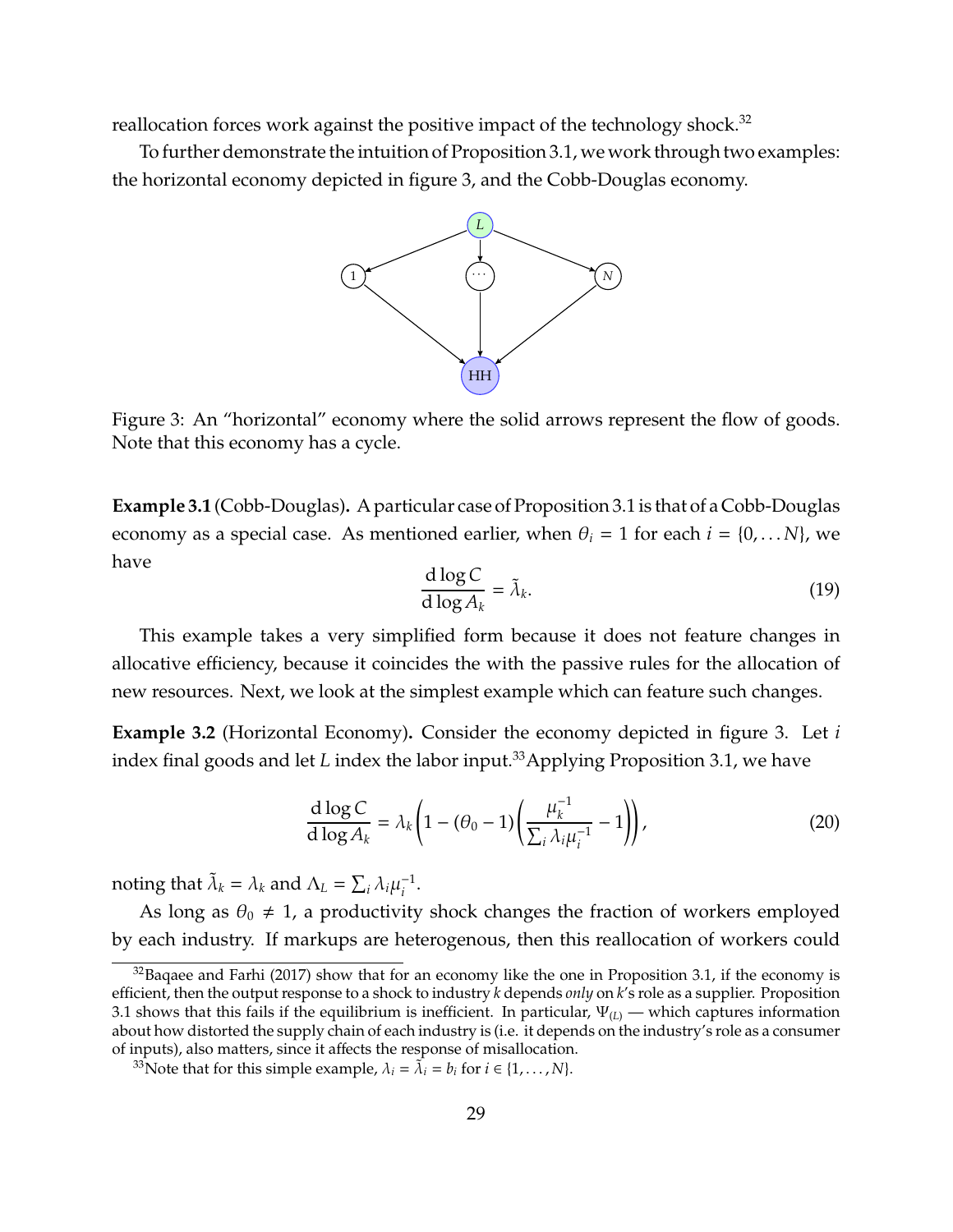improve or worsen the amount of misallocation in this economy, thereby amplifying or mitigating the effect of the shock. When  $\theta_0 > 1$ : the shock is amplified when *k* charges a markup  $\mu_k$  higher than the average markup  $\mu_k^{-1}$  $\sum_{i} b_i \mu_i^{-1}$  $i^{\text{-1}} = \Lambda_L$ . On the other hand, the shock is attenuated if *k* charges a lower markup. These patterns are reversed if  $\theta_0 < 1$ .

All of this information is summarized by the change d  $H(\tilde{\Lambda}, \Lambda)/d \log A_k$  in the crossentropy between the revenue and cost-based labor income shares, which in this simple case is simply −d log Λ*L*/ d log *A<sup>k</sup>* . If in response to a productivity shock, the labor share of income decreases, then this implies that allocative efficiency has improved because industries that were too small because they were charging markups above the economy's average. The converse happens when the labor share of income increases in response to the shock. $34,35$  $34,35$  $34,35$ 

Since misallocation is the reason for this complex behavior, a shock which does not reallocate workers across industries is much simpler to analyze. For example, these forces do not show up for a shock to labor (or equivalently, a TFP shock to industry *L*), since that will simply scale up employment across all industries by the same amount:

<span id="page-29-1"></span>
$$
\frac{d \log C}{d \log L} = \tilde{\Lambda}_L - \frac{d \log \Lambda_L}{d \log L} = \tilde{\Lambda}_L = 1.
$$

#### **3.2.2 Markup**/**Wedge Shocks**

Next, we consider shocks to wedges rather than productivity. The intuition we gained from the productivity shocks will prove useful here.

<span id="page-29-0"></span>**Proposition 3.2** (Makup/Wedge Shocks with One Factor)**.** *Suppose that there is only one factor, indexed by L. Then*

$$
\frac{d \log C}{d \log \mu_k} = -\tilde{\lambda}_k + \frac{d H(\tilde{\Lambda}, \Lambda)}{d \log \mu_k} = -\tilde{\lambda}_k - \frac{d \log \Lambda_k}{d \log \mu_k},
$$

*where*

$$
\frac{d \log \Lambda_L}{d \log \mu_k} = \left[ \sum_j (1 - \theta_j) \mu_j^{-1} \lambda_j Cov_{\tilde{\Omega}^{(j)}} \left( \tilde{\Psi}_{(k)}, \frac{\Psi_{(L)}}{\Lambda_L} \right) - \lambda_k \frac{\Psi_{kL}}{\Lambda_L} \right].
$$
\n(21)

<sup>&</sup>lt;sup>34</sup>When  $\theta_0 > 1$ , the reduction in allocative efficiency can be so extreme that a positive productivity shock can actually reduce output. A positive productivity shock can reduce TFP if *k* is significantly more competitive than the average firm  $\mu_k^{-1} > \frac{\theta_0}{\theta_0 - 1} \sum_i b_i \mu_i^{-1}$ 

 $35$ This intuition only applies for productivity shocks — for a shock to markups, the change in the labor share of income is no longer sufficient to diagnose the change in misallocation. We come back to this point later when we examine markup shocks.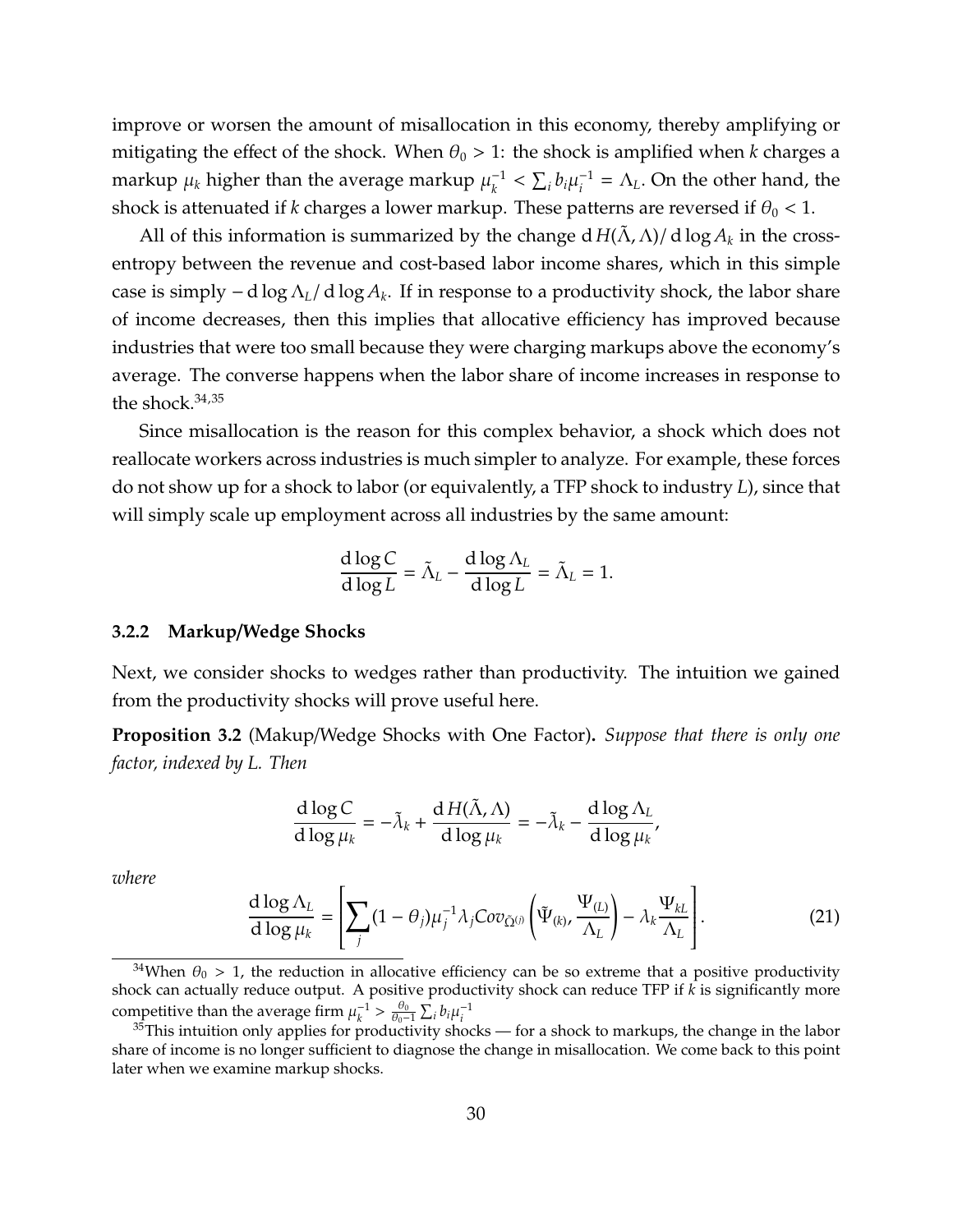Proposition [3.2](#page-29-0) implies that the effects of a positive markup shock are analogous to the effects of a negative productivity shock. In response to a change in markup, there is a direct effect – $\tilde{\lambda}_k$  on consumer prices from higher markups, and an indirect effect from the changing factor income shares captured by −d log Λ*L*/ d log µ*<sup>k</sup>* .

Intuitively, the labor income share moves for two reasons. The first reason is exactly the same as it would be for a negative productivity shock: every industry *j* substitutes across its input branches in response to the change in the markups of *k*, and if this substitution pattern covaries positively with the measure of supply chain distortions Ψ(*L*)/Λ*L*, then this improves allocative efficiency. There is however a second set of upstream adjustment: compared to a negative productivity shock to *k* an increase in the markup of *k* leads this industry to release some resources to the rest of the economy. These released resources can ultimately be expressed as released labor. The amount of labor released in proportion to total labor  $\lambda_k \Psi_{k} / \Lambda_L$  per unit of shock is given by *k*'s sales share  $\lambda_k$  times the labor content of its revenue Ψ*kL* divided by the economy's labor income share Λ*L*.

We consider the same two examples as before: the Cobb-Douglas economy, and the horizontal economy. The Cobb-Douglas example helps to isolate the importance of the new term in Proposition [3.2.](#page-29-0) For a Cobb-Douglas economy, the only source factor reallocation comes from the fact that the industry which increases its markups releases some labor. We also add an example illustrating how our results can be applied to compute the gains from removing distortions, and we relate this popular measure of misallocation to our notion of changes in allocative efficiency.

**Example 3.3** (Cobb Douglas). Let  $\theta_i = 1$  for every *j*, which is the Cobb-Douglas special case. Now, applying Proposition [3.2,](#page-29-0) we get

<span id="page-30-0"></span>
$$
\frac{\mathrm{d}\log C}{\mathrm{d}\log\mu_k}=-\tilde{\lambda}_k+\lambda_k\frac{\Psi_{kL}}{\Lambda_L}=-\tilde{\lambda}_k\left(1-\frac{\lambda_k}{\tilde{\lambda}_k}\frac{\Psi_{kL}}{\Lambda_L}\right).
$$

As before, Ψ*kL*/Λ*<sup>L</sup>* is a measure of how distorted the supply chain of *k* is relative to the economy as a whole. If  $\Psi_{k}/\Lambda_L < 1$ , then this means that for each dollar *k* earns, a smaller share reaches workers than it would if that dollar was spent by the household. In other words, industry *k*'s supply chain has inefficiently too few workers. On the other hand,  $\lambda_k/\tilde{\lambda}_k$  is a measure of how distorted the demand of chain of *k* is. If  $\lambda_k/\tilde{\lambda}_k < 1$ , this implies that *k* is facing double-marginalization. When the product of the downstream and upstream terms is less than one, this means industry *k* is inefficiently starved of demand and workers. Hence, an increase in the markups of *k* reduces the allocative efficiency of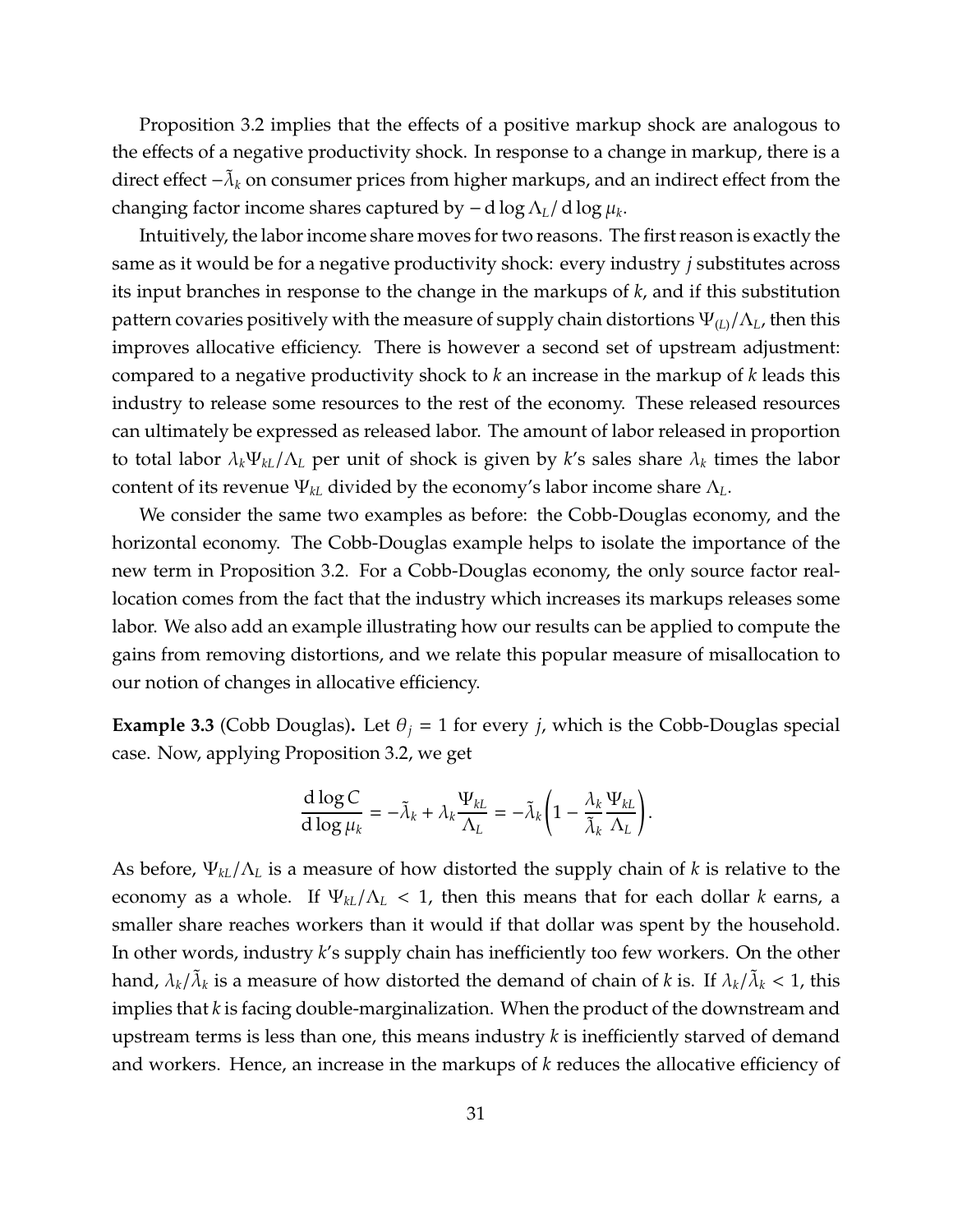the economy. On the other hand, when the product of these two terms is greater than one, the path connecting the household to labor via industry *k* is too large. Therefore, an increase in the markups of *k* reallocates resources to the rest of the economy where they are more needed and increaes allocative efficiency.

We also revisit the horizontal economy of figure [3,](#page-28-1) but this time, instead of productivity shocks, we examine the effect of markup shocks. Furthermore, we now allow for the possibility that the economy does not have a Cobb-Douglas structure.

**Example 3.4** (Horizontal Economy)**.** Consider the horizontal economy example, but now suppose that markups are shocked instead. By Proposition [3.2](#page-29-0) we know that this is just the negative of the effect for the productivity shock plus a correction for the fact that the markup shock releases some labor, in proportion to the share of workers it employs, to the rest of the economy:

$$
\frac{\mathrm{d} \log \mathcal{C}}{\mathrm{d} \log \mu_k} = \tilde{\lambda}_k - \frac{1-\theta_0}{\Lambda_L} \lambda_k \left(\frac{\mu_k^{-1}}{\Lambda_L} - 1\right) + \frac{\lambda_k \mu_k^{-1}}{\Lambda_L}.
$$

The first two terms are just the negative of what we had for a productivity shock and the final term adjusts for the difference between productivity and markup shocks. Since this economy does not have intermediate inputs, we have  $\tilde{\lambda}_k = \lambda_k$ . We can therefore simplify this further to

$$
\frac{\mathrm{d}\log C}{\mathrm{d}\log\mu_k} = \theta_0 \left[ \frac{\mu_k^{-1}}{\Lambda_L} - 1 \right] \lambda_k = \theta_0 \left[ \frac{\mu_k^{-1}}{\Sigma_i \lambda_i \mu_i^{-1}} - 1 \right] \lambda_k. \tag{22}
$$

Unlike the case with productivity shocks, where Cobb-Douglas was the case with constant misallocation where workers would not be reallocated in response to productivity shocks, here  $\theta_0 = 0$ , or Leontief production, is the case where misallocation is constant. This is due to the fact that with perfect complementarity, the minimum amount of goods needed to consume 1 unit aggregate consumption does not depend on the markups. Hence, in this case, changes in the markup have no effect on the extent of misallocation. However, if  $\theta_0 \neq 0$ , then labor is reallocated across producers in response to the shock. In particular, labor is reallocated from *k* to the other industries. Hence, depending on whether *k* is inefficiently too small or too large, the shock can have a positive or negative impact. The higher is  $\theta_0$ , the larger the magnitude of this impact since reallocation is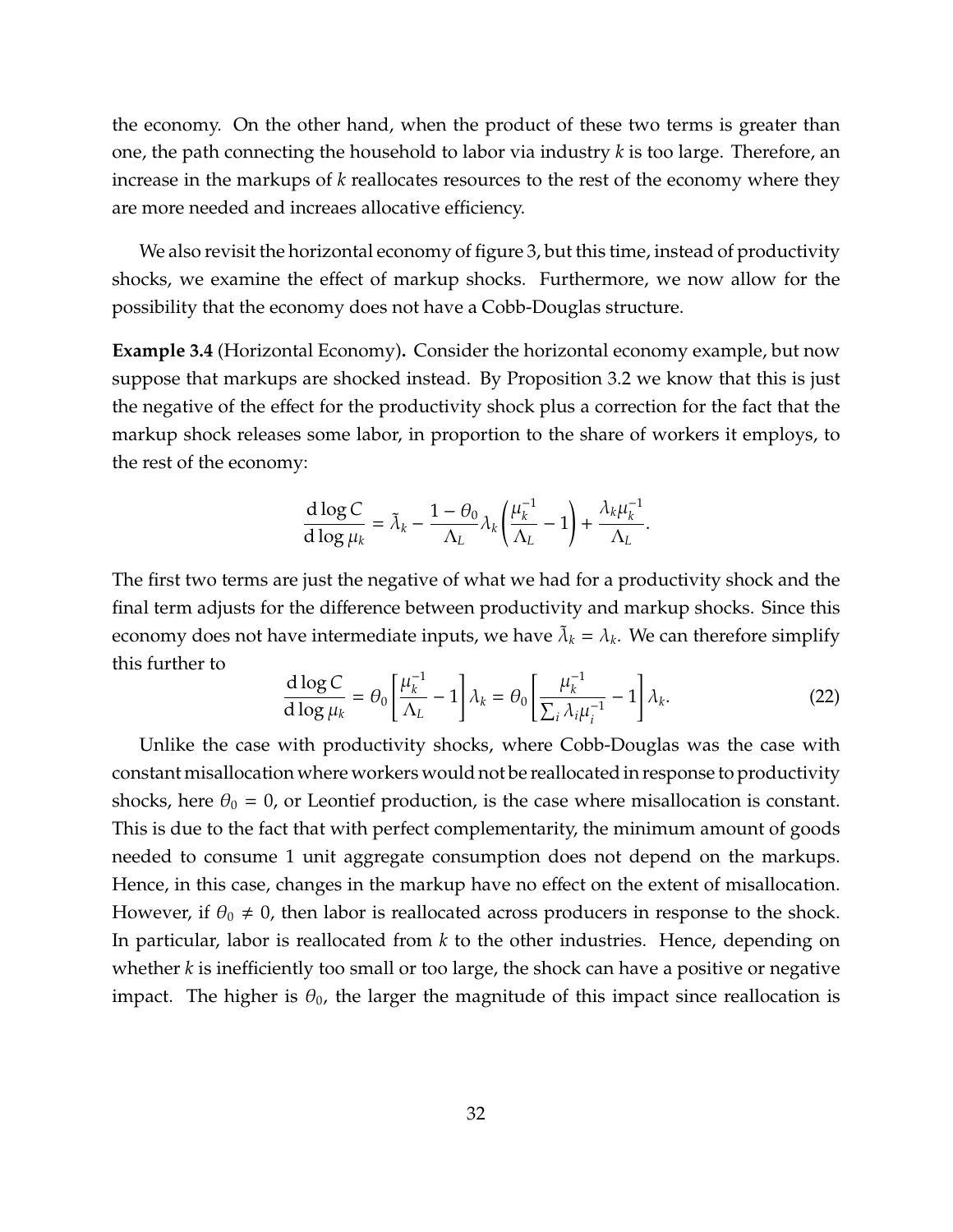monotonically increasing in the elasticity of substitution in this case.<sup>[36](#page-0-0),[37](#page-0-0)</sup>

Finally, we consider an example illustrating how our results can be applied to compute the gains from removing distortions, and we relate this popular measure of misallocation to our notion of changes in allocative efficiency.

**Example 3.5** (Measuring Allocative Efficiency)**.** Changes in allocative efficiency are marginal in nature: we define them as the gap that opens up between the competitive allocation and the passive allocation in response to shocks, assuming both start at the same initial allocation. In this sense, allocative efficiency can be interpreted locally as a counterfactual conditional. Our measure is especially convenient because it can be measured directly *without* any knowledge about the production functions over and above expenditure data.

There are other measures of allocative efficiency in the literature. For example, [Restuc](#page-72-1)[cia and Rogerson](#page-72-1) [\(2008\)](#page-72-1), [Hsieh and Klenow](#page-70-2) [\(2009\)](#page-70-2), and many others adopt the following measure: by how much would output increase if all wedges were eliminated. The larger the number, the more misallocated the economy. And then one can try to look at changes in misallocation as changes in this measure over time.

This measure captures the change in the distance from the unobserved efficient frontier of the economy. Our notion of changes in allocative efficiency is an entirely different concept: it measures the contribution to TFP along the equilibrium path, rather than the change in the distance of the economy from the efficient production frontier. The former concept relies on a tightly parameterized model, with full information about the underlying production functions, as this is the only way of placing the unobserved global efficient production frontier. Our concept, by contrast, is local, and can be measured without strong parametric assumptions.

<span id="page-32-0"></span>
$$
\frac{\mathrm{d}\log C}{\mathrm{d}\log(1+\tau_k)} = \theta_0 \left[ \frac{(1+\tau_k)^{-1}}{\Lambda_L} - 1 \right] \lambda_k.
$$

 $36$ As discussed earlier, relabelling allows us to turn markup shocks into shocks to tax wedges and vice versa. For example, consider the horizontal economy with *N* homogenous industries who produce using labor as their only input, and sell to the household. These industries are perfectly competitive, but their labor inputs are subject to an industry specific tax  $\tau_i$  for each industry *i*. The revenues generated from these taxes is rebated lump sum to the household. From our results above, we can write

Once again, in this second best world, a reduction in a wedge can decrease output and welfare by worsening misallocation.

 $37$ This result relates to [Epifani and Gancia](#page-69-3) [\(2011\)](#page-69-3), who show that in a horizontal economy, output losses from markup dispersion are monotonically increasing in the elasticity of substitution (when compared to social planner's allocation).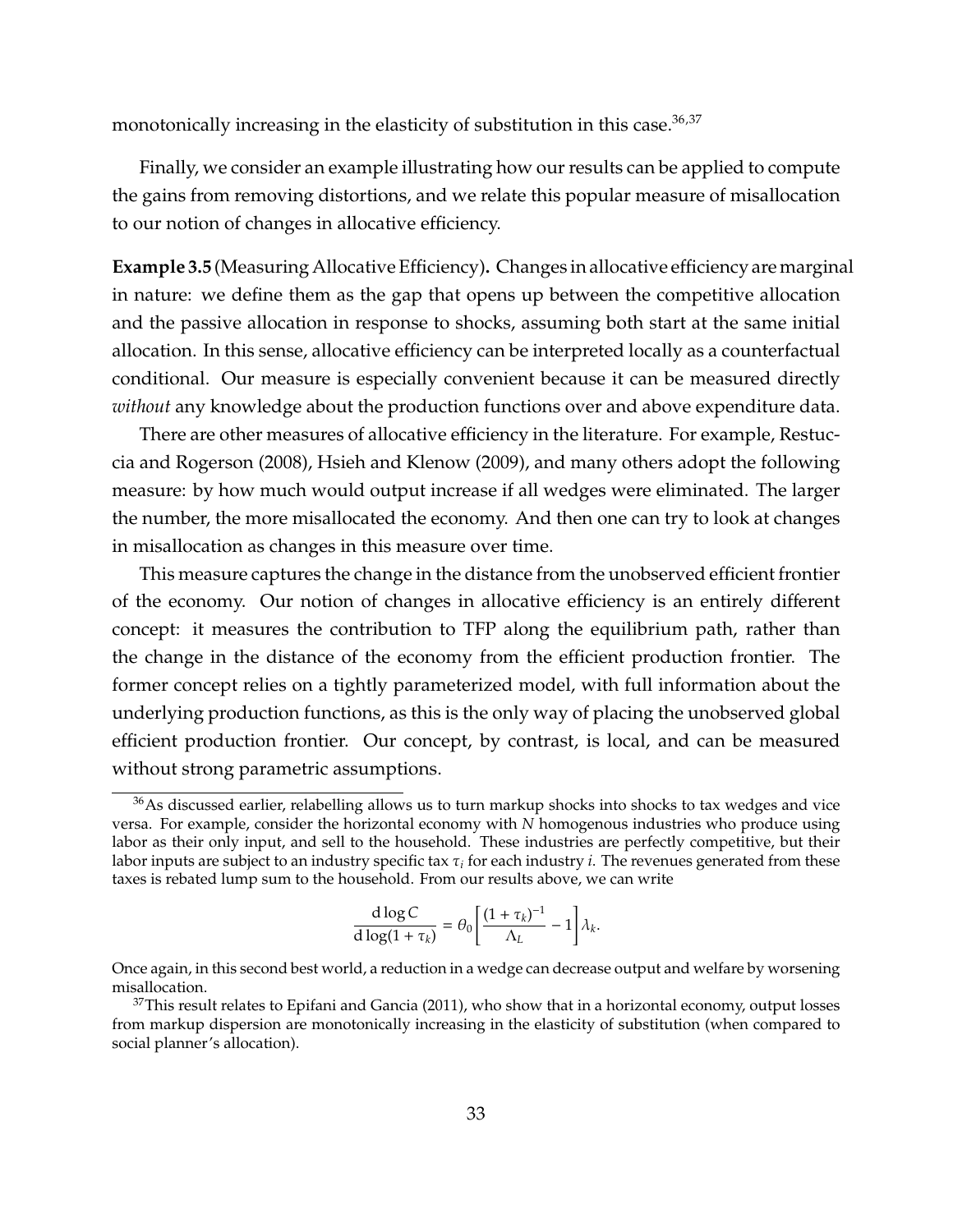To see how these two could move in opposite directions, consider a horizontal economy with two producers and  $\sigma > 1$ . Suppose  $A_1/\mu_1 = A_2/\mu_2$ , with  $A_1 > A_2$ . Then, at steadystate, the two firms split demand and workers evenly. Now, if the first firm receives a positive productivity shock, workers are reallocated from 2 to 1, and allocative efficiency improves. However, locally, this can increase dispersion in  $1/\mu_i$ , and thereby increase the gains from eliminating the markups. In general, the relationship between our measure of changes in allocative efficiency and changes in the gains from eliminating distortions do not need to move together. Of course, our ex-ante results can be used to allow us to think about the gains from reducing wedges.

As an example, consider the horizontal economy in figure [3.](#page-28-1) Using formula [\(22\)](#page-30-0), we deduce the first-order impact on output from shrinking all relative markups towards 1, by considering a transformation of each markup  $\hat{\mu}_i = t\mu_i + (1-t)$ . When  $t = 1$ , this transformation leaves markups as they are. On the other hand,  $t = 0$  eliminates all distortions in the economy. In this case, we can write

$$
\frac{d \log C}{dt} = \sum_{k} \frac{d \log C}{d \log \mu_k} \frac{d \log \mu_k}{dt},
$$

which, substituting in formula [\(22\)](#page-30-0), can be re-written as

$$
\frac{\mathrm{d}\log C}{\mathrm{d}t}=\theta_0\frac{Var_\lambda(\mu^{-1})}{E_\lambda(\mu^{-1})}.
$$

The variance of a random variable divided by its mean is called the index of dispersion. Hence, the gain to output from shrinking all markups depends positively on the elasticity of substitution  $\theta_0$  and the expenditure-share weighted index of dispersion in  $1/\mu_i$ . Using the dispersion of wedges to measure misallocation is common in the literature and this example shows how our formulas, in simple cases, will deliver such results.

#### **3.3 Multiple Factors**

So far, we have restricted ourselves to the case of a single factor of production (and therefore constant returns to scale). In this subsection, we extend our results to cover the case with multiple factors of production (or decreasing returns to scale). We index all factors by *f*, but we also sometimes use *L* as a generic index for a factor. We denote by Λ*<sup>f</sup>* be the aggregate income share of factor *f*.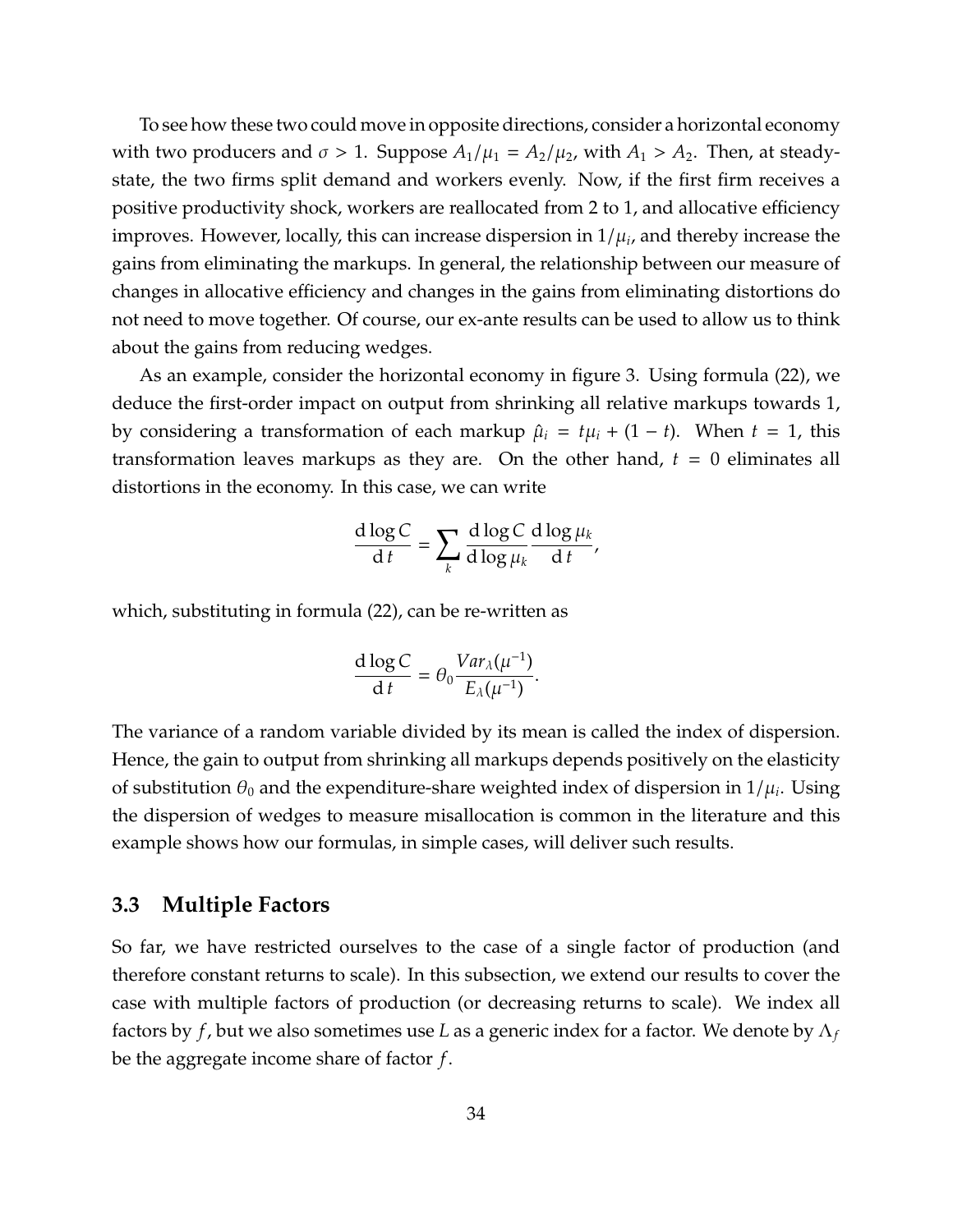#### **3.3.1 Productivity Shocks**

<span id="page-34-0"></span>**Proposition 3.3** (Productivity Shocks with Multiple Factors)**.** *In response to a productivity shock, the following linear system describes the change in factor income shares:*

$$
\frac{d \log \Lambda_L}{d \log A_k} = \sum_j (\theta_j - 1) \mu_j^{-1} \lambda_j Cov_{\tilde{\Omega}^{(j)}} \left( \tilde{\Psi}_{(k)} - \sum_j \tilde{\Psi}_{(f)} \frac{d \log \Lambda_f}{d \log A_k}, \frac{\Psi_{(L)}}{\Lambda_L} \right).
$$
(23)

*Given* d log Λ*L*/ d log *A<sup>k</sup> , we know, from Theorem [2.2](#page-11-0) that*

<span id="page-34-1"></span>
$$
\frac{d \log C}{d \log A_k} = \tilde{\lambda}_k + d H(\tilde{\Lambda}, \Lambda) / d \log A_k = \tilde{\lambda}_k - \sum_f \tilde{\Lambda}_f \frac{d \log \Lambda_f}{d \log A_k}.
$$

Proposition [3.1](#page-26-1) can be seen immediately as a special case of Proposition [3.3.](#page-34-0) When there is only one factor,  $\sum_f \tilde{\Psi}_{(f)}$  d  $\log \Lambda_f/$  d  $\log A_k$  is a constant vector and drops out of the covariance term, which allows us to recover the result for the case with a single factor.

As a bonus, this Proposition [3.3](#page-34-0) also determines how factor income shares for different factors move in response to productivity shocks in a distorted economy. This is a question of independent interest for analyses of inequality and growth. We can rewrite equation [\(23\)](#page-32-0) as the following linear system

$$
\frac{d \log \Lambda}{d \log A_k} = \Gamma \frac{d \log \Lambda}{d \log A_k} + \delta^{(k)},\tag{24}
$$

with

$$
\Gamma_{Lf} = \sum_j (\theta_j - 1) \lambda_j \mu_j^{-1} Cov_{\tilde{\Omega}^{(j)}} \left( \tilde{\Psi}_{(f)}, \frac{\Psi_{(L)}}{\Lambda_L} \right),
$$

and

$$
\delta_L^{(k)} = \sum_j (\theta_j - 1) \mu_j^{-1} \lambda_j Cov_{\tilde{\Omega}^{(j)}} \left( \tilde{\Psi}_{(k)}, \frac{\Psi_{(L)}}{\Lambda_L} \right).
$$

When there is only factor,  $\Gamma = 0$ , and we are left with only  $\delta^{(k)}$ , which is just equation [\(21\)](#page-29-1). To see intuition for equation [\(24\)](#page-34-1), imagine a negative shock d  $\log A_k < 0$  to industry *k*. For fixed factor prices, every industry *i* will substitute across its inputs in response to this shock. Suppose that  $\theta_i$  < 1, so that industry *i* substitutes *towards* those inputs that are more reliant on industry  $k$ , captured by  $\Psi_{ik}$ . Now, if those inputs are also more reliant on factor *L,* captured by a high  $Cov_{\Omega^{(i)}}\big(\tilde{\Psi}_{(k)},\Psi_{(L)/\Lambda_L}\big)$ , then substitution by  $i$  will increase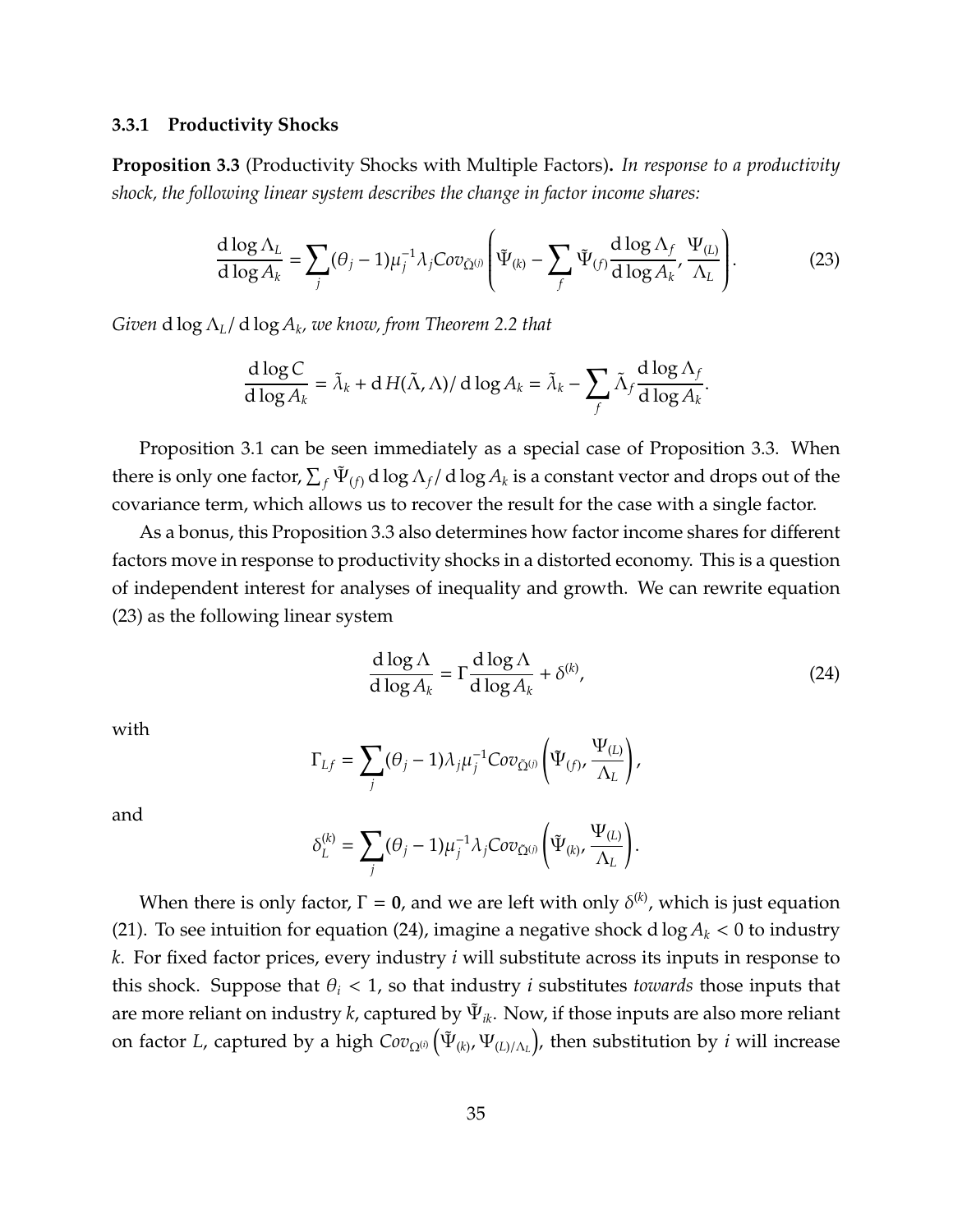demand for factor *L*.

If the economy has only a single factor, then we simply need to consider the sum of  $(\theta_i -1)$ Co $v_{\Omega^{(i)}}\big(\tilde{\Psi}_{(k)},\Psi_{(L)/\Lambda_L}\big)$  weighted by the size  $\lambda_i$  and markups  $\mu_i^{-1}$  $i<sup>-1</sup>$  of *i* for all *i*, and this is precisely what  $\delta^{(k)}$  does.

However, when there are multiple factors, the change in demand for factors will affect relative factor prices, and the change in relative factor prices will set off additional rounds of substitution in the economy that we must account for, and this is the role Γ plays. Crucially, the matrix Γ does not depend on which industry *k* has been shocked, since it encodes how changes in factor income shares affect factor income shares.

Indeed, for a given set of factor prices, the shock to *k* affects demand for each factor, and hence the factor income shares, and this is measured by the  $F \times 1$  vector  $\delta^{(k)}$ . This change in the factor income shares then causes further substitution through the network, leading to additional changes in factor demands and prices. The impact of the change in the relative price of factor *f* on the demand for factor *L* is measured by the *L f*th element of the *F* × *F* matrix Γ. The movements in factor shares are the fixed point of this process, i.e. the solution of equation [\(24\)](#page-34-1).

Proposition [3.3](#page-34-0) is tightly connected with the results in [Baqaee and Farhi](#page-67-1) [\(2017\)](#page-67-1), which characterize the change in sales shares (for goods and factors) in a general efficient multisector economy. However, whereas for an efficient economy, changes in factor income shares determine the second-order impact of shocks on output, for a distorted economy, this information is required even for the first-order impact of shocks.

To illustrate this intuition, consider the example depicted in figure [4.](#page-36-0)

**Example 3.6** (Horizontal Economy with Multiple Factors)**.** We have

$$
\Gamma = (1 - \theta_0) \begin{pmatrix} Cov_b(\tilde{\Psi}_{(L)}, \Psi_{(L)}) & Cov_b(\tilde{\Psi}_{(K)}, \Psi_{(L)}) \\ Cov_b(\tilde{\Psi}_{(L)}, \Psi_{(K)}) & Cov_b(\tilde{\Psi}_{(K)}, \Psi_{(K)}) \end{pmatrix},
$$
(25)

and

$$
\delta^{(i)}=(\theta_0-1)\left(\begin{array}{c}Cov_b(\tilde{\Psi}_{(i)},\Psi_{(L)})\\ Cov_b(\tilde{\Psi}_{(i)},\Psi_{(K)})\end{array}\right).
$$

Substituting in the values and solving the system of equations [\(24\)](#page-34-1), using Proposition [3.3,](#page-34-0) and noting that  $\lambda_i = \tilde{\lambda}_i$  for all *i*, we find that

$$
\frac{d \log C}{d \log A_i} = \lambda_i + \lambda_i (\theta_0 - 1) \left( 1 - \frac{\mu_i^{-1}}{\frac{\lambda_1}{\lambda_1 + \lambda_2} \mu_1^{-1} + \frac{\lambda_2}{\lambda_1 + \lambda_2} \mu_2^{-1}} \right), \quad (i = 1, 2)
$$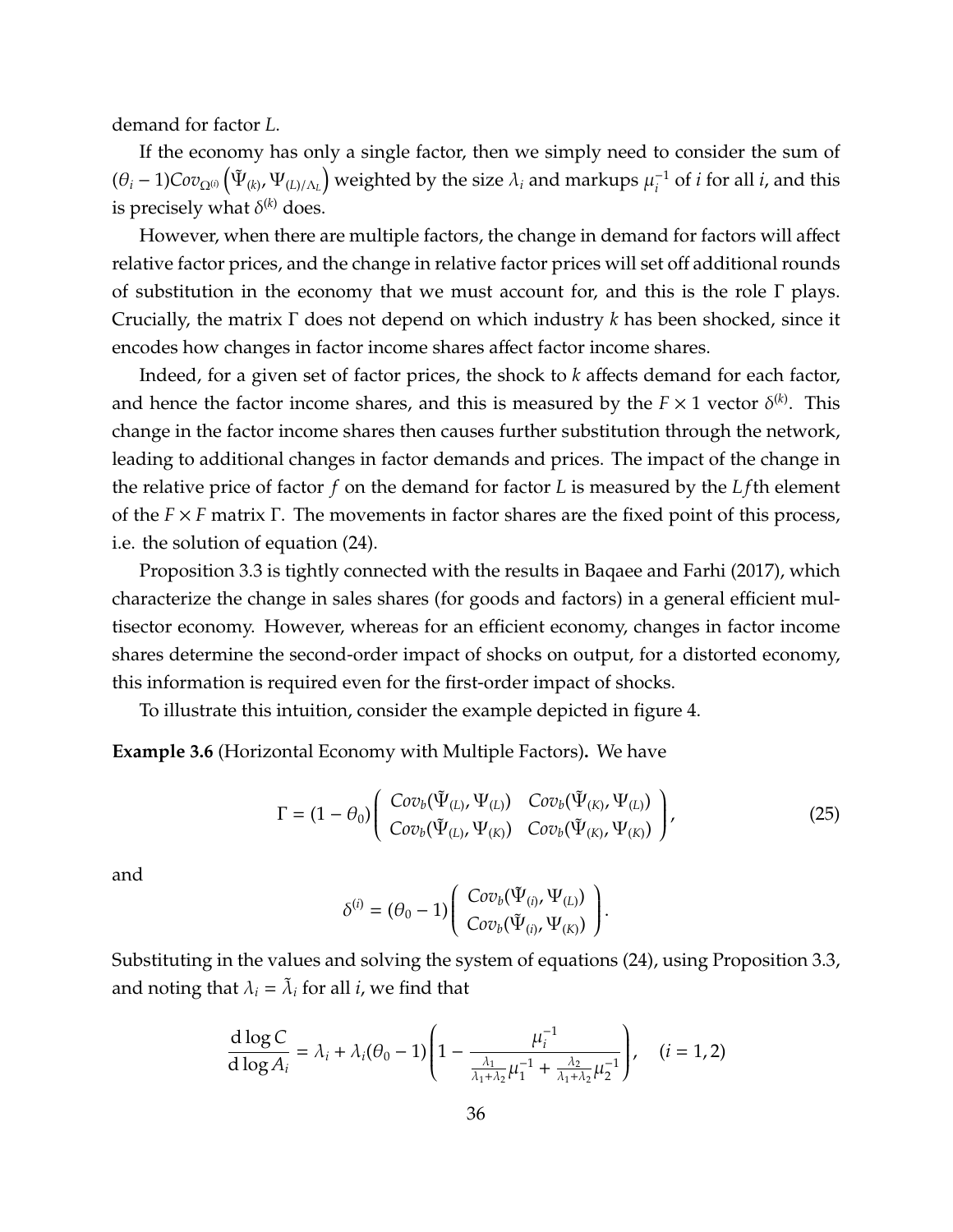

Figure 4: An economy with two factors of production *L* and *K*. The subgraph from *L* to the household contains a cycle, and hence can be subject to misallocation. On the other hand, there is only a unique path connecting *K* to the household, so there is no misallocation.

but

$$
\frac{\mathrm{d}\log C}{\mathrm{d}\log A_i} = \lambda_i, \quad (i = 3).
$$

The details for this example are in Appendix  $B^{38}$  $B^{38}$  $B^{38}$  A lesson is that changes in allocative efficiency are only present for shocks to industries 1 and 2 which share a factor of production, but not for industry 3 which has its own factor of production. Moreover, the changes in allocative efficiency for shocks to industries 1 and 2 only depends on the markups in these two industries and not on the markup in industry 3.

We can also use Proposition [3.4](#page-37-0) to analyze models with decreasing-returns-to-scale (or equivalently, limited factor reallocation).

**Example 3.7** (Decreasing-returns-to-scale/limited reallocation)**.** Suppose there are*N* goods, each good *i* is produced using a specific factor *f<sup>i</sup>* and a generic non-specific factor *L* with a Cobb-Douglas production function. The weight of specific factor is α for every *i*. This could capture limited factor reallocation, but it is also equivalent to letting each industry have decreasing returns to scale. The household has uniform preferences over all the final goods with weights  $b_i = 1/N$  at steady-state. Then,

$$
\frac{\mathrm{d}\log C}{\mathrm{d}\log A_k} = \frac{1}{N} \left( \frac{(1-\alpha)^2 (1-\theta_0) + \Lambda_L \mu_k \theta_0}{\Lambda_L \mu_k (1-\alpha+\alpha\theta_0)} \right),
$$

<sup>&</sup>lt;sup>38</sup> For this example  $b_i = \lambda_i = \tilde{\lambda}_i$  for  $i = 1, 2, 3$ .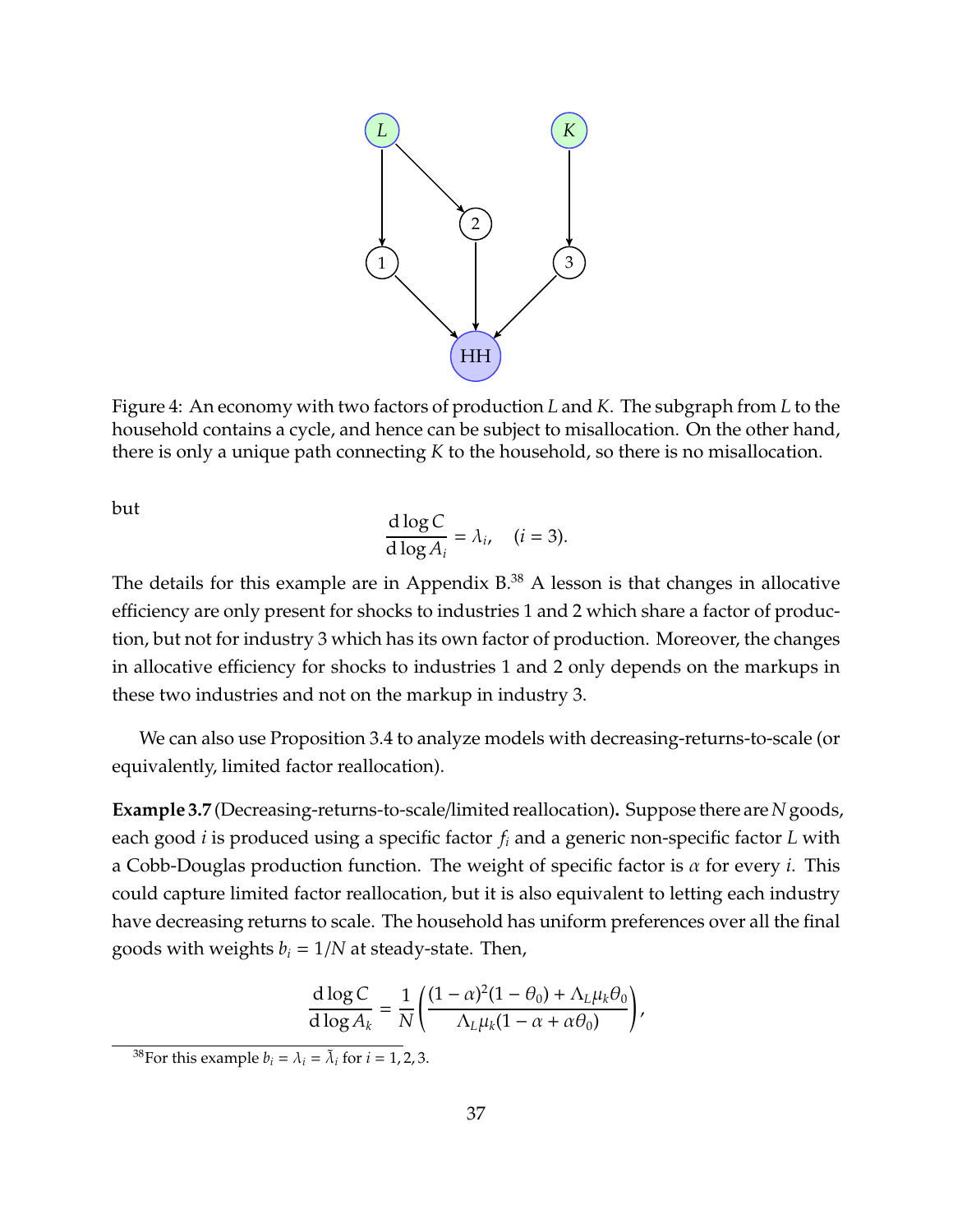where  $\Lambda_L = (1 - \alpha) / N \sum_i \mu_i^{-1}$  $i$ <sup>-1</sup>. When  $\alpha$  = 1, the economy is acyclic, there are no changes in allocative efficiency and  $d \log C / d \log A_k = 1/N$ . But when  $\alpha = 0$ , we recover the horizontal economy with only one factor of production, which in general features changes in allocative efficiency so that d log  $C/d \log A_k \neq 1/N$ . Intermediate values of  $\alpha$  interpolate between these two extremes.

Our last example is Cobb-Douglas, which, as per our earlier discussion, features constant misallocation even with multiple factors

**Example 3.8** (Cobb-Douglas). Let  $\theta_i = 1$  for every *i*. Then

$$
\frac{\mathrm{d}\log C}{\mathrm{d}\log A_k} = \tilde{\lambda}_k. \tag{26}
$$

We end this section but showing how our results can be extended to cover the impact of shocks to markups/wedges, in a manner similar to Proposition [3.2.](#page-29-0) The intuition for this result is the same as it was in the single factor case: a markup shock has the same effect as a negative productivity shock, with the additional fact that we must account for the fact that compared to a negative productivity shock, a markup shock leads the corresponding industry to release some resources to the rest of the economy. These released resources can eventually be translated into released factor uses.

#### **3.3.2 Markup Shocks**

<span id="page-37-0"></span>**Proposition 3.4** (Markup/Wedge Shocks with Multiple Factors)**.** *In response to a markup shock, the following linear system describes the change in factor income shares:*

$$
\frac{d \log \Lambda_L}{d \log \mu_k} = \sum_j (1 - \theta_j) \mu_j^{-1} \lambda_j Cov_{\tilde{\Omega}^{(j)}} \left( \tilde{\Psi}_{(k)} + \sum_j \tilde{\Psi}_{(f)} \frac{d \log \Lambda_f}{d \log \mu_k}, \frac{\Psi_{(L)}}{\Lambda_L} \right) - \lambda_k \frac{\Psi_{kL}}{\Lambda_L}.
$$
 (27)

*Given* d log Λ*L*/ d log µ*<sup>k</sup> , we know, from Theorem [2.3](#page-13-0) that*

<span id="page-37-1"></span>
$$
\frac{d \log C}{d \log \mu_k} = -\tilde{\lambda}_k + d H(\tilde{\Lambda}, \Lambda) / d \log \mu_k = -\tilde{\lambda}_k - \sum_f \tilde{\Lambda}_f \frac{d \log \Lambda_f}{d \log \mu_k}.
$$

To isolate the importance of this new term, we go back to the the Cobb-Douglas economy with a markup shock, where the only source factor reallocation comes from the fact that the industry which increases its markups releases some factors.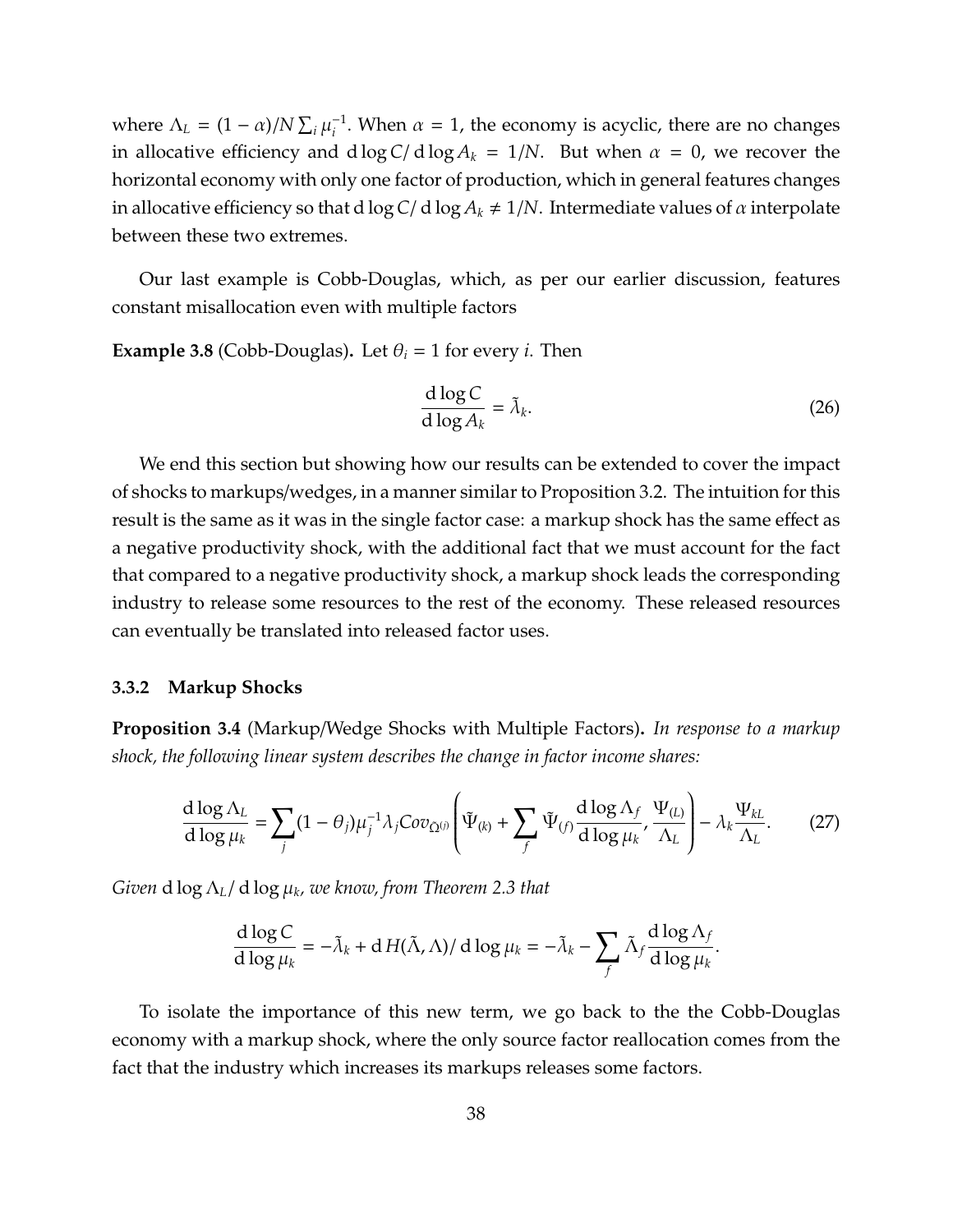<span id="page-38-0"></span>**Example 3.9** (Cobb Douglas). Let  $\theta_j = 1$  for every *j*, which is the Cobb-Douglas special case. Now, applying Proposition [3.2,](#page-29-0) we get

$$
\frac{\mathrm{d}\log C}{\mathrm{d}\log\mu_k}=-\tilde{\lambda}_k+\lambda_k\sum_f\tilde{\Lambda}_f\frac{\Psi_{kf}}{\Lambda_f}=-\tilde{\lambda}_k\left(1-\frac{\lambda_k}{\tilde{\lambda}_k}\sum_f\tilde{\Lambda}_f\frac{\Psi_{kf}}{\Lambda_F}\right).
$$

This generalizes the intuitions discussed earlier for markup/wedge shocks in the Cobb-Douglas economy with a single factor to the case of multiple factors. In particular, the amount of factor *f* released by sector *k* as a fraction of total factor *f* per unit of shock is  $\lambda_k \Psi_{kf} / \Lambda_f$  and the impact of that release on output per unit of shock is  $\tilde{\Lambda}_f$ . We also see again the roles of the index of downstream distortions  $\lambda_k/\tilde{\lambda}_k$  and of the generalized index of upstream distortions  $\sum_f \tilde{\Lambda}_f \Psi_{kf} / \Lambda_f$ .

### **3.4 Endogenous Productivities and Markups**/**Wedges**

Our results can be used in contexts where markups/wedges or productivities are endogenous in order to characterize the effects of some more primitive fundamental shocks. Imagine that some additional structure imposed on the model gives rise to endogenous productivities and markups. Consider some more fundamental disturbance  $\theta$ . For any such structure, the vector of equilibrium productivities and markups  $\mu$  can be expressed as a vector functions  $A(\theta)$  and  $\mu(\theta)$  of the vector  $\theta$ .

These functions are not primitives of the model. Instead they are equilibrium objects the determination of which could be complex and interesting in and of itself. This is however not the focus of our paper. What our results can be used for is to understand the consequences of these endogenous movements in markups and productivities. Indeed, using our results in conjunction with the chain rule, we can write

$$
\frac{d \log C}{d \theta} = \tilde{\lambda}' \frac{d \log A}{d \log \theta} - \tilde{\lambda}' \frac{d \log \mu}{d \log \theta} - \tilde{\Lambda}' \frac{d \log \Lambda}{d \log A} \circ \frac{d \log A}{d \theta} - \tilde{\Lambda}' \frac{d \log \Lambda}{d \log \mu} \circ \frac{d \log \mu}{d \theta'},\tag{28}
$$

where ∘ denotes the element-by-element (Hadamard) product of two matrices, and where the expressions d log  $\Lambda$ / d log A and d log  $\Lambda$ / d log  $\mu$  are given as a function of the structural microeconomic parameters of the model by Propositions [3.3](#page-34-0) and [3.4.](#page-37-0)

We provide a fully worked out example along these lines in Section [4.3](#page-49-0) when we consider a model with nominal rigidities. The model can be recast as a model with en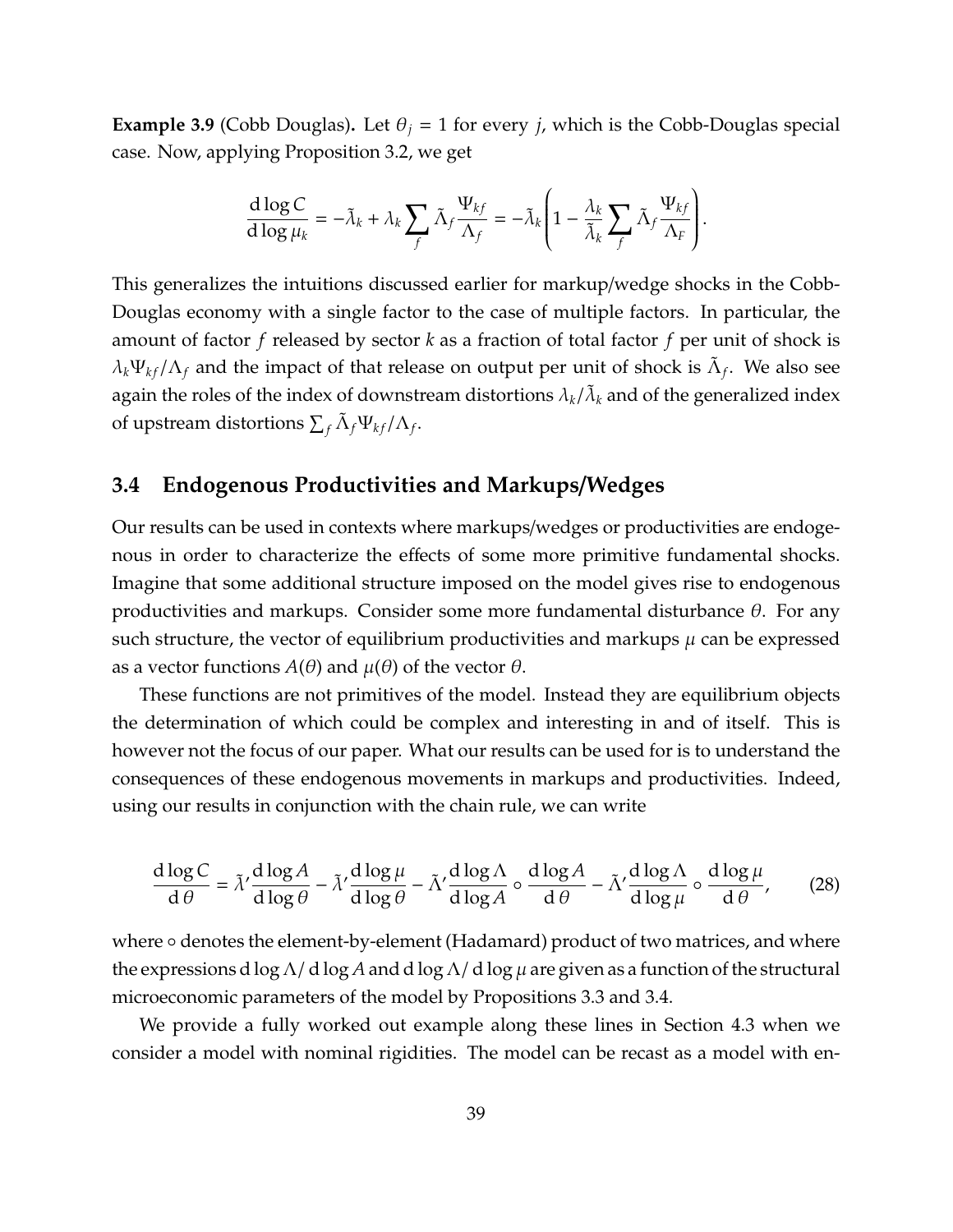dogenous markups ensuring that the relevant prices stay constant. In this case, we actually explicitly solve these endogenous markups as a function of the underlying productivity and monetary policy shocks. We then apply the chain rule in conjunction with our results exactly as in equation [\(28\)](#page-37-1) to characterize the effects of these shocks.

# <span id="page-39-0"></span>**4 Applications**

In this section, we pursue some quantitative applications of our results. First, we use our reduced-form results to measure changes in allocative efficiency in the US over time, and to decompose the Solow-residual into changes in pure-technology and changes in allocative efficiency. Next, we we calibrate a simplified version of our parametric model to match firm-level markup and size data, as well as input-output data. We compute output elasticities with respect to firm-level and industry-level shocks to productivity and markups, and we compare these elasticities to those implied by the perfectly competitive and Cobb-Douglas models. We also use these elasticities to approximate aggregate volatility. Finally, we end the section by showing how our results can be used to study models with nominal rigidities that have inefficient steady-states and input-output networks. All of our results emphasize that reallocation forces that we emphasize play a quantitatively significant role in determining aggregate output and TFP.

We work with the annual US input-output data from the BEA, dropping the government, noncomparable imports, and second-hand scrap industries. The dataset contains industrial output and inputs from 1997 to 2015 with 66 industries. We calibrate the expenditure share parameters to match the input-output table, and we use three alternative measures of markups estimated for Compustat firms. We only have markups and sales data at the microeconomic level for publicly listed firms in the US from Compustat. To extrapolate to the whole economy, we therefore make the assumption that Compustat firms are representative of the overall economy in the sense that the sales-weighted distributions of markups by industry and their transition matrices for the overall economy are the same as for Compustat. We then combine these data with input-output data at the industry level from the BEA to aggregate the economy.

The first markup series is estimated by Gutiérrez and Philippon [\(2016\)](#page-70-0) and [Gutierrez](#page-70-1) [\(2017\)](#page-70-1), and relies on inferring markups from measured profits. These estimates are derived as residuals from gross operating surplus, after accounting for "normal" payments to capital. The "normal" payments to capital are computed via a user-cost of capital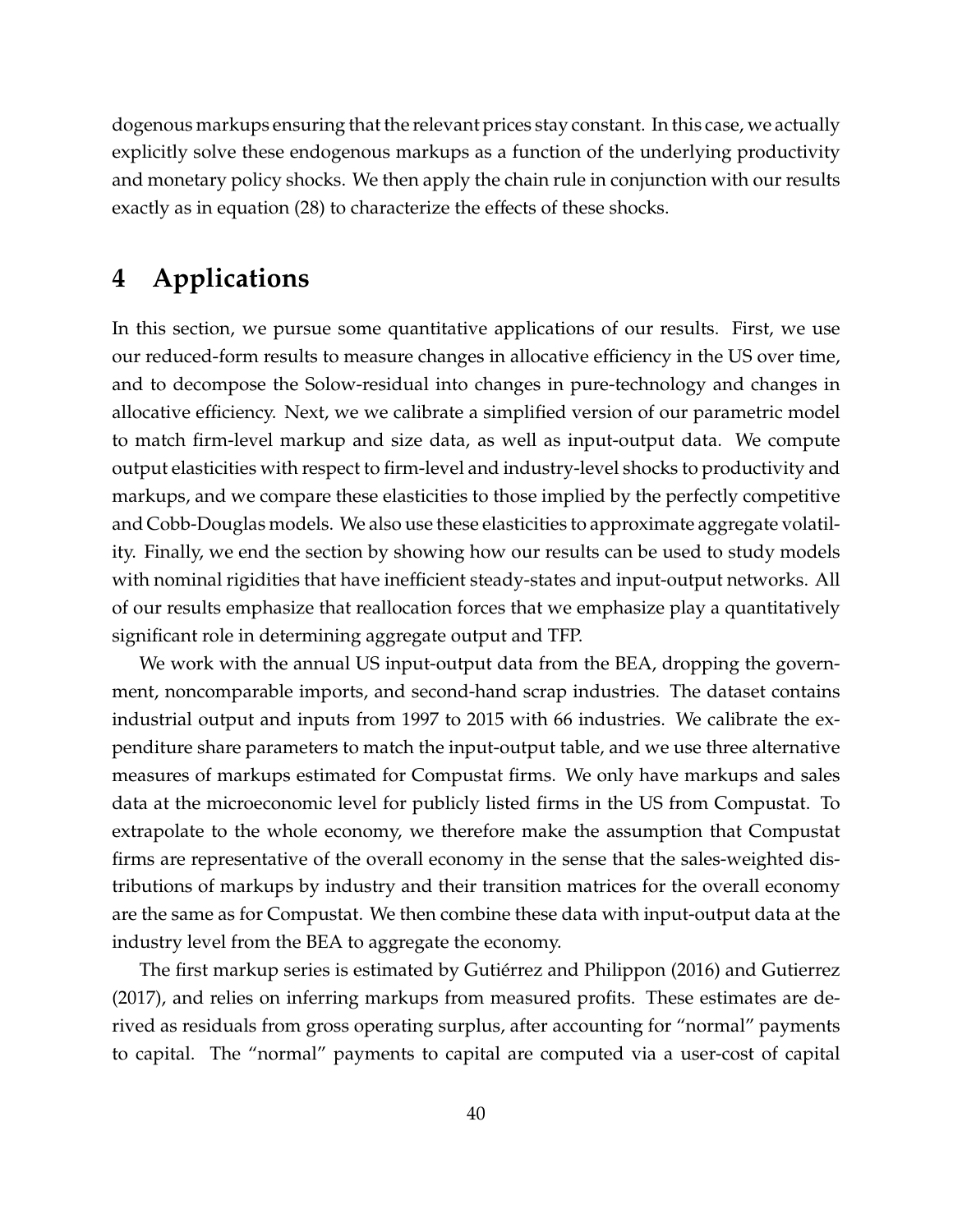calculation, where the rental price takes into account the equity risk premium, following the framework of [Caballero et al.](#page-68-0) [\(2017\)](#page-68-0). We refer to these markups as GP markups. The second method for computing markups is to use the Lerner index, referred to as LI, which infers markups from average operating profit margin. The final set of estimates are from [De Loecker and Eeckhout](#page-69-0) [\(2017\)](#page-69-0), which we call DE markups, and rely on the production function estimation method laid out in [De Loecker and Warzynski](#page-69-1) [\(2012\)](#page-69-1). DE markups are given by the ratio of the elasticity of the production function to a variable input to the share of that input in revenues. All markup series are estimated for publicly listed firms in the US from Compustat.

The three markup series give different levels of markups: the GP markups are the smallest (and average around 5%), the LI markups are higher (averaging around 13%), and the DE markups are the largest (averaging around 30%). Whereas the GP and LI markups capture "average" markup margins (by stripping out expenses from revenues), the DE markups are designed to capture markups at the margin (gaps between the expenditure shares and output elasticities). For our empirical application, we maintain the assumption of constant returns, so there is no theoretical reason to prefer one set of markups over another.

Each markup series comes with its own pros and cons. The GP markups require measurements of the capital stock and industry-level estimates of the equity risk premium, both of which are notoriously difficult to measure. The DE markups on the other hand, rely on more parametric methods, and their changes over time are potentially biased in the presence of capital-biased technical change. We use the GP markups for our benchmark numbers, and we report numbers for the other two markup series in the tables and in Appendix [A.](#page-73-0)[39](#page-0-0) Despite their differences, all three markup series show an increasing average markup over the sample.

### **4.1 Decomposing the Solow Residual**

In this section, we implement our reduced-form results to decompose the sources of TFP growth as measured by the cumulated Solow residual in the US over the period 1997-2015, in the presence of these changing markups.

Conditional on markups and the input-output matrix at a given point in time *t*, we can

 $39$ Note that our method allows for capital-biased technical change. In particular, we can measure changes in allocative efficiency independently of the nature of productivity shocks (Hicks neutral or factor biased). For more details see the discussion in Section [2.8.](#page-21-0)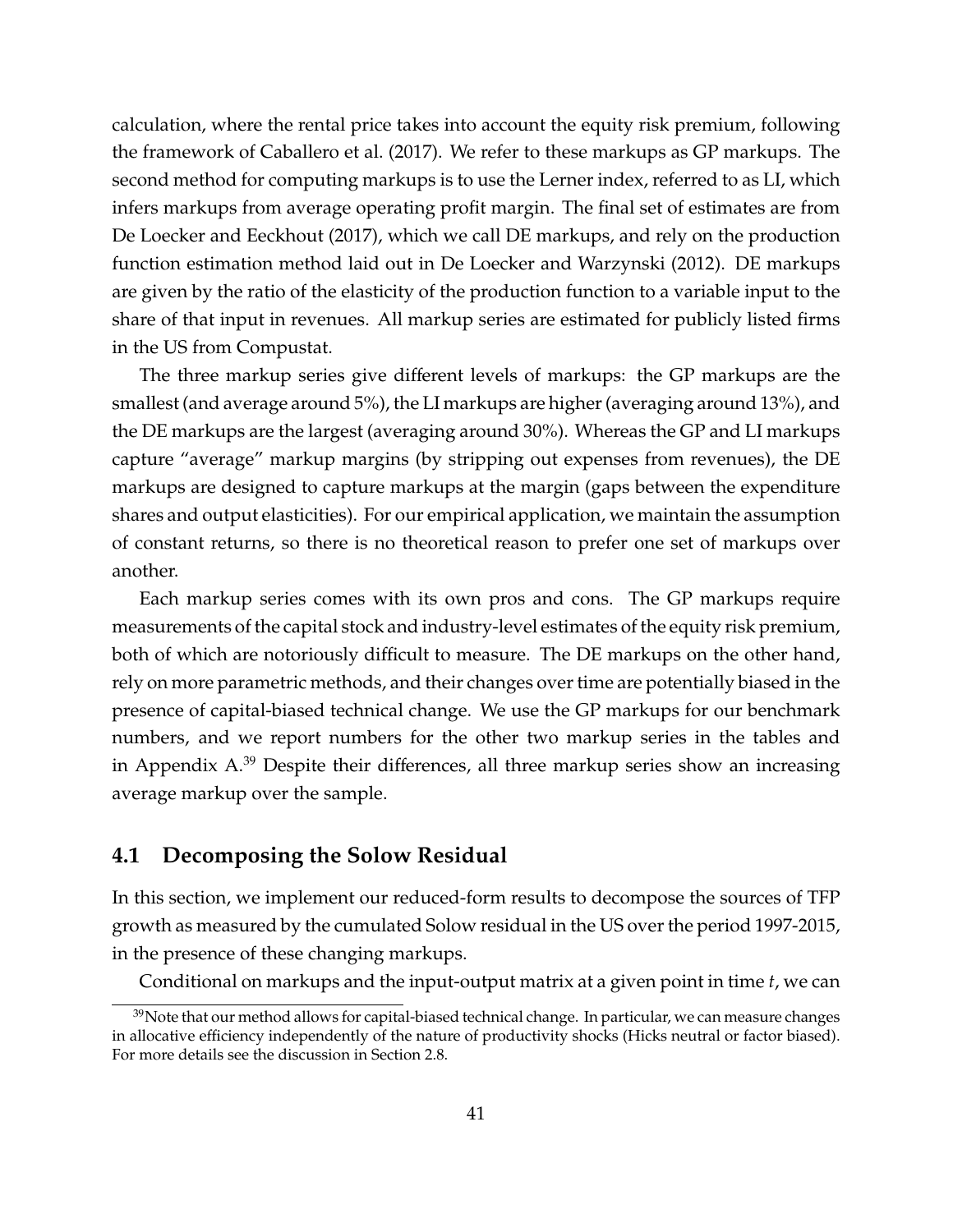approximate  $\Delta H(\tilde{\Lambda}_{t-1}, \Lambda_{t-1}) = -\tilde{\Lambda}'_{t-1}\Delta \log \Lambda_{t-1}$  from  $t-1$  to  $t$  using the change in observed factor income shares. Then we can decompose the Solow residual using equation [\(8\)](#page-15-0). The results are plotted in figure [5](#page-43-0) using the GP markups. The sum of the red (allocative efficiency), yellow (factor under-counting), and purple ("pure" technology) lines add up to give the cumulative change in the Solow residual. Since we are interested in long-run trends, we assume that the only factors are labor and capital, and we abstract away from barriers to reallocation of factors like adjustment costs and variable capacity utilization.

We see that since the start of the sample, allocative efficiency has improved, and accounts for about 50% of TFP growth as measured by the cumulated Solow residual. The correction for the under-counting of factors in the Solow residual arising from the fact that  $\Lambda_{t-1} \neq \tilde\Lambda_{t-1}$  is negative but small. Taken together, this implies that "pure" technology changes, which are computed as a residual, also account for about 50% of TFP growth as measured by the cumulated Solow residual. In other words, because allocative efficiency has improved considerably, "pure" technology has improved much less than would be implied by a naive interpretation of the Solow residual.

As documented by [Gutierrez](#page-70-1) [\(2017\)](#page-70-1), average markups have been increasing in all three of our markup series. Given the increase in the average markup, and the growing profit share in the economy, how then can we claim that allocative efficiency has increased over the same period? The key lies in realizing that markups on average have increased primarily because firms that charge large markups have gotten larger. While on average, markups are trending upwards, the average change in log markups has not been increasing. If on average, markups are not increasing, but firms with high markups are getting larger, then this implies that allocative efficiency in the economy *must* be increasing. Of course, to quantify and weigh the various changes correctly, we need to use the weights in equation [\(8\)](#page-15-0).

In figure [6](#page-43-0) we plot the cumulative sum of  $-\tilde{\lambda}'_{t-1}\Delta \log \mu_t$  and  $\Delta H(\tilde{\Lambda}_{t-1}, \Lambda_{t-1})$  over the sample. Note that these are two components of changes in allocative efficiency. Both terms have contributed positively to allocative efficiency. The fact that the first term is positive means that (the appropriately weighted) average change in markups has been negative, even though the average markup has been increasing. The fact that the second term is positive means that there has been a reduction in the factor income shares, reflecting the fact that the average markup has been increasing. These two terms confirm the compositional origin of the increase in the average markup with high-markup firms expanding at the expense of low-markup firms, and the resulting improvement in allocative efficiency.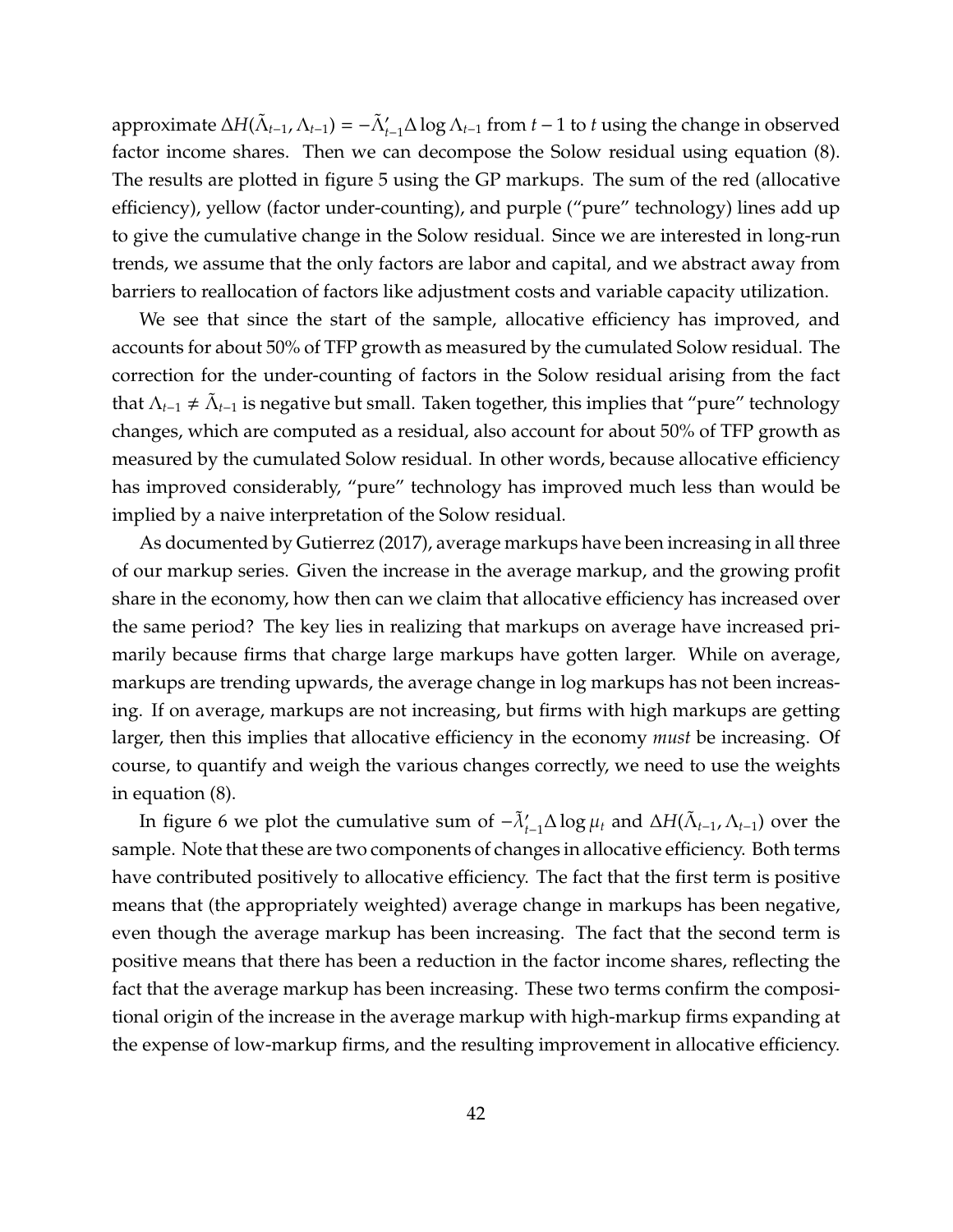Overall, these patterns are also borne out when we use the LI and DE markups, although the magnitudes are different (see Appendix [A\)](#page-73-0). In particular, the contribution of allocative efficiency is similar at roughly 50% of the cumulated Solow residual, but the correction for factor under-counting is larger, simply because the markups are larger. As a result, the contribution of "pure" technology is also larger and is about equivalent to the cumulated growth of the Solow residual.

### **4.2 A Quantitative Structural Model**

In this section, we use our structural results to explore quantitatively the importance of markup distortions. We calibrate a simplified version of the parametric model in Section [3.1.](#page-24-0)

To calibrate the model, we need estimates for industry-specific firm-level and industrylevel structural elasticities of substitution. Unfortunately, disaggregated estimates of these elasticities do not exist. We consider a nested CES structure where each firm *i* in industry *j* produces using a CES aggregator of value-added *VA* and intermediate inputs *X*:

$$
\frac{y_j(i)}{\overline{y}_j(i)} = A_i(j) \left( a_j \left( \frac{VA_j(i)}{\overline{VA}_j(i)} \right)^{\frac{\theta-1}{\theta}} + (1 - a_j) \left( \frac{X_j(i)}{\overline{X}_j(i)} \right)^{\frac{\theta-1}{\theta}} \right)^{\frac{\theta}{\theta-1}}.
$$

Value-added consists of labor and capital inputs

$$
\frac{VA_j(i)}{\overline{VA}_j(i)} = \left(v_j\left(\frac{l_j(i)}{\overline{l}_j(i)}\right)^{\frac{\eta-1}{\eta}} + (1-v_j)\left(\frac{k_j(i)}{\overline{k}_j(i)}\right)^{\frac{\eta-1}{\eta}}\right)^{\frac{\eta}{\eta-1}},
$$

η

.

and the intermediate input consists of inputs from other industries

$$
\frac{X_j(i)}{\overline{X}_j(i)} = \left(\sum_{k=1}^N \omega_{jk} \left(\frac{x_{jk}(i)}{\overline{x}_{jk}(i)}\right)^{\frac{\varepsilon-1}{\varepsilon}}\right)^{\frac{\varepsilon}{\varepsilon-1}}
$$

Inputs purchased by firms in industry *j* from industry *k* are a CES aggregate of all varieties in that industry

$$
\frac{x_{jk}(i)}{\overline{x}_{jk}(i)} = \left(\sum_{m=1}^{N_k} \delta_k(m) \left(\frac{x_{jk}(i,m)}{\overline{x}_{jk}(i,m)}\right)^{\frac{\xi-1}{\xi}}\right)^{\frac{\xi}{\xi-1}}.
$$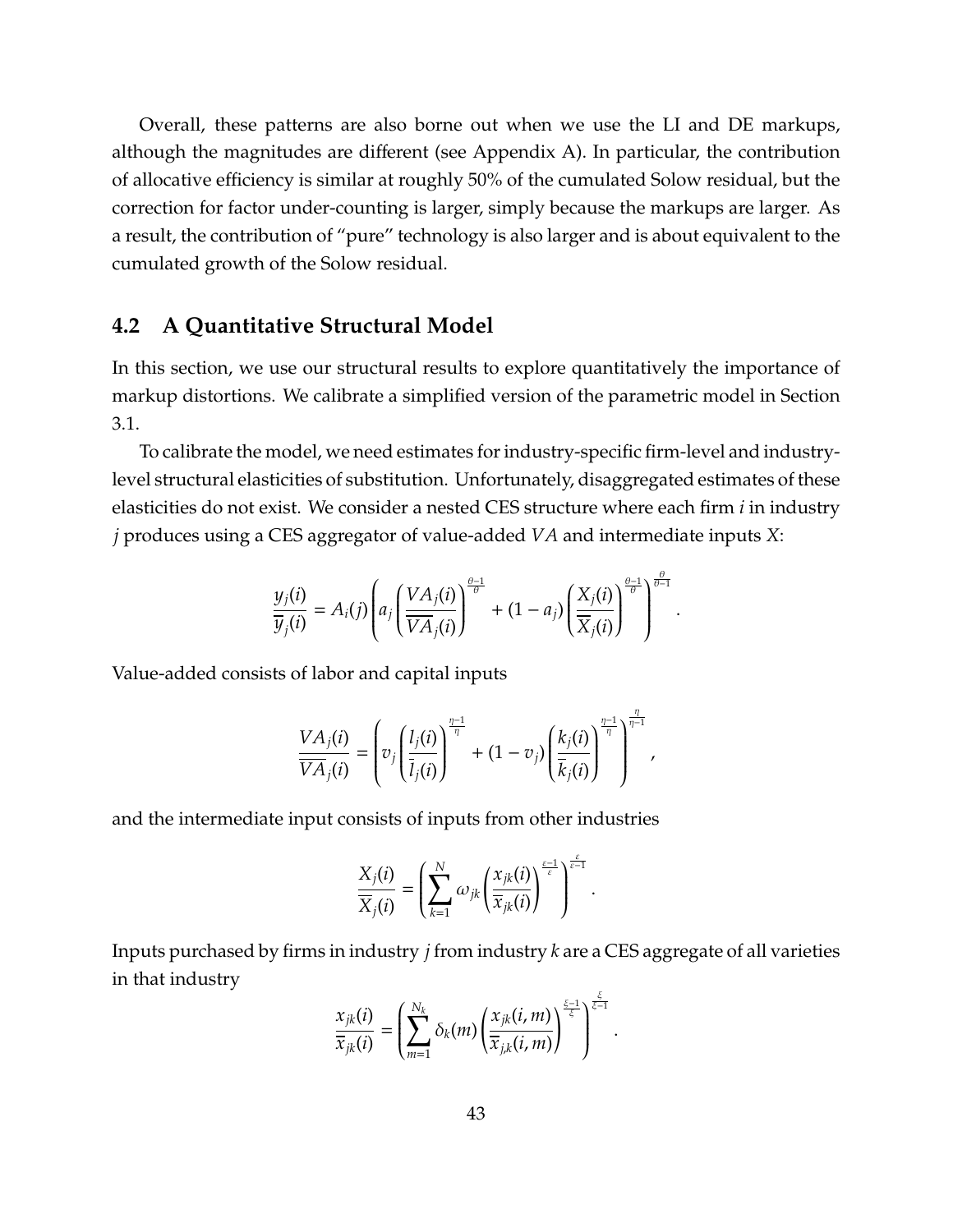<span id="page-43-0"></span>

Figure 5: The decomposition in equation [\(8\)](#page-15-0) using the Gutiérrez and Philippon [\(2016\)](#page-70-0) markup data.



Figure 6: The evolution of the average change in log markups and the cross-entropy term using the Gutiérrez and Philippon [\(2016\)](#page-70-0) markup data. The sum of the two components give the overall change in allocative efficiency.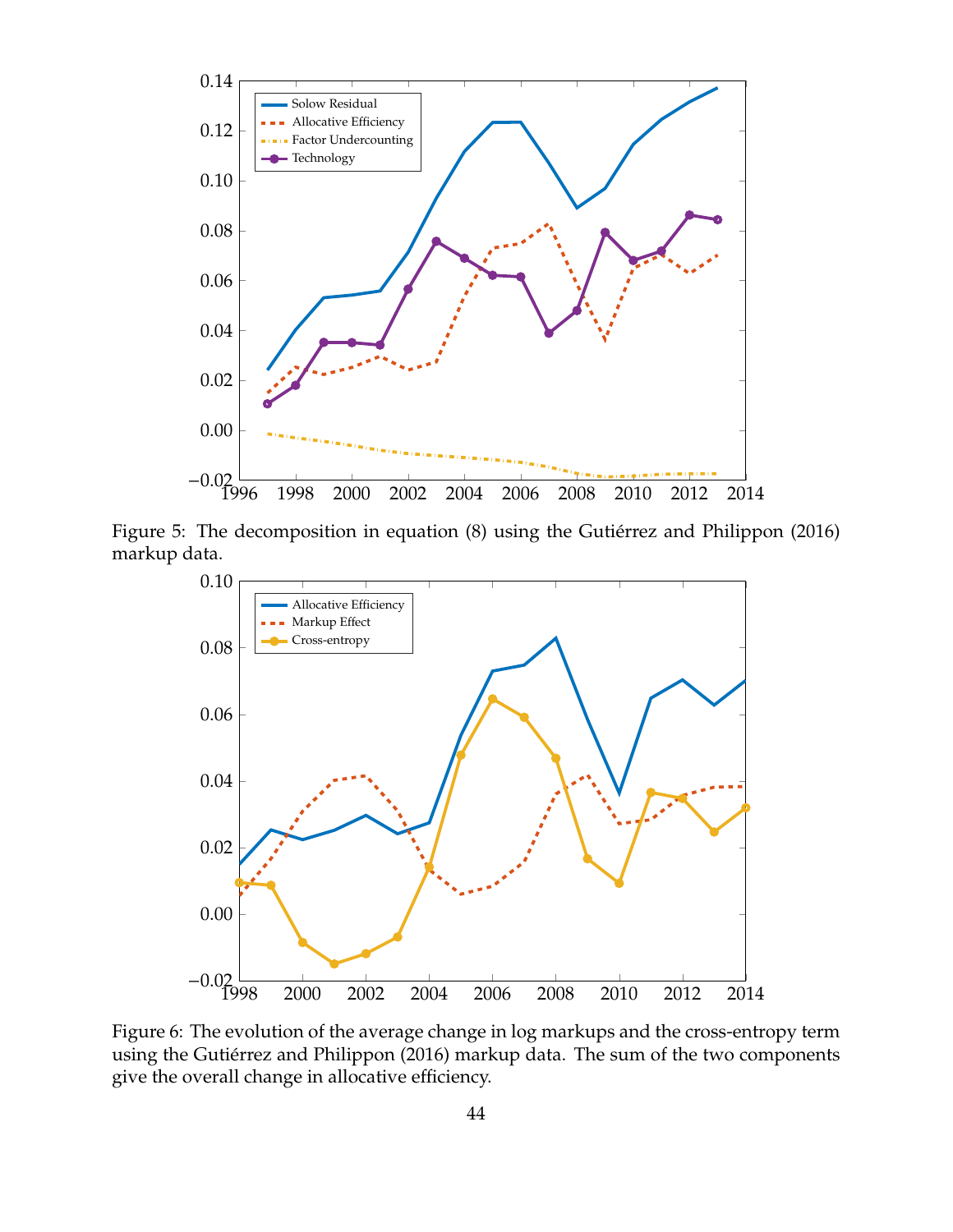Following our previous work [\(Baqaee and Farhi, 2017\)](#page-67-0), and drawing on estimates from [Atalay](#page-67-1) [\(2017\)](#page-67-1) and [Boehm et al.](#page-68-1) [\(2014\)](#page-68-1), we set  $\theta = 0.3$ ,  $\theta_0 = 0.4$ , and  $\varepsilon \approx 0$ . We set  $\eta_i = 1$ which is a focal point in the literature about the micro-elasticity of substitution between labor and capital <sup>[40](#page-0-0)</sup> Finally, we set  $\xi = 8$ , which is within the range of estimates of the variety-level elasticity of substitution from the industrial organization and international trade literatures. An elasticity of  $\xi = 8$  is also consistent with our measure of average markups in the benchmark model, assuming a [Dixit and Stiglitz](#page-69-2) [\(1977\)](#page-69-2) market structure.

## **Gains from Reducing Markups**

We first use the model to calculate the gain to aggregate TFP from eliminating markups.To do this, consider changing markups  $\mu_{i,k}$  for producer *i* in industry *k* to be  $t\overline{\mu}_{i,k} + (1 - t)$ where  $\overline{\mu}_{i,k}$  is the original markup. This transformation shifts all markups towards unity by *t* percentage points. Table [1](#page-46-0) reports the elasticity of the TFP gains to the markup reduction. Using the benchmark GP markups, the implied aggregate TFP gains from a 1% reduction in markups are about 0.73% points.

To extrapolate the aggregate TFP gains from eliminating markups, we use a secondorder approximation. We have just computed the elasticity of aggregate TFP gains to a reduction in markups at the observed inefficient allocation. We also know from Theorem [2.1](#page-10-0) that *at* the efficient equilibrium, the elasticity of aggregate TFP to a reduction in markups is zero. Hence, using the insights of [Hotelling](#page-70-2) [\(1938\)](#page-70-2) and [Theil](#page-72-0) [\(1967\)](#page-72-0), we can construct a second-order estimate of the gains from reducing markups by averaging the first order gains at the initial and terminal (efficient) allocation. This means that to a second order, the gains from eliminating markups are given by  $e^{0.73/2+0/2} - 1 \approx 44\%$  of aggregate TFP. This corresponds to the equivalent of the area of the Harberger deadweight loss triangle in our general equilibrium model, which can also be interpreted as a secondorder approximation, as shown by [Hotelling](#page-70-2) [\(1938\)](#page-70-2).

The LI markups imply somewhat smaller gains, and the DE markups imply the largest gains. Indeed, with LI markups, the aggregate TFP gains from a 1% reduction in markups is 0.65%, and the gains from eliminating markups is 38%. With DE markups, these numbers are 0.79% and 48%.

Interestingly, we find that the gains from reducing markups have increased substantially since the start of the sample for all three series. For example, using our benchmark

 $^{40}$ There is quite a bit of disagreement in that literature, most estimates cluster a bit below 1, but there are also some estimates slightly above 1.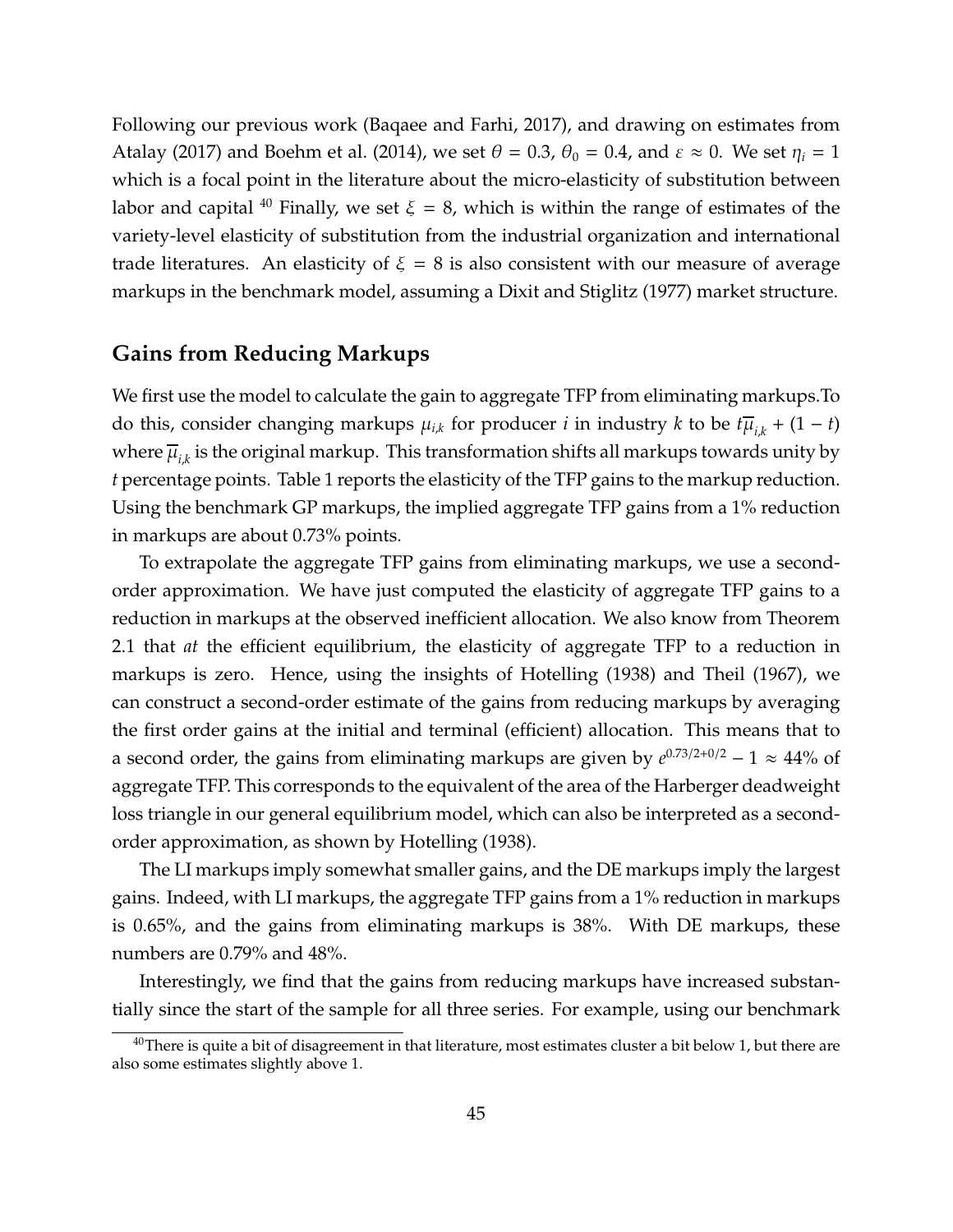GP markups, we find that the gains from eliminating markups are  $e^{0.09/2+0/2} - 1 \approx 4.5\%$ in 1997, much smaller that the corresponding number of 44% in 2014. As we described in example [3.5](#page-32-0) in Section [3.1,](#page-24-0) this finding is logically consistent with our finding that allocative efficiency has improved since the start of the sample, since the counterfactual comparison in the two scenarios is conceptually different. Our concept of change in allocative efficiency measures contributions of changes in allocative efficiency to aggregate TFP along the equilibrium path, whereas changes in gains from eliminating markups measure changes in the distance from the unobserved efficient frontier of the economy.

In Table [2,](#page-46-1) we repeat the markup reduction exercise for some alternative specifications of the structural model. We consider the gains implied by a Cobb-Douglas-CES specification of the model which imposes that all elasticities apart from the elasticities of substitutions among firms within an industry are equal to 1, as well as the gains for a Cobb-Douglas-Cobb-Douglas specification of the model which imposes that all elasticities are equal to 1. We also compute the gains that would be implied by using value-added production functions which ignore the role of the production network. Value-added production functions are commonly used in the literature on misallocation, and our results suggest that relying on this simplification can substantively reduce the gains from eliminating frictions. In particular, we find that working with value-added productions can cut the estimated gains from reducing markups by half.

Our estimate that eliminating markups in the US economy in 2014 would increase TFP by about 40% raises the estimated cost of monopoly distortions by two orders of magnitude compared to the famous estimates of 0.1% of [Harberger](#page-70-3) [\(1954\)](#page-70-3). Essentially, the reasons for this dramatic difference is that we use firm-level data, whereas Harberger only had access to sectoral data, and that the dispersion of markups is higher across firms within a sector than across sectors. Moreover, the relevant elasticity of substitution is higher in our exercise than in Harberger's since it applies across firms within a sector rather than across sectors. Finally, we properly take into account the input-output structure of the economy to aggregate the numbers in all industries whereas Harberger only focused on manufacturing. Of course, both our estimate and Harberger's are static, taking as given the level of productivity in the economy. Of course, markups may be playing an important role in incentivizing innovation and entry, so that exogenously eliminating markups may harm productivity. In Section [5,](#page-57-0) we discuss how one might try to account for these forces. Briefly, even if markups do play an important role in incentivizing innovation, they also distort the allocation of resources and our calculation is aimed at quantifying this latter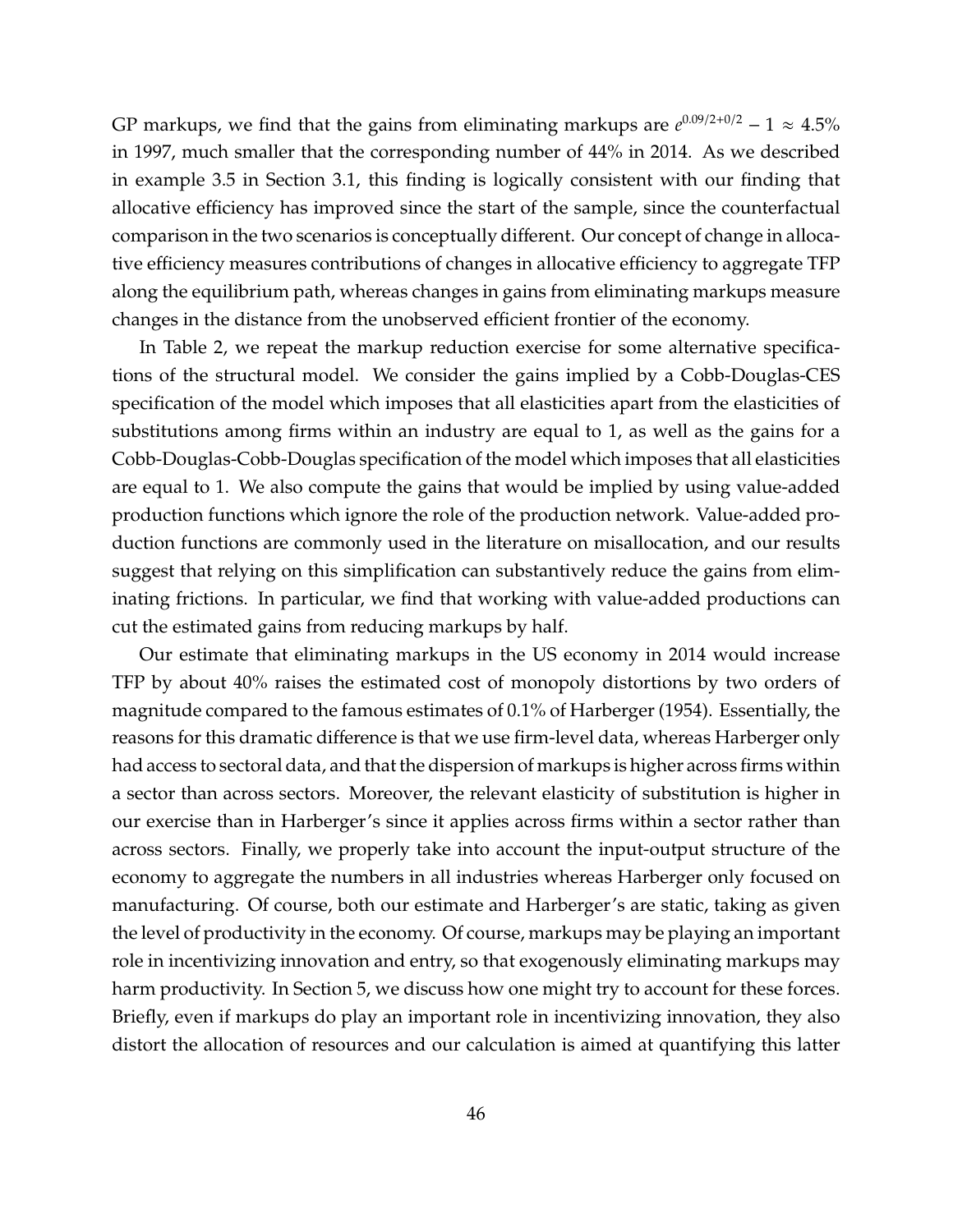<span id="page-46-0"></span>

|                  |      | Gutiérrez-Philippon Lerner Index De Loecker-Eeckhout |
|------------------|------|------------------------------------------------------|
| $2014 \mid 0.73$ | 0.65 | O 79                                                 |
| $1997 \mid 0.09$ | 0.16 | 0.55                                                 |

Table 1: Gains from shrinking all markups towards 1 by 1% as given by  $exp(\sum(\sum((d \log C/\, d \log \mu_i(\mu_i - 1),\mu_i)))(0.99 - 1)) - 1$  for the various markup series for the beginning and end of our sample.

<span id="page-46-1"></span>

|    |                     |          |          | Benchmark $CD+CES$ $CD+CD$ VA Benchmark VA $CD + CES$ VA $CD + CD$ |          |          |
|----|---------------------|----------|----------|--------------------------------------------------------------------|----------|----------|
|    | $GP   0.73\%$       | $0.76\%$ | $0.47\%$ | $0.31\%$                                                           | $0.30\%$ | $0.19\%$ |
| LI | $\pm 0.65\%$        | $0.67\%$ | $0.43\%$ | $0.31\%$                                                           | $0.30\%$ | $0.19\%$ |
|    | $DE \,   \, 0.79\%$ | $0.84\%$ | $0.27\%$ | $0.40\%$                                                           | $0.41\%$ | $0.13\%$ |

Table 2: Gains in aggregate TFP from shrinking all markups towards 1 by 1% for different markup series, and different structural models. CD+CES preserves the input-output structure, but sets all elasticities except  $\xi$  equal to one. CD + CD sets all elasticities to one. VA specifications eliminate the input-output matrix and use value-added production functions, a la [Restuccia and Rogerson](#page-72-1) [\(2008\)](#page-72-1) and [Hsieh and Klenow](#page-70-4) [\(2009\)](#page-70-4). For VA, all elasticities except  $\xi$  equal to one, VA CES uses the same elasticities as the benchmark model, and VA CD sets all elasticities of substitution equal to one.

effect.

## **Volatility of Aggregate TFP**

We perform comparative statics in both productivity and markup shocks at both the firm and industry level.<sup>[41](#page-0-0)</sup>

<span id="page-46-2"></span>
$$
\log C \approx \log \overline{C} + \sum_{i} \frac{d \log C}{d \log A_i} d \log A_i + \sum_{i} \frac{d \log C}{d \log \mu_i} d \log \mu_i.
$$

Assuming productivity shocks and markup shocks are independent and identically distributed, we can approximate the volatility of output using

$$
Var(\log C) \approx \sum_{i} \left(\frac{d \log C}{d \log A_i}\right)^2 Var(d \log A_i) + \sum_{i} \left(\frac{d \log C}{d \log \mu_i}\right)^2 Var(d \log \mu_i),
$$

 $41$ When we consider firm-level shocks, we assess only the contribution of shocks to Compustat firms. We focus on this exercise, for which we have the necessary data, because we do not have the data required to compute the contribution of shocks to all firms.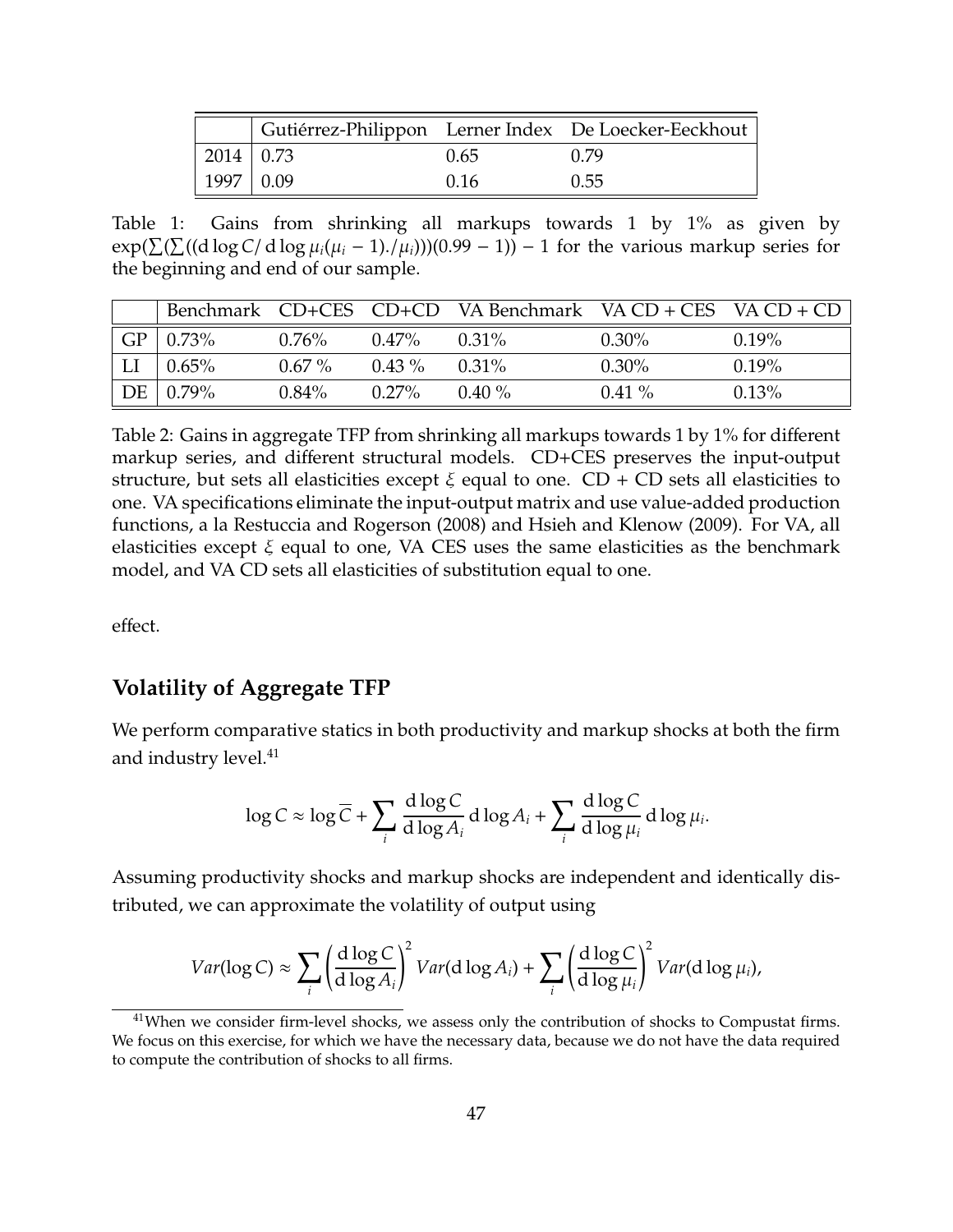$$
= ||D_{\log A} \log C||^2 Var(d \log A) + ||D_{\log \mu} \log C||^2 Var(d \log \mu).
$$

Hence, the Euclidean norm  $\|D_{\log A}\log C\|$  of the Jacobian of log *C* with respect to log *A* gives the degree to which microeconomic productivity shocks are not "diverisified" away in the aggregate. Similarly,  $\|D_{\log \mu}\log C\|$  measures the diversification factor relative to markup shocks.<sup>[42](#page-0-0)</sup>

Table [3](#page-48-0) displays the diversification factor, for both markup shocks and productivity shocks at the firm level and at the industry level, for our benchmark model. We also compute the results for a Cobb-Douglas distorted economy where all elasticities are unitary, as well as for a perfectly competitive model without wedges. Across the board, the distorted model is more volatile than the competitive model, however the extent of this depends greatly on the type of shock and the level of aggregation. We discuss these different cases in turn.

First, consider the case of productivity shocks: as mentioned previously, the benchmark model is more volatile than the competitive model for both sets of shocks. However, the more interesting comparison is with respect to the distorted Cobb-Douglas economy. As explained in Section [2.5,](#page-15-1) the allocation of factors is invariant to productivity shocks in the Cobb-Douglas model. Hence, the Cobb-Douglas model lacks the reallocation channel, and hence can tell us in which direction the reallocation force is pushing. In the case of industry-level shocks, the benchmark model is slightly less volatile than the Cobb-Douglas model, whereas in the case of firm-level shocks, the benchmark model is significantly more volatile.

A partial intuition here relates to the elasticities of substitution: whereas industries are complements, firms within an industry are strong substitutes. Recall that loosely speaking, changes in allocative efficiency scale with the elasticity of substitution minus one. Firmlevel shocks cause a considerable amount of changes in allocative efficiency whereas industry-level shocks cause much milder changes. At both levels of aggregation, these changes in allocative efficiency amplify some shocks and mitigate some others compared to the Cobb-Douglas model with no change in allocative effiency.<sup>[43](#page-0-0)</sup> On the whole, at the firm level, the changes in allocative efficiency are so large that they dwarf the "pure"

 $42$ Although [Baqaee and Farhi](#page-67-0) [\(2017\)](#page-67-0) suggest that log-linear approximations can be unreliable for modeling the mean, skewness, or kurtosis of output in the presence of microeconomic shocks, their results indicate the log-linear approximations of variance are less fragile (although still imperfect). In the final section of this paper, we discuss how our results can be extended to understanding the nonlinear impact of shocks.

 $43$ There is another difference: reallocation occurs towards the firm receiving a positive shock; but reallocation occurs away from the industry receiving a positive shock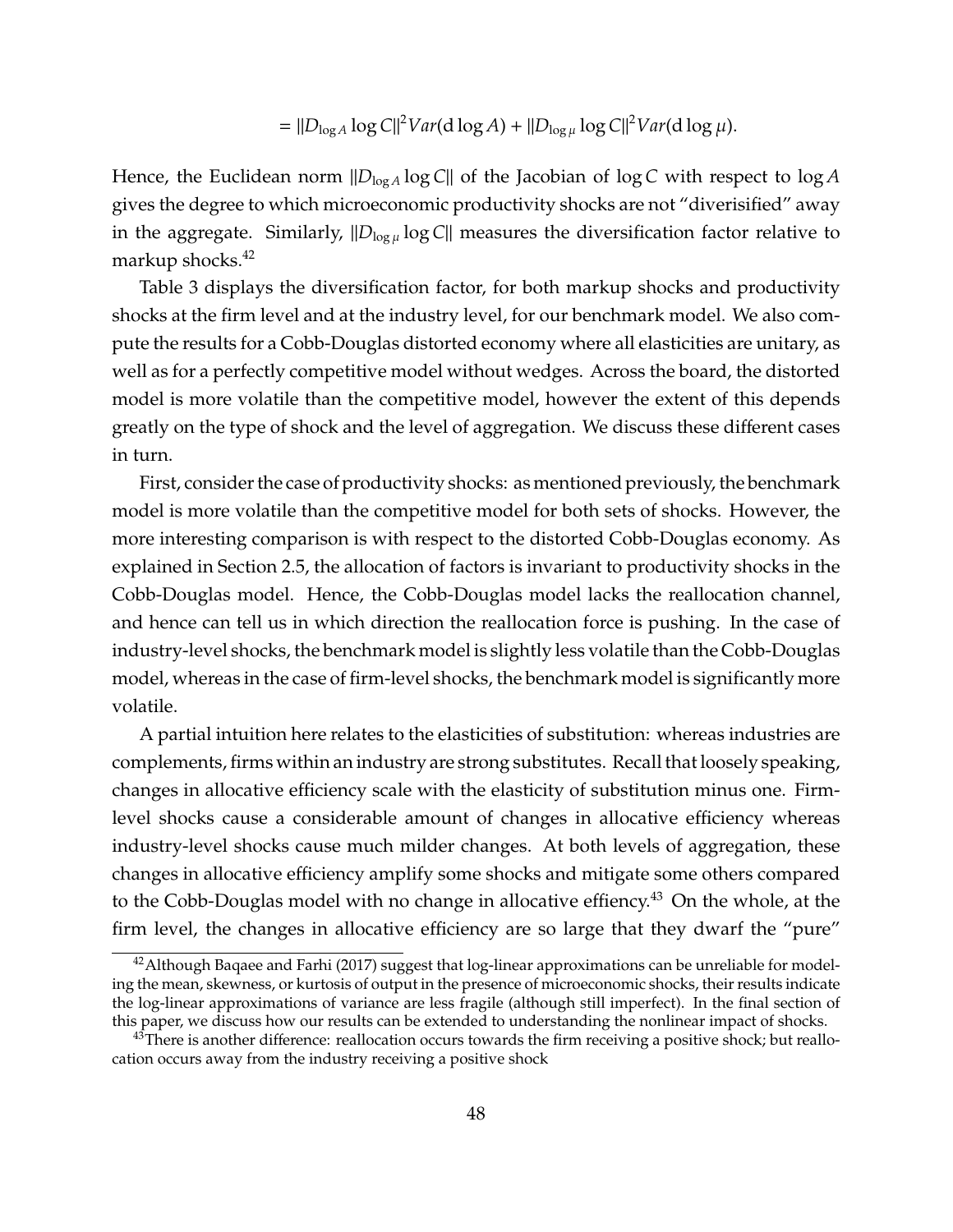<span id="page-48-0"></span>

|                                          | <b>Benchmark</b> | Competitive | Cobb-Douglas | Passive |
|------------------------------------------|------------------|-------------|--------------|---------|
|                                          |                  |             |              |         |
| Firm Productivity Shocks (GP)            | 0.0476           | 0.0376      | 0.0396       | 0.0396  |
| Firm Markup Shocks (GP)                  | 0.0451           | 0.0000      | 0.0345       | 0.0000  |
| <b>Industry Productivity Shocks (GP)</b> | 0.3162           | 0.3109      | 0.3261       | 0.3261  |
| <b>Industry Markup Shocks (GP)</b>       | 0.0279           | 0.0000      | 0.0297       | 0.0000  |
|                                          |                  |             |              |         |
|                                          |                  |             |              |         |
| Firm Productivity Shocks (LI)            | 0.0502           | 0.0372      | 0.0415       | 0.0415  |
| Firm Markup Shocks (LI)                  | 0.0602           | 0.0000      | 0.0413       | 0.0000  |
| <b>Industry Productivity Shocks (LI)</b> | 0.3188           | 0.3079      | 0.3377       | 0.3377  |
| <b>Industry Markup Shocks (LI)</b>       | 0.0356           | 0.0000      | 0.0382       | 0.0000  |
|                                          |                  |             |              |         |
|                                          |                  |             |              |         |
| Firm Productivity Shocks (DE)            | 0.0621           | 0.0346      | 0.0398       | 0.0398  |
| Firm Markup Shocks (DE)                  | 0.0663           | 0.0000      | 0.0295       | 0.0000  |
| <b>Industry Productivity Shocks (DE)</b> | 0.3299           | 0.3133      | 0.3618       | 0.3618  |
| <b>Industry Markup Shocks (DE)</b>       | 0.0648           | 0.0000      | 0.1166       | 0.0000  |
|                                          |                  |             |              |         |

Table 3: Diversification factor for different productivity and markup shocks at firm and industry level for different specifications of the model. A diversification factor of 1 means that the variance of microeconomic shocks moves aggregate variance one-for-one. A diversification factor of 0 means that microeconomic shocks are completely diversified away at the aggregate level. GP corresponds to the Gutiérrez and Philippon [\(2016\)](#page-70-0) markups, LI is markups according to the Lerner Index, and DE is using markup data from [De Loecker and Eeckhout](#page-69-0) [\(2017\)](#page-69-0).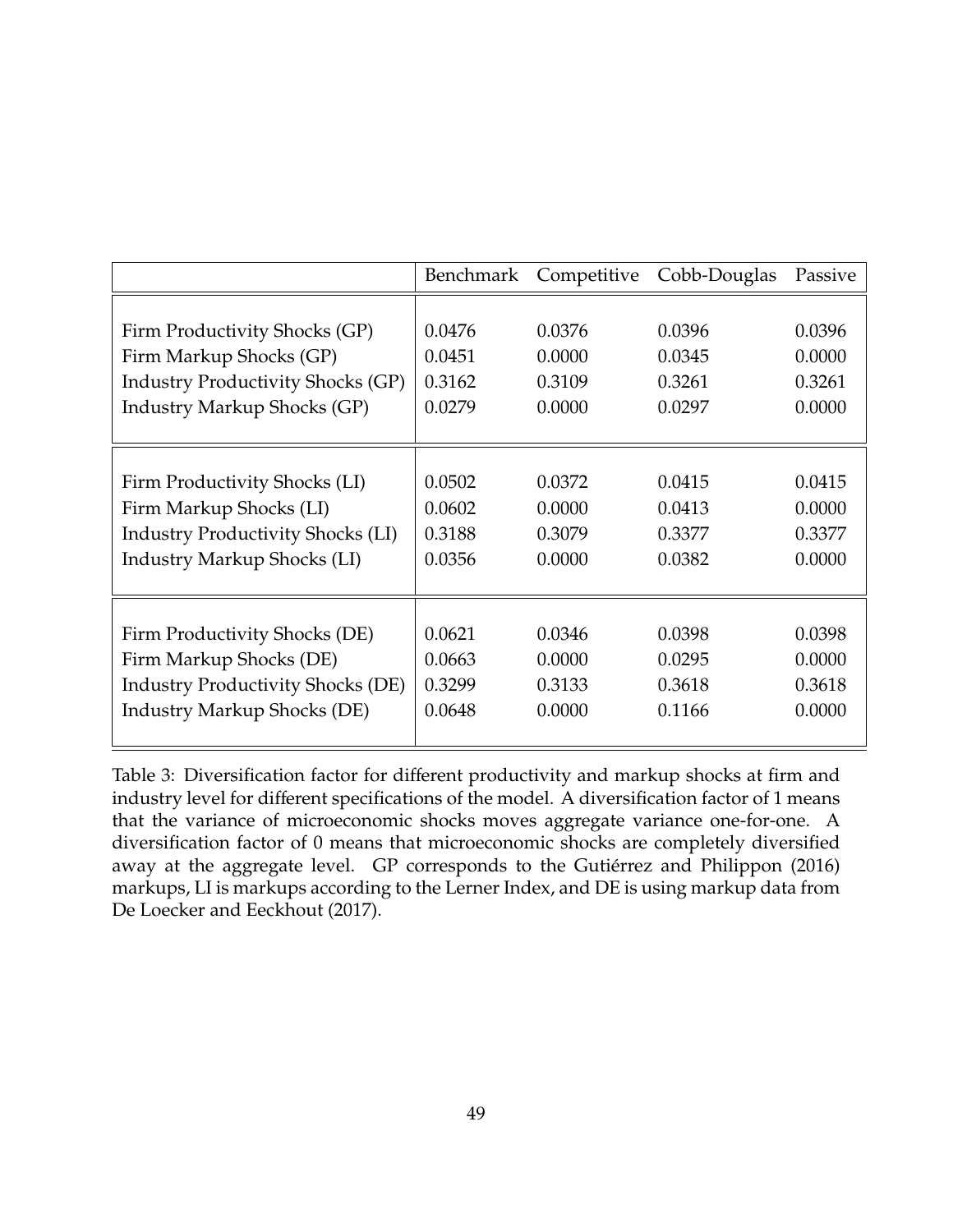technology effects picked up by the Cobb-Douglas model and amplify the volatility of these shocks. By contrast, at the industry level, changes in allocative efficiency are more moderate and turn out to slightly mitigate the volatility of these shocks.

This intuition is confirmed in the first two rows in figure [7,](#page-50-0) where we plot the output elasticity with respect to productivity shocks to specific firms or industries relative to their cost-based Domar weight (i.e. relative to the Cobb-Douglas model) and to their revenuebased Domar weight (i.e. relative to the competitive model). We find considerable dispersion in the response of the model relative to both, but much more so at the firm level than at the industry level.

Next, consider the effects of markup shocks. In this case, the distorted Cobb-Douglas economy is not necessarily a very natural benchmark since even with Cobb-Douglas, shocks to markups will reallocate factors across producers. Nonetheless, it is still instructive to compare the benchmark model to the Cobb-Douglas one to find that a similar lesson applies as with productivity shocks. The volatility of firm-level shocks is amplified relative to Cobb-Douglas while the volatility of industry-level shocks is attenuated relative to Cobb-Douglas. This follows from the fact that industries are more complementary than firms, and hence, in line with the intuition from example [3.9,](#page-38-0) the effect of the shock are monotonically increasing in the degree of substitutability.

The last two rows of figure [7](#page-50-0) plot the output elasticity with respect to markup shocks to specific firms or industries relative to their cost-based Domar weight or revenue-based Domar weight. In the case of markup shocks and in contrast to productivity shocks, these ratios can no longer be interpreted as comparisons with counterfactuals, and instead should be taken as sensible normalizations of the way to report the results.

### <span id="page-49-0"></span>**4.3 Nominal Rigidities**

Finally, we apply our general framework to study the effects of sticky prices in economies with arbitrary production structures.<sup>[44](#page-0-0)</sup> In general, sticky prices can be modeled via variable markups: markups which move to ensure that the relevant nominal prices stay constant. This is the point of connection with our framework. We show how to solve for these endogenous markups, and then to trace their impact on the economy.

In this section, we have two goals: first, we show how the existence of nominal rigidities

<sup>&</sup>lt;sup>44</sup>Starting with [Basu](#page-68-2) [\(1995\)](#page-68-2), a literature has grown to emphasize the importance of intermediate goods for understanding the business cycle properties of models with sticky prices. See for example [Bouakez et al.](#page-68-3) [\(2009\)](#page-68-3), [Nakamura and Steinsson](#page-71-0) [\(2010\)](#page-71-0), [Pasten et al.](#page-71-1) [\(2016,](#page-71-1) [2017\)](#page-71-2).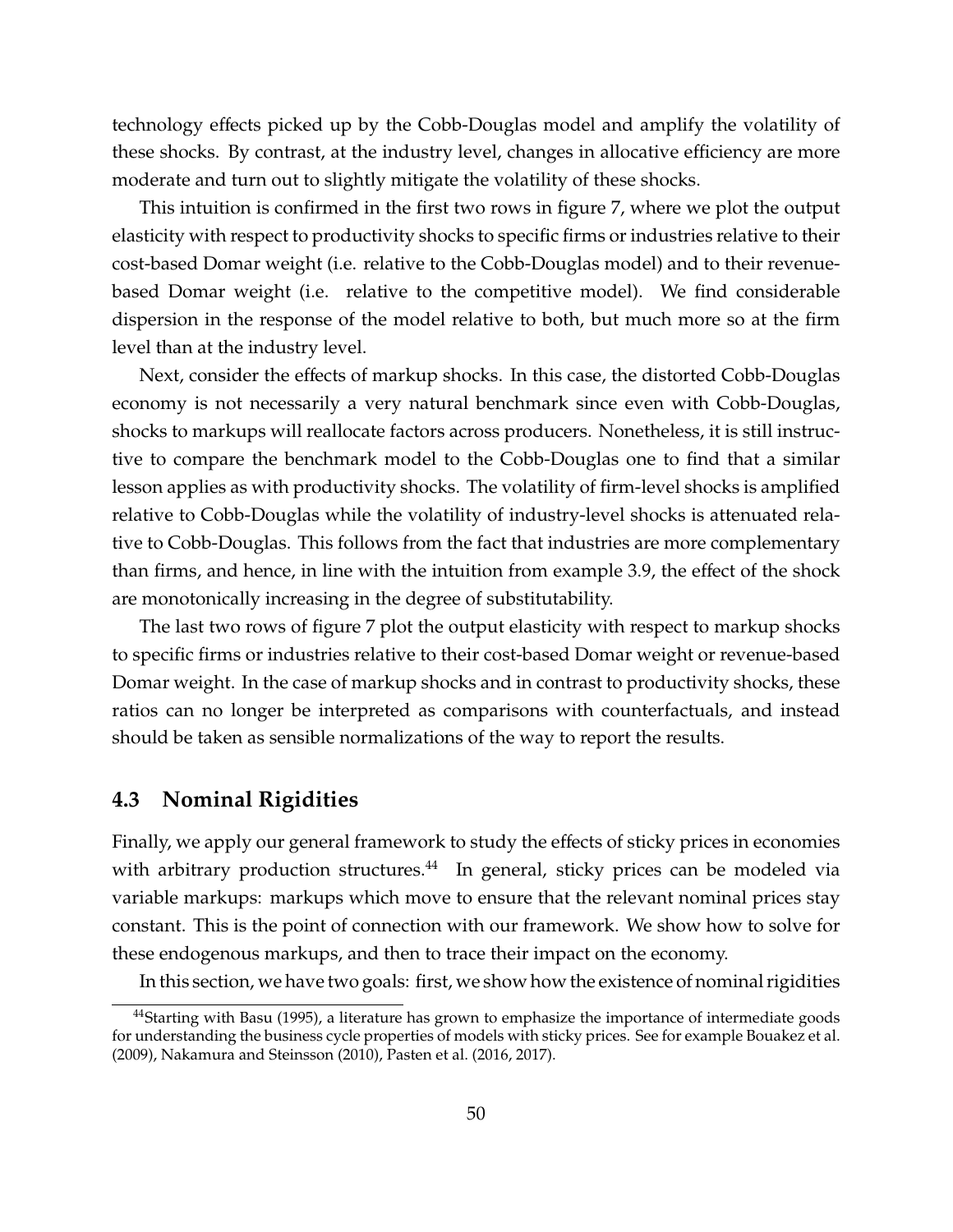<span id="page-50-0"></span>

Figure 7: The top two rows are histograms of d log  $C/d \log A$  relative to  $\lambda$  and  $\lambda$  for firmlevel and industry-level shocks respectively. The bottom two rows are  $d \log C / d \log \mu$ relative to  $\lambda$  and  $\tilde{\lambda}$  for firm-level and industry-level shocks respectively. The bunching at the extremes marked with a star arise from a truncation performed solely for displaying purposes. In all cases, the degree of dispersion around the response implied by the competitive model or the size of the producer is substantial. Distributions have been truncated at 4 standard deviations.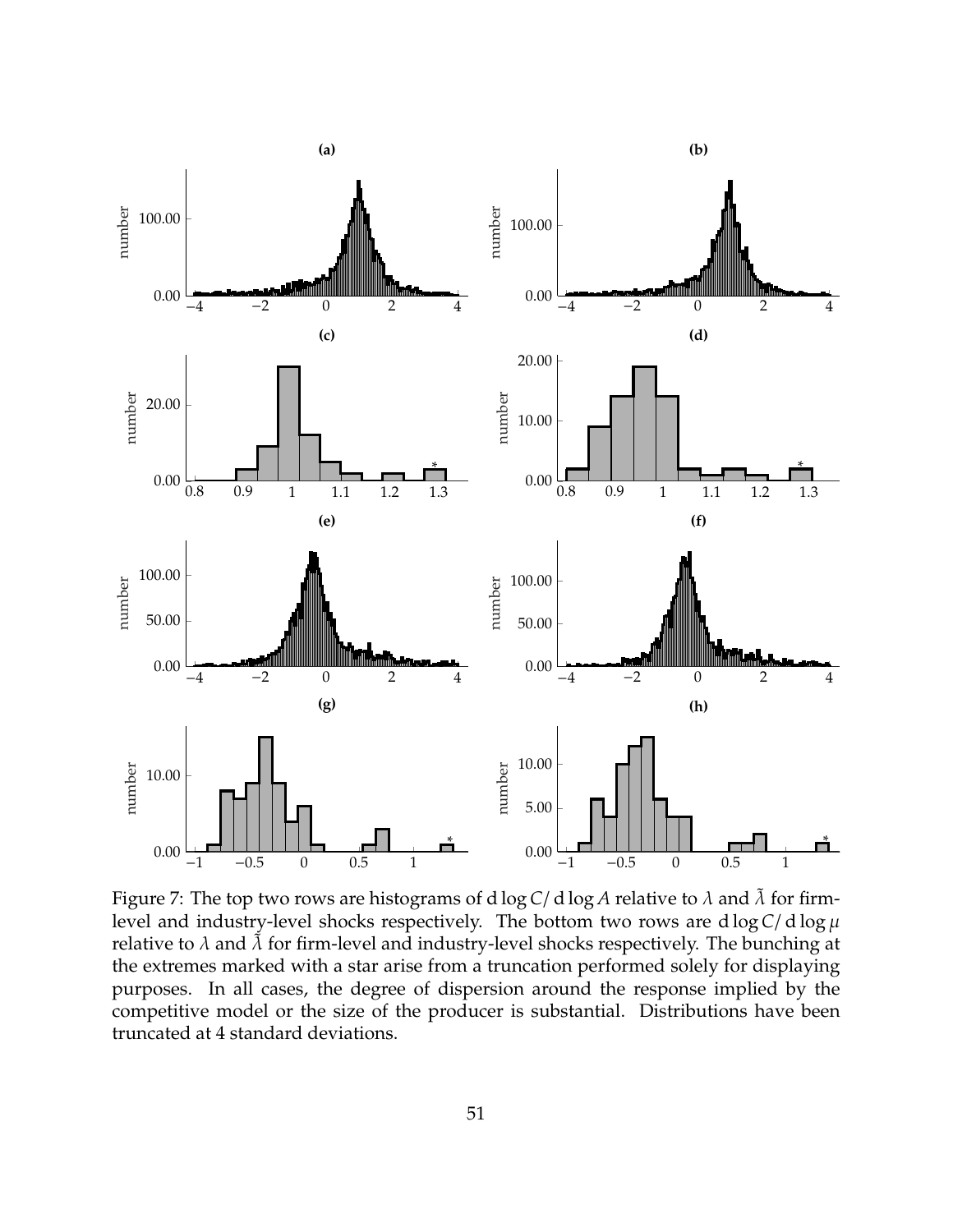changes the mapping from microeconomic productivity shocks to aggregate output or TFP in economies with distorted steady states; second, we show how monetary policy shocks can be analyzed using our results in economies with distorted steady states, leading to a clean separation the oft-neglected effects of monetary policy shocks on allocative efficiency from their traditional aggregate demand effects. In these applications, the steady-state distortions are the estimated markups discussed above in a given year. The endogenous response of markups to shocks is solved for to ensure that the relevant prices remain fixed.

These exercises are useful demonstrations of how to apply our results more generally in cases where markups are endogenous or variable. They also draw attention to the fact that the typical loglinearization of New Keynesian models around undistorted steady states is potentially misleading.

To model money demand we use the simplest formulation and assume that there is a cash in advance constraint

$$
P_c C = M,
$$

where *M* is the instrument of monetary policy.

We index each individual producer by *i*, and write a firm-level input-output matrix in standard form. To model sticky prices, let *s* denote the set of producers with fixed prices, and let  $e_s$  be the  $N \times |s|$  matrix given by  $e_s = [e_i]_{\{i \in s\}}$ , where  $e_i$  is the *i*th standard basis vector. Using the firm-level formulation, we can solve for the change in markups d  $\log \mu$  that would keep the price of sticky-firms constant, in response to the vector of productivity shocks d log *A* the vector of changes in factor prices d log *w*:

$$
d \log \mu = (e'_s \tilde{\Psi} e_s)^{-1} e'_s \tilde{\Psi} (d \log A - \tilde{\alpha} d \log w). \tag{29}
$$

To solve for how the change in factor prices, we use

<span id="page-51-0"></span>
$$
d \log w = d \log \Lambda + d \log M - d \log L.
$$

Combining these two equations characterizes how output responds to productivity or money shocks in general equilibrium

$$
d \log C - \tilde{\Lambda}' d \log L = \tilde{\lambda}' d \log A - \tilde{\lambda}' e_s d \log \mu + d H(\tilde{\Lambda}, \Lambda),
$$
 (30)

where d log  $\mu$  is now determined according to [\(29\)](#page-46-2).<sup>[45](#page-0-0)</sup>

<sup>&</sup>lt;sup>45</sup>See Proposition [B.1](#page-91-0) in the Appendix for a formal statement and proof of these results.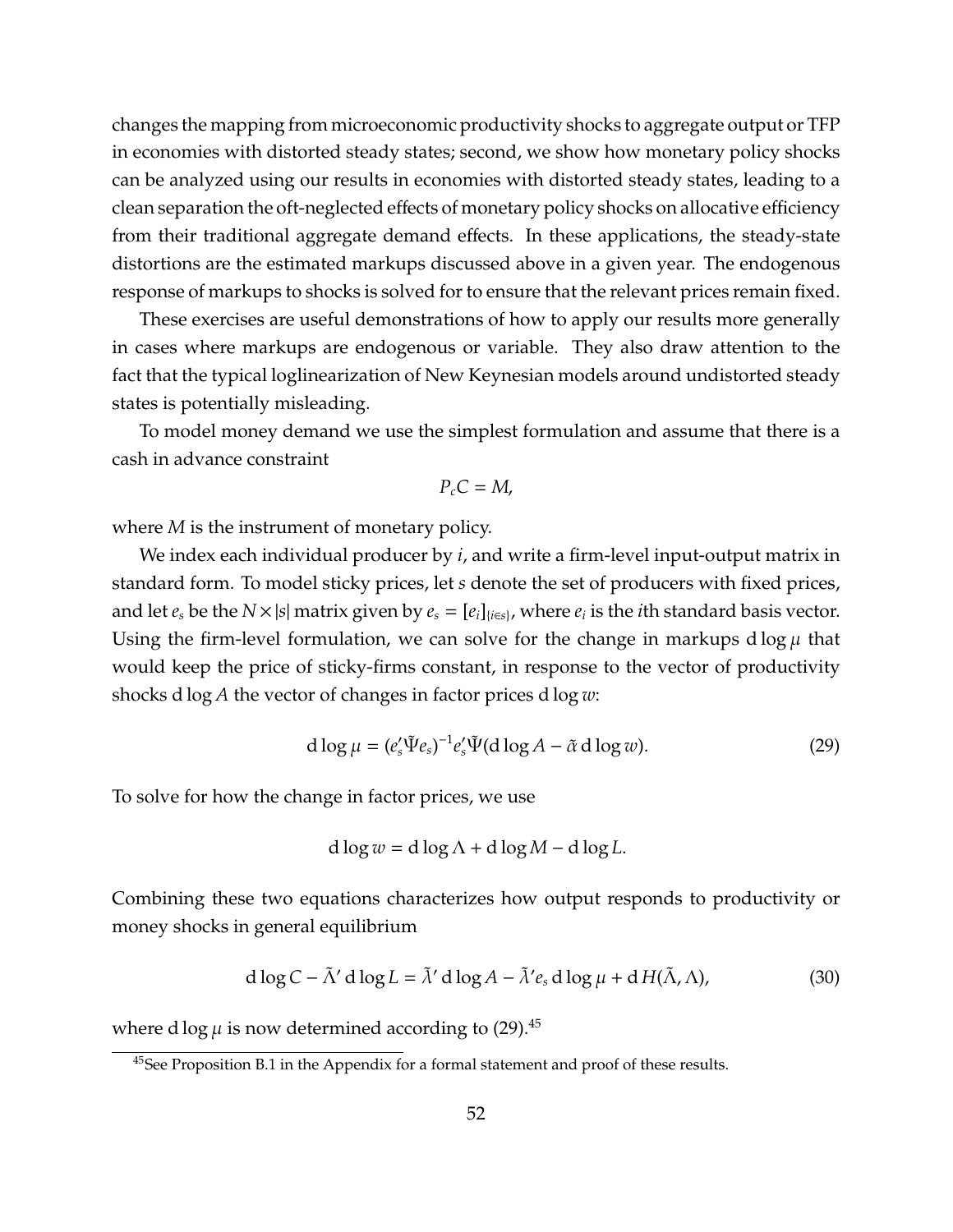To finish our characterization, we need to make an assumption about labor supply, since equation [\(30\)](#page-51-0) takes the change in factor supply as given. To fix ideas, we follow convention in the New Keynesian literature, and assume labor is the only factor of production and that the household utility function takes the form:

$$
U(C, L) = \log(C) - \frac{L^{1+\nu}}{1+\nu},
$$

where  $1/v$  is the Frisch elasticity of labor supply. Under these conditions, we can combine equations [\(30\)](#page-51-0), [\(14\)](#page-22-0), and [\(15\)](#page-22-1) to explicitly solve out the labor supply decision.

<span id="page-52-0"></span>**Proposition 4.1** (Nominal Rigidities)**.** *Suppose that labor is the only factor of production. Then*

$$
d \log C = \tilde{\lambda}' d \log A - \tilde{\lambda}' e_s d \log \mu - \left(\frac{1}{1+\nu}\right) \tilde{\Lambda} d \log \Lambda,
$$

*with*

d log 
$$
\mu = (e'_s \tilde{\Psi} e_s)^{-1} e'_s \tilde{\Psi}(\text{d log } A - \tilde{\alpha} \left( \text{d log } M - \left( \frac{1}{1+\nu} \right) \text{d log } \Lambda \right),
$$

*where* Λ *is the labor share of income. If the economy has a nested CES form, then*

$$
d \log \Lambda = \sum_{k=1}^N \left( \sum_{j=0}^N (\theta_j - 1) \mu_j^{-1} \lambda_j Cov_{\Omega^{(j)}} \left( \tilde{\Psi}_{(k)}, \frac{\Psi_{(L)}}{\Lambda_L} \right) \right) [d \log A_k - d \log \mu_k] - \sum_{k=1}^N \frac{\lambda_k \Psi_{kL}}{\Lambda_L} d \log \mu_k.
$$

Equation [\(30\)](#page-51-0) gives the change in aggregate TFP in response to either monetary or technology shocks in a New Keynesian type environment and decomposes it into a "pure" change in technology component and change in allocative efficiency component. Proposition [4.1](#page-52-0) characterizes the corresponding changes in output.

Typically, New Keynesian models are log-linearized around the efficient steady state, and in those cases, the changes in allocative efficiency are second-order and are therefore neglected.<sup>[46](#page-0-0)</sup> In these cases, our results deliver the same conclusion.<sup>[47](#page-0-0)</sup> Outside of these

$$
-\tilde{\lambda}' \, d \log \mu - \tilde{\Lambda} \, d \log \Lambda = -\sum_{k=1}^N \lambda_k \, d \log \mu_k + \sum_{k=1}^N \frac{\lambda_k \Psi_{kL}}{\Lambda_L} \, d \log \mu_k = -\sum_{k=1}^N \lambda_k \, d \log \mu_k + \sum_k \lambda_k \, d \log \mu_k = 0.
$$

 $46$ See, for example, Galí [\(2008\)](#page-69-3).

 $47$ The case of the efficient steady-state is immediate in Proposition [4.1,](#page-52-0) since at the efficient steady-state  $\Psi_{(L)}$  is a vector of all ones, and the covariances are all zero. Hence, at the efficient steady state, Proposition [4.1](#page-52-0) implies that the change in allocative efficiency, to a first order, is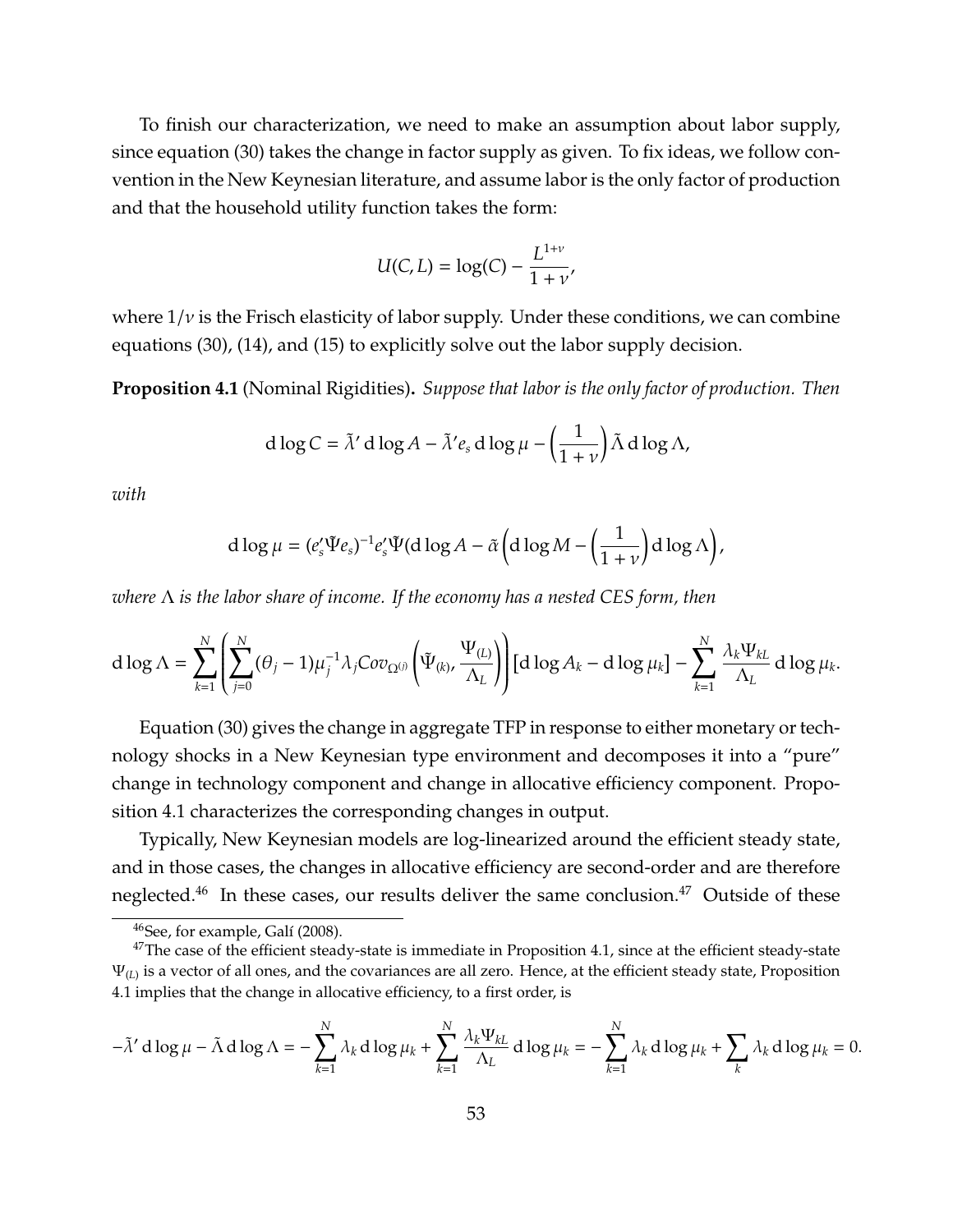special cases, for inefficient steady states, changes in allocative efficiency are not zero, and our results then permit us to isolate these effects.

In their important study, [Pasten et al.](#page-71-1) [\(2016\)](#page-71-1) characterize the response of output to shocks in a model with Calvo frictions and production networks. They write the inputoutput matrix at the industry level, and suppose that some fraction  $\delta_i$  of firms in industry *i* have flexible prices. Their sharpest analytical result is for the case with log utility in consumption and an infinite Frisch elasticity of labor supply. In this special case, the response of output to shocks takes a very simple form — sticky prices act like shock absorbers to productivity shocks. Using Proposition [4.1,](#page-52-0) we can recover their result and shed light on why this happens.

<span id="page-53-0"></span>**Proposition 4.2.** *[\[Pasten et al. 2016\]](#page-71-1) Suppose that utility is log in consumption and the Frisch elasticity of labor supply is infinite. Then Proposition [4.1](#page-52-0) implies*

$$
d \log C = \tilde{\lambda}' \left( I - e_s (e_s' \tilde{\Psi} e_s)^{-1} e_s' \tilde{\Psi} \right) d \log A + \tilde{\lambda}' e_s (e_s' \tilde{\Psi} e_s)^{-1} e_s' \mathbf{1} d \log M.
$$

*In the special case where some fraction* δ*<sup>i</sup> in industry i are flexible, then*

$$
d \log C = d \log M - b'(I - \delta \tilde{\Omega})^{-1} \delta(\tilde{\alpha} d \log M - d \log A).
$$

Proposition [4.2](#page-53-0) is simple to interpret: for productivity shocks, the impact of a shock is the same as one in a model with flexible prices, but where productivity shocks affect *only* some fraction δ*<sup>i</sup>* of each industry *i*'s costs, or in other words, productivity shocks are attenuated by some weight  $\delta_i$  at each industry. The impact of monetary policy shocks on output is given by  $1 - b'(I - \delta \tilde{\Omega})^{-1} \delta \tilde{\alpha}$ , or the total share of value-added which is sticky in the economy.

Crucially, information about elasticities of substitution and changes in allocative efficiency disappear from these calculations. This is due to assumption of infinitely elastic labor supply. In this model, labor supply moves exactly in such a way as to offset changes in allocative efficiency, so that output fluctuations boil down to only how the productivity shocks travel from suppliers into consumer prices. Hence, although output responses can easily be determined without information on elasticities of substitution, allocative

Of course, for a monopolistic economy, if the production network is irregular (or asymmetric), then the equilibrium is generically inefficient (due to the heterogeneity in markups implied by double marginalization) even if every producer charges the same markup.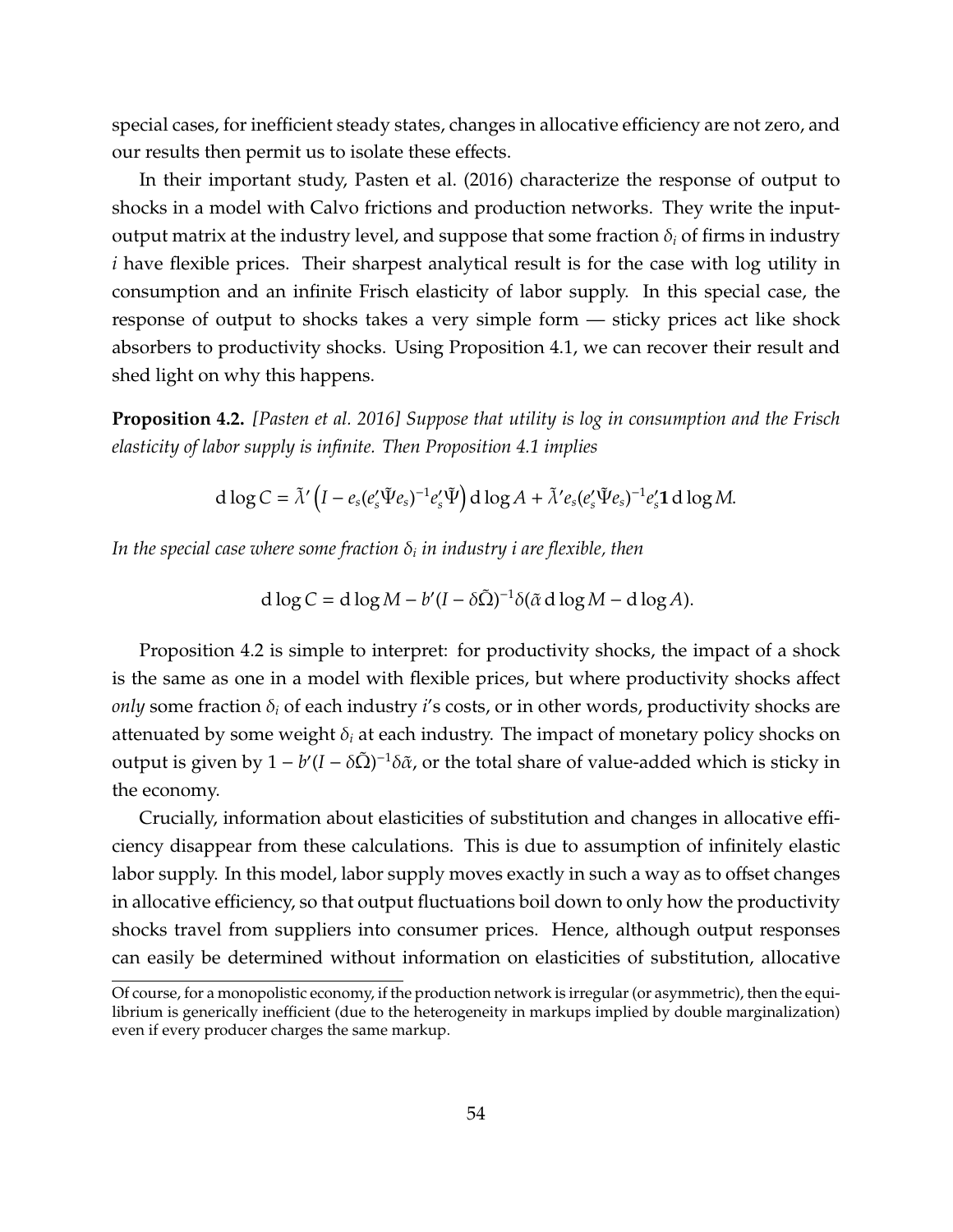efficiency *is* changing in this environment, and is given by

$$
d \log C - d \log L = \tilde{\lambda}' d \log A - \tilde{\lambda}' e_s d \log \mu - d \log \Lambda,
$$

which is nonzero. $48$ 

We now turn our attention to an application of our results. We calibrate a version of our quantitative model from Section [4,](#page-39-0) but augmented with a labor-leisure choice, and a Frisch elasticity of labor supply 1/2, corresponding to  $v = 2$ , which is broadly consistent with the recommendation of [Chetty et al.](#page-69-4) [\(2011\)](#page-69-4). We create two copies of each firm in our sample, one copy has sticky prices while the other has flexible prices. We then use Proposition [4.1](#page-52-0) to compute the impact of monetary policy shocks and firm-level productivity shocks.

## **Monetary Policy Shocks**

In Table [4,](#page-56-0) we show the response of output and aggregate TFP for a shock to the money supply. We consider different specifications of the model with different elasticities of substitution. For each specification, we also consider some speculative scenarios where the flexible firms have slightly higher or lower markups than the sticky firms (keeping the average constant).

We find that the movements in aggregate TFP, which are purely caused by changes in allocative efficiency, can become very large if the elasticity of substitution across firms is high, and if average markups are not the same between the flexible and sticky firms. The size and sign of these movements depend crucially on the correlation between price rigidity and markups. These results suggest that empirical work on understanding the correlation between microeconomic price rigidities and the levels of markups could be of great importance.<sup>[49](#page-0-0)</sup> They also suggest that the literature on the New Keynesian model, by

<sup>&</sup>lt;sup>48</sup>The fact that changes in allocative efficiency are not required to compute the changes in output is a generic property of infinitely elastic labor supply, and does not depend on parametric assumptions about the production functions, see footnote [\(29\)](#page-22-1) for more details.

 $49$ The sign of this correlation is not ex-ante obvious. In models where the price elasticity of demand is not constant, the pass-through of costs to markups can depend on the level of the markup, so that the desired markups of firms with high markups are less sensitive to changes in costs. In the presence of priceadjustment costs, this means that high markup firms will have stickier prices (see [Gopinath and Itskhoki,](#page-70-5) [2011,](#page-70-5) [2010;](#page-70-6) [Atkeson and Burstein, 2008;](#page-67-2) [Kimball, 1995\)](#page-71-3). On the other hand, in a Calvo model where the markups are uncorrelated with stickiness on impact, in response to an expansion in the money supply, firms that do not adjust their markups for longer will over time have lower effective markups, inducing a negative correlation between stickiness and markups. Studying these sorts of effects requires a dynamic model however, and we leave this for future work.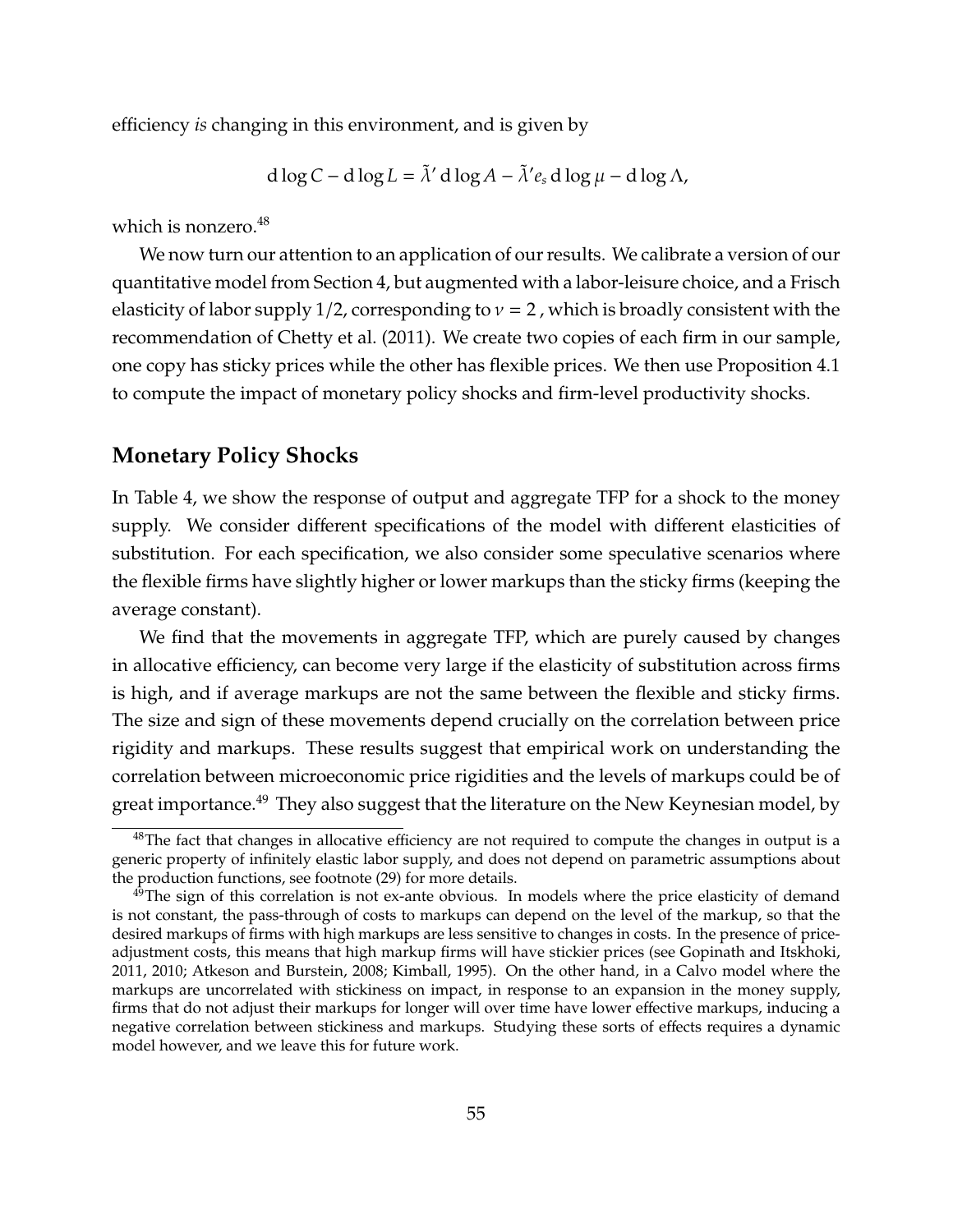assuming that the steady-state is efficient, and by assuming away correlations between price rigidities and levels of markups, could potentially be missing important first-order effects.<sup>[50](#page-0-0)</sup>

Comparing the benchmark model to the one-sector model, we also recover the famous insight by [Basu](#page-68-2) [\(1995\)](#page-68-2) that intermediate goods can increase stickiness. If intermediate inputs are sticky, then flexible firms adjust their prices less in response to shocks. The degree of amplification caused by the intermediate-input share is hump-shaped in the fraction of firms  $\delta$  that have sticky prices. In the limit, as all firms become sticky, the intermediate input share becomes irrelevant, and the same occurs when all firms become flexible. Here we show that these effects are stronger when the fraction of sticky prices is 20% (roughly corresponding to a horizon of 5 quarters) than if it is 50% (roughly corresponding to a horizon of 2 quarters). $51$ 

### **Productivity Shocks**

In general, we can decompose the effect on output, from a productivity shock, into three components: (1) the pure technology effect captured by the cost-based Domar weight, (2) changes in allocative efficiency, and (3) changes in quantity of factors supplied. In the context of a model with sticky prices, the second effect is subtle, since markups adjust in response to a productivity shock to ensure that sticky prices do not adjust. In figure [8,](#page-58-0) we plot the allocative efficiency component of the response relative to the total output response for firm-level productivity shocks, as a histogram. We color the flexible and sticky priced firms differently. We see that changes in allocative efficiency, which are typically neglected by the positive literature on nominal rigidities, are sizable as a fraction of the total output response. Furthermore, we find that the sign on this term changes. For flexible firms, the impact of the pure productivity shock is amplified by improvements in allocative efficiency, while for sticky priced firms, the opposite is true.

In figure [9,](#page-58-0) we plot the histogram of the output responses to firm-level productivity

<sup>&</sup>lt;sup>50</sup>Typically, second-order effects on allocative efficiency are taken into account only in the computation of welfare, but not in the computation of the equilibrium allocation.

<sup>&</sup>lt;sup>51</sup> Relatedly, [Nakamura and Steinsson](#page-71-0) [\(2010\)](#page-71-0) and [Pasten et al.](#page-71-1) [\(2016\)](#page-71-1) have emphasized that heterogeneity in the frequency of price changes across industries is also quantitatively important. This is mostly because, even in the basic New Keynesian model with a trivial input-output structure, the mapping between the frequency of price changes and the degree of monetary non-neutrality is convex, and so for a given average frequency of price changes, increasing dispersion in the frequency of price changes increases monetary non-neutrality. This is an important dimension of heterogeneity that, for now, we abstract away from in our quantitative examples.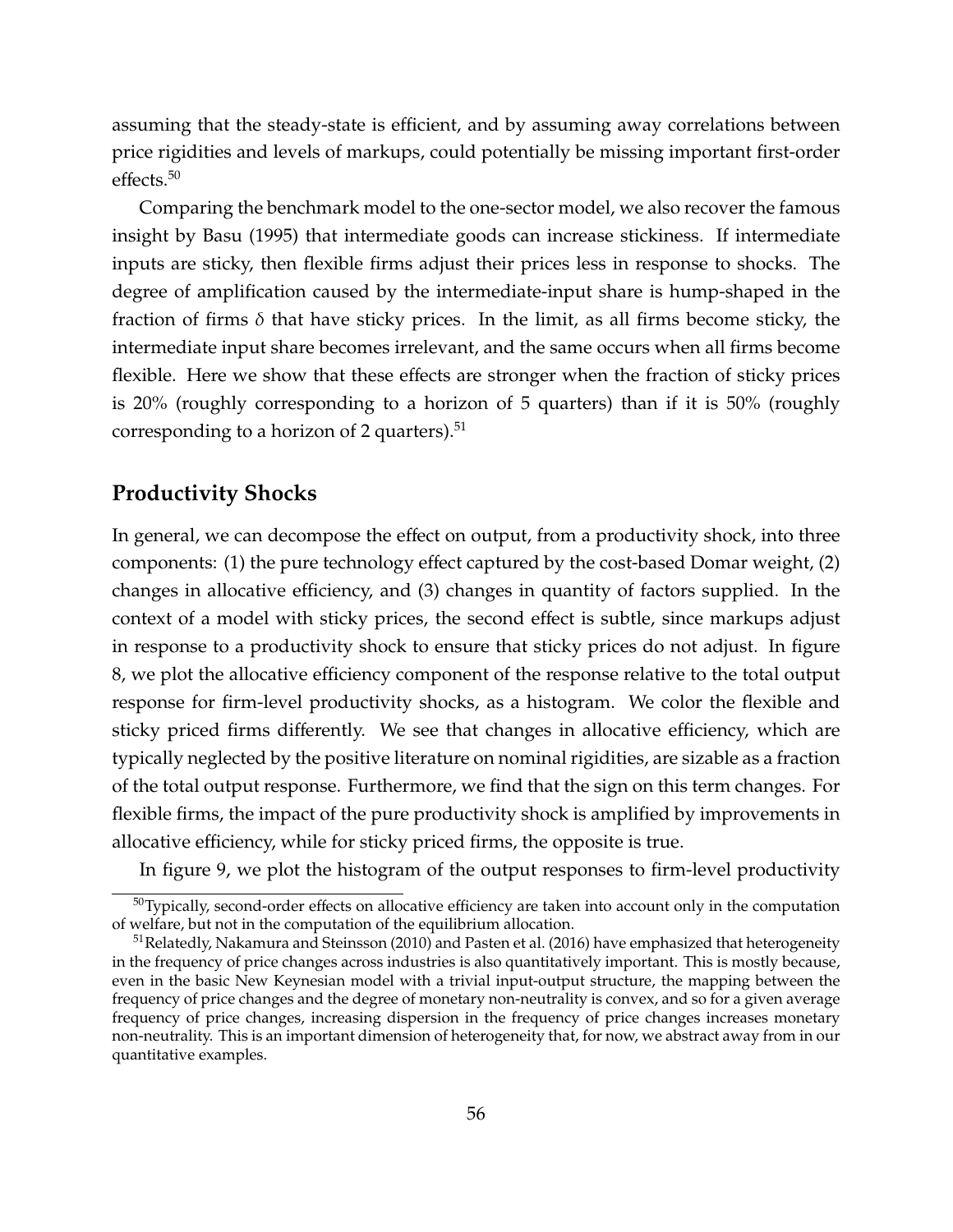<span id="page-56-0"></span>

| $\delta = 0.5$     | Benchmark          | $CD + CES$        | $CD + CD$        | One Sector        |
|--------------------|--------------------|-------------------|------------------|-------------------|
|                    |                    |                   |                  |                   |
| Uncorrelated       | (0.154, 0.005)     | (0.164, 0.017)    | (0.164, 0.017)   | (0.125, 0.000)    |
| Sticky High Markup | (0.307, 0.204)     | (0.319, 0.219)    | (0.181, 0.039)   | (0.250, 0.167)    |
| Flex High Markup   | $(0.034,-0.153)$   | $(0.041,-0.143)$  | $(0.147,-0.006)$ | $(0.023,-0.136)$  |
|                    |                    |                   |                  |                   |
| $\delta = 0.2$     | Benchmark          | $CD + CES$        | $CD + CD$        | One Sector        |
|                    |                    |                   |                  |                   |
|                    |                    |                   |                  |                   |
| Uncorrelated       | (0.091, 0.003)     | (0.0963, 0.012)   | (0.096, 0.012)   | (0.058, 0.000)    |
| Sticky High Markup | (0.220, 0.182)     | (0.223, 0.186)    | (0.106, 0.024)   | (0.142, 0.118)    |
| Flex High Markup   | $(-0.015, -0.143)$ | $(-0.008,-0.133)$ | $(0.086,-0.003)$ | $(-0.017,-0.108)$ |

Table 4: The elasticity of output and aggregate TFP with respect to monetary policy shocks (d log*C*/ d log *M*, d log *TFP*/ d log *M*) for two different Calvo parameters δ. The parameter  $\delta$  is the fraction of each industry with sticky prices. We show the results for the benchmark model, a Cobb-Douglas specification that keeps  $\xi = 8$ , but sets all other elasticities of substitution to one  $(CD + CES)$ , a Cobb-Douglas specification that sets all elasticities equal to one  $(CD + CD)$ , and a single-industry model with a value-added production function. The first row is where the sticky and flexible firms are identical. The second row is where the sticky firms have markups that are 5% larger than the industry average and the flexible firms have markups that are 5% smaller than the industry average. The third row reverses this, and has sticky firms with 5% lower and flexible firms with 5% higher markups than the industry average.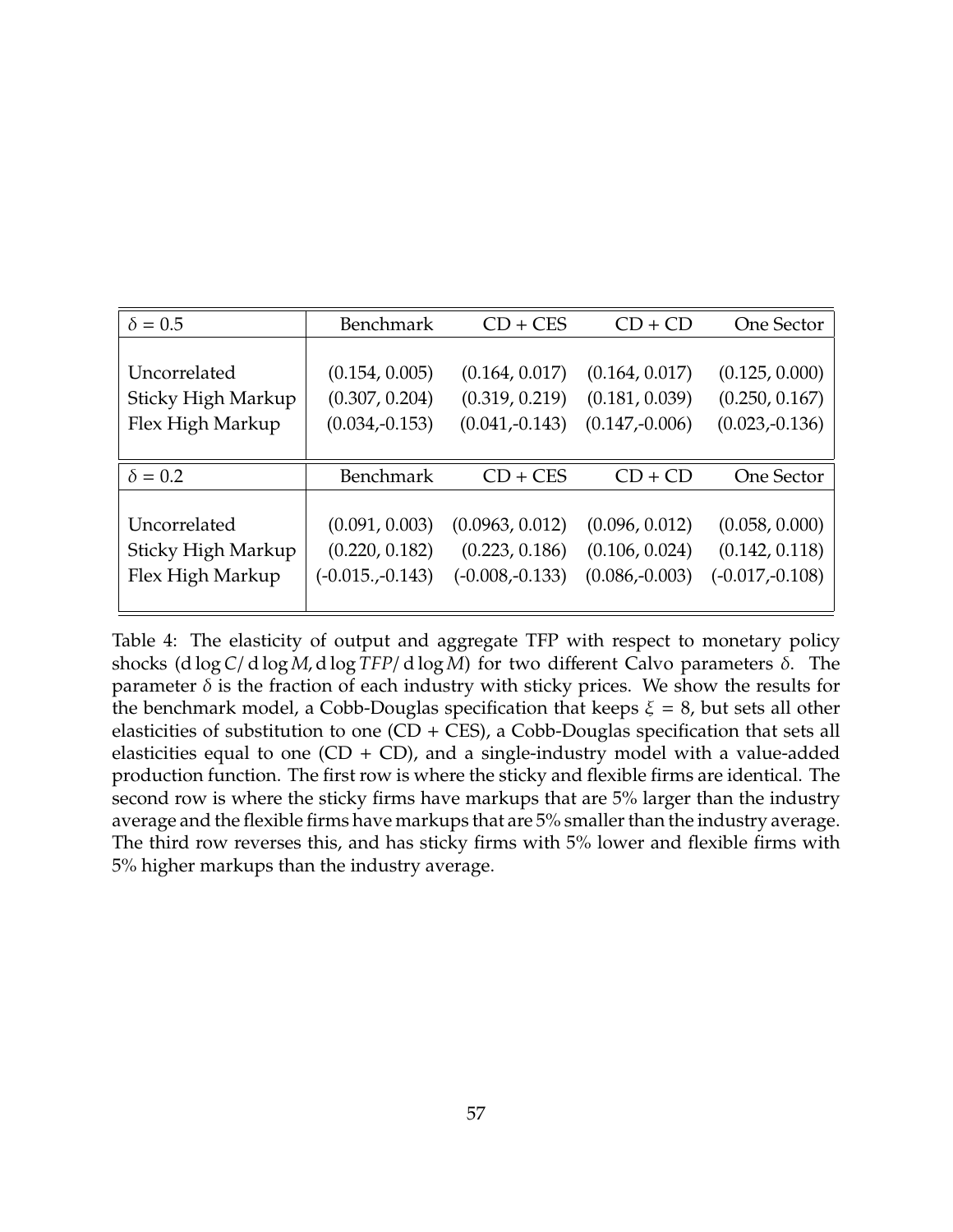shocks relative to the sales shares of the affected firms. Since the sales share gives the output response in the competitive model, we can think of this as measure the degree of amplification or attenuation of productivity shocks relative to a model with perfectly flexible firms and perfect competition. We see that the impact of shocks is more attenuated when the firm is sticky than when it is flexible, but the effect is not necessarily zero, even when the firm has sticky prices. This is because of the upstream reallocation that happens in the case when a firm with sticky prices receives a productivity shock. On the whole, the model with nominal rigidities attenuates shocks relative to the competitive flexible model (most of the mass in the histogram is to the left of 1), but this is by no means universal, and there are some firms for whom shocks are amplified.

Finally, in figure [10,](#page-59-0) we plot the response of the shock on output when the firm is sticky relative to when the firm is flexible. Since all the mass it to the left of 1, we can conclude that the flexible firm always affects output more than the sticky firm, but of course, the degree of attenuation is highly dispersed.

## <span id="page-57-0"></span>**5 Robustness and Extensions**

In this section, we discuss how our results could be extended to address some limitations of our analysis: the absence of fixed costs, the lack of entry, and the importance of nonlinearities. These issues introduce additional forces and mechanisms into the model, and which we plan to squarely focus on in future work. However, we show here that the intuitions gleaned from the basic framework continue to be useful in analyzing these more complex models.

### **5.1 Fixed Costs**

To add fixed overhead costs to the model, we need to separate variable cost from total cost. Under these conditions  $\Omega$  becomes total-variable-cost based rather than total-cost based. It is the matrix whose *ij*th element is

$$
\tilde{\Omega}_{ij} = \frac{\mathrm{d}\log \mathbf{C}_i}{\mathrm{d}\log p_j} = \frac{p_j x_{ij}}{V C_i},\tag{31}
$$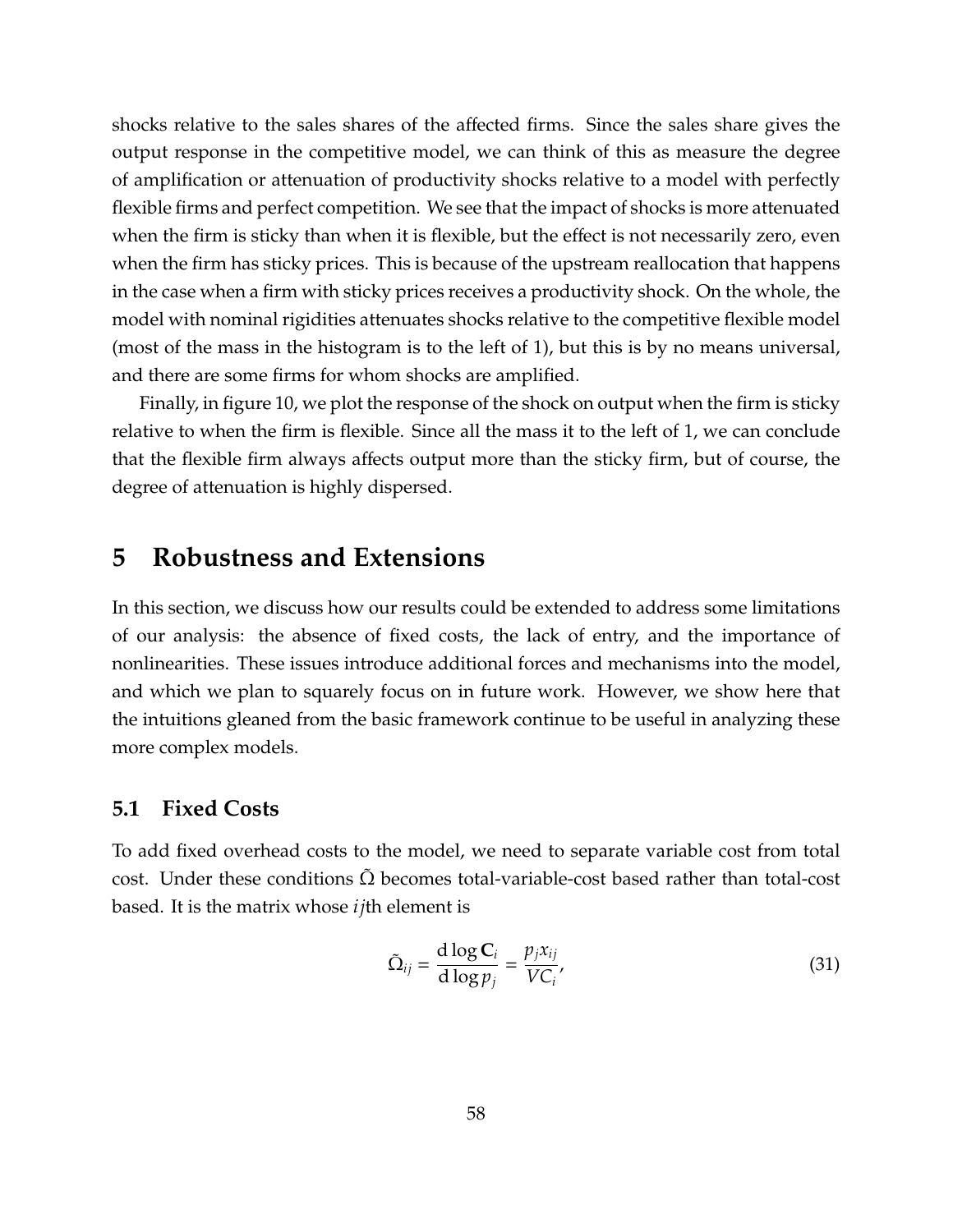<span id="page-58-0"></span>

Figure 8: The change in allocative efficiency relative to the change in output for productivity shocks to the firms in Compustat with sticky and flexible prices. We set  $v = 1/2$ , and use GP markups.



Figure 9: Response of output for productivity shocks to the sticky and flexible firms in Compustat relative to the response in a fully competitive model. We set  $v = 1/2$ , and use GP markups.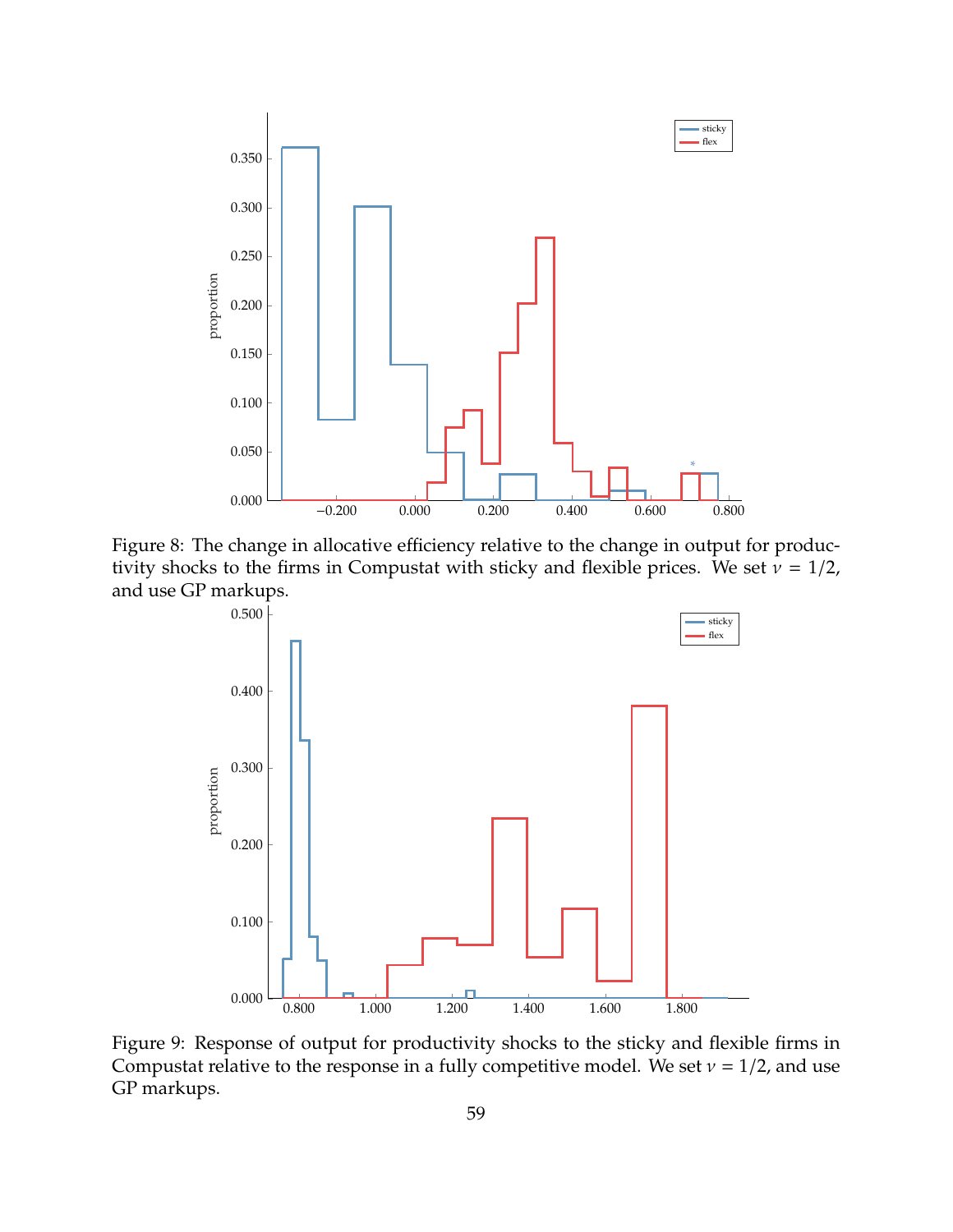<span id="page-59-0"></span>

Figure 10: Response of output relative to a firm-level productivity shock for the sticky firm relative to the flexible firm. We set  $v = 1/2$ , and use GP markups.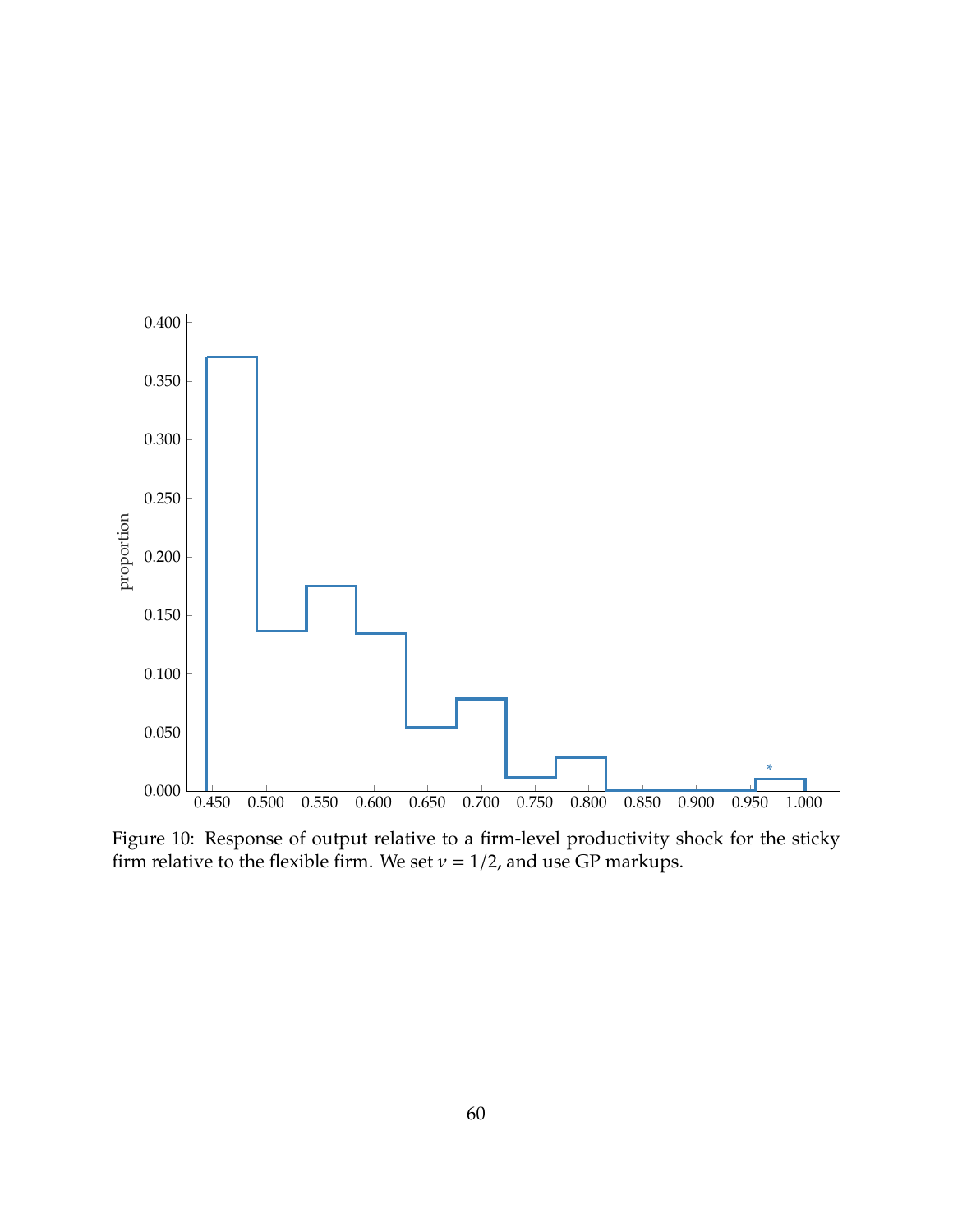where *VC<sup>i</sup>* is *i*'s total variable cost rather than *i*'s total costs. Then we have

$$
d \log C = \tilde{\lambda}' d \log A - \tilde{\lambda} d \log \mu + d H(\tilde{\Lambda}, \Lambda).
$$
 (32)

where  $\Lambda$  is the share of income going to each factor including the payments to the inframarginal fixed costs, but the cost-based Domar weights  $\tilde{\lambda}$  and  $\tilde{\Lambda}$  are constructed using the variable-cost based  $\tilde{\Omega}$ .<sup>[52](#page-0-0)</sup>

### **5.2 Entry**

If firms are earning positive economic profits, we might expect that this would induce entry and competition. In this section, we extend our basic results to cover the case where there is free entry. First, we establish that our results can easily be applied to cases where entry is "wasteful." Typically, entry can be economically meaningful due to several reasons: (1) it increases product variety; (2) it reduces markups; (3) it selects the most productive firms; (4) it counters decreasing returns to scale at the firm level. If we assume that firms have constant-returns-to-scale production functions, are ex-ante identical, markups/wedges are exogenous, and there is no returns to product variety, then entry is entirely socially wasteful. $53$  Under these conditions, our results survive unchanged.

Next, we provide a simple case where we can micro-found our industry-level model with constant-returns industry cost functions using a model that has entry and decreasing returns to scale a the firm level. Here, channels (1), (2), and (3) are still shut off, but (4) is operating. Under these conditions, our results for the impact of productivity shocks survive unchanged. Finally, we sketch how a model which potentially allows for all four channels outlined above behaves. Here, our results connect to those of [Baqaee](#page-67-3) [\(2016\)](#page-67-3),

<span id="page-60-0"></span>
$$
d \log C^{p} - d \log C = (\hat{\lambda} - \tilde{\lambda})' d \log A - \tilde{\lambda}' d \log \mu + d H(\tilde{\Lambda}, \Lambda),
$$
\n(33)

<sup>52</sup>With fixed costs, the interpretation of allocative efficiency as the *gap* between the passive allocation and the general equilibrium allocation still applies, but the passive allocation is no longer locally the same as general equilibrium when there are no frictions. The reason is that the passive allocation would send resources to the users of the fixed cost, even though the marginal benefit is zero. However, we can change the definition of the passive allocation so that it nets out fixed costs first (and hence becomes equivalent to general equilibrium when there are no frictions). Under this modification, the change in allocative efficiency is given by

where  $\hat{\lambda} = b'(I - \varphi^{-1} \tilde{\Omega})^{-1}$  and  $\varphi$  is a diagonal matrix whose *ii*th element is the share industry *i*'s output that is not used for fixed costs in the initial allocation. If the equilibrium is efficient, then [\(33\)](#page-60-0) is always zero. For reference,  $\tilde{\lambda} = b'(I - \tilde{\Omega})^{-1}$  and  $\lambda = b'(I - \Omega)^{-1}$ .

<sup>&</sup>lt;sup>53</sup>A constrained social planner would drive the mass of entrants in each industry to zero.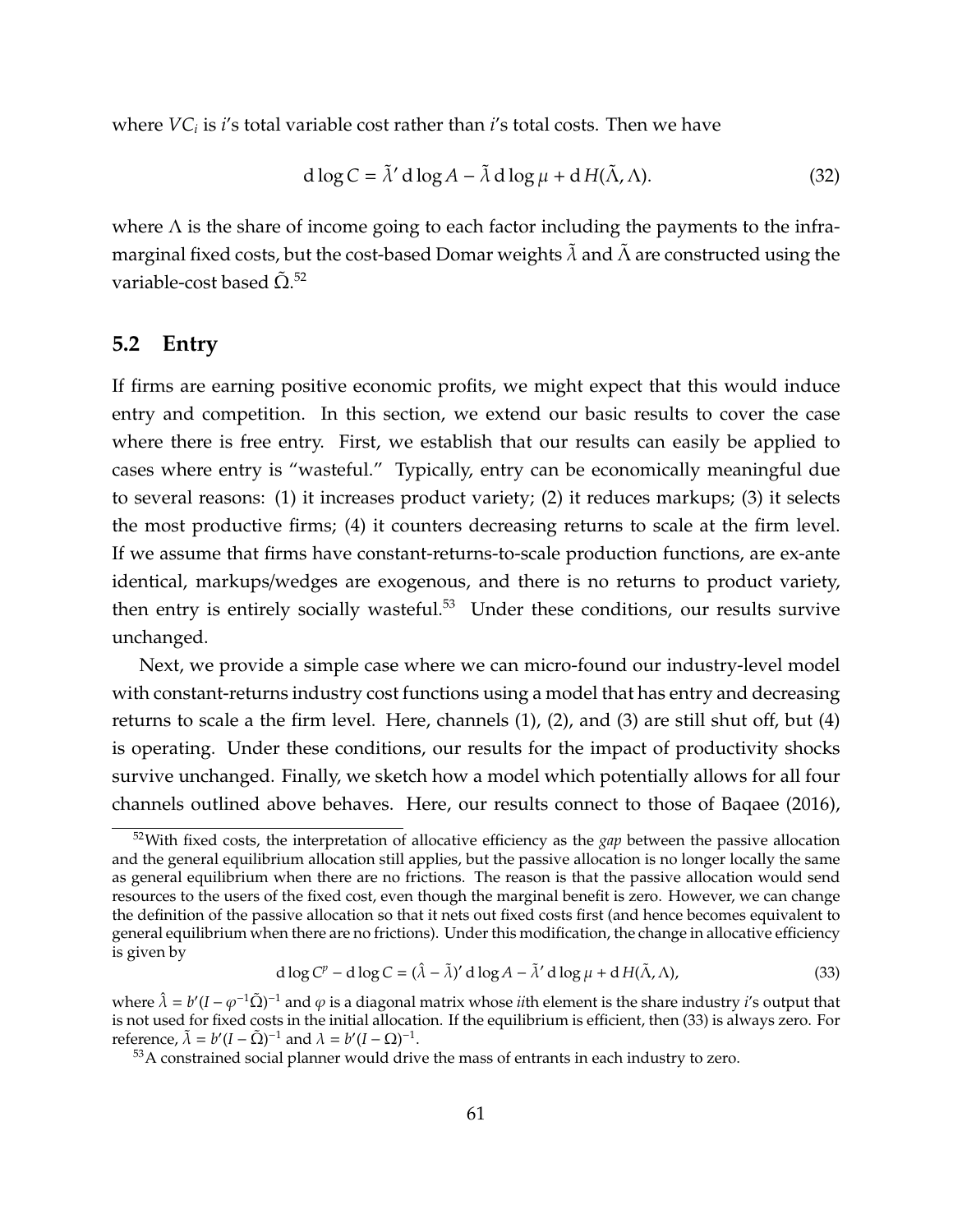who studies network economies with free entry and external economies of scale.

### **No External Economies**

We start with the case where the entry margin has no effect on the marginal productivity of the industry so that mechanisms  $(1)$ ,  $(2)$ ,  $(3)$  and  $(4)$  are shut off.

Let industry *k* output be given by

$$
y_k=A_k\bigg(M_k^{-1/\varepsilon_k}\int_{M_k}y(i,k)^{\frac{\varepsilon_k-1}{\varepsilon_k}}\,\mathrm{d}\,i\bigg)^{\frac{\varepsilon_k}{\varepsilon_k-1}}\,,
$$

and suppose the variable cost function of each product *i* in industry *k* is given by

$$
\frac{1}{A_k z_k(i)} c(w, p) y(i, k),
$$

so that firms have constant returns on the margin, and  $A_k$  is an industry level TFP. To enter, firms pay a fixed entry cost. After entry, each firm draws an idiosyncratic markup *m<sup>i</sup>* and productivity  $z_i$  from some distribution  $\Phi(z, m)$ . There is also an industry level markup  $μ_k$ . The scaling term  $M_k^{-1/ε_k}$  $\frac{1}{k}$  is introduced to neutralize love for variety effects and thereby ensure that there are no external economies of scale.

**Proposition 5.1** (No External Economies)**.** *Suppose that there is free entry subject to fixed costs, that there are no external economies of scale, and that firms have constant returns to scale. Then*

$$
\frac{\mathrm{d}\log C}{\mathrm{d}\log A_k} = \tilde{\lambda}_k + \frac{\mathrm{d}\,H(\tilde{\Lambda},\Lambda)}{\mathrm{d}\log A_k},
$$

*and*

$$
\frac{\mathrm{d}\log C}{\mathrm{d}\log\mu_k} = -\tilde{\lambda}_k + \frac{\mathrm{d}\,H(\tilde{\Lambda},\Lambda)}{\mathrm{d}\log\mu_k}.
$$

This set up allows us to span the basic framework in, for example, [Autor et al.](#page-67-4) [\(2017\)](#page-67-4), who argue that the decline in the labor share in the US in recent times is due to an increase in the size of low-labor-share firms. $54$  They consider a model with entry and where labor intensity falls with the scale of operation because of overhead labor costs. The mechanism [Autor et al.](#page-67-4) [\(2017\)](#page-67-4) emphasize is an increase in the industry-level elasticity of

<sup>&</sup>lt;sup>54</sup>[Hartman-Glaser et al.](#page-70-7) [\(2016\)](#page-70-7) also document this fact and offer a different explanation based on implicit contracts between firms and workers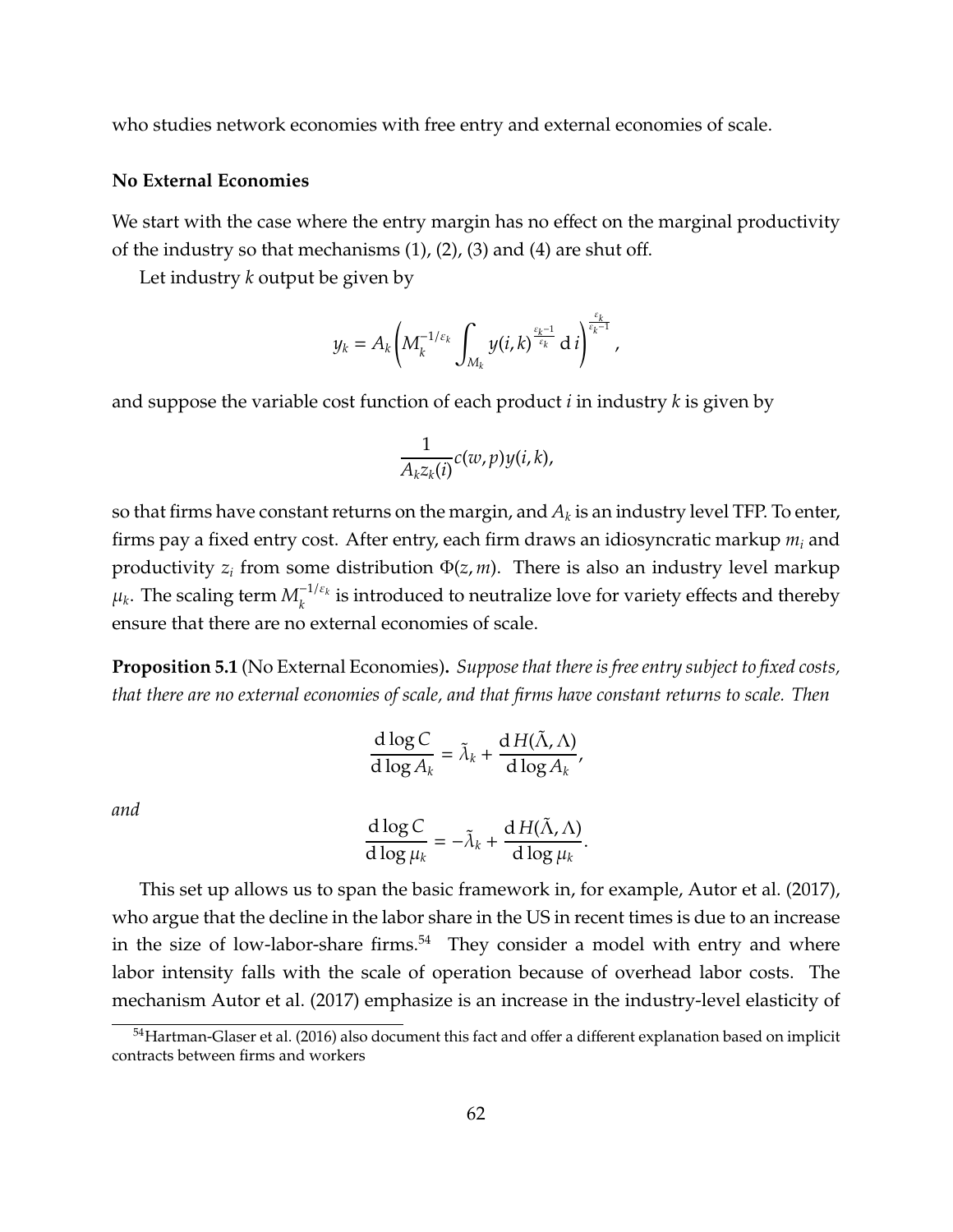substitution, whereby more productive firms are able to capture more demand over time. Our interpretation, consistent with their empirical evidence, is that low-labor share firms charge higher markups, and that these markups are part of the reason why they have a low labor share. Our results in Section [4](#page-39-0) indicate that these changes in the composition of firms within industries have increased aggregate productivity by improving allocative efficiency.

### **Constant External Economies**

While the no-external-economies model described above allows us to accommodate entry, it does so within a very restrictive set up. Now, we sketch a version of the model where, due to decreasing returns to scale at the firm-level, free entry is not socially wasteful. We turn on mechanism  $(4)$  but keep  $(1)$ ,  $(2)$ , and  $(3)$  off.

Although individual firms have decreasing returns to scale, industries have constant returns to scale. This simple model can microfound the use of constant-returns-to-scale industry level cost functions, and thereby allows our results to go through unchanged for productivity shocks, as long as we assume that each entrant in industry *k* has access to a homothetic production function, that all producers charge the same markup, and that overhead costs are paid in units of the industry good.

**Proposition 5.2** (Constant External Economies)**.** *Suppose that there is free entry subject to fixed entry costs. In addition, suppose that entrants in each industry charge the same markup and have access to the same homothetic production function, and each entrant pays a fixed cost of entry in units of the industry's input. Then*

$$
\frac{\mathrm{d}\log C}{\mathrm{d}\log A_k} = \tilde{\lambda}_k - \sum_F \tilde{\Lambda}_F \frac{\mathrm{d}\log\Lambda_F}{\mathrm{d}\log A_k}.
$$

This extends our results for productivity shocks to an economy with entry. Unfortunately, the results for markup/wedge shocks do not apply any longer since a change in markups changes the scale of operations of firms, and these changes have associated efficiency changes that cannot be tracked in the same way.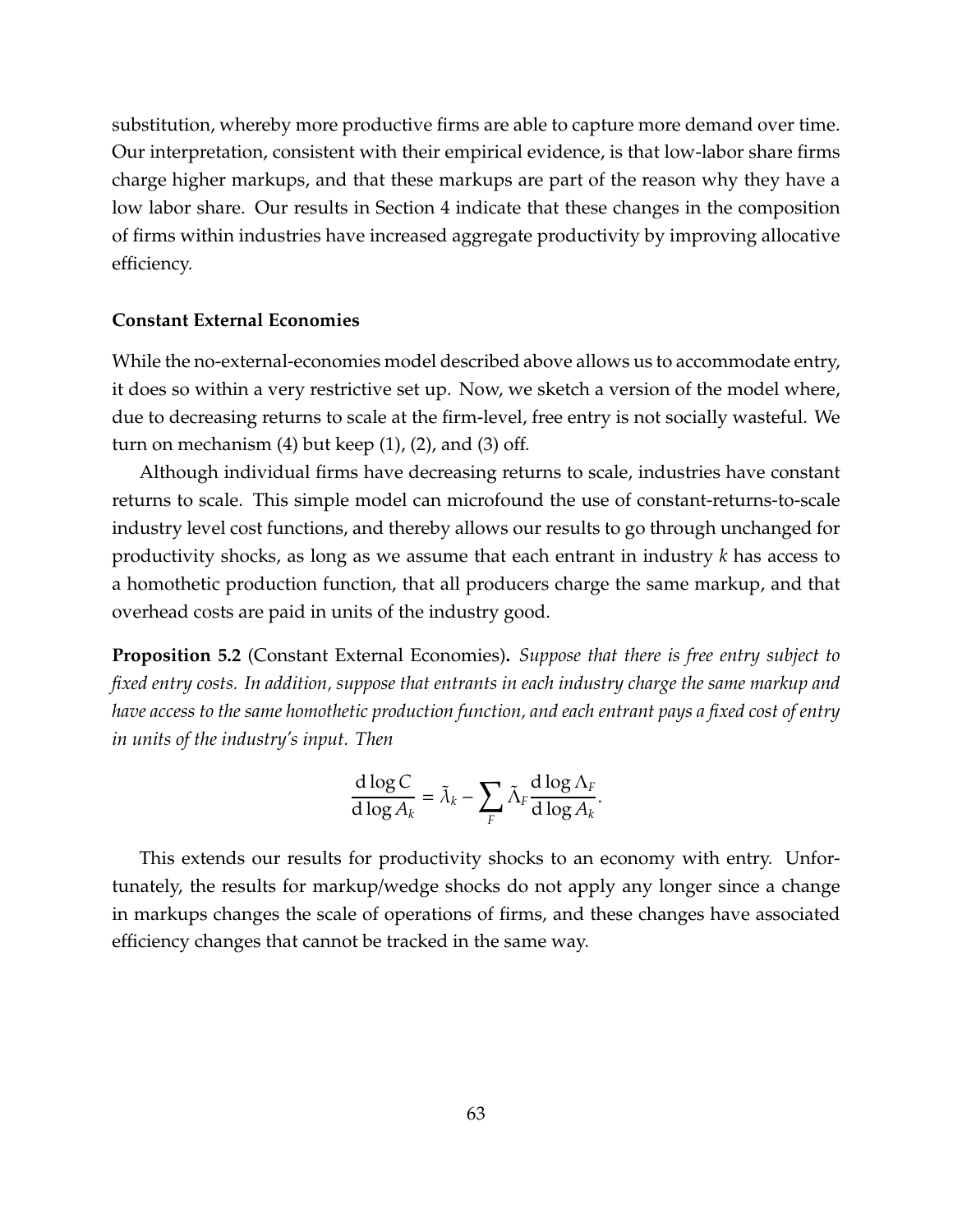### **Increasing External Economies**

Finally, we sketch how our framework would relate to models with richer heterogeneity and entry properties by turning on mechanisms  $(1)$ ,  $(3)$ , and  $(4)$ .<sup>[55](#page-0-0)</sup> In particular, we allow for the possibility that entry can induce increasing returns to scale at the industry level, where the industry becomes more productive as more firms enter.<sup>[56](#page-0-0)</sup>

To deal with the possibility of decreasing returns to scale at the firm-level, we introduce "fictitious" fixed factors, and assume that each entrant in an industry may use a fixed factor. Hence, firm *i* in industry *k* has a variable cost function that can be written as

$$
\frac{1}{A_k z_k(i)} c_k(w, p, r_k(i)) y_{ik},
$$

where  $A_k$  is industry TFP,  $z(i)$  is individual TFP, and  $r_k(i)$  is the wage paid to the fixed factor. We also allow for fixed overhead costs on top of the entry costs, which firms pay after observing the realization of their markup and productivity if they decide to be active (see below), thereby creating room for selection effects.

Index producers in industry *k* by *i* in such a way that their idiosyncratic productivity  $z_k(i)$  is weakly increasing, and suppose that *i* is distributed according to the distribution  $\phi_k(i)$ . We assume that the price of the composite industry *k* good can be written as

$$
p_k = \frac{\mu_k}{A_k} \left( \int_{\underline{i}_k}^{\infty} \left( \frac{\mu_k(z)}{z_k(i)} c_k(w, p, r_k(z)) \right)^{1-\varepsilon_k} \phi_k(i) \, \mathrm{d} \, i \right)^{\frac{1}{1-\varepsilon_k}},
$$

where  $i_{\boldsymbol{k}}$  denotes the cutoff below which firms that have paid the entry cost decide not to be active in order not to pay the fixed overhead cost. Movements in this cutoff drive the strength of selection effects and the external economies of scale arising from love for variety effects.

<span id="page-63-0"></span>**Proposition 5.3** (Increasing External Economies)**.** *Suppose that there is free entry, fixed entry costs, and fixed overhead costs paid after productivity and markup draws conditional on operating,*

<sup>55</sup>We could also allow for mechanism (2) with endogenous markups in a model with Cournot competition, or with demand curves with non-constant elasticities. The formula would feature extra terms having to do with the elasticity of the markups to the shocks.

 $56B$ aqaee [\(2016\)](#page-67-3) shows that, even within the confines of a tightly parameterized model, these forces can significantly alter the propagation and amplification of shocks.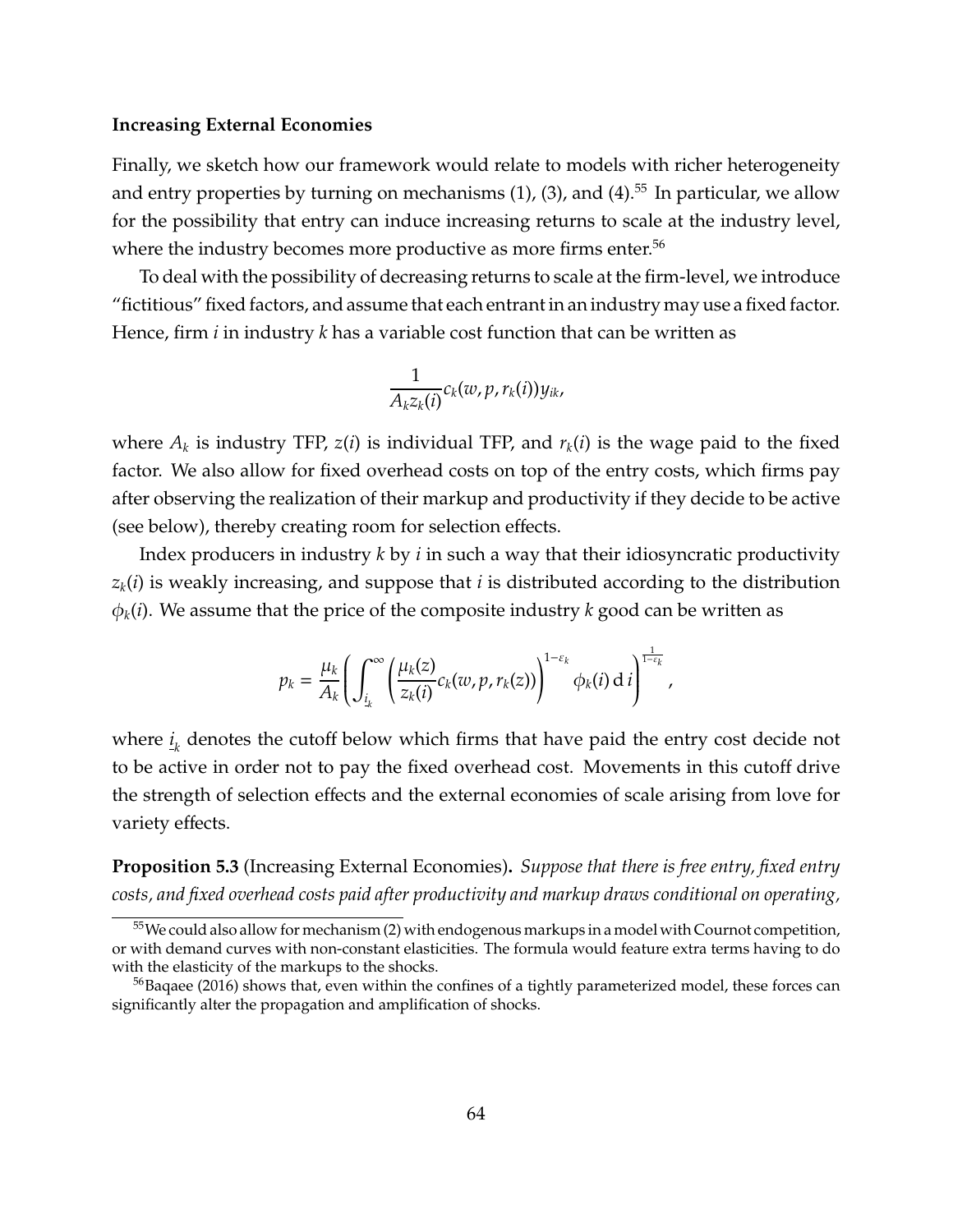*and external economies of scale in the form of love for variety e*ff*ects. Then*

$$
\frac{\mathrm{d}\log C}{\mathrm{d}\log A_k} = \tilde{\lambda}_k - \int_f \tilde{\Lambda}_f \frac{\mathrm{d}\log\Lambda_f}{\mathrm{d}\log A_k} - \sum_j \frac{\tilde{\lambda}_j}{\varepsilon_j - 1} \frac{p_j(i_j)}{p_j} \phi_j(i_j) \frac{\mathrm{d}\log i_j}{\mathrm{d}\log A_k},
$$

*and*

$$
\frac{d \log C}{d \log \mu_k} = -\tilde{\lambda}_k - \int_f \tilde{\Lambda}_f \frac{d \log \Lambda_f}{d \log \mu_k} - \sum_j \frac{\tilde{\lambda}_j}{\varepsilon_j - 1} \frac{p_j(\underline{i}_j)}{p_j} \phi_j(\underline{i}^j) \frac{d \log \underline{i}_j}{d \log \mu_k},
$$

*where f indexes the set of all factors including the "fictitious" fixed factors.*

The model of [Baqaee](#page-67-3) [\(2016\)](#page-67-3) becomes a special case of this setup. Proposition [5.3](#page-63-0) shows that by incorporating "fictitious" factors, and hence separating profits due to distortions from competitive rents from decreasing returns, we can extend our results to a much more general class of models going even beyond neoclassical production by allowing for increasing returns to scale at the macroeconomic level.

Importantly, allowing for increasing returns makes the pure "technology" effect of a shock endogenous, and this endogenous response of productivity is what the final (and new) term in Proposition [5.3](#page-63-0) accounts for. There are two reasons why technology becomes endogenous: first, an increase in the mass of entrants improves the productivity of firms through its effect on product variety. Second, an increase in the mass of entrants can change the distribution of productivity in each industry, since the change in cutoff value at which firms enter the market changes. Interestingly, we see that these cut-off values for the productivity and their derivatives are sufficient statistics for understanding the first-order impact of the shocks. Analyzing this model in any more detail and expressing these cutoff values and their derivatives as a function of the structural microeconomic parameters of the model is well beyond the scope of this paper, but we pursue it in ongoing work.

### **5.3 Nonlinear Impact of Shocks**

Another limitation of our results is that we neglect nonlinearities. As discussed by [Baqaee](#page-67-0) [and Farhi](#page-67-0) [\(2017\)](#page-67-0), models with production networks can respond very nonlinearly to productivity shocks. We plan to extend these results to inefficient economies in full generality, but as a first step, here, we stipulate some conditions under which we can directly leverage these results to inefficient economies. In particular, we show that the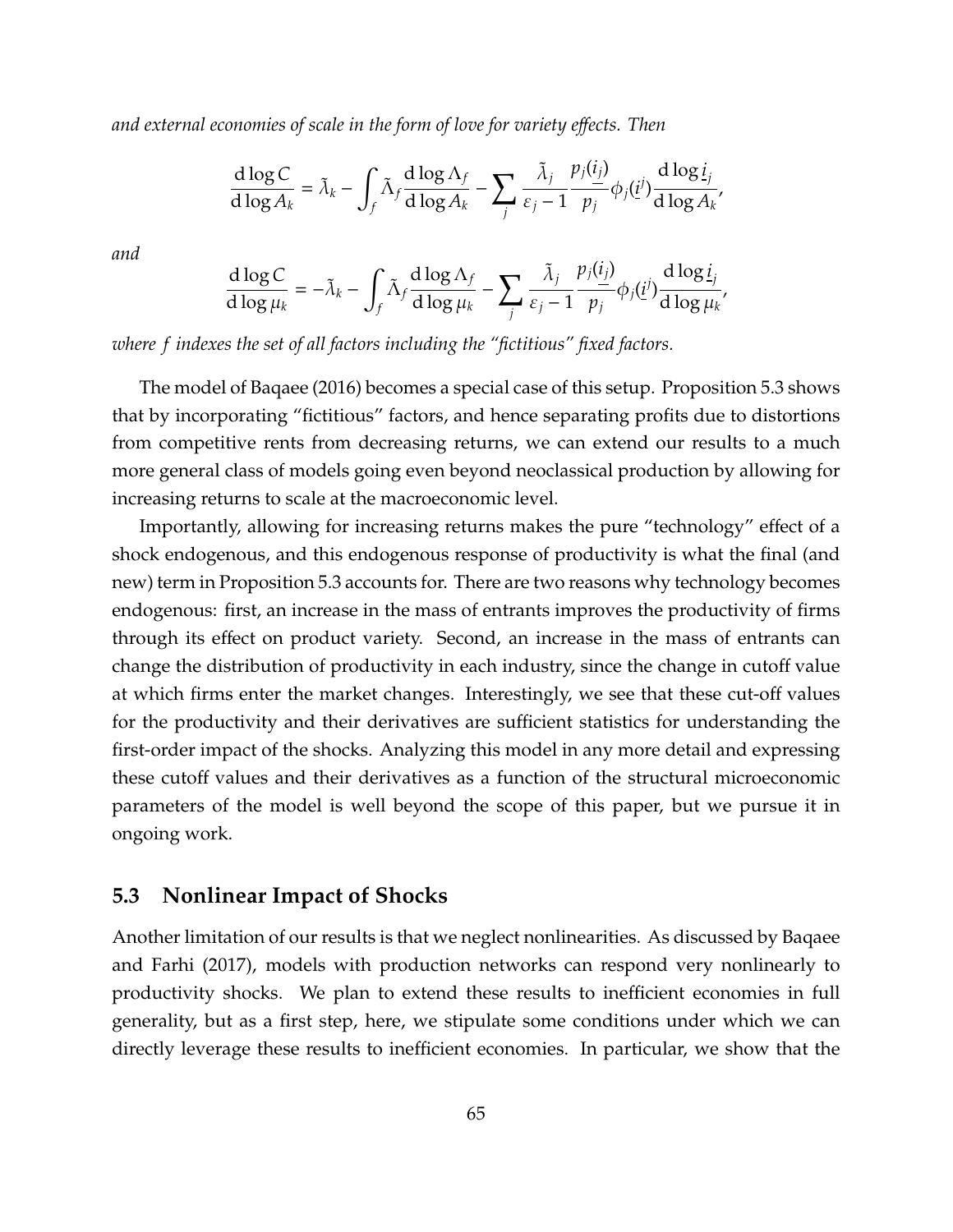amplification of negative shocks due to complementarities emphasized in [Baqaee and](#page-67-0) [Farhi](#page-67-0) [\(2017\)](#page-67-0) can also work to amplify the negative effects of misallocation.

Consider the quantitative parametric model in Section [4.](#page-39-0) Let  $\delta_k(i)$ ,  $\mu_k(i)$ , and  $A_k(i)$ denote firm *i* in industry *k*'s share of industry sales, markups, and productivity. Define

$$
\mu_k = \left(\sum_i \frac{\delta_k(i)}{\mu_k(i)}\right)^{-1}
$$

and

$$
A_k = \mu_k \left( \sum_i \delta_k(i) (\mu_k(i)/A_k(i))^{1-\xi_k} \right)^{\frac{1}{\xi_k-1}}.
$$

Define the *efficiency* of each firm *i* in industry *k* to be  $e_k(i) = 1/\mu_k(i)$ . Consider a transformation  $e_k(i) = t_k + (1 - t_k)e_k(i)$  which shrinks dispersion in markups relative to its steady-state value  $\overline{\mu_k(i)} = 1/\overline{e_k(i)}$ . This transformation keeps  $\mu_k = 1/e_k$  constant. Define the revenue-based Domar weight of industry *k* by λ*<sup>k</sup>* .

**Proposition 5.4** (Competitive Isomorphism). *Consider an economy where*  $\mu_k = 1$  *for every k, then*

$$
\frac{\mathrm{d}\log C}{\mathrm{d}\log t_k} = \lambda_k \frac{\mathrm{d}\log A_k}{\mathrm{d}\log t_k} \tag{34}
$$

*and*

$$
\frac{d^2 \log C}{d \log t_k^2} = \lambda_k \frac{d \log \lambda_k}{d \log A_k} \left(\frac{d \log A_k}{d \log t_k}\right)^2 + \lambda_k \frac{d^2 \log A_k}{d \log t_k^2},
$$
(35)

*with*  $d \log A_k / d \log t_k \ge 0.57$  $d \log A_k / d \log t_k \ge 0.57$ 

Hence, increases in the dispersion of markups, which keep the harmonic average of markups constant, are isomorphic to negative productivity shocks in a model which is efficient at the industry level. Hence, shocks which increase markup dispersion in an industry can have outsized nonlinear effects on output, if those industries are macrocomplementary with other industries in the sense defined by [Baqaee and Farhi](#page-67-0) [\(2017\)](#page-67-0) so that d  $\log \lambda_k / d \log A_k < 0$ .

This helps flesh out the insight in [Jones](#page-71-4) [\(2011\)](#page-71-4) that complementarities can interact with distortions to generate large reductions in output, and that these can be quantitatively important enough to explain the large differences in cross-country incomes. Given the examples in [Baqaee and Farhi](#page-67-0) [\(2017\)](#page-67-0), it should be clear how misallocation in a key industry

<sup>&</sup>lt;sup>57</sup>We typically also have  $d^2 \log A_k / d \log t_k^2 \ge 0$ .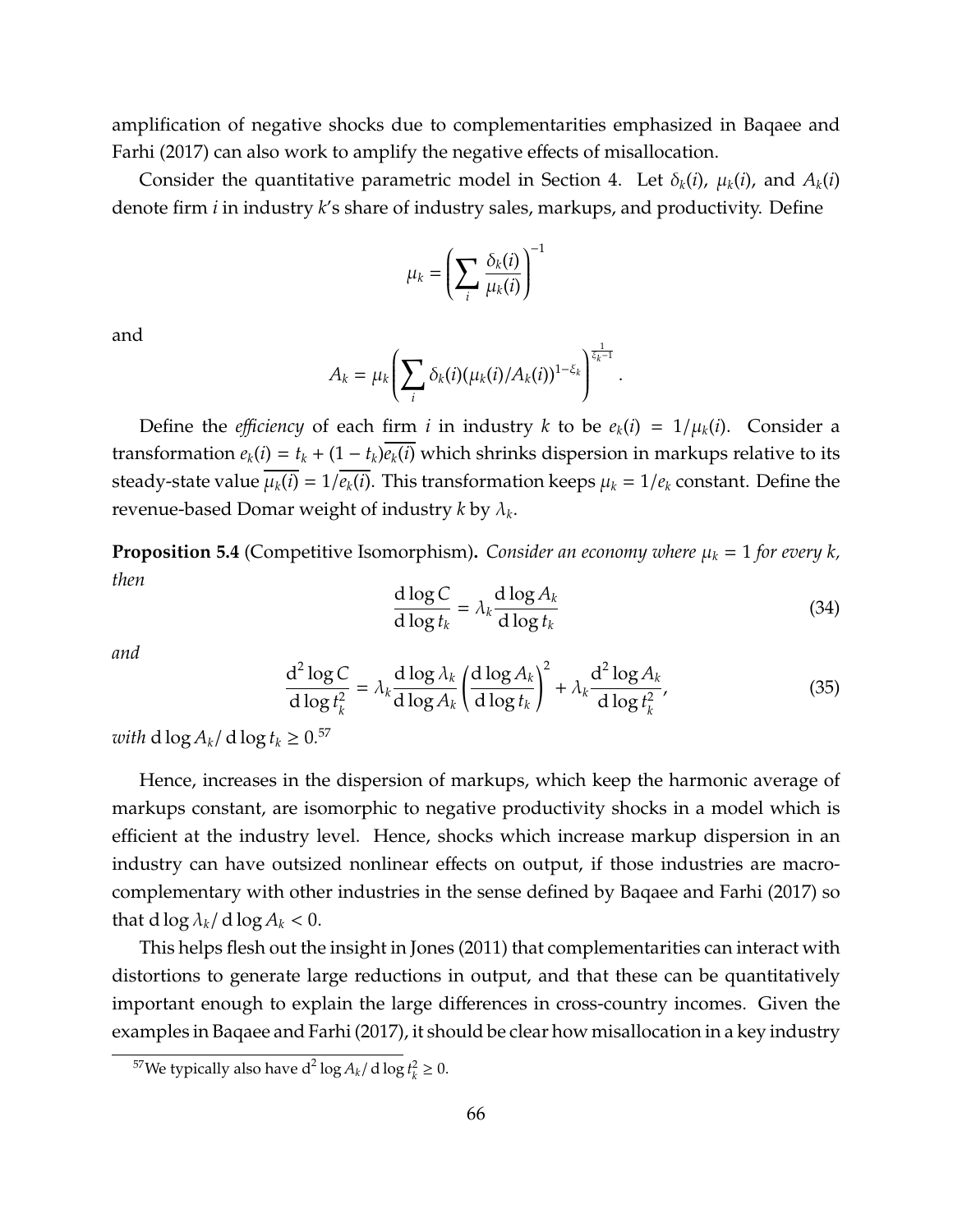like energy production can significantly reduce output through macro-complementarities. Investigating these nonlinear forces more systematically is an interesting exercise that we leave for future work.

# **6 Conclusion**

We provide a non-parametric framework for analyzing and aggregating productivity and wedge shocks in a general equilibrium economy with arbitrary neoclassical production. Our results generalize the results of [Solow](#page-72-2) [\(1957\)](#page-72-2) and [Hulten](#page-71-5) [\(1978\)](#page-71-5) to economies with distortions. We show that, locally, the impact of a shock can be decomposed into a "pure" technology effect and an allocative efficiency effect. The latter can be measured nonparametrically using information about the wedges and the movements in factor income shares.

We apply our findings to the US, where our measure of wedges correspond to markups. We find that from 1997-2015, allocative efficiency in the US accounts for about half of aggregate TFP growth. We also find that the gains from reducing markups have increased since 1997, that eliminating markups will increase aggregate TFP by around 40% (up to a second order approximation). These numbers are substantially higher than classic estimates like those of [Harberger](#page-70-3) [\(1954\)](#page-70-3).

Although our results are comparative statics that take productivity and markups as exogenous, they can be used, in conjunction with the chain rule, to study models where productivity or markups are themselves endogenous. As an example, we show how our framework could be applied to analyze the effects of productivity shocks and monetary policy shocks in models with sticky prices (where the effective markup of sticky firms is endogenous). In particular, we show how to characterize the oft-neglected potential effects of monetary policy shocks on TFP.

We end by speculating about some future areas for research, namely extending our analysis to allow for entry, increasing external economies, and nonlinearities. We view it as a very promising research direction to combine of our framework with more detailed industrial-organization models of market structure and imperfect competition, innovation, or more generally structural models of frictions in markets for credit, factors, and goods. We are pursuing these directions in ongoing work.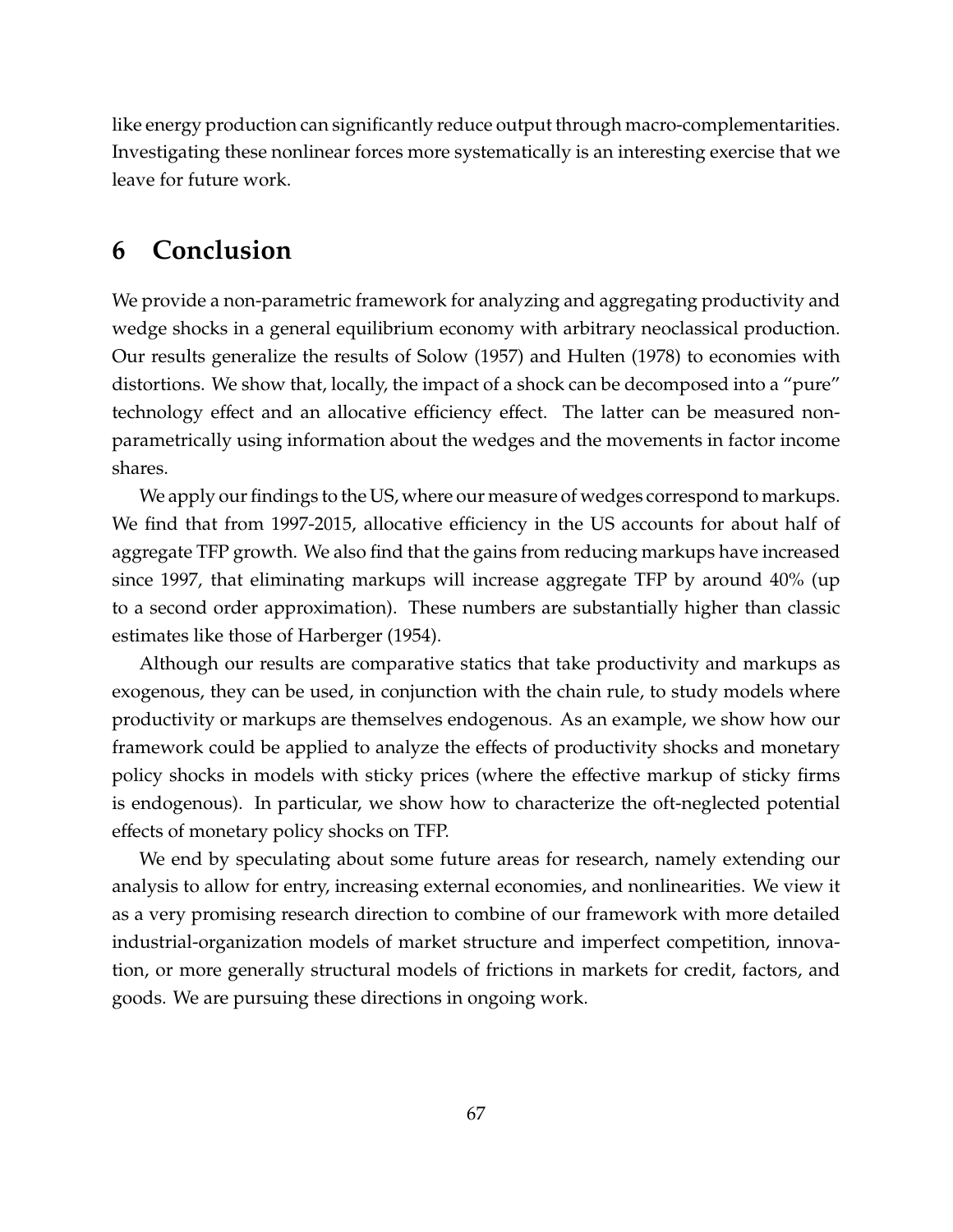# **References**

- Acemoglu, D., V. M. Carvalho, A. Ozdaglar, and A. Tahbaz-Salehi (2012). The network origins of aggregate fluctuations. *Econometrica 80*(5), 1977–2016.
- Acemoglu, D., A. Ozdaglar, and A. Tahbaz-Salehi (2016). Networks, shocks, and systemic risk. In *The Oxford Handbook of the Economics of Networks*.
- Asker, J., A. Collard-Wexler, and J. De Loecker (2014). Dynamic inputs and resource (mis) allocation. *Journal of Political Economy 122*(5), 1013–1063.
- <span id="page-67-1"></span>Atalay, E. (2017). How important are sectoral shocks? *American Economic Journal: Macroeconomics (Forthcoming)*.
- <span id="page-67-2"></span>Atkeson, A. and A. Burstein (2008). Pricing-to-market, trade costs, and international relative prices. *The American Economic Review 98*(5), 1998–2031.
- <span id="page-67-4"></span>Autor, D., D. Dorn, L. Katz, C. Patterson, and J. Van Reenen (2017). The fall of the labor share and the rise of superstar firms.
- Banerjee, A. V. and E. Duflo (2005). Growth Theory through the Lens of Development Economics. In P. Aghion and S. Durlauf (Eds.), *Handbook of Economic Growth*, Volume 1 of *Handbook of Economic Growth*, Chapter 7, pp. 473–552. Elsevier.

Baqaee, D. R. (2015). Targeted fiscal policy.

- <span id="page-67-3"></span>Baqaee, D. R. (2016). Cascading failures in production networks.
- <span id="page-67-0"></span>Baqaee, D. R. and E. Farhi (2017). The macroeconomic impact of microeconomic shocks: Beyond Hulten's Theorem.
- Barkai, S. (2016). Declining labor and capital shares.
- Bartelme, D. and Y. Gorodnichenko (2015). Linkages and economic development. Technical report, National Bureau of Economic Research.
- Bartelsman, E., J. Haltiwanger, and S. Scarpetta (2013, February). Cross-Country Differences in Productivity: The Role of Allocation and Selection. *American Economic Review 103*(1), 305–334.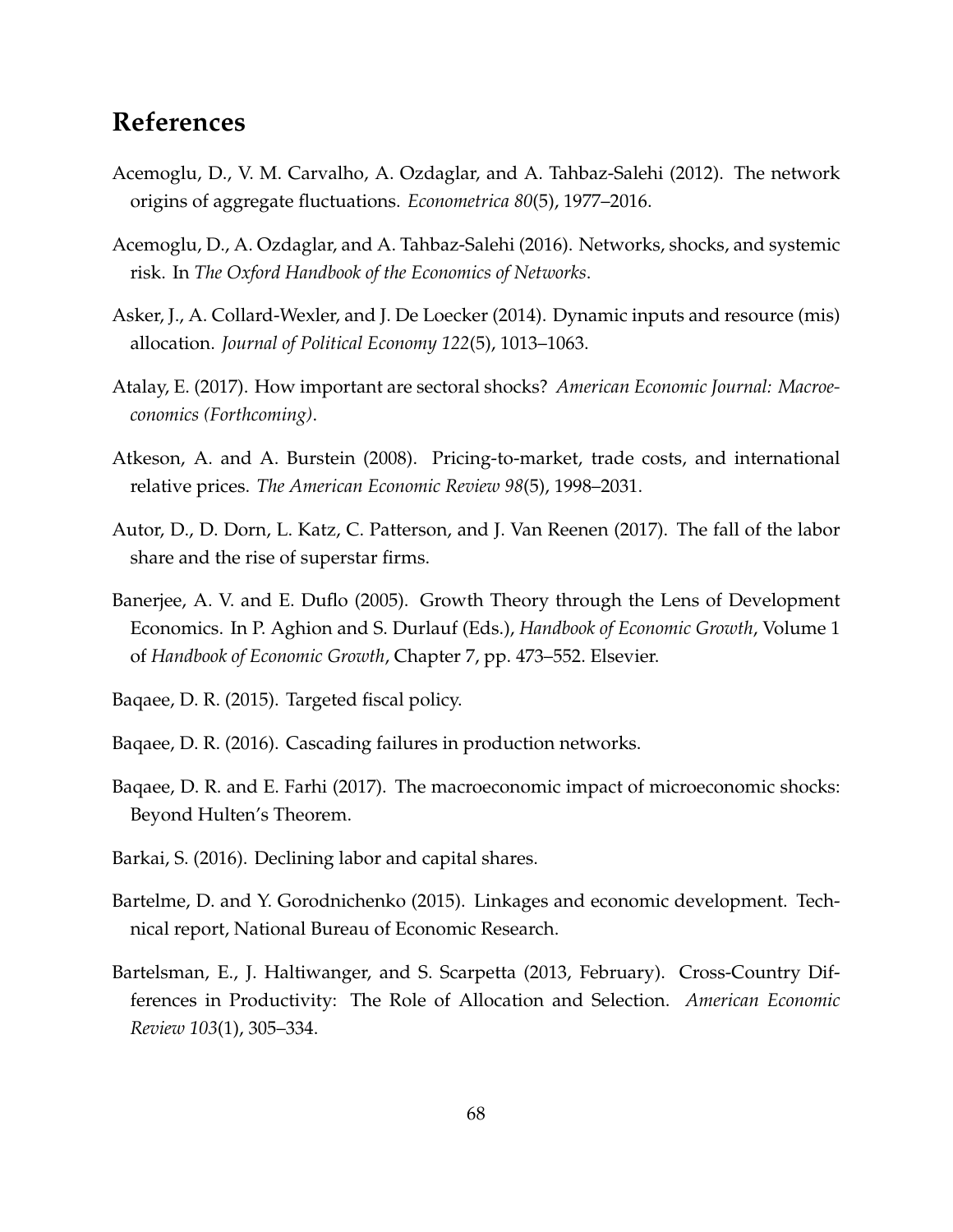- <span id="page-68-2"></span>Basu, S. (1995). Intermediate goods and business cycles: Implications for productivity and welfare. *The American Economic Review*, 512–531.
- Basu, S. and J. Fernald (2001). Why is productivity procyclical? why do we care? In *New developments in productivity analysis*, pp. 225–302. University of Chicago Press.
- Basu, S. and J. G. Fernald (2002). Aggregate productivity and aggregate technology. *European Economic Review 46*(6), 963–991.
- Bigio, S. and J. La'O (2016). Financial frictions in production networks. Technical report.
- <span id="page-68-1"></span>Boehm, C., A. Flaaen, and N. Pandalai-Nayar (2014). Complementarities in multinational production and business cycle dynamics. Technical report, Working paper, University of Michigan.
- <span id="page-68-3"></span>Bouakez, H., E. Cardia, and F. J. Ruge-Murcia (2009). The transmission of monetary policy in a multisector economy. *International Economic Review 50*(4), 1243–1266.
- Buera, F. J., J. P. Kaboski, and Y. Shin (2011, August). Finance and Development: A Tale of Two Sectors. *American Economic Review 101*(5), 1964–2002.
- Buera, F. J. and B. Moll (2012, January). Aggregate Implications of a Credit Crunch. NBER Working Papers 17775, National Bureau of Economic Research, Inc.
- <span id="page-68-0"></span>Caballero, R. J., E. Farhi, and P.-O. Gourinchas (2017, May). Rents, technical change, and risk premia accounting for secular trends in interest rates, returns on capital, earning yields, and factor shares. *American Economic Review 107*(5), 614–20.
- Caliendo, L., F. Parro, and A. Tsyvinski (2017, April). Distortions and the structure of the world economy. Working Paper 23332, National Bureau of Economic Research.
- Carvalho, V. and X. Gabaix (2013). The Great Diversification and its undoing. *The American Economic Review 103*(5), 1697–1727.
- Caselli, F. and N. Gennaioli (2013, 01). Dynastic Management. *Economic Inquiry 51*(1), 971–996.
- Chari, V. V., P. J. Kehoe, and E. R. McGrattan (2007). Business cycle accounting. *Econometrica 75*(3), 781–836.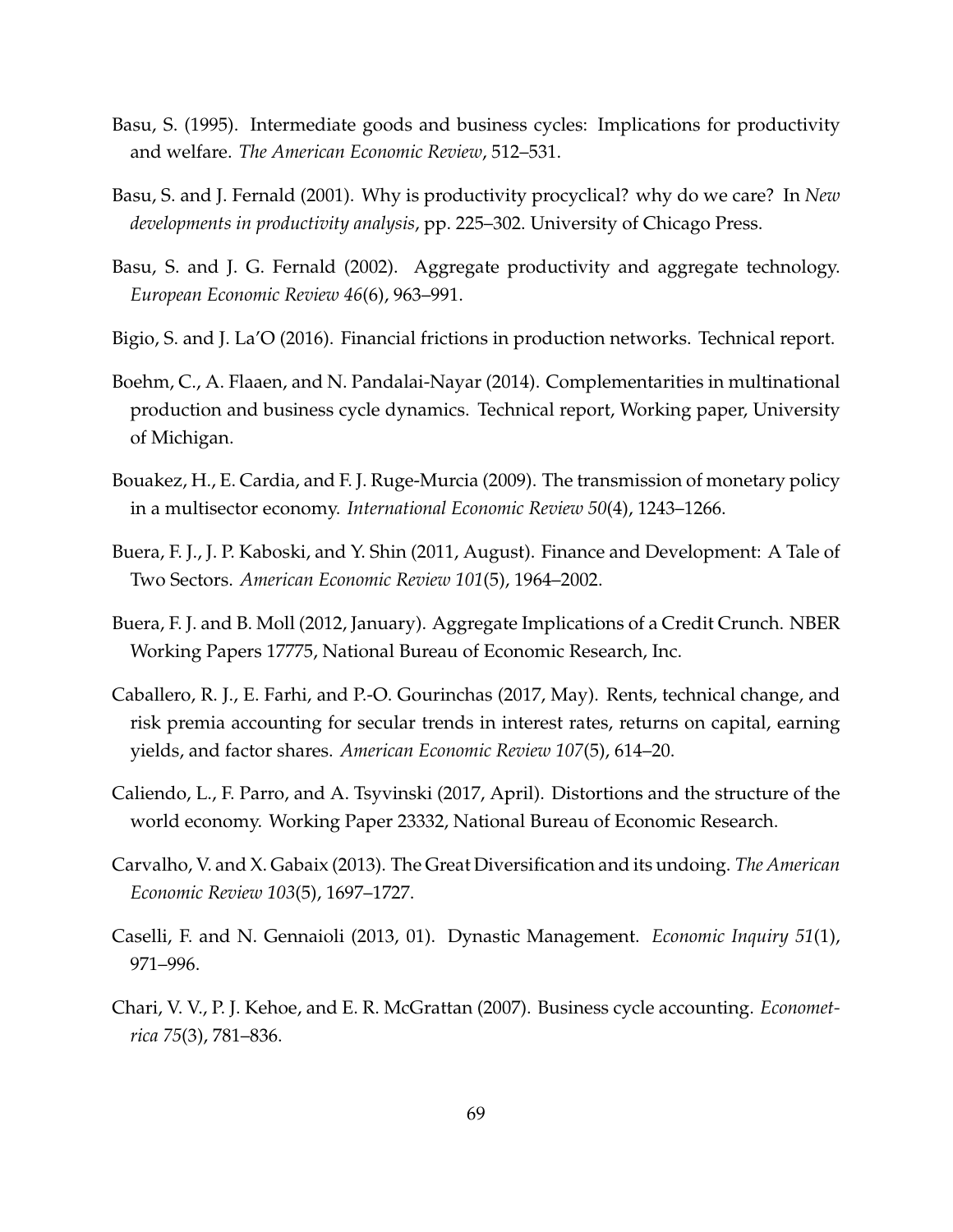- <span id="page-69-4"></span>Chetty, R., A. Guren, D. Manoli, and A. Weber (2011). Are micro and macro labor supply elasticities consistent? a review of evidence on the intensive and extensive margins. *The American Economic Review 101*(3), 471–475.
- <span id="page-69-0"></span>De Loecker, J. and J. Eeckhout (2017). The rise of market power and the macroeconomic implications. Technical report, National Bureau of Economic Research.
- <span id="page-69-1"></span>De Loecker, J. and F. Warzynski (2012). Markups and firm-level export status. *The American Economic Review 102*(6), 2437–2471.
- D'Erasmo, P. N. and H. J. Moscoso Boedo (2012). Financial structure, informality and development. *Journal of Monetary Economics 59*(3), 286–302.
- Di Giovanni, J., A. A. Levchenko, and I. Mejean (2014). Firms, destinations, and aggregate ´ fluctuations. *Econometrica 82*(4), 1303–1340.
- <span id="page-69-2"></span>Dixit, A. K. and J. E. Stiglitz (1977). Monopolistic competition and optimum product diversity. *The American Economic Review*, 297–308.
- Domar, E. D. (1961). On the measurement of technological change. *The Economic Journal 71*(284), 709–729.
- Edmond, C., V. Midrigan, and D. Y. Xu (2015). Competition, markups, and the gains from international trade. *The American Economic Review 105*(10), 3183–3221.
- Elsby, M. W., B. Hobijn, and A. Sahin (2013). The decline of the us labor share. *Brookings Papers on Economic Activity 2013*(2), 1–63.
- Epifani, P. and G. Gancia (2011). Trade, markup heterogeneity and misallocations. *Journal of International Economics 83*(1), 1–13.
- Fernald, J. and B. Neiman (2011). Growth accounting with misallocation: Or, doing less with more in Singapore. *American Economic Journal: Macroeconomics 3*(2), 29–74.
- Gabaix, X. (2011). The granular origins of aggregate fluctuations. *Econometrica 79*(3), 733–772.
- <span id="page-69-3"></span>Galí, J. (2008). Monetary policy, inflation, and the business cycle: An introduction to the New Keynesian Framework.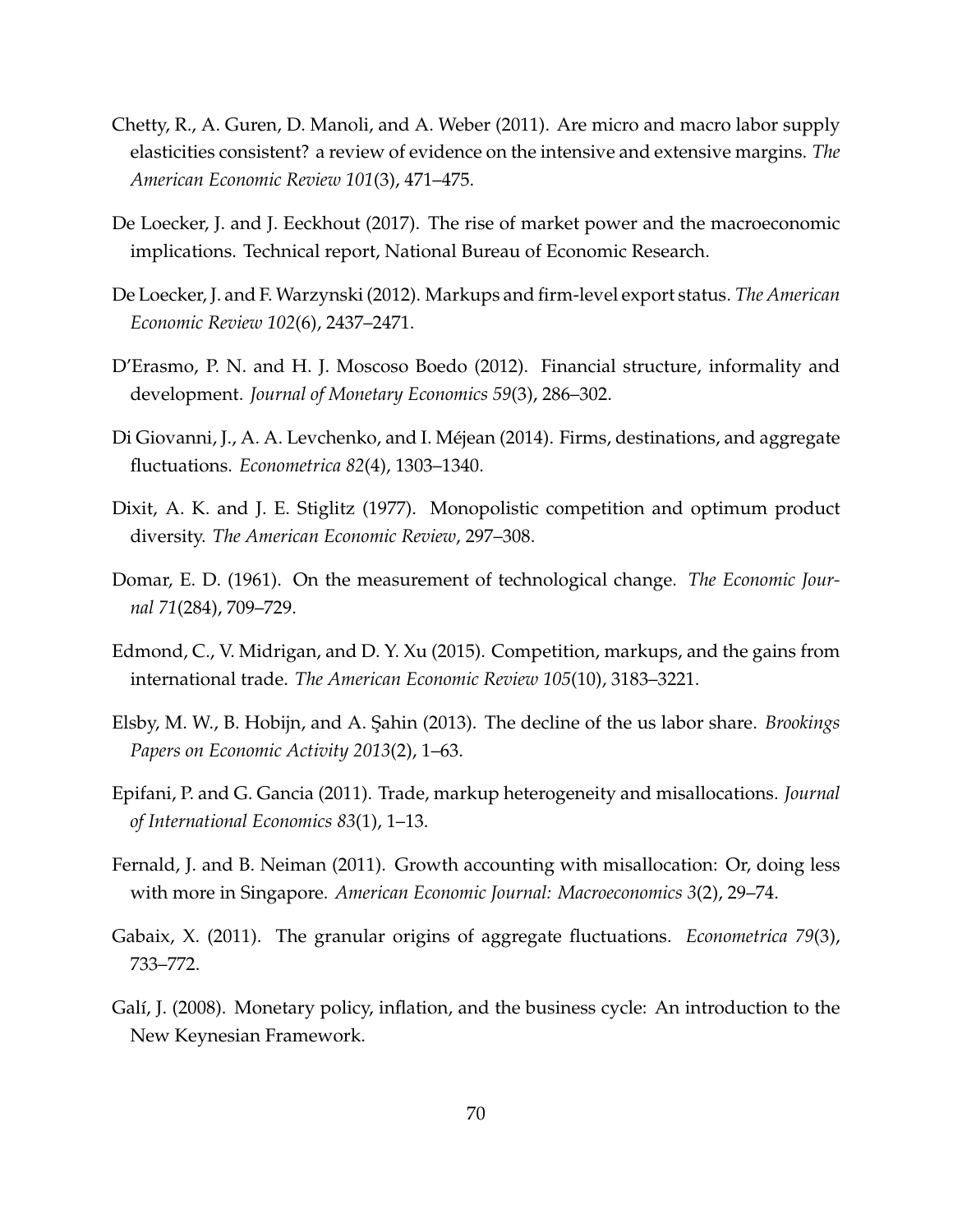- <span id="page-70-6"></span>Gopinath, G. and O. Itskhoki (2010). Frequency of price adjustment and pass-through. *The Quarterly Journal of Economics 125*(2), 675–727.
- <span id="page-70-5"></span>Gopinath, G. and O. Itskhoki (2011). In search of real rigidities. *NBER Macroeconomics Annual 25*(1), 261–310.
- Gopinath, G., S¸. Kalemli-Ozcan, L. Karabarbounis, and C. Villegas-Sanchez (2017). Capital ¨ allocation and productivity in South Europe. *The Quarterly Journal of Economics*, qjx024.
- Grassi, B. (2017). IO in I-O: Competition and volatility in input-output networks. Technical report.
- Guner, N., G. Ventura, and X. Yi (2008, October). Macroeconomic Implications of Size-Dependent Policies. *Review of Economic Dynamics 11*(4), 721–744.
- <span id="page-70-1"></span>Gutierrez, G. (2017). Declining competition and labor shares in the US.
- <span id="page-70-0"></span>Gutiérrez, G. and T. Philippon (2016). Investment-less growth: An empirical investigation. Technical report, National Bureau of Economic Research.
- Hall, R. E. (1990). *Growth*/ *Productivity*/*Unemployment: Essays to Celebrate Bob Solow's Birthday*, Chapter 5, pp. 71–112. MIT Press.
- <span id="page-70-3"></span>Harberger, A. C. (1954). Monopoly and resource allocation. In *American Economic Association, Papers and Proceedings*, Volume 44, pp. 77–87.
- <span id="page-70-7"></span>Hartman-Glaser, B., H. Lustig, and M. X. Zhang (2016, September). Capital Share Dynamics When Firms Insure Workers. NBER Working Papers 22651, National Bureau of Economic Research, Inc.
- Hopenhayn, H. and R. Rogerson (1993, October). Job Turnover and Policy Evaluation: A General Equilibrium Analysis. *Journal of Political Economy 101*(5), 915–938.
- Hopenhayn, H. A. (2014, August). On the Measure of Distortions. NBER Working Papers 20404, National Bureau of Economic Research, Inc.
- <span id="page-70-2"></span>Hotelling, H. (1938). The general welfare in relation to problems of taxation and of railway and utility rates. *Econometrica: Journal of the Econometric Society*, 242–269.
- <span id="page-70-4"></span>Hsieh, C.-T. and P. J. Klenow (2009). Misallocation and manufacturing TFP in China and India. *The quarterly journal of economics 124*(4), 1403–1448.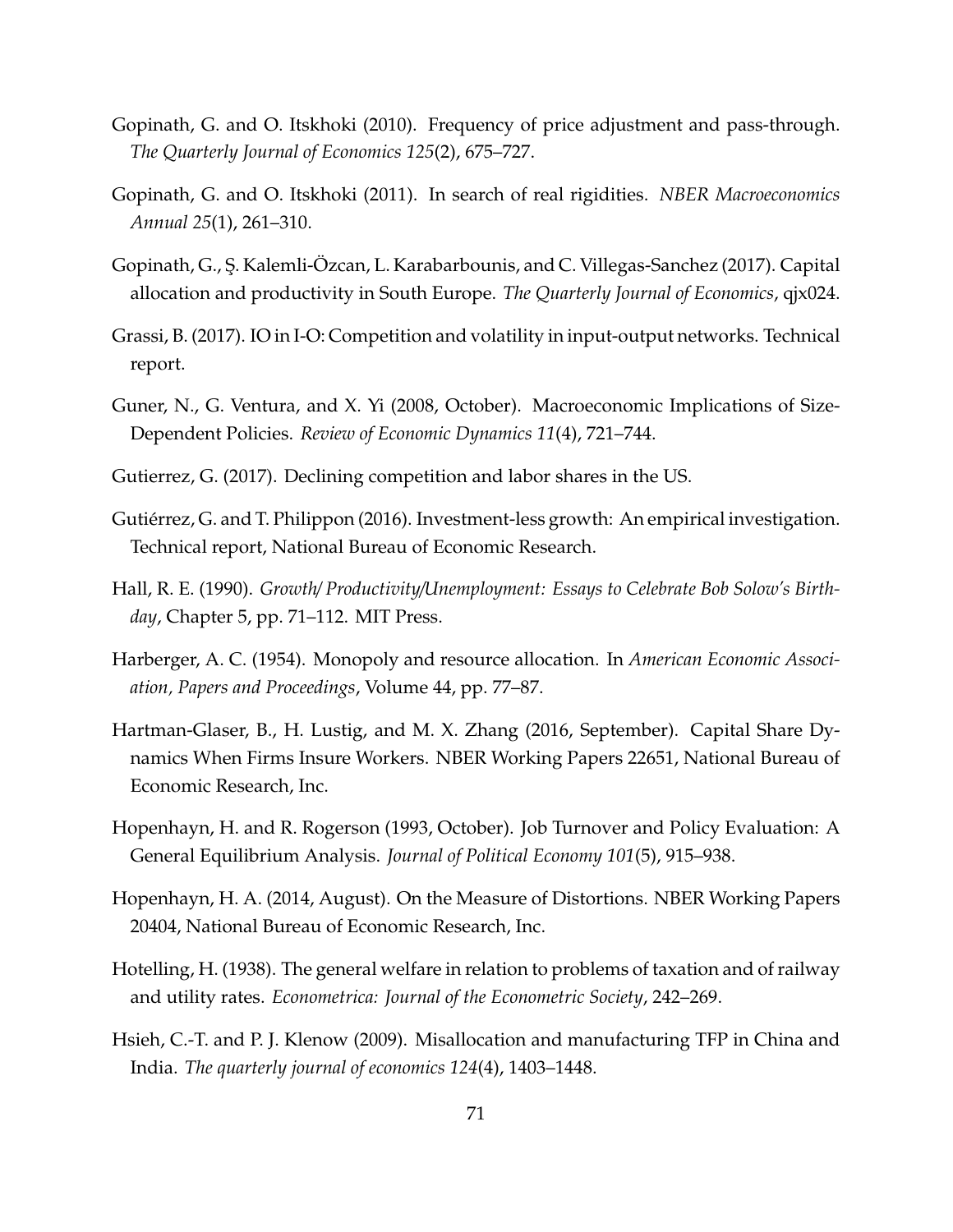- <span id="page-71-5"></span>Hulten, C. R. (1978). Growth accounting with intermediate inputs. *The Review of Economic Studies*, 511–518.
- <span id="page-71-4"></span>Jones, C. I. (2011). Intermediate goods and weak links in the theory of economic development. *American Economic Journal: Macroeconomics*, 1–28.
- Jones, C. I. (2013). Input-Output economics. In *Advances in Economics and Econometrics: Tenth World Congress*, Volume 2, pp. 419. Cambridge University Press.
- <span id="page-71-3"></span>Kimball, M. S. (1995). The quantitative analytics of the basic neomonetarist model. *Journal of Money, Credit, and Banking 27*(4).
- Kullback, S. and R. A. Leibler (1951). On information and sufficiency. *The annals of mathematical statistics 22*(1), 79–86.
- Liu, E. (2017). Industrial policies and economic development. Technical report.
- Midrigan, V. and D. Y. Xu (2014, February). Finance and Misallocation: Evidence from Plant-Level Data. *American Economic Review 104*(2), 422–458.
- Moll, B. (2014, October). Productivity Losses from Financial Frictions: Can Self-Financing Undo Capital Misallocation? *American Economic Review 104*(10), 3186–3221.
- <span id="page-71-0"></span>Nakamura, E. and J. Steinsson (2010). Monetary non-neutrality in a multisector menu cost model. *The Quarterly journal of economics 125*(3), 961–1013.
- Neiman, B. and L. Karabarbounis (2014). The global decline of the labor share. *The Quarterly Journal of Economics 129*(1), 61–103.
- Oberfield, E. (2013, January). Productivity and Misallocation During a Crisis: Evidence from the Chilean Crisis of 1982. *Review of Economic Dynamics 16*(1), 100–119.
- <span id="page-71-1"></span>Pasten, E., R. Schoenle, and M. Weber (2016). The propagation of monetary policy shocks in a heterogeneous production economy.
- <span id="page-71-2"></span>Pasten, E., R. Schoenle, and M. Weber (2017). Price rigidity and the granular origin of aggregate fluctuations.
- Peters, M. (2013). Heterogeneous mark-ups, growth and endogenous misallocation.

Piketty, T. (2014). Capital in the 21st century.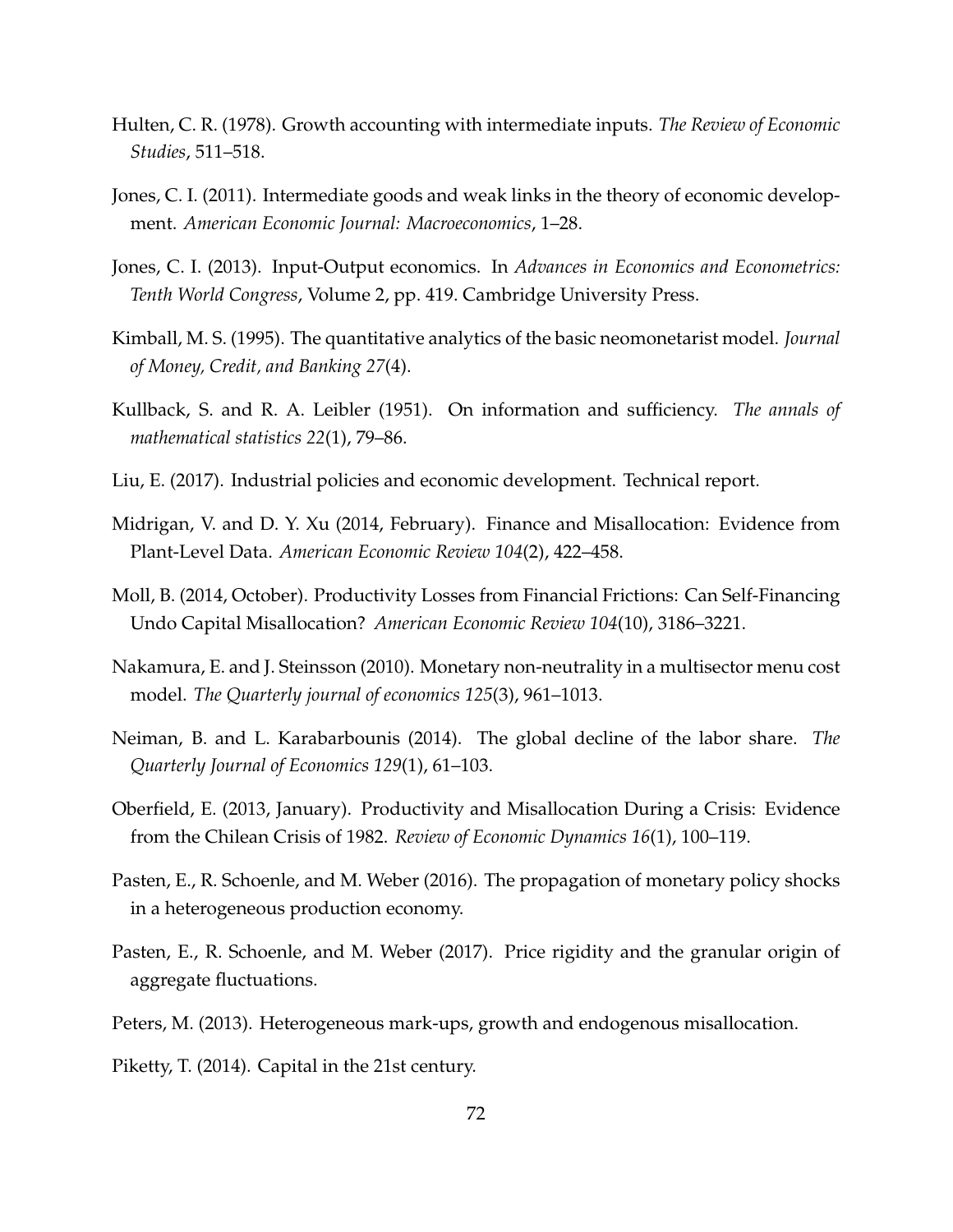- Reis, R. (2013). The Portugese Slump and Crash and the Euro Crisis. *Brookings Papers on Economic Activity 44*(1 (Spring), 143–210.
- Restuccia, D. and R. Rogerson (2008). Policy distortions and aggregate productivity with heterogeneous establishments. *Review of Economic dynamics 11*(4), 707–720.
- Rognlie, M. (2016). Deciphering the fall and rise in the net capital share: accumulation or scarcity? *Brookings papers on economic activity 2015*(1), 1–69.
- Sandleris, G. and M. L. J. Wright (2014, 01). The Costs of Financial Crises: Resource Misallocation, Productivity, and Welfare in the 2001 Argentine Crisis. *Scandinavian Journal of Economics 116*(1), 87–127.
- Shannon, C. (1948). A mathematical theory of communication. *The Bell System Technical Journal 27*(3), 379–423.
- Solow, R. M. (1957). Technical change and the aggregate production function. *The review of Economics and Statistics*, 312–320.
- Theil, H. (1967). *Economics and information theory*.
- Varian, H. R. (1992). *Microeconomic Analysis* (3 ed.). WW Norton & Company.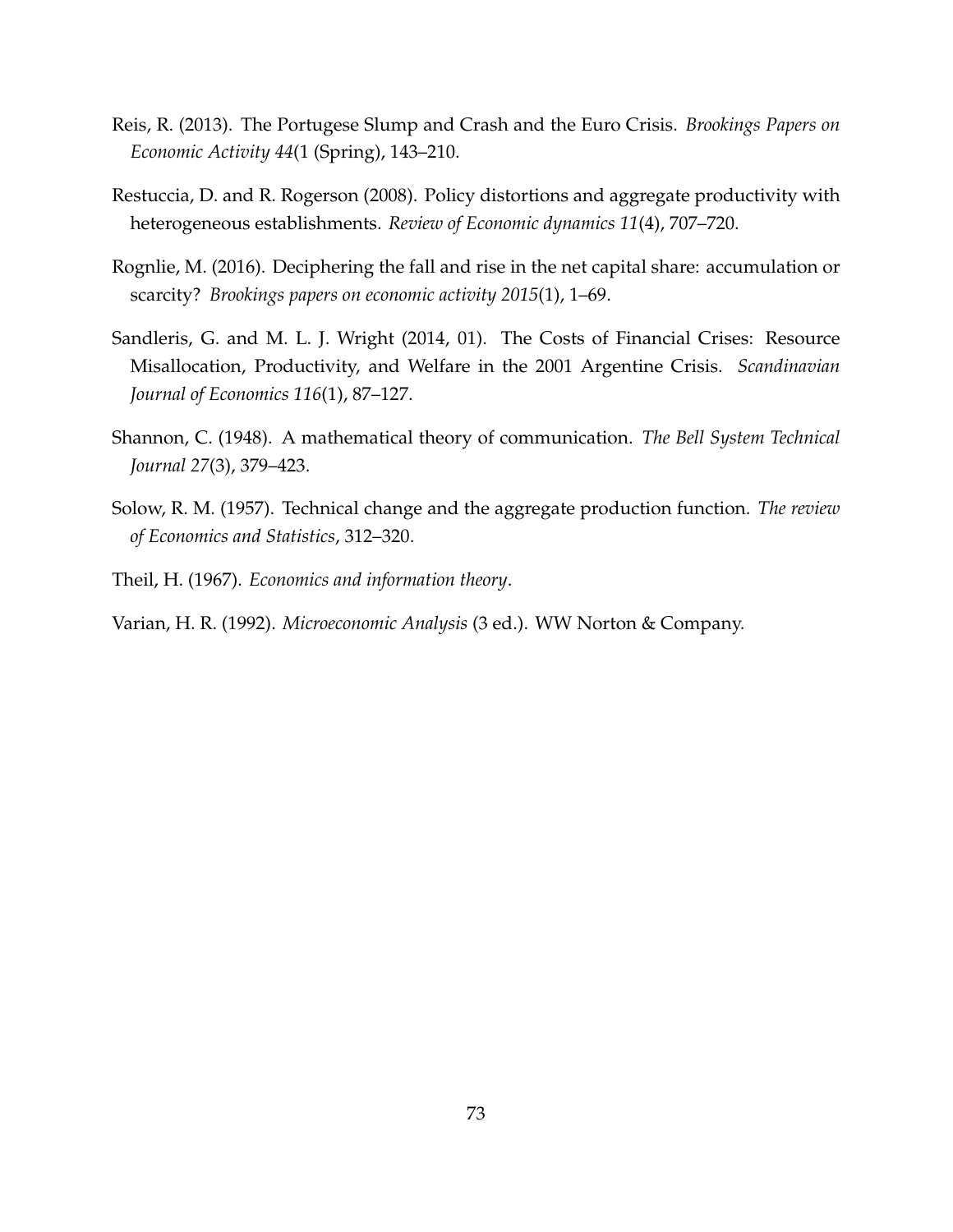# **A Additional Figures**



Figure 11: Decomposition of the Solow Residual using LI markups.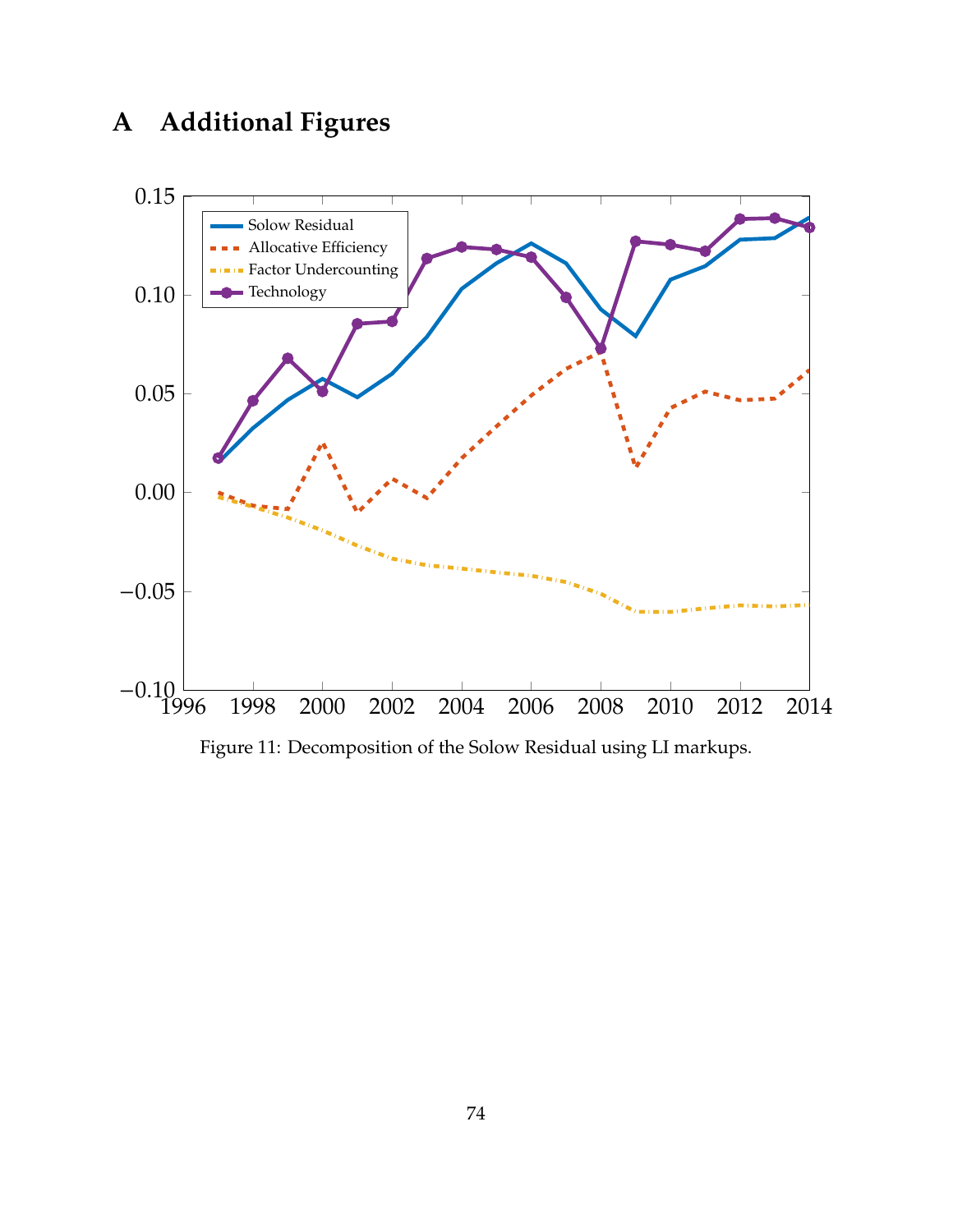

Figure 12: Decomposition of the Solow Residual using DE markups.

### **B Proofs**

*Proof of Theorem [2.2.](#page-11-0)* By Shephard's lemma, we know that, to a first order, the productivity shock *A<sup>k</sup>* will change the prices of any industry who purchases inputs, either directly or indirectly, from industry *k*

$$
\frac{\mathrm{d}\log p_i}{\mathrm{d}\log A_k} = -1(i=k) + \sum_{F} \tilde{\alpha}_{iF} \frac{\mathrm{d}\log w_F}{\mathrm{d}\log A_k} + \sum_{j} \tilde{\Omega}_{ij} \frac{\mathrm{d}\log p_j}{\mathrm{d}\log A_k}.\tag{36}
$$

Rewrite this in matrix form to get

$$
\frac{\mathrm{d}\log p}{\mathrm{d}\log A_k} = (I - \tilde{\Omega})^{-1} (\tilde{\alpha} \frac{\mathrm{d}\log w}{\mathrm{d}\log A_k} - e_k) = \tilde{\Psi}(\tilde{\alpha} \frac{\mathrm{d}\log w}{\mathrm{d}\log A_k} - e_k),\tag{37}
$$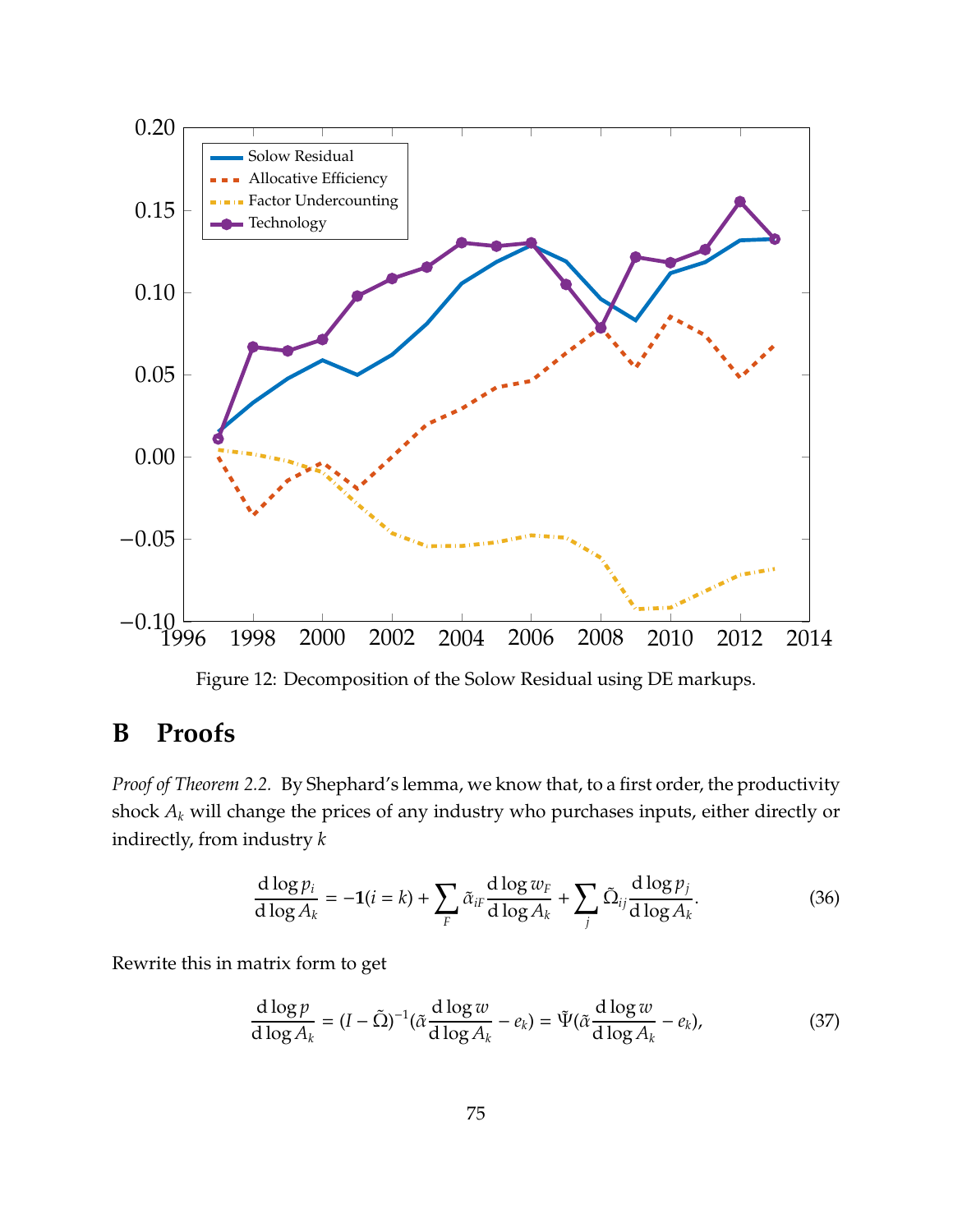where *e<sup>k</sup>* is the *k*th standard basis vector. Let the household's aggregate consumption good to be the numeraire, so that the household's ideal price index *P<sup>c</sup>* is always equal to one. Then we know that

$$
\frac{\mathrm{d}\log P_c}{\mathrm{d}\log A_k} = b' \frac{\mathrm{d}\log p}{\mathrm{d}\log A_k} = 0.
$$
\n(38)

Combine this with the previous expression to get

$$
-b'\tilde{\Psi}e_k + b'\tilde{\Psi}\tilde{\alpha}\frac{\mathrm{d}\log w}{\mathrm{d}\log A_k} = 0.
$$
\n(39)

Note that,  $b'\tilde{\Psi} = \tilde{\lambda}$  and  $b'\tilde{\Psi}\tilde{\alpha} = \tilde{\Lambda}$ . Hence,

$$
-\tilde{\lambda}_k + \tilde{\Lambda}' \frac{\mathrm{d}\log w}{\mathrm{d}\log A_k} = 0. \tag{40}
$$

Now, note that

$$
\Lambda_F = \frac{w_F L_F}{P_c C}.\tag{41}
$$

From this, we know that

$$
\frac{d \log \Lambda_F}{d \log A_k} = \frac{d \log w_F}{d \log A_k} + \frac{d \log L_f}{d \log A_k} - \frac{d \log C}{d \log A_k}.
$$
\n(42)

Substitute this into the previous expression to get

$$
-\tilde{\lambda}_k + \tilde{\Lambda}' \frac{d \log \Lambda}{d \log A_k} - \tilde{\Lambda}' \frac{d \log L_f}{d \log A_k} + \frac{d \log C}{d \log A_k} = 0,
$$
\n(43)

where we use the fact that  $\sum_{F} \tilde{\Lambda}_F = 1$ . Rearrange this to get the desired result.To get an explicit characterization for d log Λ*k*/ d log *A<sup>k</sup>* in terms of structural parameters of the model, without loss of generality, assume that each good is produced from a distinct primary factor (this can be achieved by relabelling the input-output matrix). Now note that

$$
\lambda_i = b_i + \sum_j \mu_j^{-1} \omega_{ji} \lambda_j,\tag{44}
$$

$$
w_i = \frac{\alpha_i p_i y_i}{\mu_i G_i (w_i / P_c)},
$$
\n(45)

$$
\lambda_i = \frac{p_i y_i}{P_c C'}
$$
\n(46)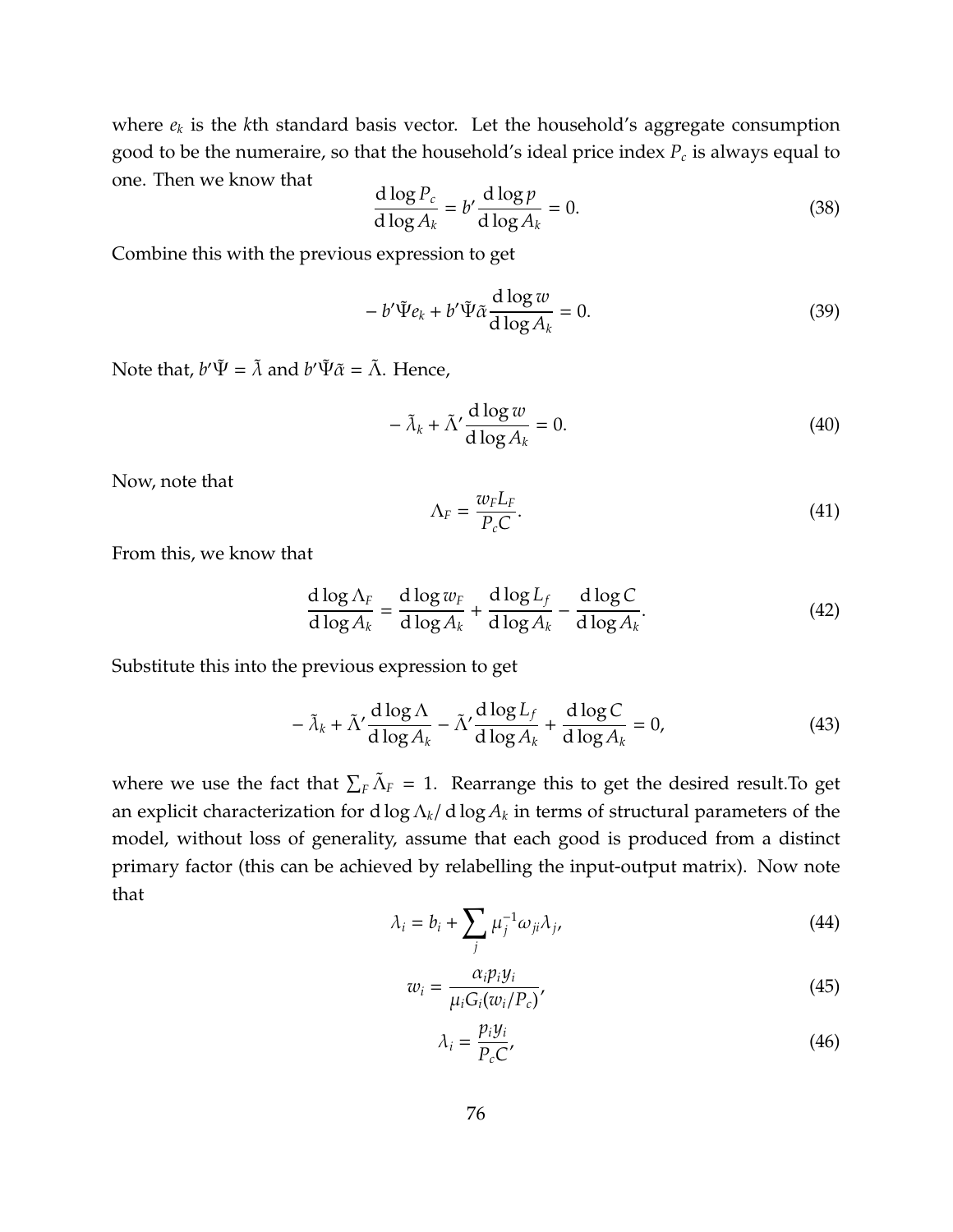$$
p_i = \frac{1}{A_i} \mathfrak{C}_i(p_1, \dots, p_N, w_i) \mu_i,
$$
\n(47)

$$
P_c = \frac{\sum_i p_i c_i}{C} = 1.
$$
\n(48)

We can differentiate these to get to our answer. Denote the elasticity of substitution between  $k$  and  $j$  for the total cost function of industry  $i$  by  $\rho^i_{kl}$ . Then we can write

$$
\frac{d \lambda_i}{d \log A_k} = d b_i + \sum_j d \omega_{ji} \mu_j^{-1} \lambda_j
$$
  
+ 
$$
\sum_j \omega_{ji} \mu_j^{-1} \frac{d \lambda_j}{d \log A_k} - \sum_j \omega_{ji} \mu_j^{-1} \lambda_j d \log \mu_j,
$$
 (49)

$$
d b_i = b_i \sum_{j \neq i} b_j \left( 1 - \frac{1}{\rho_{ij}^c} \right) \left( d \log p_i - d \log p_j \right), \tag{50}
$$

$$
d \omega_{ij} = \omega_{ij} \sum_{k \neq j} \omega_{ik} \left( 1 - \frac{1}{\rho_{jk}^i} \right) \left( d \log p_j - d \log p_k \right) + \omega_{ij} \alpha_i \left( 1 - \frac{1}{\rho_{jL}^i} \right) \left( d \log p_j - d \log w_i \right), \quad (51)
$$

$$
\frac{d \log w_i}{d \log A_k} = \sum_j \omega_{ij} \left( 1 - \frac{1}{\rho_{jL}^i} \right) \left( d \log w_i - d \log p_j \right) + d \log p_i + d \log y_i - d \log \mu_i, \tag{52}
$$

$$
\frac{d \log y_i}{d \log A_k} = \frac{1}{\lambda_i} \frac{d \lambda_i}{d \log A_k} - \frac{d \log p_i}{d \log A_k} + \frac{d \log P_c C}{d \log A_k},
$$
(53)

The proof for the case with markups is very similar.

*Proof of Proposition* [2.6.](#page-18-0) Take all derivatives with respect to  $A_k$  and normalize  $P_c = 1$ . In this case, the system reduces to

$$
\frac{1}{\lambda_i} d \lambda_i = 0, \tag{54}
$$

$$
d \log w_i = d \log p_i + d \log y_i \tag{55}
$$

$$
d \log y_i = -d \log p_i + d \log C \tag{56}
$$

$$
d \log p_i = -\mathbf{1}(i = k) + \alpha_i d \log w_i + \sum_i \omega_{ij} d \log p_j, \qquad (57)
$$

$$
d \log C = \sum_{i} \frac{w_i l_i}{C} d \log w_i + \sum_{i} \frac{\pi_i}{C} (d \log \lambda_i + d \log C).
$$
 (58)

We also know that  $b'$  d log  $p = 0$  by normalization. Hence, combining the second and third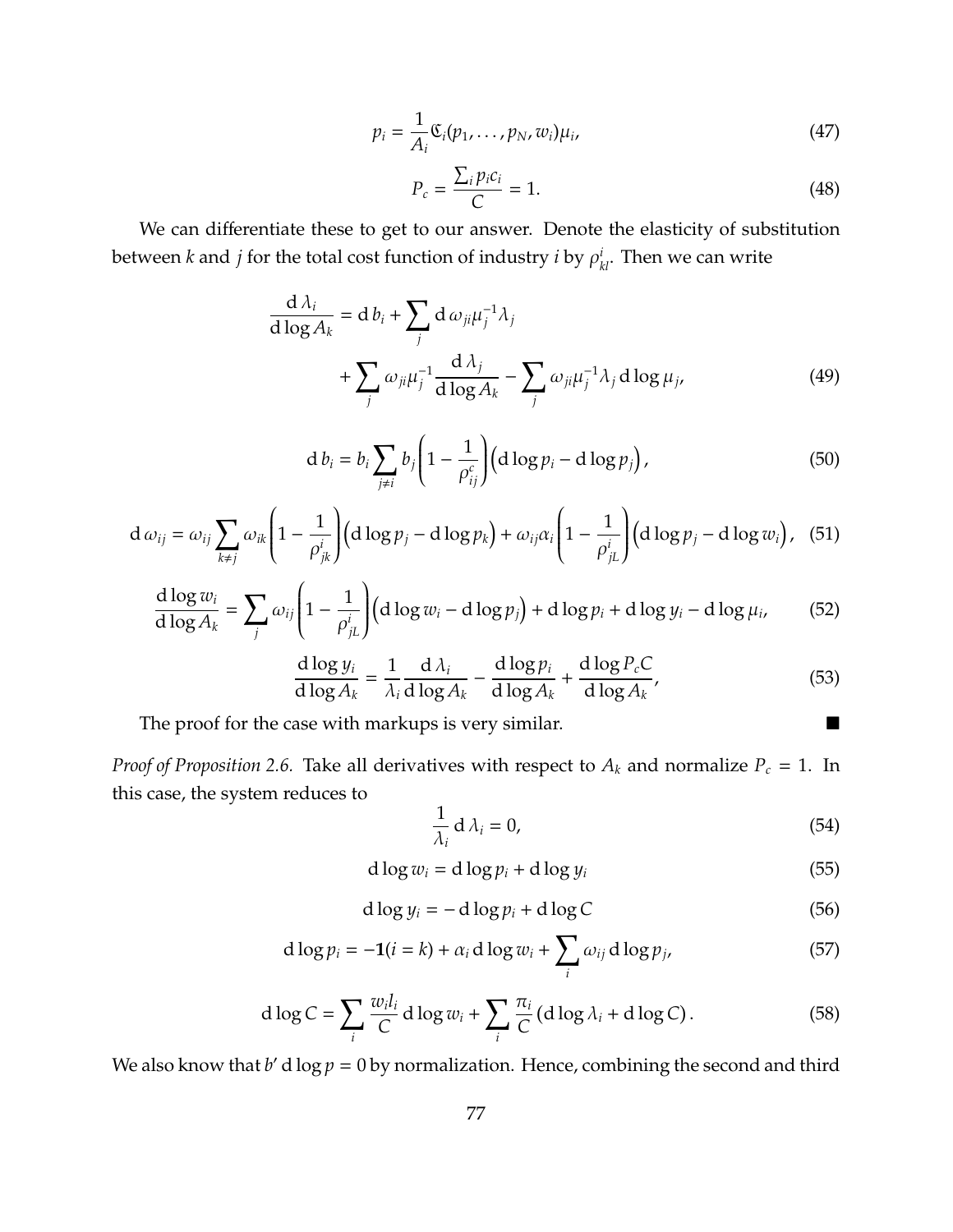relationship we get that

$$
d \log w_i = d \log C, \tag{59}
$$

in other words, all wages move together – there is no pecuniary externality on the factors in response to a shock. Next, we know the pricing equation is

$$
d \log p = (I - \Omega)^{-1} (\alpha \, d \log C - e_k). \tag{60}
$$

Combine this with  $b'$  d  $\log p = 0$  to get the desired result that

$$
d \log C = b'(I - \Omega)^{-1} e_k,
$$
\n(61)

following the fact that  $b'(I - \Omega)^{-1}\alpha = 1$  — or, without markups, the sum of factor payments would add up to GDP since there are no pure profits.

*Proof of Proposition [3.1.](#page-26-0)* First, observe that

$$
d \log p_i = -\mathbf{1}(i = k) + \sum_j \omega_{ij} \, d \log p_j + \alpha_i \, d \log w. \tag{62}
$$

Hence,

$$
d \log p_i = e'_i (I - \Omega)^{-1} \alpha \, d \log w - e'_i (I - \Omega)^{-1} e_k = d \log w - \tilde{\psi}_{ik}.
$$
 (63)

Since, *b'* d  $\log p_i = d \log w - \tilde{\lambda}_k = 0$ , this is

$$
d \log p_i = \tilde{\lambda}_k - \tilde{\psi}_{ik}.
$$
 (64)

This completely characterizes the effect on prices, and if the real wage is equal to output, we are done. However, in equilibrium, the real wage is not equal to output. To get the effect on output, we need to take into account how the labor share of income changes. Denote the labor share by Λ*L*. Using Theorem [2.2,](#page-11-0) we have that

$$
d \log C = \tilde{\lambda}_k - \frac{1}{\Lambda_L} d \Lambda_L. \tag{65}
$$

Hence, we need to characterize d Λ*L*. We know that

$$
d \Lambda_L = \sum_j \alpha_j \mu_j^{-1} \lambda_j (1 - \theta_j) \left[ d \log w - d \log p_j - 1 (j = k) \right] + \sum_j \alpha_j \mu_j^{-1} d \lambda_j. \tag{66}
$$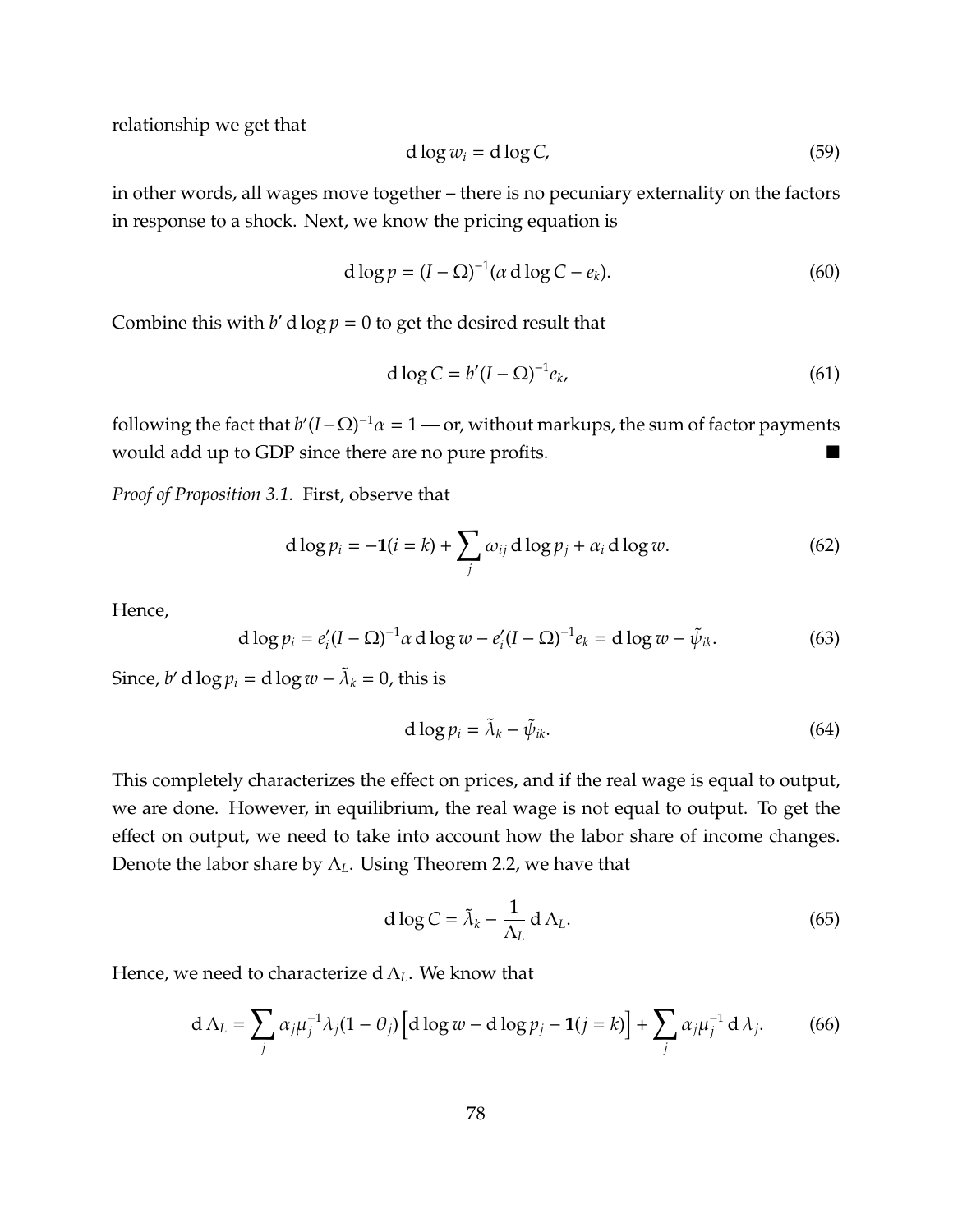Which simplifies to

$$
d \Lambda_L = \sum_j \alpha_j \mu_j^{-1} \lambda_j (1 - \theta_j) \left( \tilde{\psi}_{jk} - \mathbf{1}(j = k) \right) + \sum_j \alpha_j \mu_j^{-1} d \lambda_j.
$$
 (67)

Now, note that

$$
d \lambda_i = b_i (1 - \theta_0) d \log p_i + \sum_j \omega_{ji} \mu_j^{-1} (1 - \theta_j) \left( d \log p_i - d \log p_j - 1 (j = k) \right) + \sum_j \omega_{ji} \mu_j^{-1} d \lambda_j.
$$
\n(68)

Substitute in prices, and solve this linear system in d  $\lambda$  to get

$$
d\lambda_m = \sum_i \left[ b_i (1 - \theta_0)(\tilde{\lambda}_k - \tilde{\psi}_{ik}) + \sum_j \omega_{ji} \mu_j^{-1} \lambda_j (1 - \theta_j)(\tilde{\psi}_{jk} - \tilde{\psi}_{ik}) + \omega_{ki} \mu_k^{-1} \lambda_k (\theta_k - 1) \right] \psi_{im}.
$$
\n(69)

This can be simplified to

$$
d \lambda_m = \sum_i b_i (1 - \theta_0) \tilde{\lambda}_k \psi_{im} - \sum_i b_i (1 - \theta_0) \psi_{im} \tilde{\psi}_{ik} + \sum_{i,j} \omega_{ji} \mu_j^{-1} (1 - \theta_j) \lambda_j \tilde{\psi}_{jk} \psi_{im} - \sum_{i,j} \omega_{ji} \mu_j^{-1} (1 - \theta_j) \lambda_j \tilde{\psi}_{ik} \psi_{im} + \sum_i \omega_{ki} \mu_k^{-1} \lambda_k (\theta_k - 1) \psi_{im}.
$$
 (70)

Which can be further simplified to

$$
d \lambda_m = \lambda_m \tilde{\lambda}_k (1 - \theta_0) - \sum_i b_i (1 - \theta_0) \psi_{im} \tilde{\psi}_{ik}
$$
  
+ 
$$
\sum_{i,j} \omega_{ji} \mu_j^{-1} (1 - \theta_j) \lambda_j \tilde{\psi}_{jk} \psi_{im} - \sum_{i,j} \omega_{ji} \mu_j^{-1} (1 - \theta_j) \lambda_j \tilde{\psi}_{ik} \psi_{im}
$$
  
+ 
$$
\lambda_k (\theta_k - 1) [\psi_{km} - 1(m = k)].
$$
  
= 
$$
(\theta_0 - 1) cov_b^* (\tilde{\Psi}_{(k)}, \Psi_{(m)}) + \sum_j (\theta_j - 1) \lambda_j cov_{\mu_j^{-1} \Omega_j}^* (\tilde{\Psi}_{(k)}, \Psi_{(m)})
$$
  
+ 
$$
\sum_j (\theta_j - 1) \lambda_j \left( \sum_i \omega_{ji} \tilde{\psi}_{ik} \sum_i \mu_j^{-1} \omega_{ji} \psi_{im} \right)
$$
  
- 
$$
\sum_{i,j} \omega_{ji} \mu_j^{-1} (\theta_j - 1) \lambda_j \tilde{\psi}_{jk} \psi_{im} + \lambda_k (\theta_k - 1) (\psi_{km} - 1(m = k)),
$$
 (71)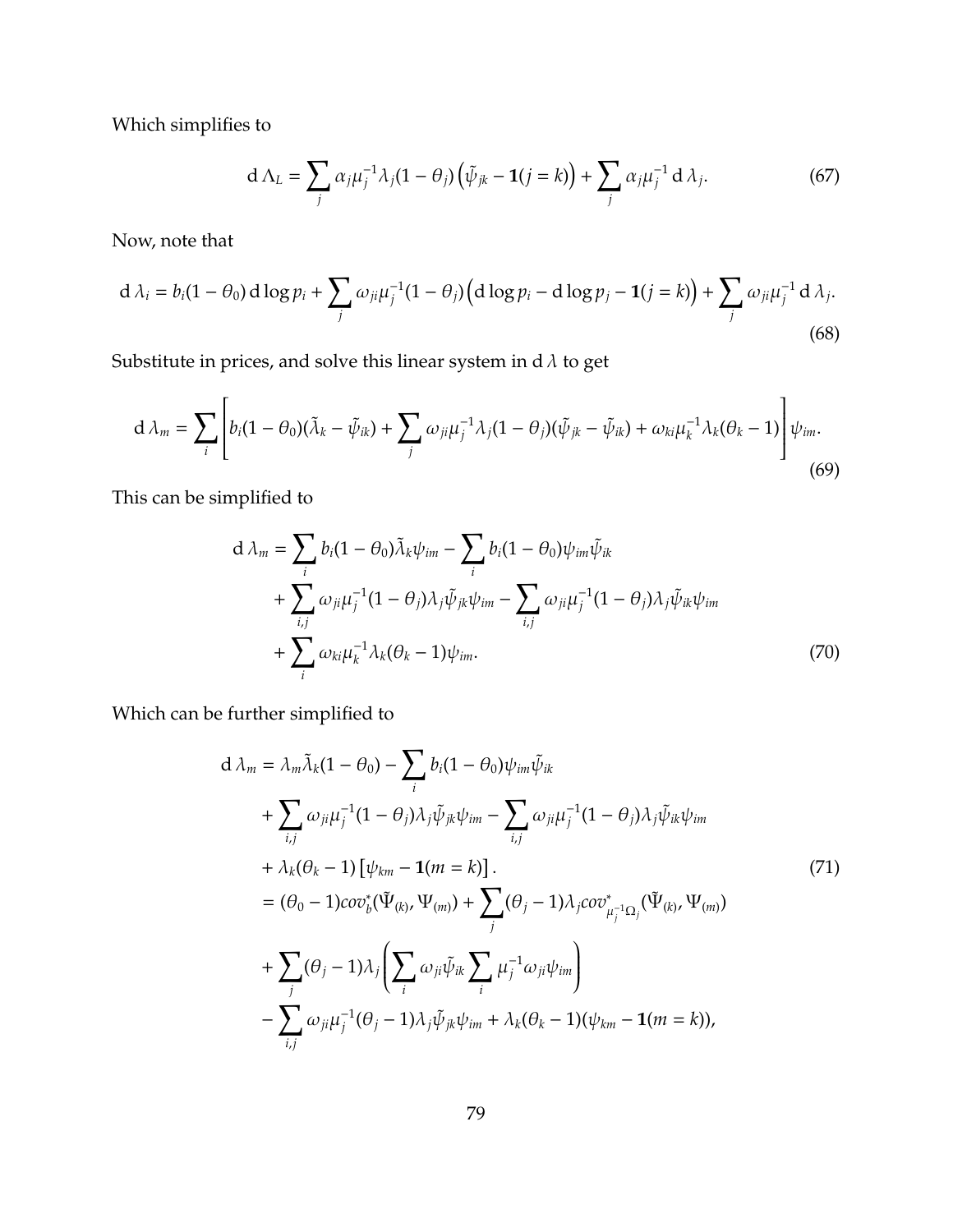$$
= (\theta_0 - 1)cov_b^*(\tilde{\Psi}_{(k)}, \Psi_{(m)}) + \sum_j (\theta_j - 1)\lambda_j cov_{\mu_j^{-1}\Omega_j}^*(\tilde{\Psi}_{(k)}, \Psi_{(m)}).
$$
(72)

Hence,

$$
\sum_{m} \alpha_{m} \mu_{m}^{-1} d \lambda_{m} = (\theta_{0} - 1) cov_{b}^{*} (\tilde{\Psi}_{(k)}, \sum_{m} \alpha_{m} \mu_{m}^{-1} \Psi_{(m)}) + \sum_{j} (\theta_{j} - 1) \lambda_{j} cov_{\mu_{j}^{-1} \Omega_{j}}^{*} (\tilde{\Psi}_{(k)}, \sum_{m} \alpha_{m} \mu_{m}^{-1} \Psi_{(m)}).
$$
\n(73)

Putting this altogether, we get

$$
d \Lambda_L = \sum_j \alpha_j \mu_j^{-1} \lambda_j (1 - \theta_j) \left( \tilde{\psi}_{jk} - \mathbf{1}(j = k) \right)
$$
  
+  $(\theta_0 - 1) cov_b^* (\tilde{\Psi}_{(k)}, \sum_m \alpha_m \mu_m^{-1} \Psi_{(m)}) + \sum_j (\theta_j - 1) \lambda_j cov_{\mu_j^{-1} \Omega_j}^* (\tilde{\Psi}_{(k)}, \sum_m \alpha_m \mu_m^{-1} \Psi_{(m)}).$  (74)

To finish the proof, note that  $\sum_m \mu_m^{-1} \alpha_m \Psi_{im} = \Psi_{iL}$ . Then

$$
d \Lambda_{L} = \sum_{j} \alpha_{j} \mu_{j}^{-1} \lambda_{j} (1 - \theta_{j}) \left( \tilde{\psi}_{jk} - \mathbf{1}(j = k) \right)
$$
  
+  $(\theta_{0} - 1) cov_{b}^{*} (\tilde{\Psi}_{(k)}, \sum_{m} \alpha_{m} \mu_{m}^{-1} \Psi_{(m)}) + \sum_{j} (\theta_{j} - 1) \lambda_{j} cov_{\mu_{j}^{-1} \Omega_{j}}^{*} (\tilde{\Psi}_{(k)}, \Psi_{(L)}),$  (75)  
=  $(\theta_{0} - 1) cov_{b}^{*} (\tilde{\Psi}_{(k)}, \sum_{m} \alpha_{m} \mu_{m}^{-1} \Psi_{(m)}) + \sum_{j} (\theta_{j} - 1) \lambda_{j} cov_{\mu_{j}^{-1} [\Omega_{j}, \alpha]}^{*} (\tilde{\Psi}_{(k)}, \Psi_{(L)}),$  (76)

$$
= (\theta_0 - 1)cov_b^*(\tilde{\Psi}_{(k)}, \sum_m \alpha_m \mu_m^{-1} \Psi_{(m)}) + \sum_j (\theta_j - 1) \lambda_j cov_{\mu_j^{-1}[\Omega_j, a_j]}^*(\tilde{\Psi}_{(k)}, \Psi_{(L)}),
$$
 (70)

where note that  $\Psi_{LL} = 1$ .

*Proof of Proposition [3.2.](#page-29-0)* From Theorem [2.2,](#page-11-0) we know that

<span id="page-79-1"></span>
$$
d \log C / d \log \mu_k = -\tilde{\lambda}_k - \frac{1}{\Lambda_L} d \lambda_L. \tag{77}
$$

 $\blacksquare$ 

For a quantity *m*, we have

<span id="page-79-0"></span>
$$
d \lambda_m = \sum_i \left( b_i (1 - \theta_0) (d \log p_i) + \sum_j \Omega_{ji} \mu_j^{-1} (1 - \theta_j) \lambda_j [d \log p_i - d \log p_j] - \mathbf{1}(j = k) \theta_k \right) \Psi_{im}.
$$
\n(78)

Note that

$$
d \log p_i = \mathbf{1}(i = k) + \sum_j \omega_{ij} \, d \log p_j + \alpha_i \, d \log w. \tag{79}
$$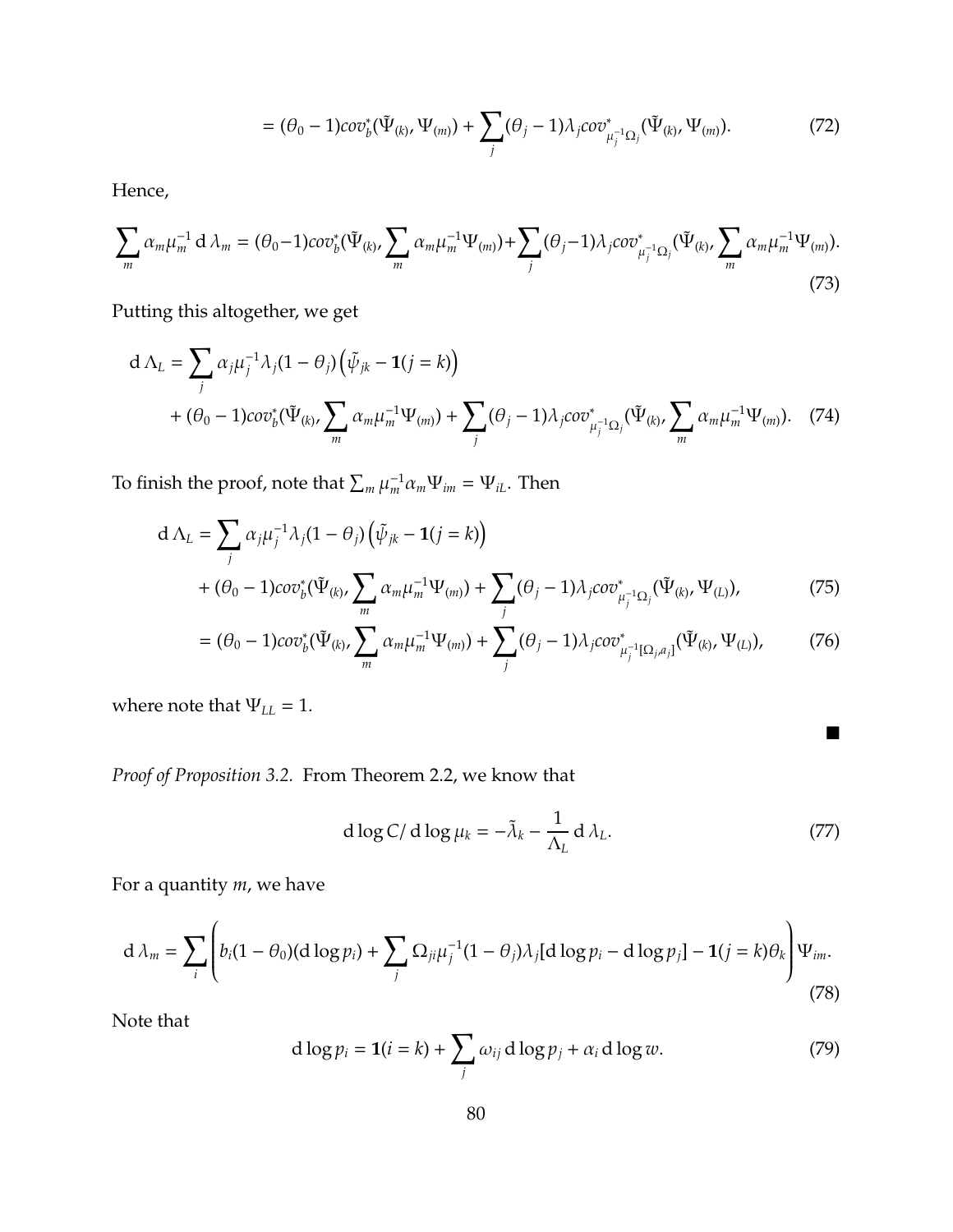Hence,

$$
d \log p_i = d \log w + \tilde{\psi}_{ik}.
$$
\n(80)

Since, *b'* d  $\log p_i = d \log w + \tilde{\lambda}_k = 0$ , this is

$$
d \log p_i = -\tilde{\lambda}_k + \tilde{\psi}_{ik}.
$$
 (81)

Substituting this back into [\(78\)](#page-79-0) and set *m* = *L* to get

$$
d \lambda_L = \sum_i b_i (1 - \theta_0)(\tilde{\psi}_{ik} - \tilde{\lambda}_k) \psi_{iL} + \sum_j \lambda_j (1 - \theta_j) \mu_j^{-1} \sum_i \Omega_{ji} [\tilde{\psi}_{ik} - \tilde{\psi}_{jk}] \Psi_{iL} - \theta_k \mu_k^{-1} \lambda_k \sum_i \Omega_{ki} \Psi_{iL}.
$$
\n(82)

Rearrange this to get

$$
\begin{aligned}\nd \lambda_L = &(1-\theta_0)Cov_b(\tilde{\Psi}_{(k)}, \Psi_{(L)}) + \sum_j \lambda_j (1-\theta_j) \mu_j^{-1}Cov_{\Omega^{(j)}}(\tilde{\Psi}_{(k)}, \Psi_{(L)})\\ &- \mu_k^{-1}(1-\theta_k) \lambda_k \sum_i \Omega_{ki} \Psi_{iL} - \theta_k \mu_k^{-1} \lambda_k \sum_i \Omega_{ki} \Psi_{iL}.\n\end{aligned}
$$

Combine this with [\(77\)](#page-79-1). ■

*Proof of Proposition [3.3.](#page-34-0)* By Shephard's lemma,

$$
d \log p_i = -\mathbf{1}(i = k) + \sum_j \Omega_{ij} \, d \log p_j + \sum_f \alpha_{if} \, d \log w_f. \tag{83}
$$

Invert this system to get

$$
d \log p_i = -\tilde{\Psi} e_k + \tilde{\Psi}_f \, d \log w,\tag{84}
$$

where  $\Psi_f = (I − Ω)^{-1}α$  is a  $N × K$  matrix of network-adjusted factor intensities by industry. Now consider a factor *L*, we have

$$
d \Lambda_L = \sum_i b_i (1 - \theta_0) [-\tilde{\Psi}_{ik} + \sum_f \tilde{\Psi}_{if} d \log w_f] \Psi_{iL},
$$
  
+ 
$$
\sum_j (1 - \theta_j) \lambda_j \mu_j^{-1} \sum_i \Omega_{ji} [-\tilde{\Psi}_{ik} + \sum_f \tilde{\Psi}_{if} d \log w_f + \tilde{\Psi}_{jk} - \sum_f \tilde{\Psi}_{if} d \log w_f] \Psi_{iL}
$$
  
+ 
$$
(\theta_k - 1) \lambda_k \mu_k^{-1} \sum_i \Omega_{ki} \Psi_{iL}.
$$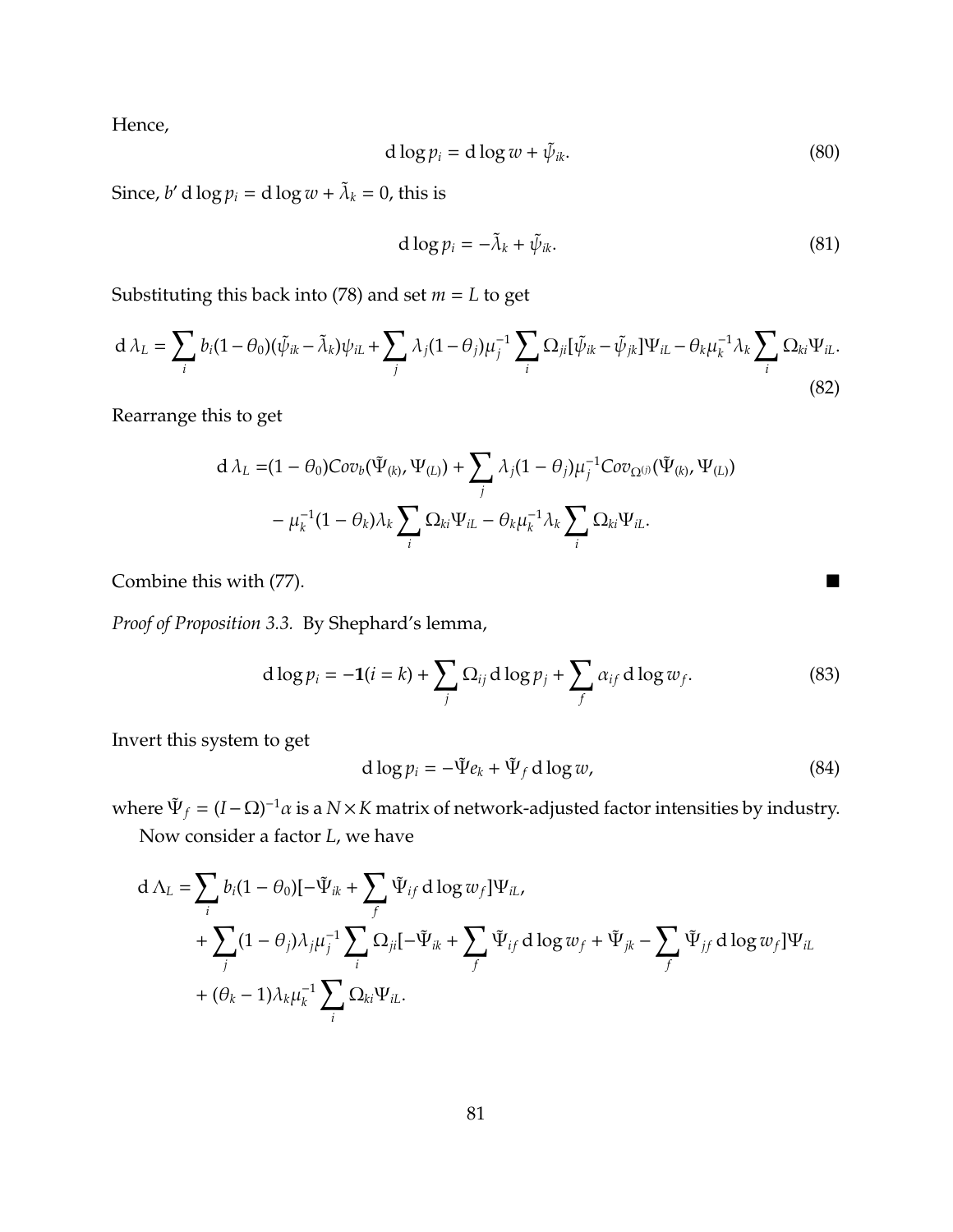Simplify this to

d 
$$
\Lambda_L = (\theta_0 - 1) \left( \sum_i b_i \Psi_{ik} \Psi_{il} - \sum_i b_i \Psi_{il} \sum_j \Psi_{ij} d \log w_j \right),
$$
  
\t $+ \sum_j (\theta_j - 1) \lambda_j \mu_j^{-1} \left[ \sum_i \Omega_{ji} \Psi_{ik} \Psi_{il} - \sum_i \Omega_{ji} \Psi_{jk} \Psi_{il} \right]$   
\t $+ \sum_j (1 - \theta_j) \lambda_j \mu_j^{-1} \left[ \sum_i \Omega_{ji} \sum_j (\Psi_{ij} - \Psi_{jj}) d \log w_j \Psi_{il} \right]$   
\t $+ (\theta_k - 1) \lambda_k \mu_k^{-1} \sum_i \Omega_{ki} \Psi_{il}$   
\t $= (\theta_0 - 1) \left( \sum_i b_i \Psi_{ik} \Psi_{il} - \sum_i b_i \Psi_{il} \sum_j \Psi_{ij} d \log w_j \right),$   
\t $+ \sum_j (\theta_j - 1) \lambda_j \mu_j^{-1} \left[ \sum_i \Omega_{ji} \Psi_{ik} \Psi_{il} - \left( \sum_i \Omega_{ji} \Psi_{il} \right) \left( \sum_i \Omega_{ji} \Psi_{ik} \right) \right]$   
\t $+ \sum_j (1 - \theta_j) \lambda_j \mu_j^{-1} \left[ \sum_i \Omega_{ji} \sum_j (\Psi_{ij} - \Psi_{jj}) d \log w_j \Psi_{il} \right],$   
\t $= (\theta_0 - 1) \left( \sum_i b_i \Psi_{ik} \Psi_{il} - \sum_i b_i \Psi_{il} \sum_j \Psi_{ij} d \log w_j \right),$   
\t $+ \sum_j (\theta_j - 1) \lambda_j \mu_j^{-1} \text{Cov}_{\Omega^{(i)}}(\Psi_{(k)}, \Psi_{(L)})$   
\t $+ \sum_j (1 - \theta_j) \lambda_j \mu_j^{-1} \sum_j \left[ \sum_i \Omega_{ji} \Psi_{ij} \Psi_{il} - \left( \sum_i \Omega_{ji} \Psi_{il} \right) \left( \sum_i \Omega_{ji} \Psi_{ij} \right) \right] d \log w_j,$   
\t $= (\theta_0 - 1) \left( \sum_i b_i \Psi_{ik} \Psi_{il} - \sum_i b_i \Psi_{il} \sum_j \Psi_{ij} d \log w_j \right),$   
\t $+ \sum_j (\theta_j - 1) \lambda_j \mu_j^{-1} \text{Cov}_{\Omega^{(i)}}$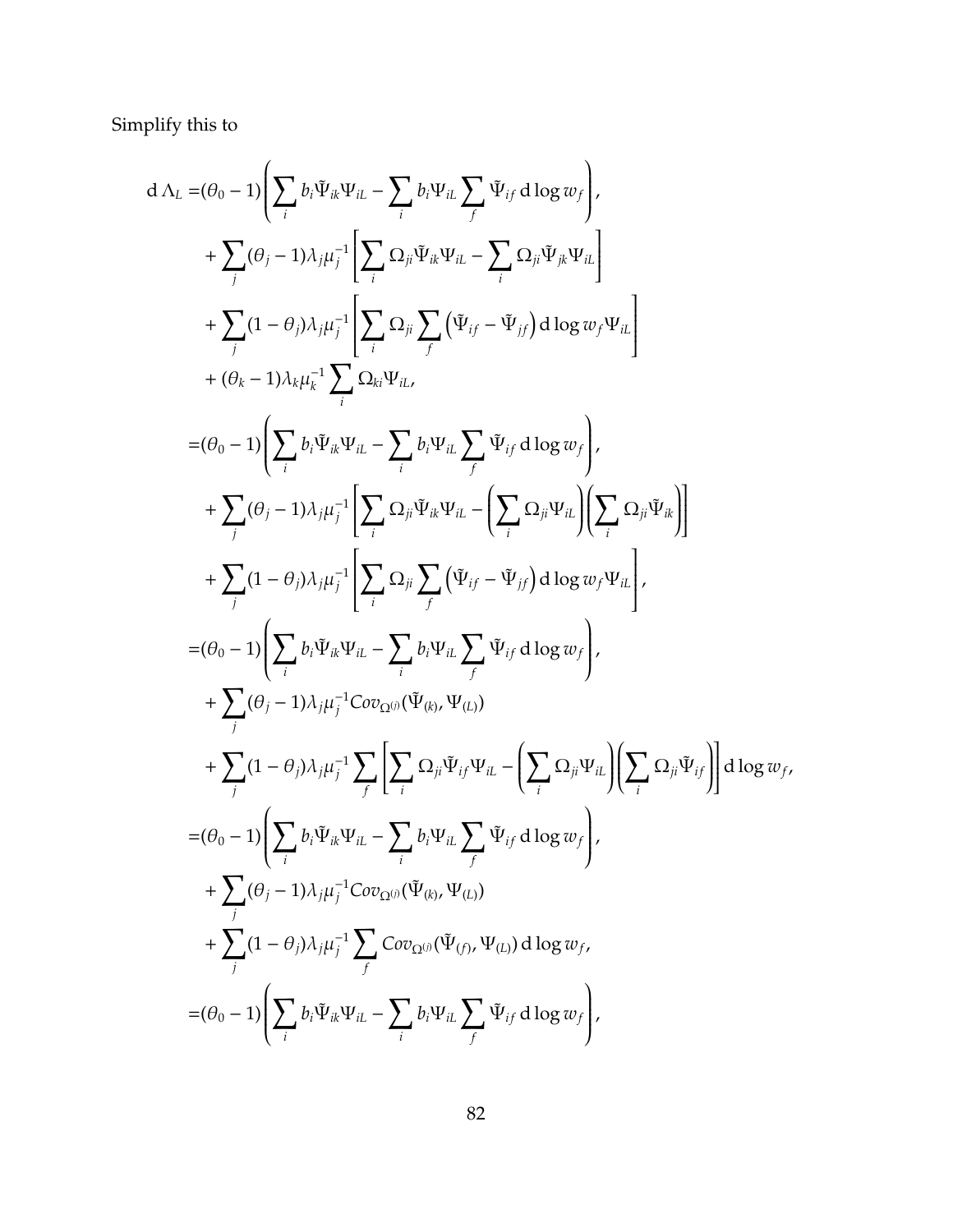+
$$
\sum_{j} (\theta_{j} - 1)\lambda_{j} \mu_{j}^{-1}Cov_{\Omega^{(j)}}(\tilde{\Psi}_{(k)} - \sum_{f} \tilde{\Psi}_{(f)} d \log w_{f}, \Psi_{(L)})
$$
  
\n= $(\theta_{0} - 1) \left( \sum_{i} b_{i} \Psi_{iL} \left( \tilde{\Psi}_{ik} - \sum_{f} \tilde{\Psi}_{if} d \log w_{f} \right) \right),$   
\n+
$$
\sum_{j} (\theta_{j} - 1)\lambda_{j} \mu_{j}^{-1}Cov_{\Omega^{(j)}}(\tilde{\Psi}_{(k)} - \sum_{f} \tilde{\Psi}_{(f)} d \log w_{f}, \Psi_{(L)})
$$
  
\n= $(\theta_{0} - 1)Cov_{b}(\tilde{\Psi}_{(k)} - \sum_{f} \tilde{\Psi}_{(f)} d \log w_{f}, \Psi_{(L)}) + (\theta_{0} - 1)(\tilde{\lambda}_{k} - \sum_{f} \tilde{\lambda}_{f} d \log w_{f}) \lambda_{L},$   
\n+
$$
\sum_{j} (\theta_{j} - 1)\lambda_{j} \mu_{j}^{-1}Cov_{\Omega^{(j)}}(\tilde{\Psi}_{(k)} - \sum_{f} \tilde{\Psi}_{(f)} d \log w_{f}, \Psi_{(L)}).
$$

Hence, for a productivity shock d log *A<sup>k</sup>* , letting Λ*<sup>L</sup>* be demand for factor *L*, and indexing all factors by *f*, we have

$$
d \lambda_L = (\theta_0 - 1)Cov_b \left( \tilde{\Psi}_{(k)} - \sum_f \tilde{\Psi}_{(f)} d \log w_f, \Psi_{(L)} \right)
$$
  
+ 
$$
\sum_j (\theta_j - 1) \mu_j^{-1} \lambda_j Cov_{[\Omega_j, \alpha_j]} \left( \tilde{\Psi}_{(k)} - \sum_f \tilde{\Psi}_{(f)} d \log w_f, \Psi_{(L)} \right)
$$
  
+ 
$$
(\theta_0 - 1) \left( \tilde{\lambda}_k - \sum_f \tilde{\lambda}_f d \log w_f \right) \lambda_L.
$$
 (85)

Combine this with the observation that

$$
\lambda_L(\mathbf{d}\log w_L + \mathbf{d}\log L_L - \mathbf{d}\log C) = \mathbf{d}\lambda_L.
$$
 (86)

Finally, we know that

$$
d \log C = \tilde{\lambda}_k + \sum_{f} \tilde{\lambda}_f d \log \lambda_f. \tag{87}
$$

Set  $d L_L = 0$ , and we have a linear system with  $F + 1$  equations and  $F + 1$  unknowns where *F* is the total number of factors. Substitute

$$
\frac{1}{\lambda_f} \, \mathrm{d}\,\lambda_f + \mathrm{d}\log C = \mathrm{d}\log w_f \tag{88}
$$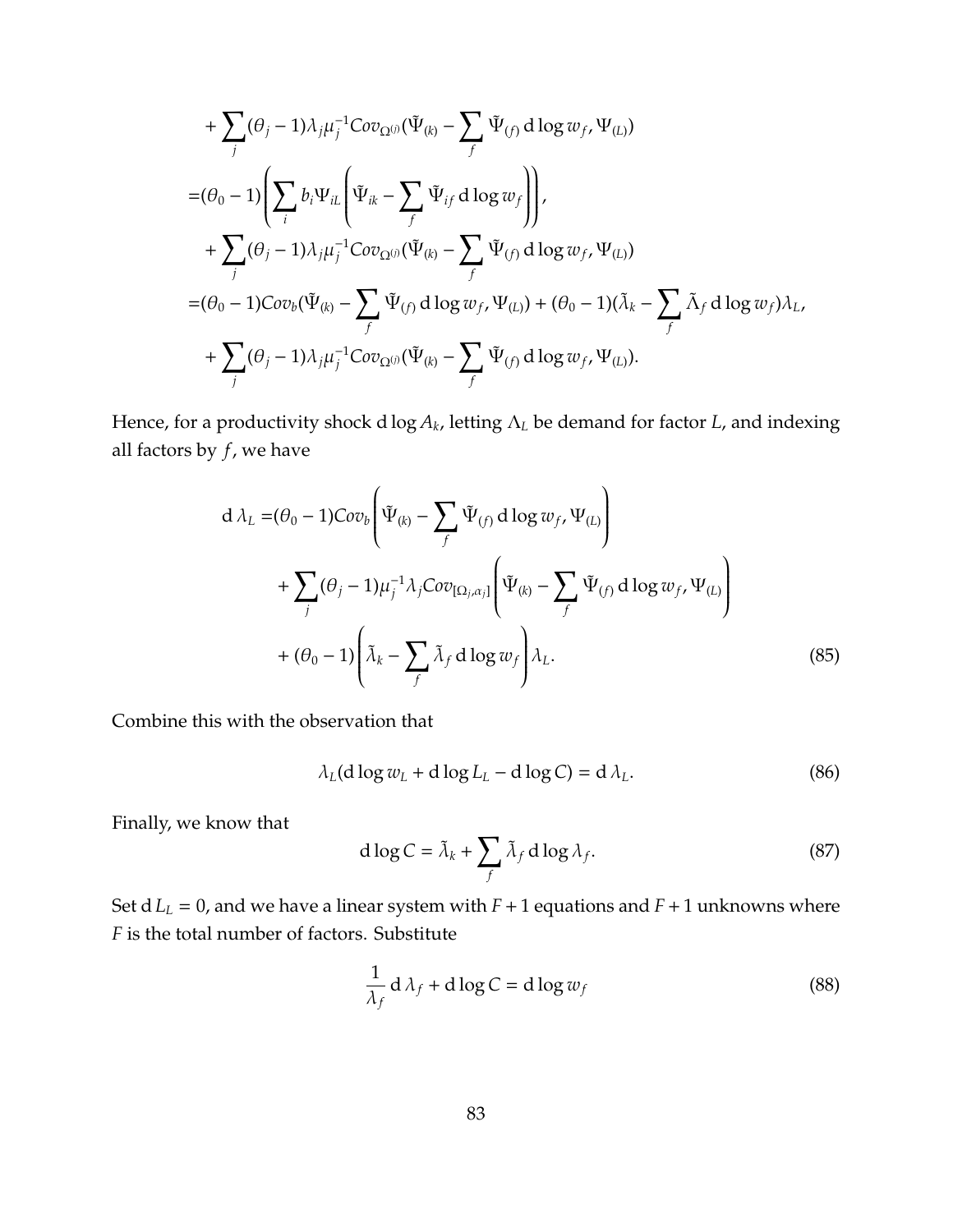back into network formula to get

$$
\Lambda_L \operatorname{d} \log \lambda_L = (\theta_0 - 1) \operatorname{Cov}_b \left( \tilde{\Psi}_{(k)} - \sum_f \tilde{\Psi}_{(f)} \operatorname{d} \log \lambda_f, \Psi_{(L)} \right) + \sum_j (\theta_j - 1) \mu_j^{-1} \lambda_j \operatorname{Cov}_{[\Omega_j, \alpha_j]} \left( \tilde{\Psi}_{(k)} - \sum_f \tilde{\Psi}_{(f)} \operatorname{d} \log \lambda_f, \Psi_{(L)} \right) + (\theta_0 - 1) \left( \tilde{\lambda}_k - \sum_f \tilde{\lambda}_f \operatorname{d} \log \lambda_f - \operatorname{d} \log C \right) \lambda_L.
$$
 (89)

Use Theorem [2.2](#page-11-0) to further simplify this

$$
\lambda_L \operatorname{d} \log \lambda_L = (\theta_0 - 1) \operatorname{Cov}_b \left( \tilde{\Psi}_{(k)} - \sum_f \tilde{\Psi}_{(f)} \operatorname{d} \log \lambda_f, \Psi_{(L)} \right) + \sum_j (\theta_j - 1) \mu_j^{-1} \lambda_j \operatorname{Cov}_{[\Omega_j, \alpha_j]} \left( \tilde{\Psi}_{(k)} - \sum_f \tilde{\Psi}_{(f)} \operatorname{d} \log \lambda_f, \Psi_{(L)} \right).
$$
(90)

*Proof of Proposition [3.4.](#page-37-0)* From Theorem [2.2,](#page-11-0) we know that

$$
d \log C / d \log \mu_k = -\tilde{\lambda}_k - \frac{1}{\Lambda_L} d \lambda_L. \tag{91}
$$

п

For a markup shock, we can differentiate demand for a quantity *m* to get

<span id="page-83-0"></span>
$$
d \lambda_m = \sum_i \left( b_i (1 - \theta_0) (d \log p_i) + \sum_j \Omega_{ji} \mu_j^{-1} (1 - \theta_j) \lambda_j [d \log p_i - d \log p_j] - \mathbf{1}(j = k) \theta_k \right) \Psi_{im}.
$$
\n(92)

By Shephard's lemma,

$$
d \log p_i = \mathbf{1}(i = k) + \sum_j \Omega_{ij} \, d \log p_j + \sum_f \alpha_{if} \, d \log w_f. \tag{93}
$$

Invert this system to get

$$
d \log p_i = \tilde{\Psi} e_k + \tilde{\Psi}_f \, d \log w,\tag{94}
$$

where  $\Psi_f = (I - Ω)^{-1}α$  is a  $N \times K$  matrix of network-adjusted factor intensities by industry.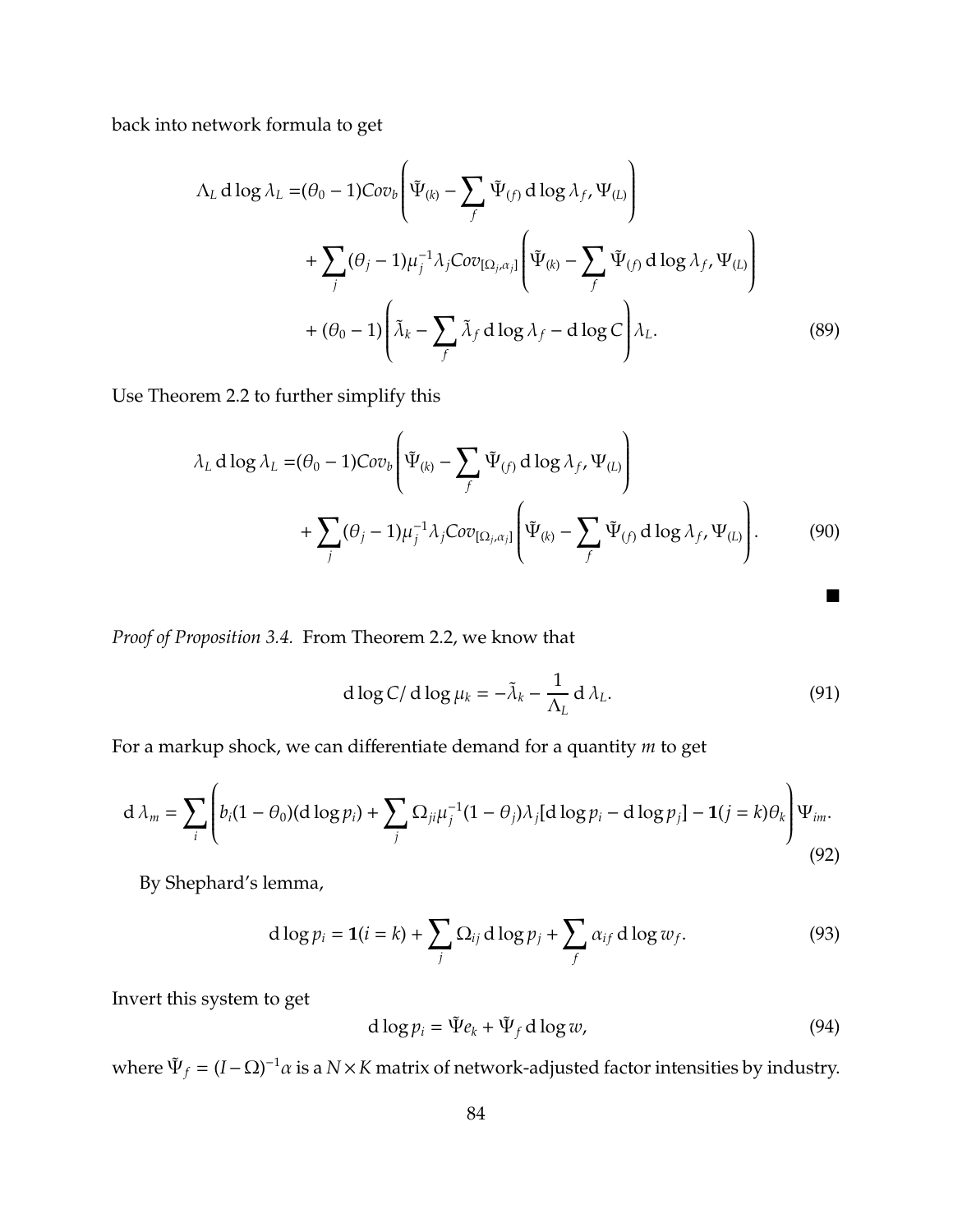Substituting this back into [\(92\)](#page-83-0) and set *m* = *L* to get

$$
d \Lambda_L = \sum_i b_i (1 - \theta_0) [\tilde{\Psi}_{ik} + \sum_f \tilde{\Psi}_{if} d \log w_f] \Psi_{iL},
$$
  
+ 
$$
\sum_j (1 - \theta_j) \lambda_j \mu_j^{-1} \sum_i \Omega_{ji} [\tilde{\Psi}_{ik} + \sum_f \tilde{\Psi}_{if} d \log w_f - \tilde{\Psi}_{jk} - \sum_f \tilde{\Psi}_{jf} d \log w_f] \Psi_{iL}
$$
  
- 
$$
\theta_k \mu_k^{-1} \lambda_k \sum_i \Omega_{ki} \Psi_{iL}.
$$

Simplify this to

$$
d \Delta_{L} = (1 - \theta_{0}) \left( \sum_{i} b_{i} \Psi_{ik} \Psi_{il} \right) + (1 - \theta_{0}) \left( \sum_{i} b_{i} \Psi_{il} \sum_{f} \Psi_{if} d \log w_{f} \right),
$$
  
+ 
$$
\sum_{j} (1 - \theta_{j}) \lambda_{j} \mu_{j}^{-1} \left[ \sum_{i} \Omega_{ji} \Psi_{ik} \Psi_{il} - \sum_{i} \Omega_{ji} \Psi_{il} \Psi_{jk} \right]
$$
  
+ 
$$
\sum_{j} (1 - \theta_{j}) \lambda_{j} \mu_{j}^{-1} \left[ \sum_{i} \Omega_{ji} \sum_{f} \Psi_{if} d \log w_{f} \Psi_{il} - \sum_{i} \Omega_{ji} \Psi_{il} \sum_{f} \Psi_{jf} d \log w_{f} \right]
$$
  
- 
$$
\theta_{k} \lambda_{k} \mu_{k}^{-1} \Psi_{kl},
$$
  
= 
$$
(1 - \theta_{0}) \left( Cov_{b}(\Psi_{(k)}, \Psi_{(L)}) + \tilde{\lambda}_{k} \Delta_{L} \right)
$$
  
+ 
$$
\sum_{j} (1 - \theta_{j}) \lambda_{j} \mu_{j}^{-1} \left( Cov_{\Omega^{(i)}}(\Psi_{(k)}, \Psi_{(L)}) - 1(j = k) \Psi_{jl} \right)
$$
  
+ 
$$
(1 - \theta_{0}) \left( Cov_{b} \left( \sum_{f} \Psi_{(f)} d \log w_{f}, \Psi_{(L)} \right) + \sum_{f} \tilde{\lambda}_{f} d \log w_{f} \Delta_{L} \right)
$$
  
+ 
$$
\sum_{j} (1 - \theta_{j}) \lambda_{j} \mu_{j}^{-1} \left( Cov_{\Omega^{(i)}} \left( \sum_{f} \Psi_{(f)} d \log w_{f}, \Psi_{(L)} \right) - 1(j = k) \Psi_{jl} \right)
$$
  
- 
$$
\theta_{k} \lambda_{k} \mu_{k}^{-1} \Psi_{kl},
$$
  
= 
$$
(1 - \theta_{0}) \left( Cov_{b}(\Psi_{(k)} + \sum_{f} \Psi_{(f)} d \log w_{f}, \Psi_{(L)}) + \tilde{\lambda}_{k} \Lambda_{L} \right)
$$
  
+ 
$$
\sum_{j} (1 - \theta_{j}) \lambda_{j} \mu_{j}^{-1} \left( Cov_{\Omega^{(i)}}
$$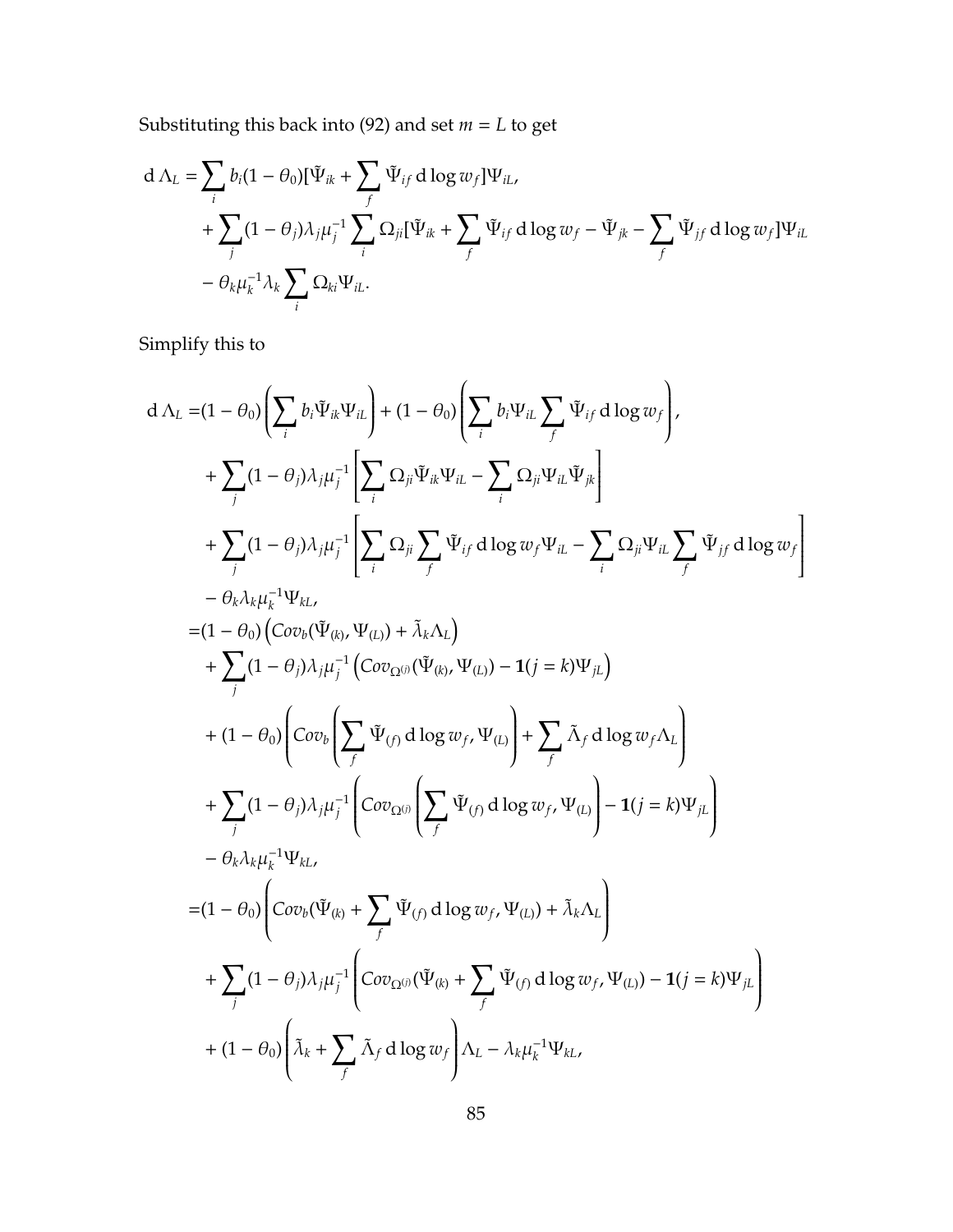$$
= (1 - \theta_0) \left( Cov_b(\tilde{\Psi}_{(k)} + \sum_f \tilde{\Psi}_{(f)} d \log w_f, \Psi_{(L)}) + \tilde{\lambda}_k \Lambda_L \right) + \sum_j (1 - \theta_j) \lambda_j \mu_j^{-1} \left( Cov_{\Omega^{(j)}}(\tilde{\Psi}_{(k)} + \sum_f \tilde{\Psi}_{(f)} d \log w_f, \Psi_{(L)}) \right) - \lambda_k \Psi_{kL}.
$$

The final line follows from the fact that  $(\tilde{\lambda}_k + \sum_f \tilde{\Lambda}_f d \log w_f) = b' d \log p = d \log P_c = 0$ . Finally, substitute d  $\log w_f = d \log \Lambda_f + d \log C$  into the expression above to get

$$
d \Lambda_L = (1 - \theta_0) \left( Cov_b(\tilde{\Psi}_{(k)} + \sum_f \tilde{\Psi}_{(f)}(d \log \Lambda_f + d \log C), \Psi_{(L)}) + \tilde{\lambda}_k \Lambda_L \right) + \sum_j (1 - \theta_j) \lambda_j \mu_j^{-1} \left( Cov_{\Omega^{(j)}}(\tilde{\Psi}_{(k)} + \sum_f \tilde{\Psi}_{(f)}(d \log \Lambda_f + d \log C), \Psi_{(L)}) \right) - \lambda_k \Psi_{kL}.
$$

To complete the proof, note that

$$
d \log C \sum_{f} \tilde{\Psi}_{(f)} = d \log C 1. \tag{95}
$$

In other words, this is a vector of all ones multiplied by the scalar d log *C*, and hence it drops out of the covariance operators, since the covariance of a vector of ones with any other vector under any probability distribution is always equal to zero. Hence,

$$
d \Lambda_L = (1 - \theta_0) \left( Cov_b(\tilde{\Psi}_{(k)} + \sum_f \tilde{\Psi}_{(f)} d \log \Lambda_f, \Psi_{(L)}) + \tilde{\lambda}_k \Lambda_L \right) + \sum_j (1 - \theta_j) \lambda_j \mu_j^{-1} \left( Cov_{\Omega^{(j)}}(\tilde{\Psi}_{(k)} + \sum_f \tilde{\Psi}_{(f)} d \log \Lambda_f, \Psi_{(L)}) \right) - \lambda_k \Psi_{kL}.
$$

This can be combined with Theorem [2.3](#page-13-0) to complete the proof.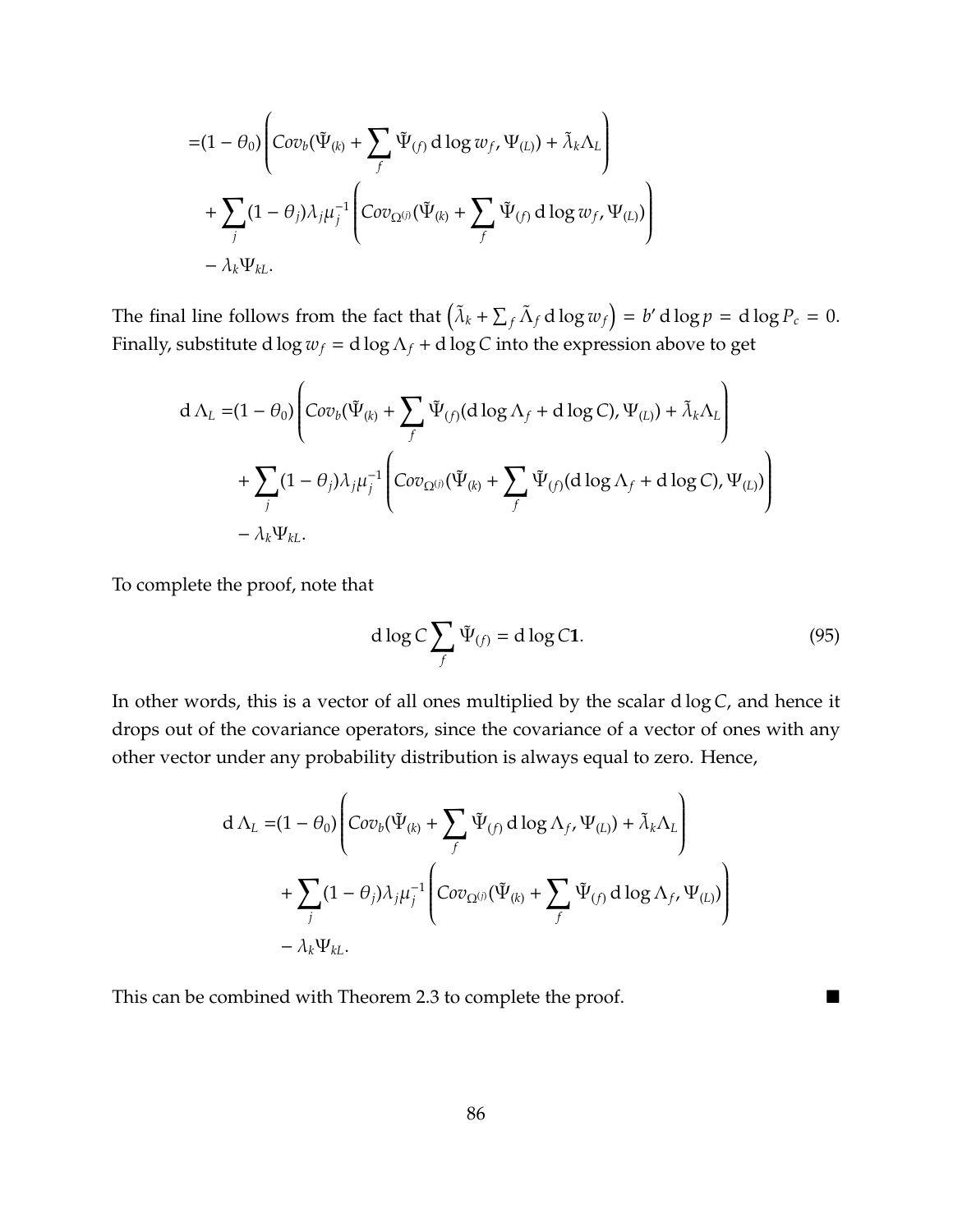*Proof of Example [3.6.](#page-35-0)* We start with the matrices listed in [\(25\)](#page-35-1) and [\(26\)](#page-35-2), so that

$$
\Gamma = \begin{pmatrix} (1 - \theta_0) \text{Cov}_b(\widetilde{\Psi}_{(L)}, \Psi_{(L)}) & (1 - \theta_0) \text{Cov}_b(\widetilde{\Psi}_{(K)}, \Psi_{(L)}) \\ (1 - \theta_0) \text{Cov}_b(\widetilde{\Psi}_{(K)}, \Psi_{(L)}) & (1 - \theta_0) \text{Cov}_b(\widetilde{\Psi}_{(K)}, \Psi_{(K)}) \end{pmatrix}.
$$
(96)

$$
\delta^{(i)} = \left( \begin{array}{c} (1 - \theta_0) \text{Cov}_b(\widetilde{\Psi}_{(i)}, \Psi_{(L)}) \\ (1 - \theta_0) \text{Cov}_b(\widetilde{\Psi}_{(i)}, \Psi_{(K)}) \end{array} \right). \tag{97}
$$

From the structure of the problem, we can explicitly write the value of Γ as follows:

$$
\Gamma = (1 - \theta_0) \begin{pmatrix} b_3(b_1\mu_1^{-1} + b_2\mu_2^{-1}) & -b_3(b_1\mu_1^{-1} + b_2\mu_2^{-1}) \\ -b_3(1 - b_3)\mu_3^{-1} & b_3(1 - b_3)\mu_3^{-1} \end{pmatrix} . \tag{98}
$$

First we look at the cases for  $i = 1, 2$  (the case where a factor of production is shared). We note that the case is symmetric for  $i = 1, 2$  by the structure of the network and the problem. For these values, we have that

$$
\delta^{(1)} = (1 - \theta_0) \begin{pmatrix} b_1(\mu_1^{-1} - (b_1\mu_1^{-1} + b_2\mu_2^{-1})) \\ -b_1b_3\mu_3^{-1} \end{pmatrix} . \tag{99}
$$

Generally (for all cases), in order to solve the system in equation [\(24\)](#page-34-1), write

$$
(\Lambda - \Gamma) = \begin{pmatrix} (b_1 \mu_1^{-1} + b_2 \mu_2^{-1})(1 - (1 - \theta_0)b_3) & (1 - \theta_0)b_3(\mu_1^{-1}b_1 + b_2 \mu_2^{-1}) \\ (1 - \theta_0)b_3(1 - b_3)\mu_3^{-1} & b_3 \mu_3^{-1}(1 - (1 - \theta_0)(1 - b_3)) \end{pmatrix}.
$$
 (100)

Invert this to get

<span id="page-86-0"></span>
$$
(\Lambda - \Gamma)^{-1} = \frac{1}{\det \Gamma} \begin{pmatrix} b_3 \mu_3^{-1} (1 - (1 - \theta_0)(1 - b_3)) & -(1 - \theta_0) b_3 (\mu_1^{-1} b_1 + b_2 \mu_2^{-1}) \\ -(1 - \theta_0) b_3 (1 - b_3) \mu_3^{-1} & (b_1 \mu_1^{-1} + b_2 \mu_2^{-1}) (1 - (1 - \theta_0) b_3) \end{pmatrix} .
$$
 (101)

The determinant is

$$
\det \Gamma = (b_1 \mu_1^{-1} + b_2 \mu_2^{-1})(1 - (1 - \theta_0)b_3)b_3\mu_3^{-1}(1 - (1 - \theta_0)(1 - b_3)) -
$$
  
\n
$$
(1 - \theta_0)^2 b_3^2 (1 - b_3)\mu_3^{-1}(\mu_1^{-1}b_1 + b_2\mu_2^{-1})),
$$
  
\n
$$
= \Lambda_L \Lambda_K ((1 - (1 - \theta_0)b_3)(1 - (1 - \theta_0)(1 - b_3)) - (1 - \theta_0)^2 b_3 (1 - b_3))
$$
  
\n
$$
= \Lambda_L \Lambda_K (1 - (1 - \theta_0)b_3 - (1 - \theta_0)(1 - b_3) + (1 - \theta_0)^2 b_3 (1 - b_3) - (1 - \theta_0)^2 b_3 (1 - b_3))
$$
  
\n
$$
= \Lambda_L \Lambda_K (1 - (1 - \theta_0)(b_3 + 1 - b_3))
$$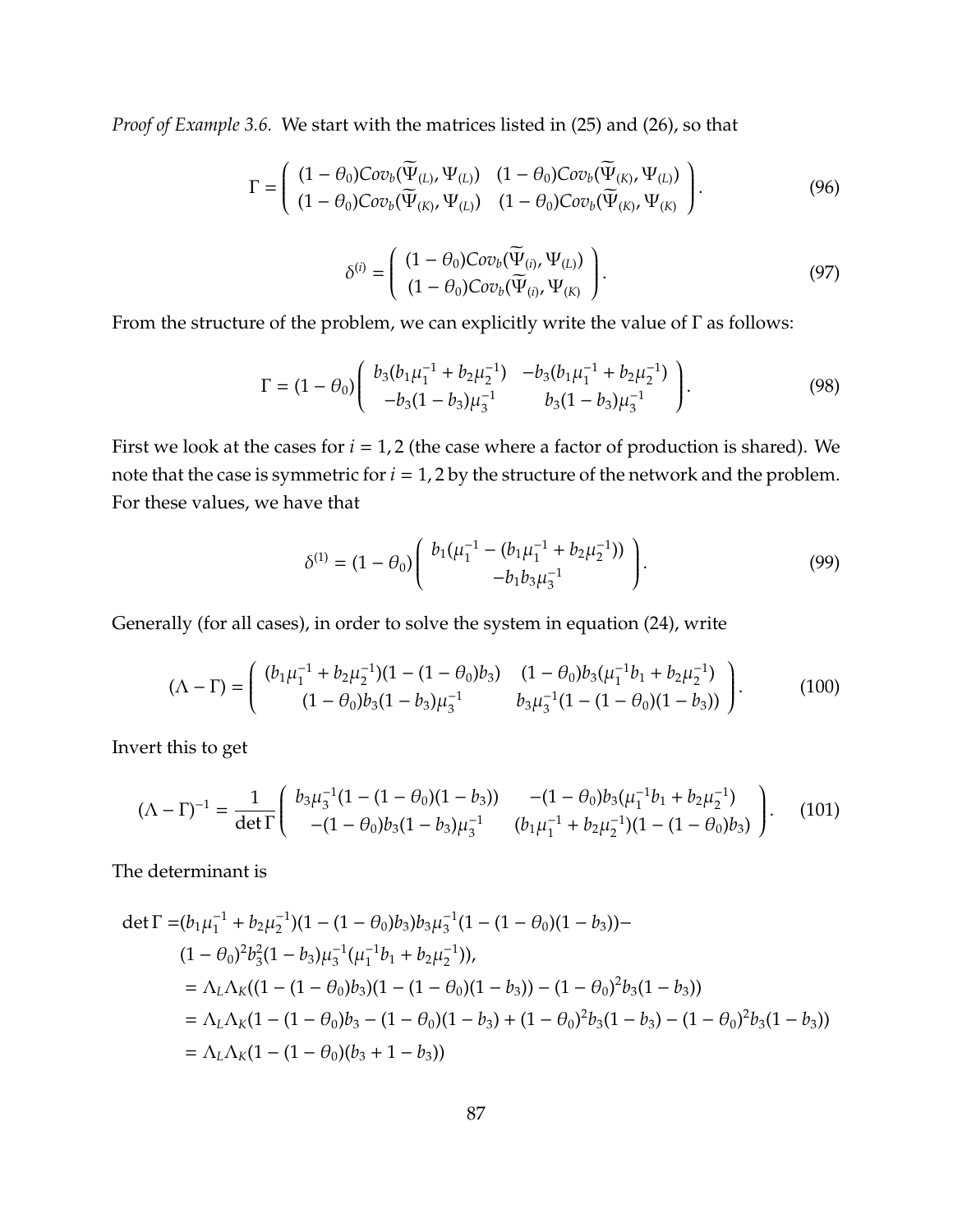$$
=\Lambda_L\Lambda_K\theta_0.
$$

Plug this back into [\(101\)](#page-86-0) and simplify,

<span id="page-87-1"></span>
$$
(\Lambda - \Gamma)^{-1} = \frac{1}{\Lambda_L \Lambda_K \theta_0} \begin{pmatrix} \Lambda_K (1 - (1 - \theta_0)(1 - b_3)) & -(1 - \theta_0) b_3 \Lambda_L \\ -\Lambda_K (1 - \theta_0)(1 - b_3) & \Lambda_L (1 - (1 - \theta_0) b_3) \end{pmatrix} .
$$
 (102)

Returning to the specific case where  $i = 1$ ,

<span id="page-87-0"></span>
$$
(\Lambda - \Gamma)^{-1} \delta^{(1)} = \begin{pmatrix} \frac{(1 - (1 - \theta_0)(1 - b_3))}{\theta_0 \Lambda_L} & \frac{(\theta_0 - 1)b_3}{\Lambda_R \theta_0} \\ -\frac{(1 - \theta_0)(1 - b_3)}{\theta_0 \Lambda_L} & \frac{1 - (1 - \theta_0)b_3}{\Lambda_R \theta_0} \end{pmatrix} \begin{pmatrix} b_1(\theta_0 - 1)(\mu_1^{-1} - \Lambda_L) \\ -b_1(\theta_0 - 1)\Lambda_K \end{pmatrix} .
$$
 (103)

Multiplying the values in [\(103\)](#page-87-0), and using the identity in [\(24\)](#page-34-1),

$$
d \log \Lambda = (\Lambda - \Gamma)^{-1} \delta^{(1)},
$$
  
=  $\frac{b_1(\theta_0 - 1)}{\theta_0} \left( \frac{(\frac{\mu_1^{-1}}{\Lambda_L} - 1)\theta_0 + b_3(1 - \theta_0) \frac{\mu_1^{-1}}{\Lambda_L} + b_3(\theta_0 - 1) - b_3(\theta_0 - 1)}{(\theta_0 - 1)(1 - b_3)(\frac{\mu_1^{-1}}{\Lambda_L} - 1) - (1 - (1 - \theta_0)b_3)} \right).$ 

Combine this with [\(3\)](#page-11-1) gives

$$
d \log C = b_1 - (1 - b_3) b_1 \frac{\theta_0 - 1}{\theta_0} \Biggl( \Biggl[ \frac{\mu_1^{-1}}{\Lambda_L} - 1 \Biggr] \theta_0 + b_3 (1 - \theta_0) \frac{\mu_1^{-1}}{\Lambda_L} \Biggr) - b_3 b_1 \frac{\theta_0 - 1}{\theta_0} \Biggl[ (\theta_0 - 1)(1 - b_3) \Biggl( \frac{\mu_1^{-1}}{\Lambda_L} - 1 \Biggr) - (1 - (1 - \theta_0) b_3) \Biggr).
$$

which further simplifies to

$$
\frac{d \log C}{d \log A_1} = b_1 + b_1(\theta_0 - 1) \Big[ 1 - (1 - b_3) \frac{\mu_1^{-1}}{\Lambda_L} \Big].
$$
\n(104)

This gives the desired result for firm 1. Note, as mentioned before, a symmetric result holds for firm 2. In the case of firm 3, we have that

$$
\delta^{(3)} = (\theta_0 - 1) \begin{pmatrix} -b_3(b_1\mu_1^{-1} + b_2\mu_2^{-1}) \\ b_3\mu_3^{-1}(1 - b_3) \end{pmatrix} . \tag{105}
$$

The results from [\(102\)](#page-87-1) give the blueprint for solving for the value of  $\frac{d \log C}{d \log A_3}$  as well. From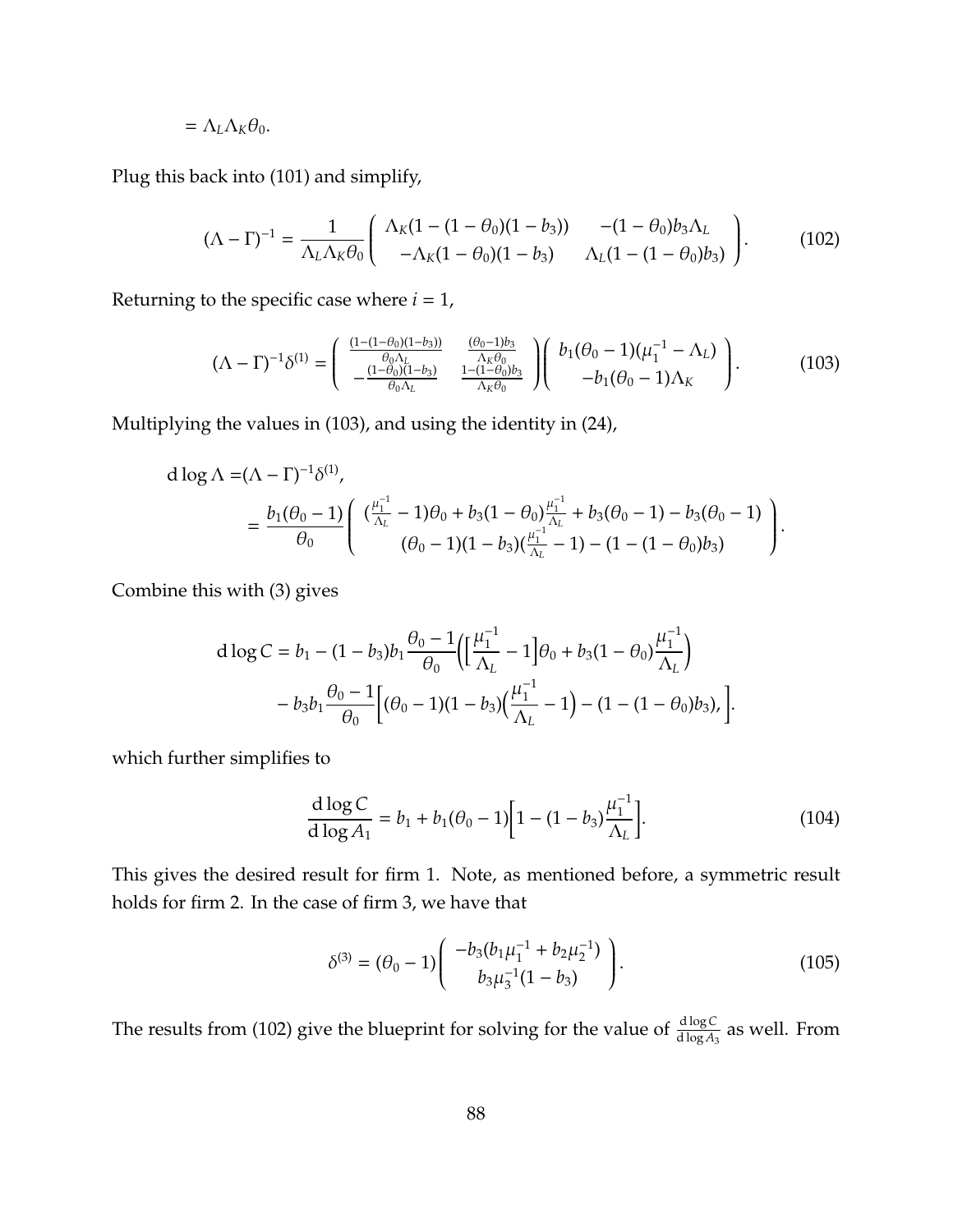this, we can conclude that

$$
\frac{d \log C}{d \log A_3} = b_3 - \left(\begin{array}{c}b_1 + b_2 \ b_3\end{array}\right)^T \left(\begin{array}{cc}\frac{(1 - (1 - \theta_0)(1 - b_3))}{\theta_0 \Lambda_L} & \frac{(\theta_0 - 1)b_3}{\Lambda_K \theta_0} \\ -\frac{(1 - \theta_0)(1 - b_3)}{\theta_0 \Lambda_L} & \frac{1 - (1 - \theta_0)b_3}{\Lambda_K \theta_0}\end{array}\right) \left(\begin{array}{c}-b_3(b_1 \mu_1^{-1} + b_2 \mu_2^{-1}) \\ b_3 \mu_3^{-1} (1 - b_3)\end{array}\right),\tag{106}
$$

which further simplifies to

$$
= b_3 - \left(\begin{array}{c} 1 - b_3 \\ b_3 \end{array}\right)^T \left(\begin{array}{c} \frac{b_3(1 - \theta_0)}{\theta_0} \left[1 - (1 - \theta_0)(1 - b_3)\right] + \frac{(\theta_0 - 1)^2}{\theta_0} b_3(1 - b_3) \\ - \frac{(\theta_0 - 1)^2}{\theta_0} b_3(1 - b_3) + \left[1 - (1 - \theta_0)(1 - b_3)\right] \frac{(1 - b_3)(\theta_0 - 1)}{\theta_0} \end{array}\right). \tag{107}
$$

This simplifies to give the required result

$$
\frac{d \log C}{d \log A_3} = b_3. \tag{108}
$$

 $\blacksquare$ 

*Proof of Proposition [5.1.](#page-61-0)* The industry level price is then given by

$$
p_k = \left(\frac{1}{M_k}\int_{M_k} \left(c(w,p)\frac{\mu_k m_i}{A_k z_i}\right)^{1-\varepsilon_k} \Phi(z_i,m_i) d m_i dz_i\right)^{\frac{1}{1-\varepsilon_k}},
$$
  
=  $c(w,p)\frac{\mu_k}{A_k}E\left(\left(\frac{m_i}{z_i}\right)^{1-\varepsilon_k}\right)^{\frac{1}{1-\varepsilon_k}}.$ 

By Shephard's lemma, we know that,

$$
\frac{\mathrm{d}\log p_i}{\mathrm{d}\log A_k} = -1(i=k) + \sum_F \tilde{\alpha}_{iF} \frac{\mathrm{d}\log w_F}{\mathrm{d}\log A_k} + \sum_j \tilde{\Omega}_{ij} \frac{\mathrm{d}\log p_j}{\mathrm{d}\log A_k'},\tag{109}
$$

where  $\tilde{\alpha}_{i\bar{r}}$  and  $\tilde{\Omega}_{ij}$  are firm-level expenditures on factor  $F$  and industry  $j$  as a share of costs (excluding entry costs). Rewrite this in matrix form to get

$$
\frac{d \log p}{d \log A_k} = (I - \tilde{\Omega})^{-1} (\tilde{\alpha} \frac{d \log w}{d \log A_k} - e_k) = \tilde{\Psi}(\tilde{\alpha} \frac{d \log w}{d \log A_k} - e_k),\tag{110}
$$

where *e<sup>k</sup>* is the *k*th standard basis vector. Let the household's aggregate consumption good to be the numeraire, so that the household's ideal price index *P<sup>c</sup>* is always equal to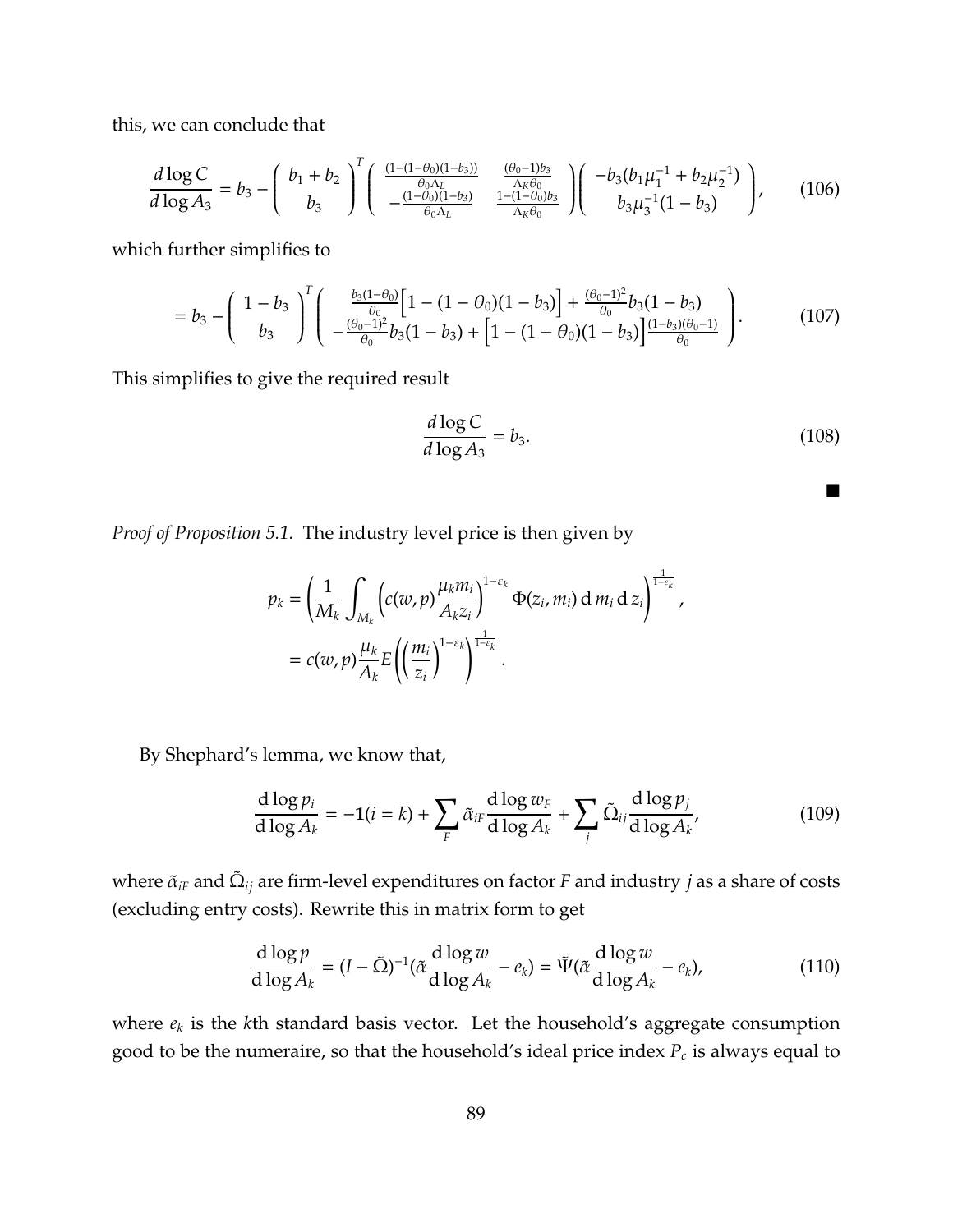one. Then we know that

$$
\frac{d \log P_c}{d \log A_k} = b' \frac{d \log p}{d \log A_k} = 0.
$$
\n(111)

Combine this with the previous expression to get

$$
-b'\tilde{\Psi}e_k + b'\tilde{\Psi}\tilde{\alpha}\frac{\mathrm{d}\log w}{\mathrm{d}\log A_k} = 0.
$$
 (112)

Note that,  $b'\tilde{\Psi} = \tilde{\lambda}$  and  $b'\tilde{\Psi}\tilde{\alpha} = \tilde{\Lambda}$ . Hence,

$$
-\tilde{\lambda}_k + \tilde{\Lambda}' \frac{\mathrm{d}\log w}{\mathrm{d}\log A_k} = 0. \tag{113}
$$

Now, note that

$$
\Lambda_F = \frac{w_F L_F}{P_c C}.\tag{114}
$$

From this, we know that

$$
\frac{d \log \Lambda_F}{d \log A_k} = \frac{d \log w_F}{d \log A_k} + \frac{d \log L_f}{d \log A_k} - \frac{d \log C}{d \log A_k}.
$$
\n(115)

Substitute this into the previous expression to get

$$
-\tilde{\lambda}_k + \tilde{\Lambda}' \frac{d \log \Lambda}{d \log A_k} - \tilde{\Lambda}' \frac{d \log L_f}{d \log A_k} + \frac{d \log C}{d \log A_k} = 0,
$$
\n(116)

where we use the fact that  $\sum_F \tilde{\Lambda}$  $F = 1.$ 

*Proof of Proposition [5.2.](#page-62-0)* Let the cost function of entrant *i* in industry *k* producing *y<sup>i</sup>* units be given by

$$
c(w, p)h(y_i/A), \qquad (117)
$$

where *A* is industry level shock and *k* subscripts have been suppressed. Free entry then implies that

$$
\mu c(w, p) h'(y/A) \frac{y}{A} - c(w, p) h(y/A) = \overline{f} c(w, p), \qquad (118)
$$

where  $f_k$  is the entry cost in units of the input good. We can simplify this to

$$
\mu h'(y/A)\frac{y}{A} - h(y/A) = \overline{f}.\tag{119}
$$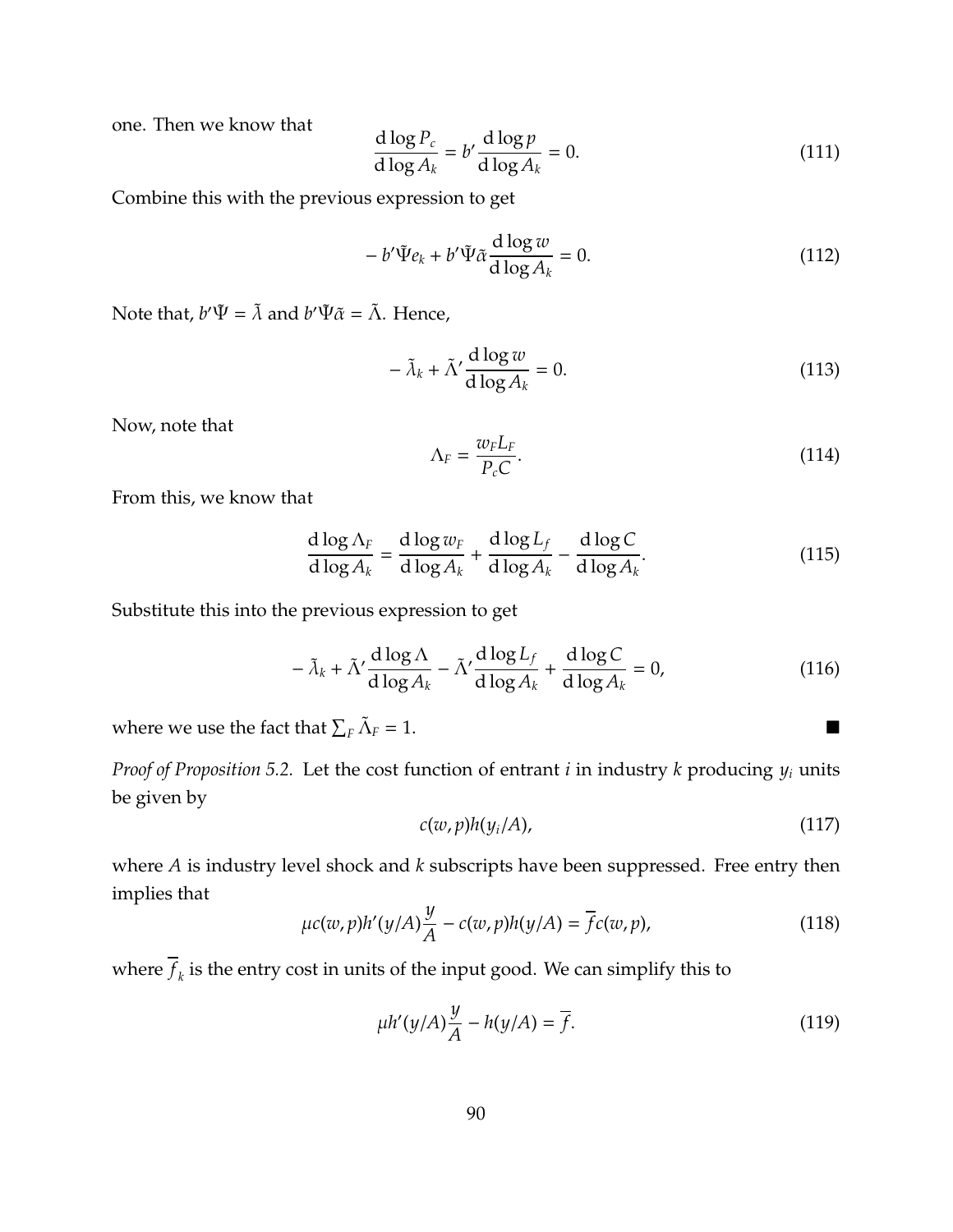This equation pins down the efficient scale of operation  $y = Ay^*\overline{(f}, \mu)$ .

The cost of producing *q* units of industry *k* output is then given by

$$
nc(w,p)f(y^*(\mu,\overline{f})) + n\overline{f}c(w,p),
$$
\n(120)

such that  $ny = q$ . Substitute the constraint into this to get

$$
\mathfrak{C}(w,p)\frac{q}{A} = \frac{q}{y^*A}c(w,p)f(y^*(\mu,\overline{f})) + \frac{q}{Ay^*}\overline{f}c(w,p).
$$
 (121)

Hence the industry's cost function is linear *q*/*A* as needed.

Finally,

$$
\frac{\partial \mathfrak{C}(w, p)q/A}{\partial w_j} = \frac{q}{y^*A} \frac{\partial c(w, p)}{\partial w_j} f(y^*(\mu, \overline{f})) + \frac{q}{Ay^*} \overline{f} \frac{\partial c(w, p)}{\partial w_j} = n l_k + n \overline{f} l_k^f. \tag{122}
$$

Therefore, the industry level cost function obeys Shephard's Lemma and we can replicate the rest of the proof from Proposition [5.1](#page-61-0)

*Proof of Proposition [5.3.](#page-63-0)*

$$
d \log p_k = -\mathbf{1}(i = k) d \log A_i + \sum_{f} \left( \int_{\overline{z}_k}^{\infty} s_k(z) \tilde{\alpha}_{kf}(z) dF(z) \right) d \log w_f
$$
  
+ 
$$
\sum_{j} \left( \int_{\overline{z}_k}^{\infty} s_k(z) \tilde{\omega}_{kj}(z) dF(z) \right) d \log p_j + \left( \int_{\overline{z}_k}^{\infty} s_k(z) \tilde{\beta}_k(z) d \log r_k(z) dF(z) \right)
$$
  
- 
$$
\frac{1}{1 - \varepsilon_k} s_k(\overline{z}) f_k(\overline{z}_k) d \log \overline{z}_k.
$$

where  $s_k(z)$  is firm *i*'s share of sales in industry *k*, and  $\beta_k(z)$  is the cost share of firm *i* on its fictitious fixed factor. We can solve this system to get

$$
d \log p = (I - \tilde{\Omega})^{-1} \left( -e_i \, d \log A_i + \tilde{\alpha} \, d \log w + \xi - \kappa \right),\tag{123}
$$

where  $\xi_k = \left( \int_{\overline{z}_k}^{\infty}$  $\int_{\bar{z}_k}^{\infty} s_k(z) \tilde{\beta}_k(z) d\log r_k(z) dF(z)$  and  $\kappa_k = \frac{1}{1-\varepsilon_k} s_k(\bar{z}) f_k(\bar{z}_k) d\log \bar{z}_k$ , and the elements of  $\tilde{\Omega}$  and  $\tilde{\alpha}$  are defined appropriately. Let output be the numeraire so that

$$
b' \operatorname{d} \log p = 0. \tag{124}
$$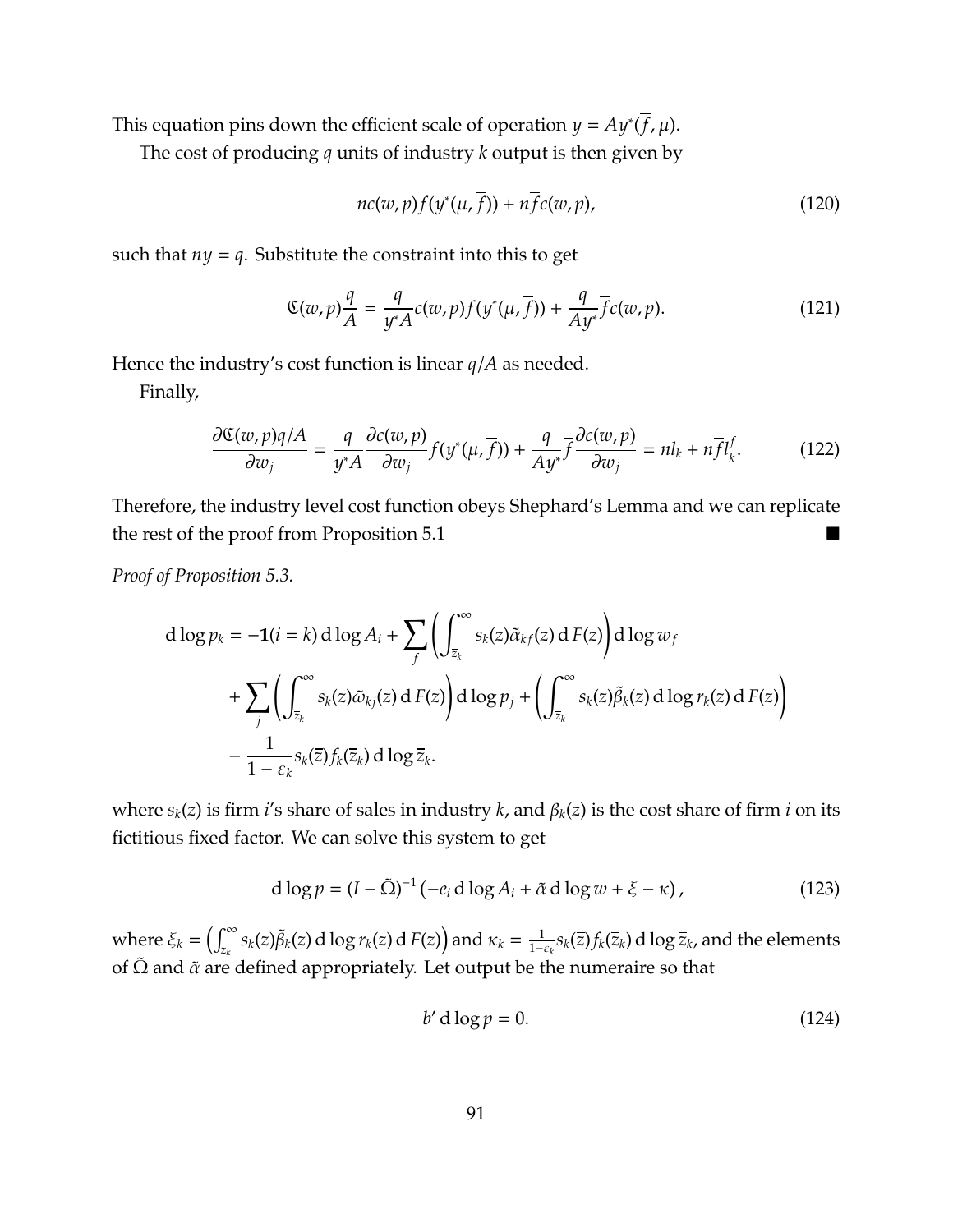Hence,

$$
-\tilde{\lambda}_i + \tilde{\Lambda}' \, d \log w + \sum_k \tilde{\lambda}_k \xi_k - \sum_k \tilde{\lambda}_k \kappa_k = 0. \tag{125}
$$

For each factor, we know that

$$
d \log w = d \log \Lambda + d \log C. \tag{126}
$$

 $\blacksquare$ 

Substitute this in to get

 $-\tilde{\lambda}_i + \tilde{\Lambda}' \, d \log \Lambda + \tilde{\Lambda}' \, d \log C + \sum_k \int_{\bar{z}_k}^{\infty}$  $\int_{\bar{z}_k}^{\infty} \tilde{\lambda}_k s_k(z) \tilde{\beta}_k(z) \, \mathrm{d} \log \Lambda_{r_k(z)} \, \mathrm{d} \, F(z) + \sum_k \int_{\bar{z}_k}^{\infty}$  $\int_{z_k}^{\infty} \tilde{\lambda}_k s_k(z) \tilde{\beta}_k(z) d \log C - \sum_k \tilde{\lambda}_k \kappa_k = 0.$ Finally, observe that  $\sum_f \tilde{\Lambda}_f + \sum_k \int_{\bar{z}_k}^{\infty}$  $\int_{\bar{z}_k}^{\infty} \tilde{\lambda}_k s_k(z) \tilde{\beta}_k(z) = 1.$ 

The proof for markup shocks is very similar.

<span id="page-91-0"></span>**Proposition B.1.** *Consider an economy with a cash-in-advance constraint, and nominal rigidities. Then,*

<span id="page-91-1"></span>
$$
d \log C - \tilde{\Lambda}' d \log L = \tilde{\lambda}' d \log A - \tilde{\lambda}' e_s d \log \mu + d H(\tilde{\Lambda}, \Lambda),
$$

*where*

$$
d \log \mu = (e'_s \tilde{\Psi} e_s)^{-1} e'_s \tilde{\Psi} (d \log A - \tilde{\alpha} d \log w), \qquad (127)
$$

*and*

$$
d \log w = d \log \Lambda + d \log M - d \log L.
$$

*In the special case where some fraction* δ*<sup>i</sup> in industry i are flexible. Then,*

$$
\tilde{\lambda}'_{(s)} d \log \mu = (b'(I - \tilde{\Omega})^{-1} - b'(I - \delta \tilde{\Omega})^{-1} \delta) d \log A - (1 - b'(I - \delta \Omega)^{-1} \delta \alpha) d \log w, \qquad (128)
$$

$$
= (\tilde{\lambda} - b'(I - \delta \tilde{\Omega})^{-1} \delta) d \log A - (1 - b'(I - \delta \Omega)^{-1} \delta \alpha) d \log w.
$$

*Proof of Proposition [B.1.](#page-91-0)* Order the producers so that the first *s* producers are the ones with sticky prices. For a vector *x*, denote  $x_{(s)} = e'_s x$ . From the cash in advance constraint, we know that

$$
d \log C = d \log M - d \log P_c,
$$
  
= d \log M - b' d \log p,  
= d \log M - b' \tilde{\Psi} (\tilde{\alpha} d \log w - d \log A) + b' \tilde{\Psi} e\_s d \log \mu,  
= d \log M - \tilde{\Lambda}' d \log w + \tilde{\lambda}' d \log A - \tilde{\lambda} e\_s d \log \mu,  
= d \log M - \tilde{\Lambda}' (d \log \Lambda + d \log M - d \log L) + \tilde{\lambda}' d \log A - \tilde{\lambda} e\_s d \log \mu,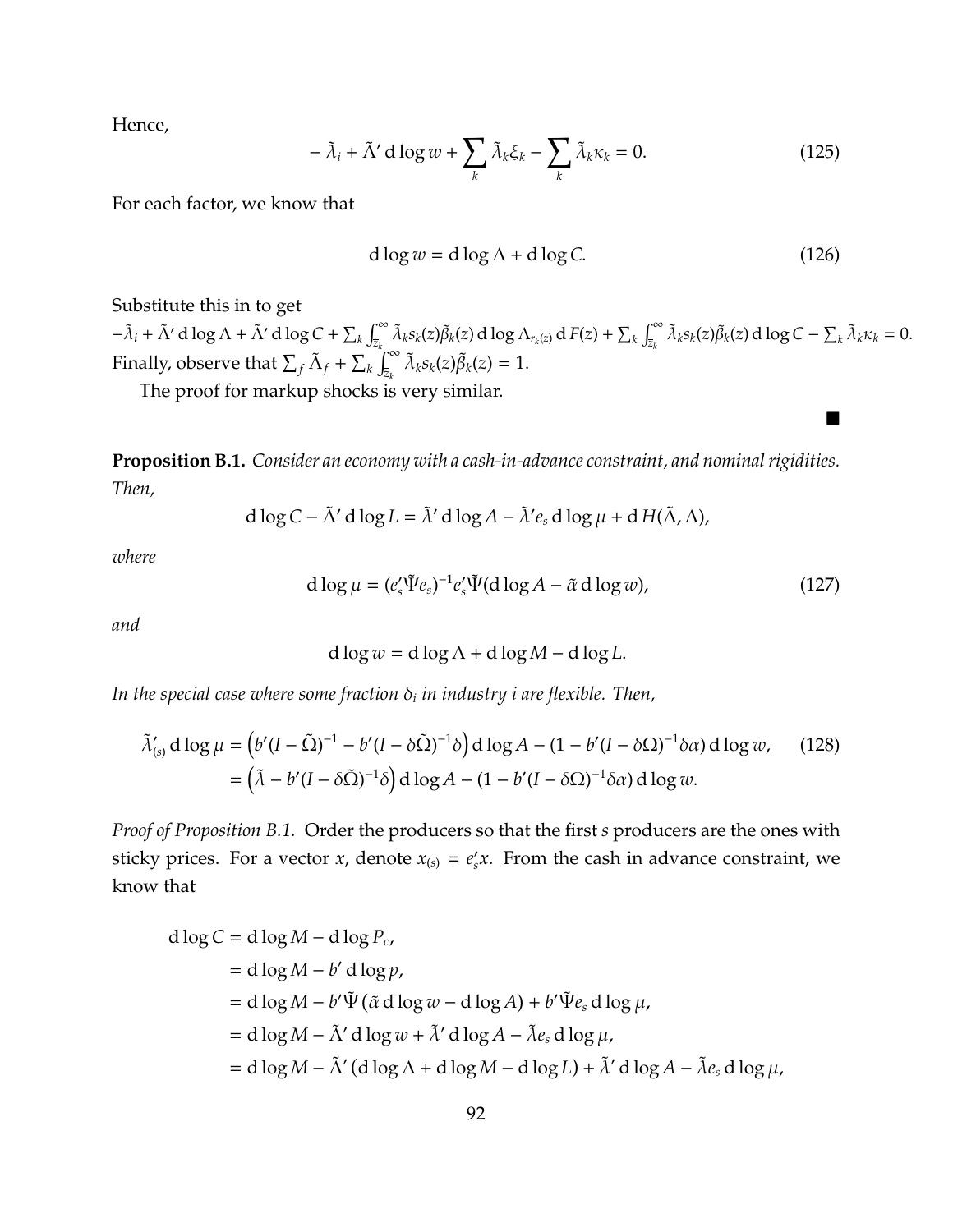$$
= d \log M - \tilde{\Lambda}' (d \log \Lambda - d \log L) - d \log M + \tilde{\lambda}' d \log A - \tilde{\lambda} e_s d \log \mu,
$$

which implies that

$$
d \log C - \tilde{\Lambda}' d \log L = \tilde{\lambda}' d \log A - \tilde{\lambda}'_{(s)} d \log \mu - \tilde{\Lambda}' d \log \Lambda. \tag{129}
$$

To get the markups necessary to keep  $p_{(s)}$  sticky, we impose

$$
d \log p_{(s)} = d \log \mu + e'_s \tilde{\Omega} \log p - d \log A_{(s)} = 0.
$$
 (130)

This implies

$$
d \log \mu = -e'_s \tilde{\Omega} \, d \log p - \tilde{\alpha}_{(s)} \, d \log w + d \log A_{(s)}.
$$
 (131)

On the other hand, we have

$$
d \log p = \tilde{\Psi} (\tilde{\alpha} \, d \log w - d \log A) + \tilde{\Psi} e_s \, d \log \mu. \tag{132}
$$

Substituting this back into the previous expression gives

$$
d \log \mu = -e_s' \tilde{\Omega} \tilde{\Psi} \tilde{\alpha} d \log w - e_s' \tilde{\Omega} \tilde{\Psi} e_s d \log \mu + e_s' \tilde{\Omega} \tilde{\Psi} d \log A - e_s' \tilde{\alpha} d \log w + e_s' d \log A. (133)
$$

Solve this to get

$$
\begin{aligned} \mathrm{d}\log\mu &= (e'_s(I+\tilde{\Omega}\tilde{\Psi})e_s)^{-1}e'_s(I+\tilde{\Omega}\tilde{\Psi})\left(\mathrm{d}\log A - \mathrm{d}\log w\right), \\ &= (e'_s\tilde{\Psi}e_s)^{-1}e'_s\tilde{\Psi}\left(\mathrm{d}\log A - \mathrm{d}\log w\right). \end{aligned}
$$

*Proof of Proposition [4.1.](#page-52-0)* The labor-leisure condition and the cash-in-advance condition imply that

$$
L^{1/\left(\nu\right)} = \left(\frac{w}{P_c C}\right) = \left(\frac{w}{M}\right). \tag{134}
$$

 $\blacksquare$ 

Hence,

$$
\frac{1}{\nu} d \log L = d \log w - d \log M = d \log \Lambda - d \log L + d \log M - d \log M,\tag{135}
$$

or

$$
d \log L = \frac{\nu}{1 + \nu} \, d \log \Lambda. \tag{136}
$$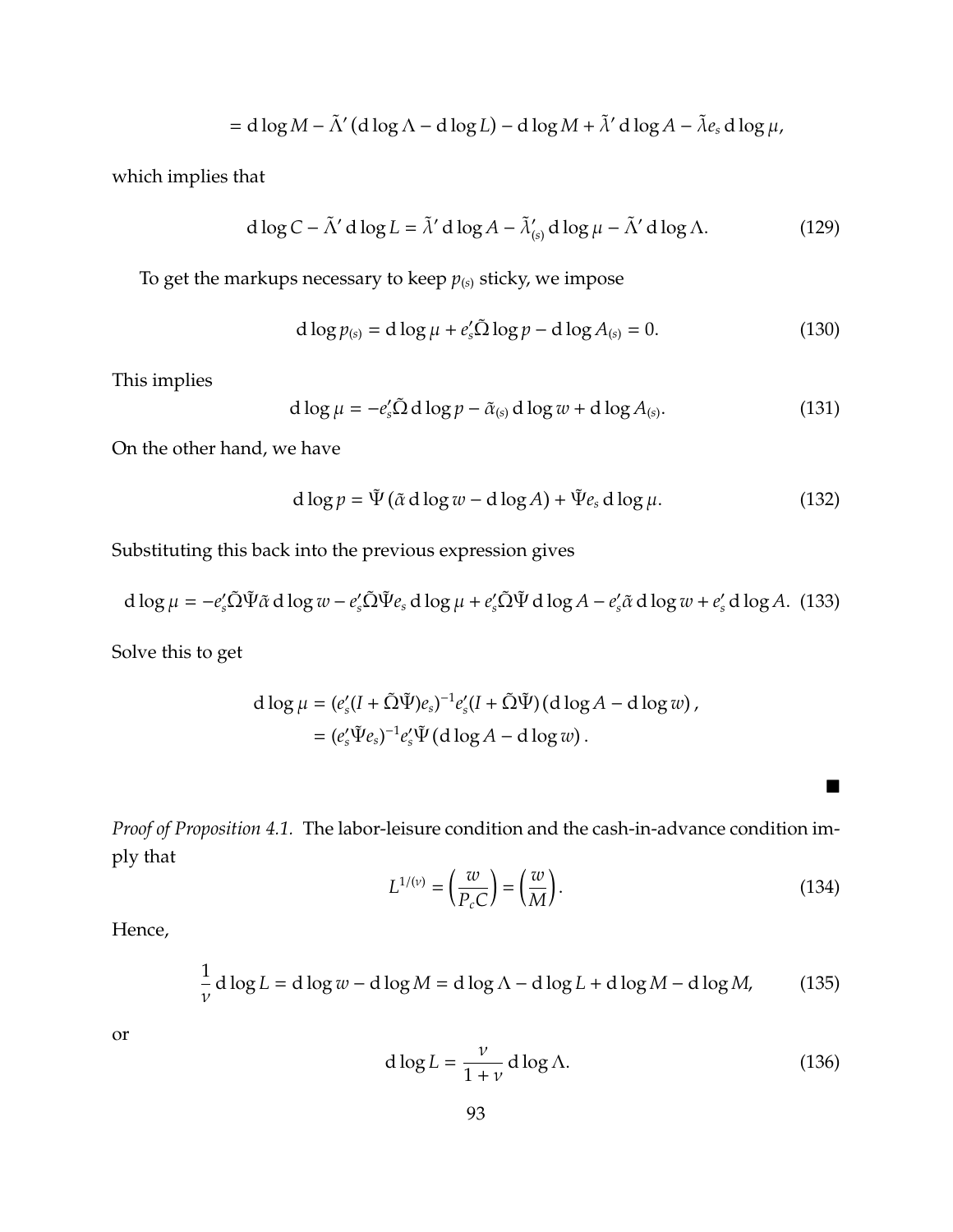Therefore,

$$
d \log w = \frac{1}{\nu + 1} d \log \Lambda + d \log M \tag{137}
$$

To finish, apply Propositions [3.1](#page-26-0) and [3.2.](#page-29-0)

*Proof of Proposition [4.2.](#page-53-0)* With log utility in consumption and infinite Frisch elasticity of labor supply we have that

$$
d \log w - d \log P_c = d \log C,\tag{138}
$$

or in other words, substituting in the cash in advance constraint

$$
d \log w = d \log M. \tag{139}
$$

Furthermore, the cash in advance constraint implies that

$$
d \log C = d \log M - d \log P_c,
$$
  
= d \log M - \tilde{\Lambda}' d \log w + \tilde{\lambda}' d \log A - \tilde{\lambda}' e\_s d \log \mu,  
= d \log M - d \log M + \tilde{\lambda}' d \log A - \tilde{\lambda}' e\_s d \log \mu,  
= \tilde{\lambda}' d \log A - \tilde{\lambda}' e\_s d \log \mu,

substituting equation [\(127\)](#page-91-1) from Proposition [B.1](#page-91-0) completes the proof

<span id="page-93-0"></span>
$$
= \tilde{\lambda}' d \log A - \tilde{\lambda}_{(s)} (e'_{s} \tilde{\Psi} e_{s})^{-1} e'_{s} \tilde{\Psi}(d \log A - \tilde{\alpha} d \log w),
$$
  

$$
= \tilde{\lambda}' d \log A - \tilde{\lambda}_{(s)} (e'_{s} \tilde{\Psi} e_{s})^{-1} e'_{s} \tilde{\Psi}(d \log A - \tilde{\alpha} d \log M).
$$

In the special case where some fraction  $\delta_i$  in industry *i* are flexible. Then,

$$
\tilde{\lambda}'_{(s)} d \log \mu = (b'(I - \tilde{\Omega})^{-1} - b'(I - \delta \tilde{\Omega})^{-1} \delta) d \log A - (1 - b'(I - \delta \Omega)^{-1} \delta \alpha) d \log w, \quad (140)
$$

$$
= (\tilde{\lambda} - b'(I - \delta \tilde{\Omega})^{-1} \delta) d \log A - (1 - b'(I - \delta \Omega)^{-1} \delta \alpha) d \log w.
$$

At the industry level, equation [\(140\)](#page-93-0) shows that the changes in markups can be interpreted *as if* some fraction of the firms in each industry change their markup in response to shocks.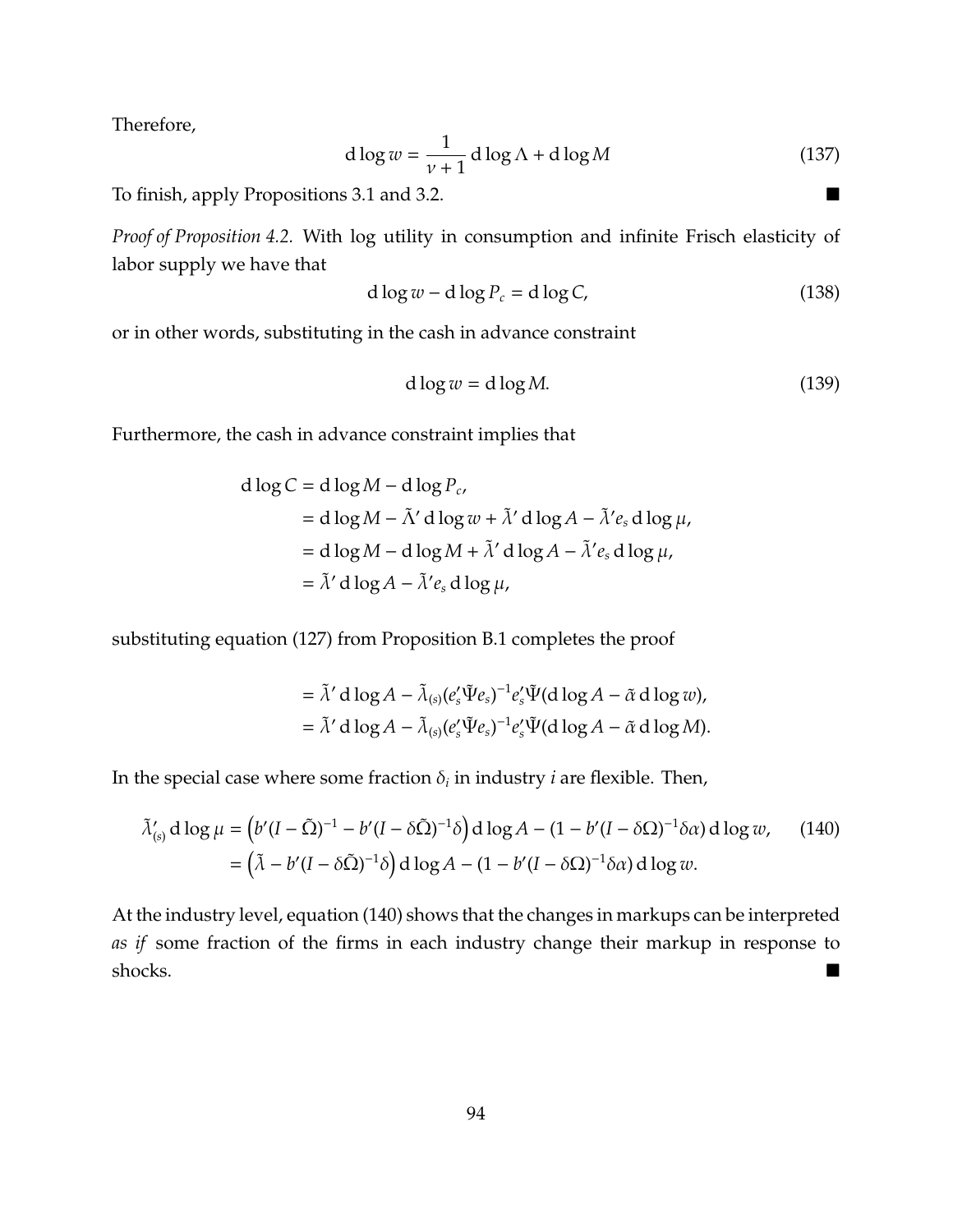*Proof of Proposition [5.4.](#page-65-0)* On the other hand,

$$
\frac{\mathrm{d}\log A}{\mathrm{d}\,\tau} = \sum_{i} s_i \left( \frac{1-\overline{e}_i}{\overline{e}_i} \right) = \sum_{i} s_i \left( \mu_i - 1 \right) = \sum_{i} s_i \mu_i - 1 \ge 0. \tag{141}
$$

On the other hand,

$$
\frac{d^2 \log A}{d \tau^2} = (\sigma - 1)Var_s(\mu_i) - \sum_i s_i (\mu_i - 1)^2 = (\sigma - 2)Var_s(\mu_i) - \left(\sum_i s_i \mu_i - 1\right)^2. \tag{142}
$$

Consider an industry where: all firms *i* use the same upstream input bundle with cost *C*; firms transform this input into a firm-specific variety of output using constant return to returns to scale technology; each firm *i* has productivity *a<sup>i</sup>* and charges a markup µ*<sup>i</sup>* ; the varieties are combined into a composite good by a competitive downstream industry according to a CES production function with elasticity σ on firm *i*.

We denote the quantity of composite good produced as

$$
Q = \left[\sum b_i^{\frac{1}{\sigma}} p_i^{\frac{\sigma-1}{\sigma}}\right]^{\frac{\sigma}{\sigma-1}}.\tag{143}
$$

Firm *i* charges a price

$$
p_i = \frac{\mu_i}{a_i} C. \tag{144}
$$

The resulting demand for firm *i*'s variety is

$$
q_i = \left(\frac{p_i}{P}\right)^{-\sigma} b_i Q,\tag{145}
$$

where the price index is given by

$$
P = \left[\sum b_i p_i^{1-\sigma}\right]^{\frac{1}{1-\sigma}}.\tag{146}
$$

Total profits are given by

$$
\Pi = \sum_{i} (p_i - C) \left(\frac{p_i}{P}\right)^{-\sigma} b_i Q. \tag{147}
$$

We solve out the price index and profits explicitly and get

$$
P = \left[\sum_{i} b_i \left(\frac{\mu_i}{a_i}\right)^{1-\sigma}\right]^{\frac{1}{1-\sigma}} C,
$$
\n(148)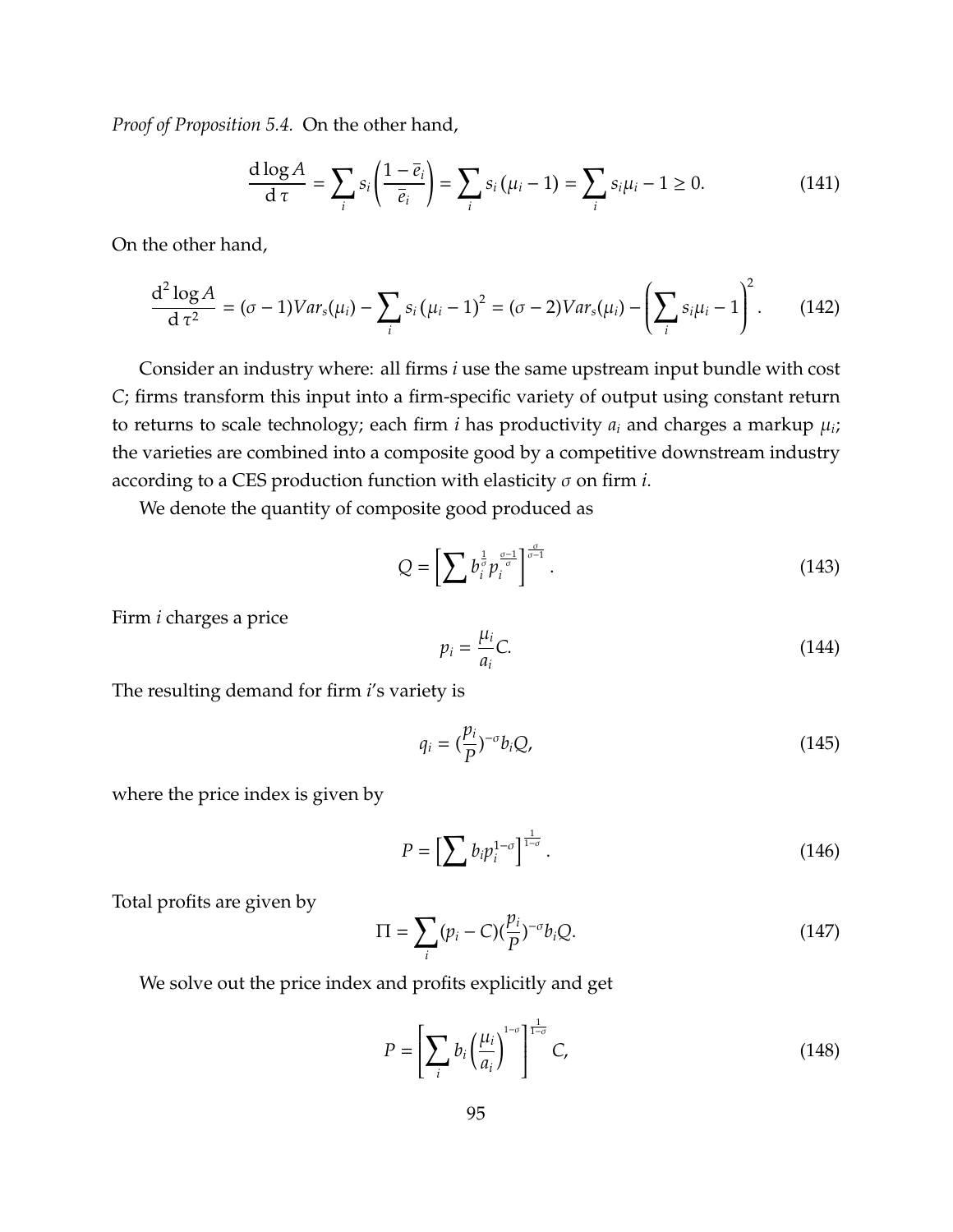$$
\Pi = \sum_{i} \left( \frac{\mu_i}{a_i} - \frac{1}{a_i} \right) \left[ \frac{\frac{\mu_i}{a_i}}{\left[ \sum_j b_j \left( \frac{\mu_j}{a_j} \right)^{1-\sigma} \right]^{\frac{1}{1-\sigma}}} \right]^{-\sigma} b_i C Q.
$$
 (149)

For completeness we can also solve for the sales of each firm as a fraction of the sales of the industry  $1-\sigma$ 

$$
\lambda_i = \frac{p_i q_i}{PQ} = \frac{b_i \left(\frac{\mu_i}{a_i}\right)^{1-\sigma}}{\sum_j b_j \left(\frac{\mu_j}{a_j}\right)^{1-\sigma}}.
$$
\n(150)

We want to understand how to aggregate this industry into homogenous industry with productivity  $A$  and markup  $\mu$ . These variables must satisfy

$$
P = \frac{\mu}{A}C,\tag{151}
$$

$$
\Pi = \left(\frac{\mu}{A} - \frac{1}{A}\right)CQ.\tag{152}
$$

This implies that  $A$  and  $\mu$  are the solutions of the following system of equations

$$
\frac{\mu}{A} = \left[ \sum_{i} b_i \left( \frac{\mu_i}{a_i} \right)^{1-\sigma} \right]^{\frac{1}{1-\sigma}},\tag{153}
$$

$$
\left(\frac{\mu}{A} - \frac{1}{A}\right) = \sum_{i} \left(\frac{\mu_i}{a_i} - \frac{1}{a_i}\right) \left[\frac{\frac{\mu_i}{a_i}}{\sum_j b_j \left(\frac{\mu_j}{a_j}\right)^{1-\sigma} \right]^{\frac{1}{1-\sigma}}} \right]^{-\sigma} b_i.
$$
\n(154)

The solution is

$$
A = \frac{1}{\left[\sum_{i} b_{i} \left(\frac{\mu_{i}}{a_{i}}\right)^{1-\sigma}\right]^{\frac{1}{1-\sigma}} - \sum_{i} \left(1 - \frac{1}{\mu_{i}}\right) \left[\frac{\frac{\mu_{i}}{a_{i}}}{\left[\sum_{j} b_{j} \left(\frac{\mu_{j}}{a_{j}}\right)^{1-\sigma}\right]^{\frac{1}{1-\sigma}}}\right]^{\frac{\mu_{i}}{a_{i}}} b_{i}} \qquad (155)
$$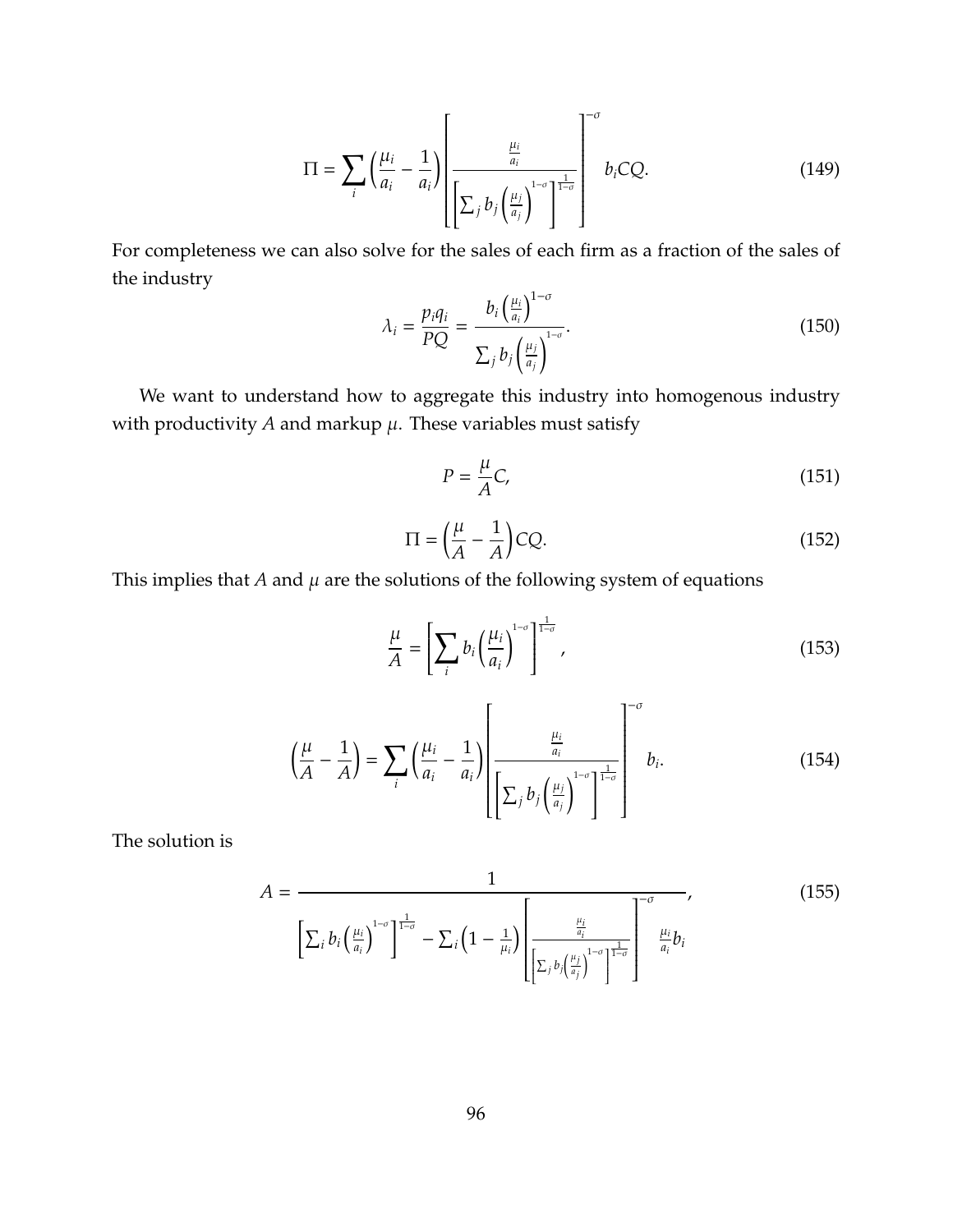$$
\mu = \frac{\left[\sum_{i} b_{i} \left(\frac{\mu_{i}}{a_{i}}\right)^{1-\sigma}\right]^{\frac{1}{1-\sigma}}}{\left[\sum_{i} b_{i} \left(\frac{\mu_{i}}{a_{i}}\right)^{1-\sigma}\right]^{\frac{1}{1-\sigma}} - \sum_{i} \left(1 - \frac{1}{\mu_{i}}\right) \left[\frac{\frac{\mu_{i}}{a_{i}}}{\left[\sum_{j} b_{j} \left(\frac{\mu_{j}}{a_{j}}\right)^{1-\sigma}\right]^{\frac{1}{1-\sigma}}}\right]^{-\frac{\mu_{i}}{a_{i}}} b_{i}}.
$$
\n(156)

We can also rewrite this in a useful way as

$$
A = \frac{1}{\left[\sum_{i} b_{i} \left(\frac{\mu_{i}}{a_{i}}\right)^{1-\sigma}\right]^{\frac{1}{1-\sigma}}} \frac{1}{\sum_{i} \frac{1}{\mu_{i}} \frac{\left(\frac{\mu_{i}}{a_{i}}\right)^{1-\sigma} b_{i}}{\sum_{j} b_{j} \left(\frac{\mu_{j}}{a_{j}}\right)^{1-\sigma}}} = \frac{1}{\left[\sum_{i} b_{i} \left(\frac{\mu_{i}}{a_{i}}\right)^{1-\sigma}\right]^{\frac{1}{1-\sigma}}} \frac{1}{\sum_{i} \frac{1}{\mu_{i}} \lambda_{i}},
$$
(157)

$$
\mu = \frac{1}{\sum_{i} \frac{1}{\mu_{i}} \frac{\left(\frac{\mu_{i}}{a_{i}}\right)^{1-\sigma} b_{i}}{\sum_{i} \mu_{i}} \frac{1}{\mu_{i}} \lambda_{i}}}
$$
(158)

 $\blacksquare$ 

Define the efficiency of each firm *i* to be  $e_i = \mu_i^{-1}$ *i* . Then, consider a steady state where  $\sum_i s_i \mu_i^{-1}$  $e_i^1 = \sum_i s_i \overline{e}_i = 1$ . Consider a transformation  $e_i = \tau + (1 - \tau)\overline{e}_i$ . This transformation keeps  $\mu$  constant. On the other hand,

$$
\frac{\mathrm{d}\log A}{\mathrm{d}\,\tau} = \sum_{i} s_i \left( \frac{1-\overline{e}_i}{\overline{e}_i} \right) = \sum_{i} s_i \left( \mu_i - 1 \right) = \sum_{i} s_i \mu_i - 1 \ge 0. \tag{159}
$$

On the other hand,

$$
\frac{d^2 \log A}{d \tau^2} = (\sigma - 1)Var_s(\mu_i) - \sum_i s_i (\mu_i - 1)^2 = (\sigma - 2)Var_s(\mu_i) - \left(\sum_i s_i \mu_i - 1\right)^2. \tag{160}
$$

## **C Relabelling**

As mentioned previously, our results can be applied to any nested CES economy, with any arbitrary pattern of nested substitutabilities and complementarities among intermediate inputs and factors. For concreteness, we describe the relabeling for one specific example.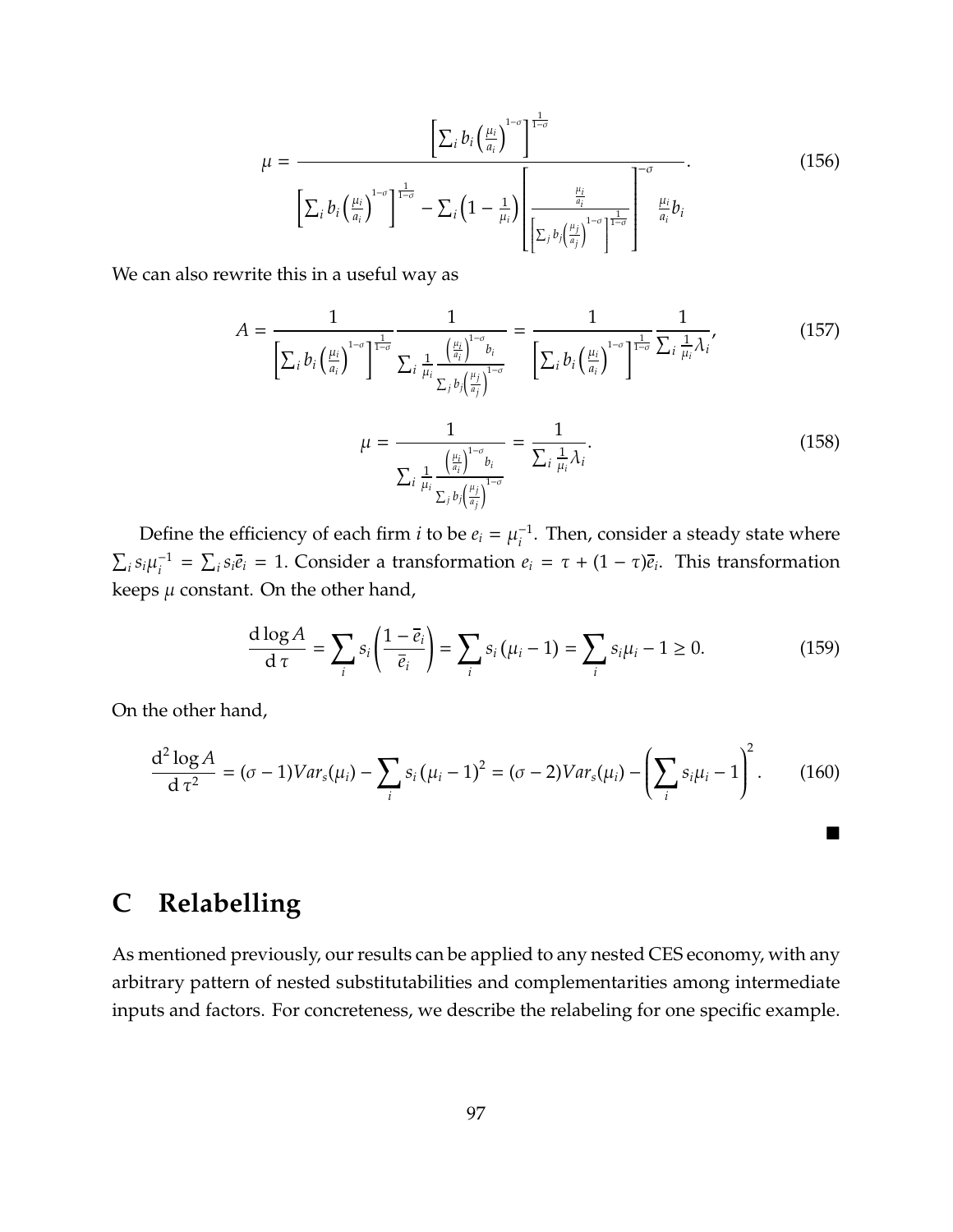Let the household's consumption aggregator be

$$
\frac{C}{\overline{C}} = \left(\sum_{k} b_k \left(\frac{c_k}{\overline{c}_k}\right)^{\frac{\sigma-1}{\sigma}}\right)^{\frac{\sigma}{\sigma-1}}.\tag{161}
$$

.

Suppose each producer *k* produces using a CES aggregator of value-added *VA* and intermediate inputs *X*:

$$
\frac{y_k}{\overline{y}_k} = A_k \left( \alpha_k \left( \frac{VA_k}{VA_k} \right)^{\frac{\theta_k - 1}{\theta_k}} + (1 - \alpha_k) \left( \frac{X_k}{\overline{X}_k} \right)^{\frac{\theta_k - 1}{\theta_k}} \right)^{\frac{\theta_k}{\theta_k - 1}}
$$

Value-added consists of different factors

$$
\frac{VA_k}{VA_k} = \left(\sum_{j=1}^F v_{kj} \left(\frac{l_{kj}}{\overline{l}_{kj}}\right)^{\frac{\eta_k - 1}{\eta_k}}\right)^{\frac{\eta_k}{\eta_k - 1}},
$$

where *lkj* is factor of type *j* used by *k*. Intermediate input consists of inputs from other producers

$$
\frac{X_k}{\overline{X}_k} = \left(\sum_{j=1}^N \omega_{kj} \left(\frac{x_{kj}}{\overline{x}_{jk}}\right)^{\frac{\varepsilon_k-1}{\varepsilon_k}}\right)^{\frac{\varepsilon_k}{\varepsilon_k-1}}.
$$

Denote the matrix of  $v_{ki}$  using V and the matrix of  $\omega_{ki}$  as  $\Omega$ .

We rewrite this economy in the standard form we require, and put hats on the new expenditure shares. The new input-output matrix  $\hat{\Omega}$  has dimension  $(1+3N+F)\times(1+3N+F)$ . The first industry is the household's consumption aggregator, the next *N* industries are the original industries, the next *N* industries produce the value-added of the original industries, the next *N* industries produce the intermediate inputs of the original industries, and the final *F* industries correspond to the factors.

Under the relabeling, we have

$$
\hat{b}=(1,0,\ldots,0)'
$$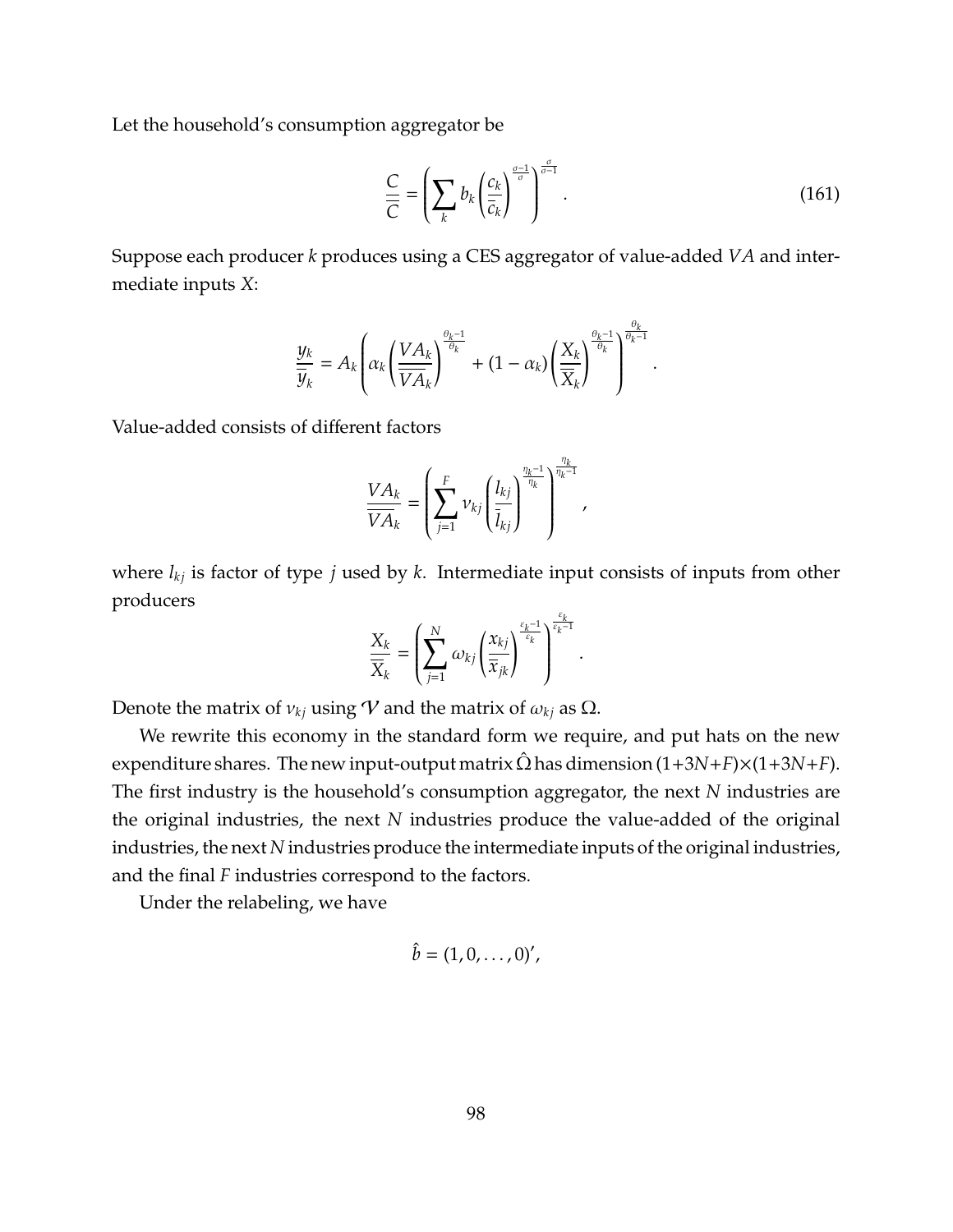$$
\hat{\Omega} = \begin{pmatrix} b & 0 & 0 & 0 & 0 \\ 0 & 0 & diag(a) & diag(1-a) & 0 \\ 0 & 0 & 0 & 0 & \sqrt{2} \\ \Omega & 0 & 0 & 0 & 0 \\ 0 & 0 & 0 & 0 & 0 \end{pmatrix},
$$
(162)

with

$$
\hat{\theta} = (\sigma, \theta, \nu, \varepsilon, 1),\tag{163}
$$

and

$$
\hat{\mu} = (1, \mu, 1, \dots, 1). \tag{164}
$$

#### **D Aggregation of cost-based Domar weights**

In this Appendix we show that recovering cost-based Domar weights from aggregated data is, in principle, not possible. We also show how the Basu-Fernald decomposition can detect changes in misallocation even in acyclic economies (where the equilibrium is efficient, and there is no possibility of reallocation of resources). Example [2.1](#page-18-1) also shows the failure of the aggregation property implied by Hulten's theorem. The easiest way to see this is to consider aggregating the input-output table for the economy in Example [2.1.](#page-18-1) For simplicity, suppose that markups are the same everywhere so that  $\mu_i = \mu$  for all *i*. Since there is no possibility of reallocation in this economy, and since markups are uniform, this is our best chance of deriving an aggregation result, but even in this simplest example, such a result does not exist. Suppose that we aggregate the whole economy  $S = \{1, \ldots, N\}$ . Then, in aggregate, the economy consists of a single industry that uses labor and inputs from itself to produce. In this case, the input-output matrix is a scalar, and equal to the intermediate input share of the economy

$$
\Omega_{SS} = \frac{1 - \frac{1}{\mu^{N-1}}}{1 - \frac{1}{\mu^N}},\tag{165}
$$

and the aggregate markup for the economy is given by  $\mu$ . Therefore,  $\tilde{\lambda}_S$  constructed using aggregate data is

$$
\tilde{\lambda}_S = 1'(I - \mu \Omega)^{-1} = \frac{\mu^{N-1} - \frac{1}{\mu}}{1 - \frac{1}{\mu}}.
$$
\n(166)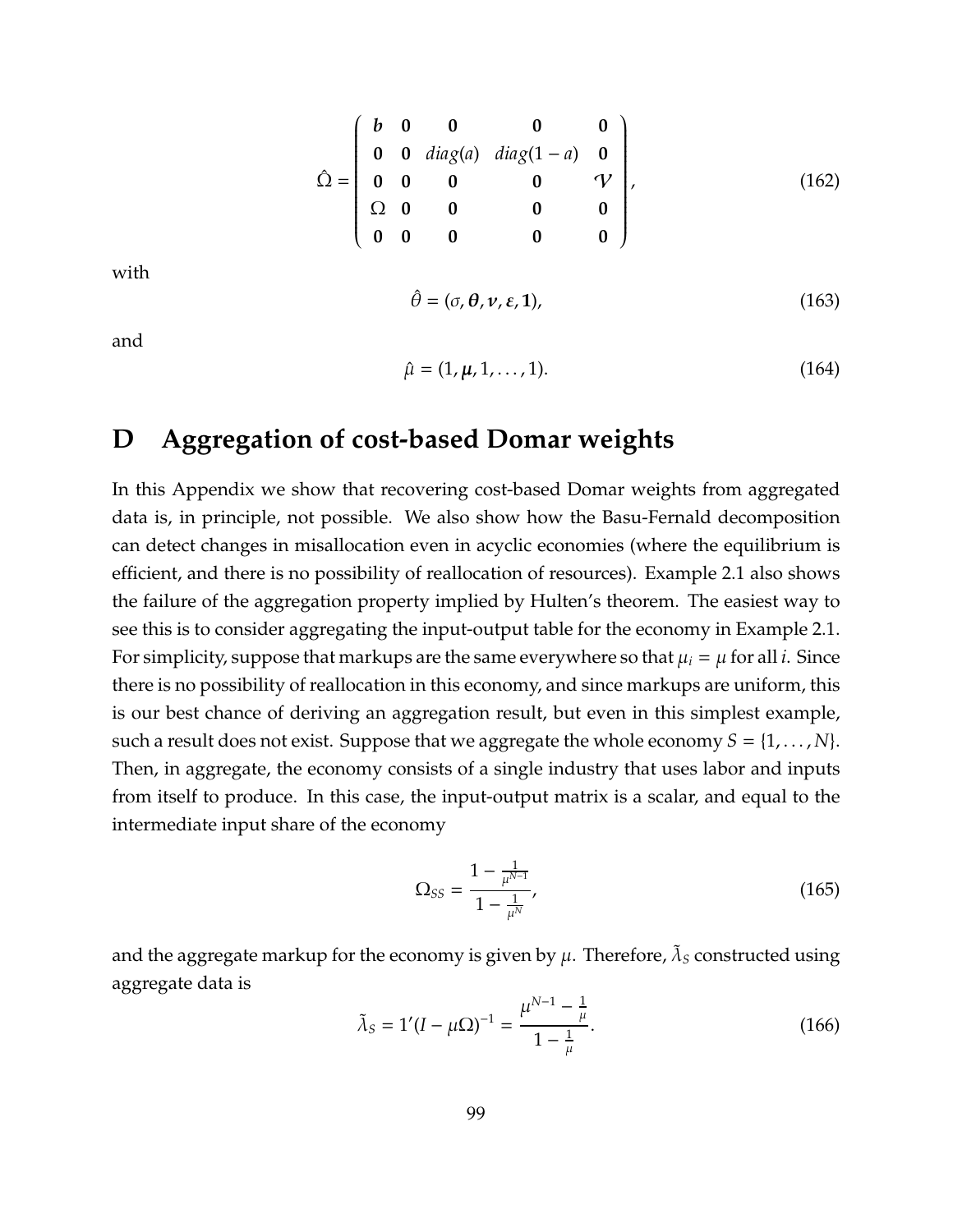However, we know from the example that

$$
\frac{\mathrm{d}\log C}{\mathrm{d}\log A} = \sum_{i\in S} \tilde{\lambda}_i = N \neq \tilde{\lambda}_S = \frac{\mu^{N-1} - \frac{1}{\mu}}{1 - \frac{1}{\mu}},\tag{167}
$$

except in the limiting case without distortions  $\mu \rightarrow 1$ . Therefore, even in this simplest case, with homogenous markups and no reallocation, aggregated input-output data cannot be used to compute the impact of an aggregated shock.

To compare our decomposition with that of [Basu and Fernald](#page-68-0) [\(2002\)](#page-68-0), consider the acyclic economy in figure [13](#page-99-0) with two factors *L*<sup>1</sup> and *L*2. Now, we know that

$$
\frac{\mathrm{d}\log C}{\mathrm{d}\log A_2} = \tilde{\lambda}_2 = (1 - \alpha_1). \tag{168}
$$

The Basu-Fernald decomposition for this economy gives

$$
\frac{d \log C}{d \log A_2} = \lambda_2 + R_M + \overline{\mu}^v R_M = \frac{1 - \alpha_1}{\mu_1} + \overline{\mu}^v R_M,
$$
(169)

<span id="page-99-0"></span>where the first term (in this case, the sales-share of 2) is the pure technology effect, and *R<sup>M</sup>* is the reallocation of intermediate inputs, even though in this economy, there is no capacity for reallocating resources and the equilibrium is efficient.



Figure 13: Acyclic economy where the solid arrows represent the flow of goods. The flow of profits and wages from firms to households has been suppressed in the diagram. The two factors in this economy are  $L_1$  and  $L_2$ .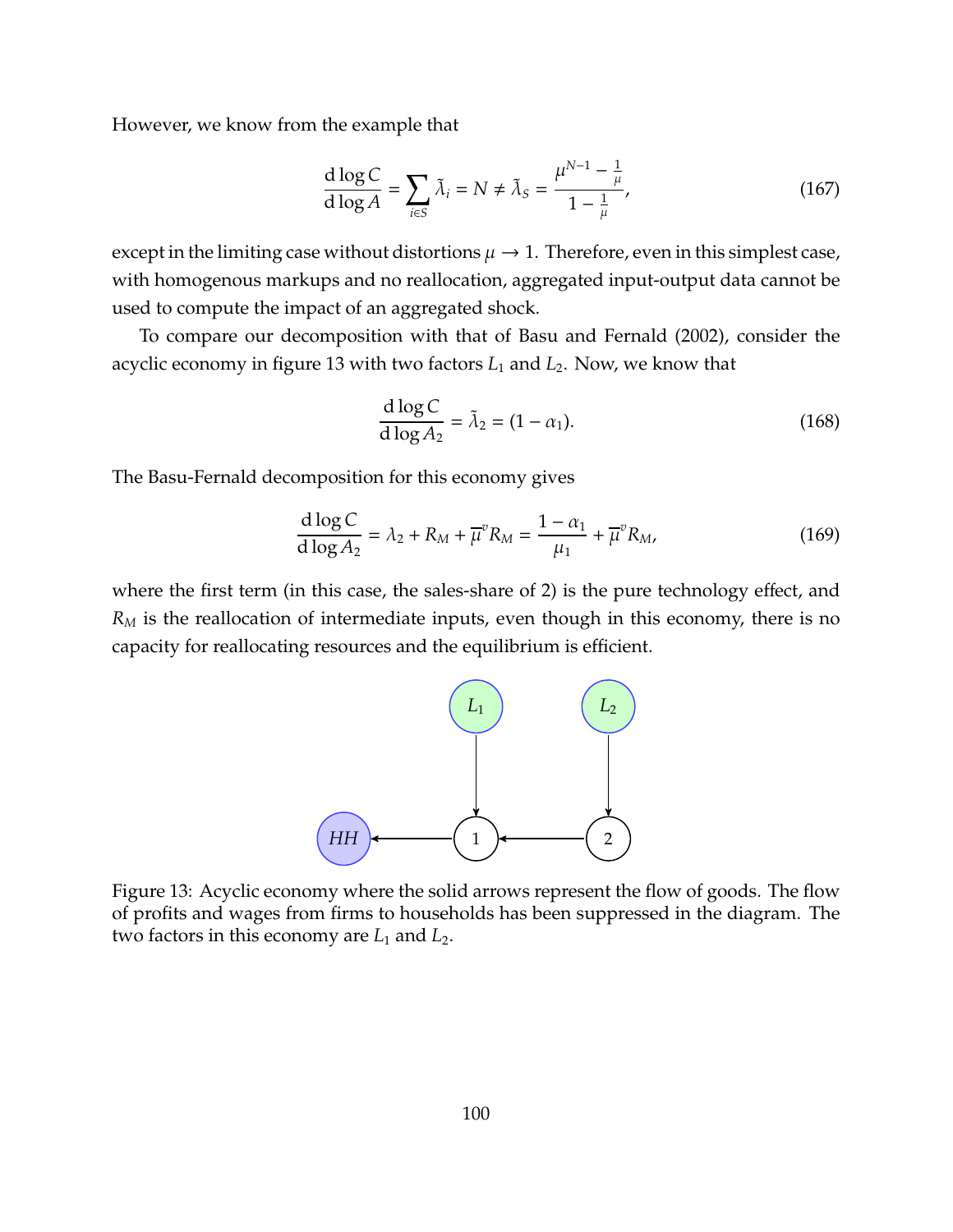#### **E Extra Examples**

<span id="page-100-0"></span>**Example E.1.** Next, consider the minimal example with two elasticities of substitution, which demonstrates the principle that changes in misallocation are driven by how each node switches its demand across its supply chain in response to a shock. To this end, we apply Proposition [3.1](#page-26-0) to the economy depicted in figure [14.](#page-100-0)



Figure 14: An economy with two elasticities of substitution.

$$
\frac{d \log C}{d \log A_3} = \tilde{\lambda}_3 - \frac{1}{\Lambda_L} \left( (\theta_0 - 1) \left[ b_1 (\omega_{13} \mu_1^{-1} (\omega_{13} \mu_3^{-1} + \omega_{14} \mu_4^{-1})) - \omega_{13} b_1 \Lambda_L \right] + (\theta_1 - 1) \mu_1^{-1} \lambda_1 \left[ \omega_{13} \mu_3^{-1} - \omega_{13} \left( \omega_{13} \mu_3^{-1} + \omega_{14} \mu_4^{-1} \right) \right] \right).
$$

The term multiplying ( $\theta_0$  – 1) captures how the household will shift their demand across 1 and 2 in response to the productivity shock, and the relative degrees of misallocation in 1 and 2's supply chains. The term multiplying  $(\theta_1 - 1)$  takes into account how 1 will shift its demand across 3 and 4 and the relative amount of misallocation of labor between 3 and 4. Not surprisingly, if instead we shock industry 1, then only the household's elasticity of substitution matters, since industry 1 will not shift its demand across its inputs in response